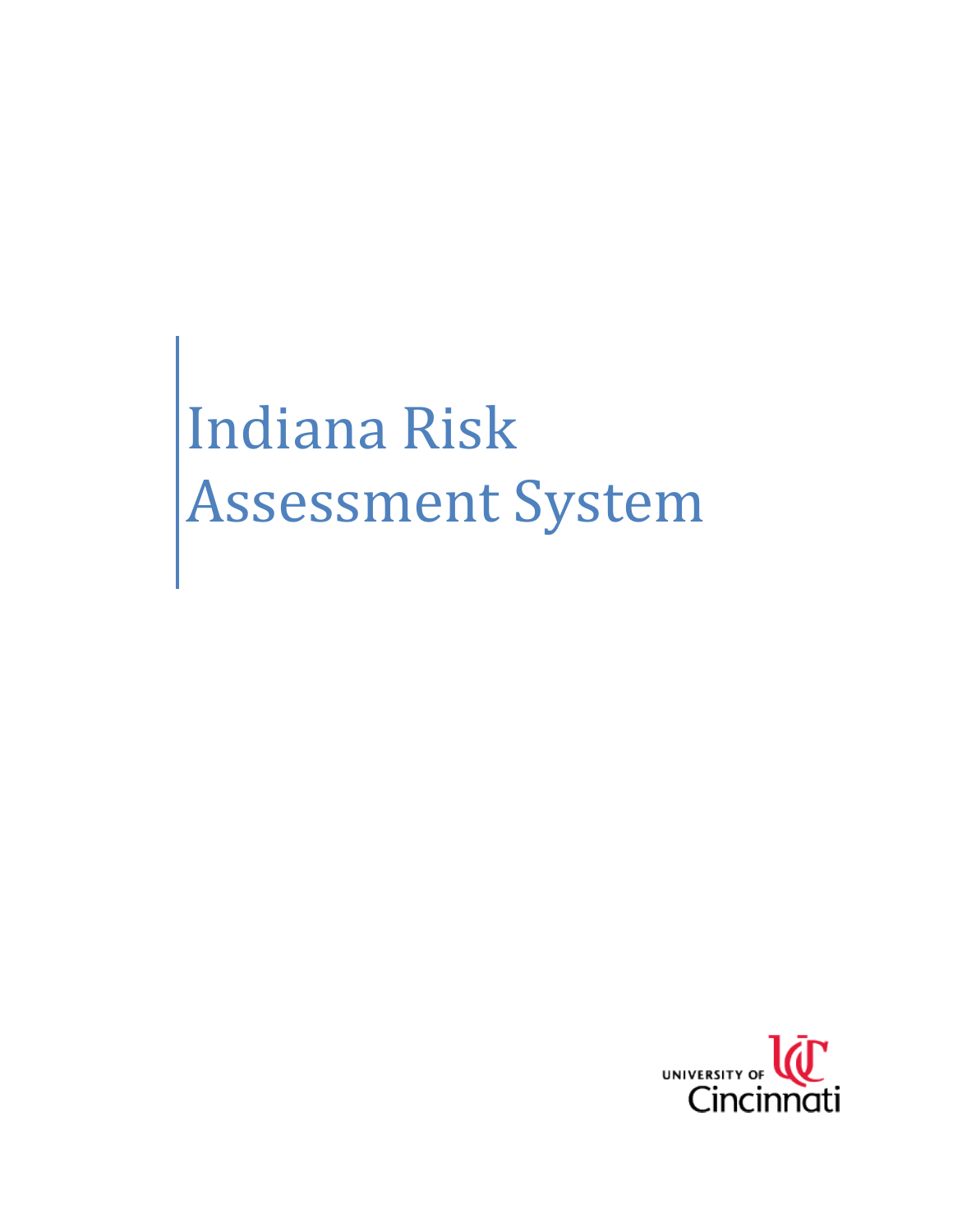# Indiana Risk Assessment System

# TABLE OF CONTENTS

- *POLICY AND PROCEDURES*
- *COMMUNITY SUPERVISION SCREENING TOOL*
	- *COMMUNITY SUPERVISION TOOL*
		- *PRISON INTAKE TOOL*
		- *PRISON REENTRY TOOL*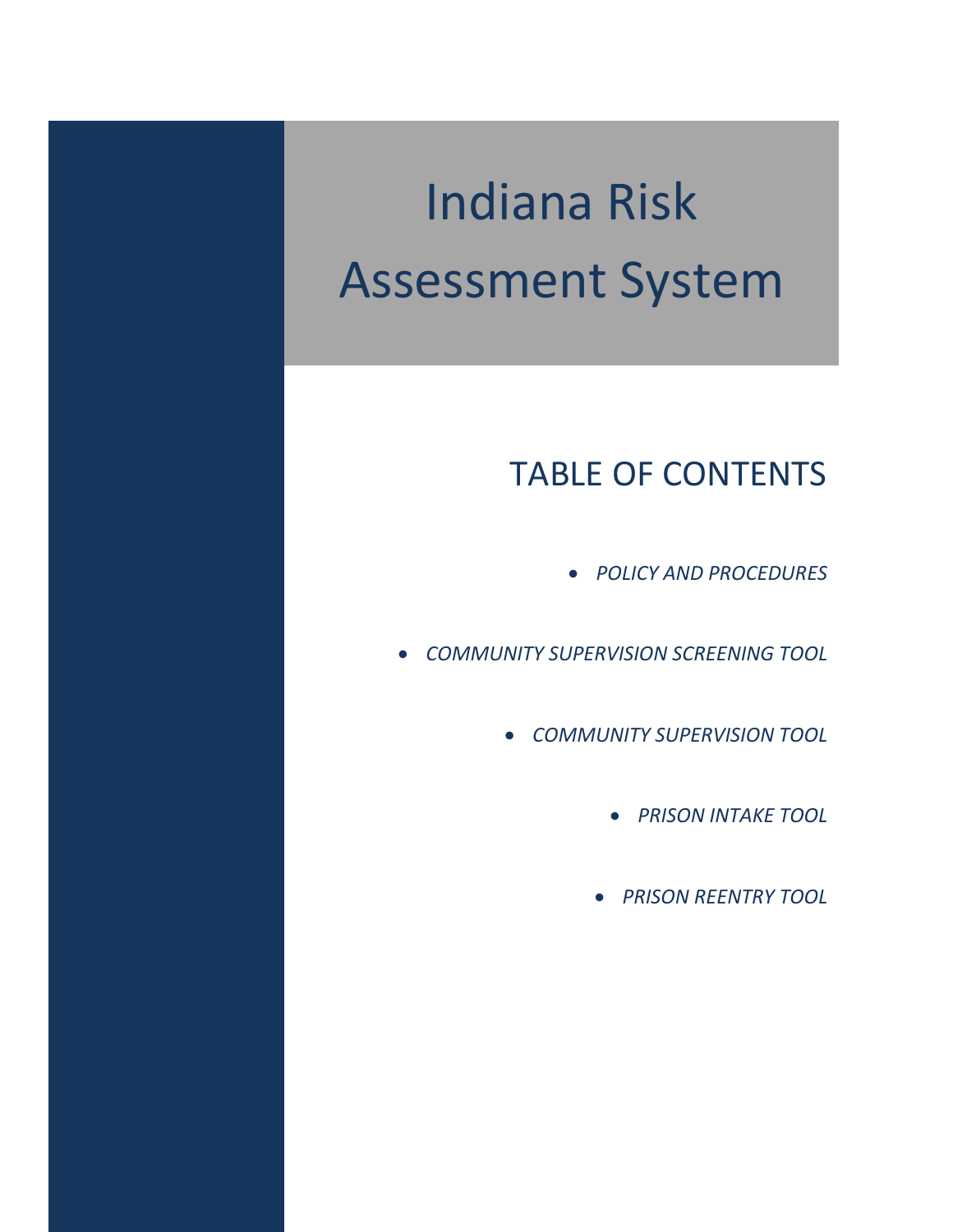# • *IRAS Policy* IRAS Policy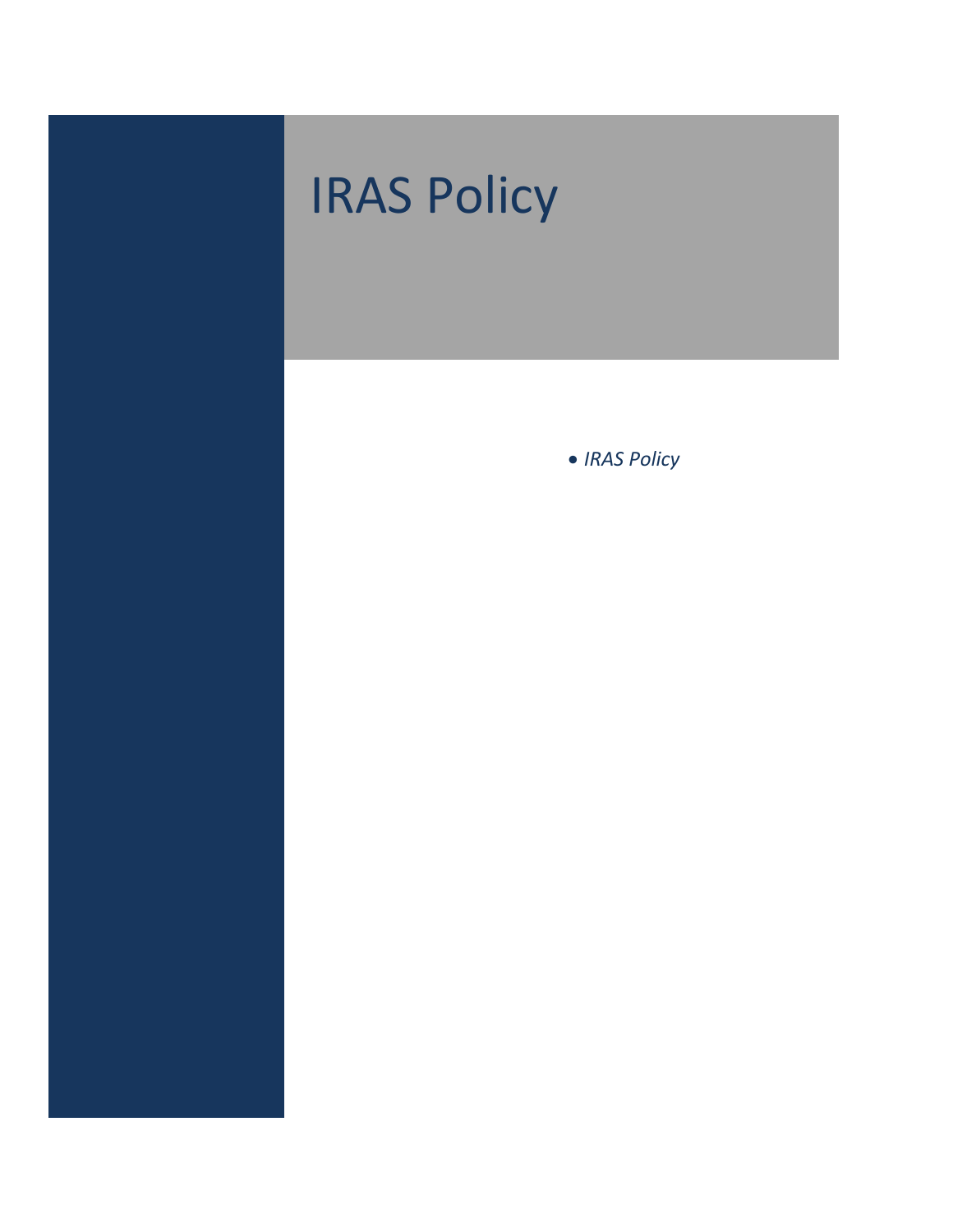# **Policy for Indiana Risk Assessment System**

Adopted on April 23, 2010 by the Board of Directors of the Judicial Conference of Indiana

### Indiana Risk Assessment System

The Indiana Risk Assessment System (IRAS) is made up of five separate instruments to be used at specific points in the criminal justice process to identify an offender's risk to reoffend and criminogenic needs. These instruments are used at distinct points in the criminal justice system to promote and assist with developing individualized case plans. By appropriately targeting the identified criminogenic needs through individualized case plans, it is anticipated recidivism will be reduced.

The agency with primary case management responsibilities for an offender shall ensure that the appropriate IRAS instruments and reassessments are completed according to the policies in the table below. The assessment/reassessment information is designed to be updated as an offender proceeds through the criminal justice system. Accordingly, if the assessment/reassessment and case plan information has been completed within the last twelve months, departments and programs should be able to access and rely on accurate and timely information for a specific offender when beginning supervision.

When appropriate, agencies are encouraged to use complimentary assessment tools in conjunction with the IRAS to assist in developing individualized case plans when specific risk, need, or responsivity factors (i.e., substance abuse, mental health, sex offense, etc.) are identified by an IRAS tool.

| <b>Instruments</b> | <b>Purpose of Tool</b><br>and Best Practices<br><b>Recommendations</b>                                                                                                                                                                                                                                                              | Policy when used in<br><b>Criminal Justice System</b>                                                                                                                  | <b>Case Plan</b><br><b>Required</b> | <b>Reassessment</b><br><b>Policy</b> |
|--------------------|-------------------------------------------------------------------------------------------------------------------------------------------------------------------------------------------------------------------------------------------------------------------------------------------------------------------------------------|------------------------------------------------------------------------------------------------------------------------------------------------------------------------|-------------------------------------|--------------------------------------|
| Pre-trial tool     | This tool is designed to<br>assess an offender's risk<br>for failure to appear and<br>risk to reoffend while on<br>pre-trial supervision.<br>It is a best practice to<br>complete this tool to assist<br>in making pre-trial<br>supervision decisions.<br>This tool may be used to<br>assist a jurisdiction with<br>bond decisions. | The Pre-trial tool shall be<br>completed if the offender is:<br>(1) being considered for pre-<br>trial supervision; or<br>$(2)$ is placed on pre-trial<br>supervision. | None                                | None                                 |

The Indiana Risk Assessment System shall be used as follows: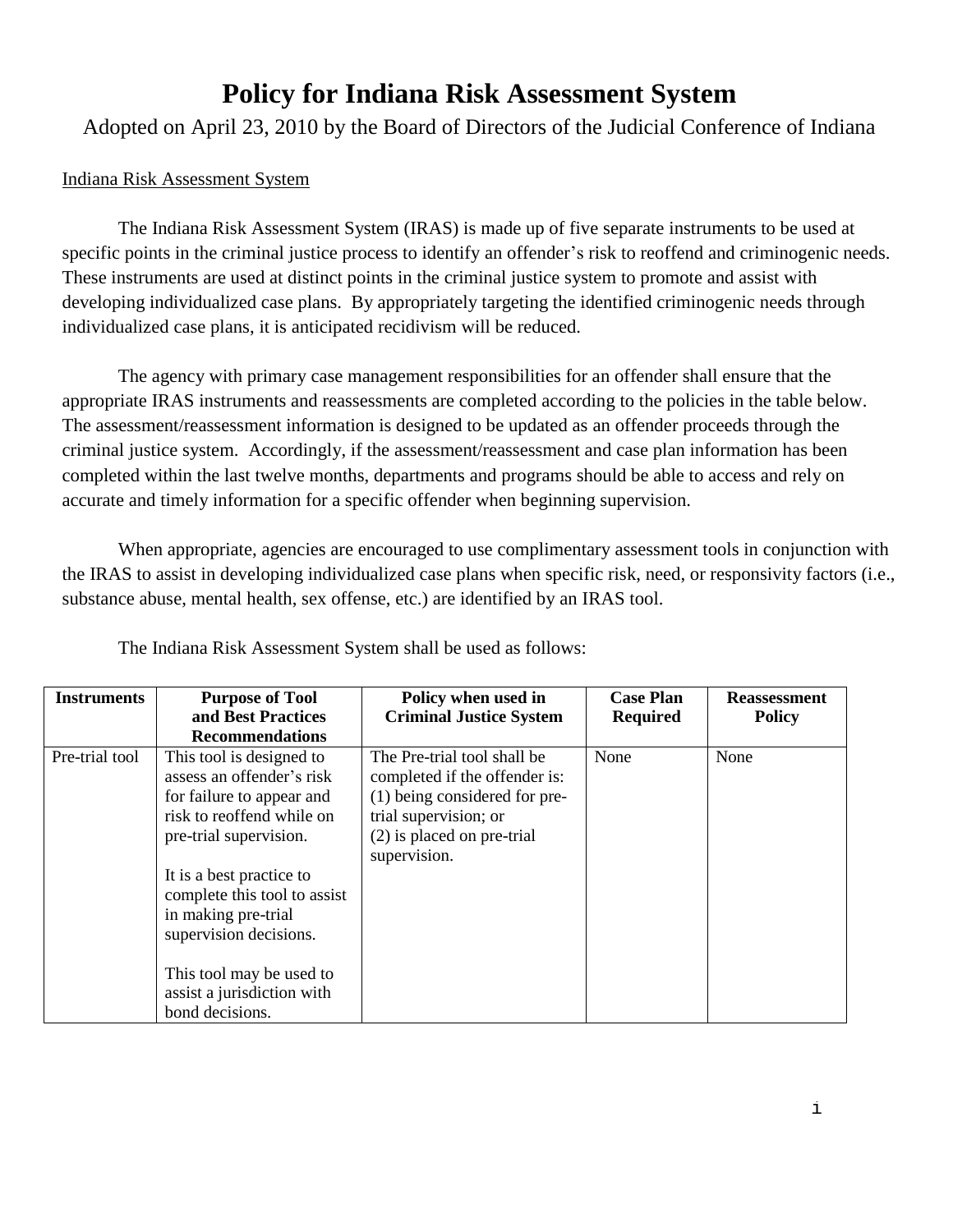| Community<br>Supervision<br>Screener                                                                                                                                                 | This tool is designed to<br>quickly identify low-risk<br>offenders and determine if<br>a full risk assessment<br>should be completed.                                                                                                                                                        | The Community Supervision<br>Screener shall be completed:<br>(1) with the pre-sentence<br>investigation report; or<br>(2) at intake for community<br>supervision program if a pre-<br>sentence investigation report<br>was not completed.<br>$*$ Exception – If local policy<br>requires a full risk assessment<br>be completed, the screener<br>does not have to be<br>completed for that case. | None                                                                                          | None                                                                                                                                                                                                        |
|--------------------------------------------------------------------------------------------------------------------------------------------------------------------------------------|----------------------------------------------------------------------------------------------------------------------------------------------------------------------------------------------------------------------------------------------------------------------------------------------|--------------------------------------------------------------------------------------------------------------------------------------------------------------------------------------------------------------------------------------------------------------------------------------------------------------------------------------------------------------------------------------------------|-----------------------------------------------------------------------------------------------|-------------------------------------------------------------------------------------------------------------------------------------------------------------------------------------------------------------|
| Community<br>Supervision<br>tool<br>For use by:<br>Probation,<br>Parole,<br>Community<br>Corrections,<br>Court<br>Alcohol &<br>Drug<br>Programs,<br>and Problem<br>Solving<br>Courts | This tool is designed to<br>assess an offender's risk to<br>reoffend and identify<br>criminogenic needs to<br>assist in making decisions<br>regarding community<br>supervision.<br>It is a best practice to<br>reassess an offender's risk<br>and criminogenic needs<br>every twelve months. | The Community Supervision<br>tool shall be completed if the<br>offender scored high risk on<br>the Community Supervision<br>Screener:<br>(1) with the pre-sentence<br>investigation report; or<br>$(2)$ when placed in a<br>community supervision<br>program if a pre-sentence<br>investigation report was not<br>completed.                                                                     | Yes.<br>Based on<br>reassessment<br>results, case<br>plans should<br>be updated as<br>needed. | Reassessments<br>using the<br>Community<br>Supervision tool<br>shall be<br>completed at<br>least every<br>twelve months.<br>More frequent<br>reassessments<br>may be<br>completed based<br>on local policy. |
| Prison Intake<br>tool                                                                                                                                                                | This tool is designed to<br>assess an offender's risk to<br>reoffend and identify<br>criminogenic needs to<br>assist in making decisions<br>regarding services.<br>It is a best practice to<br>complete this tool as an<br>offender enters prison.                                           | The Prison Intake tool shall<br>be completed by Department<br>of Correction staff at the<br>facility where the inmate is<br>placed following initial<br>classification.                                                                                                                                                                                                                          | Yes.                                                                                          | None                                                                                                                                                                                                        |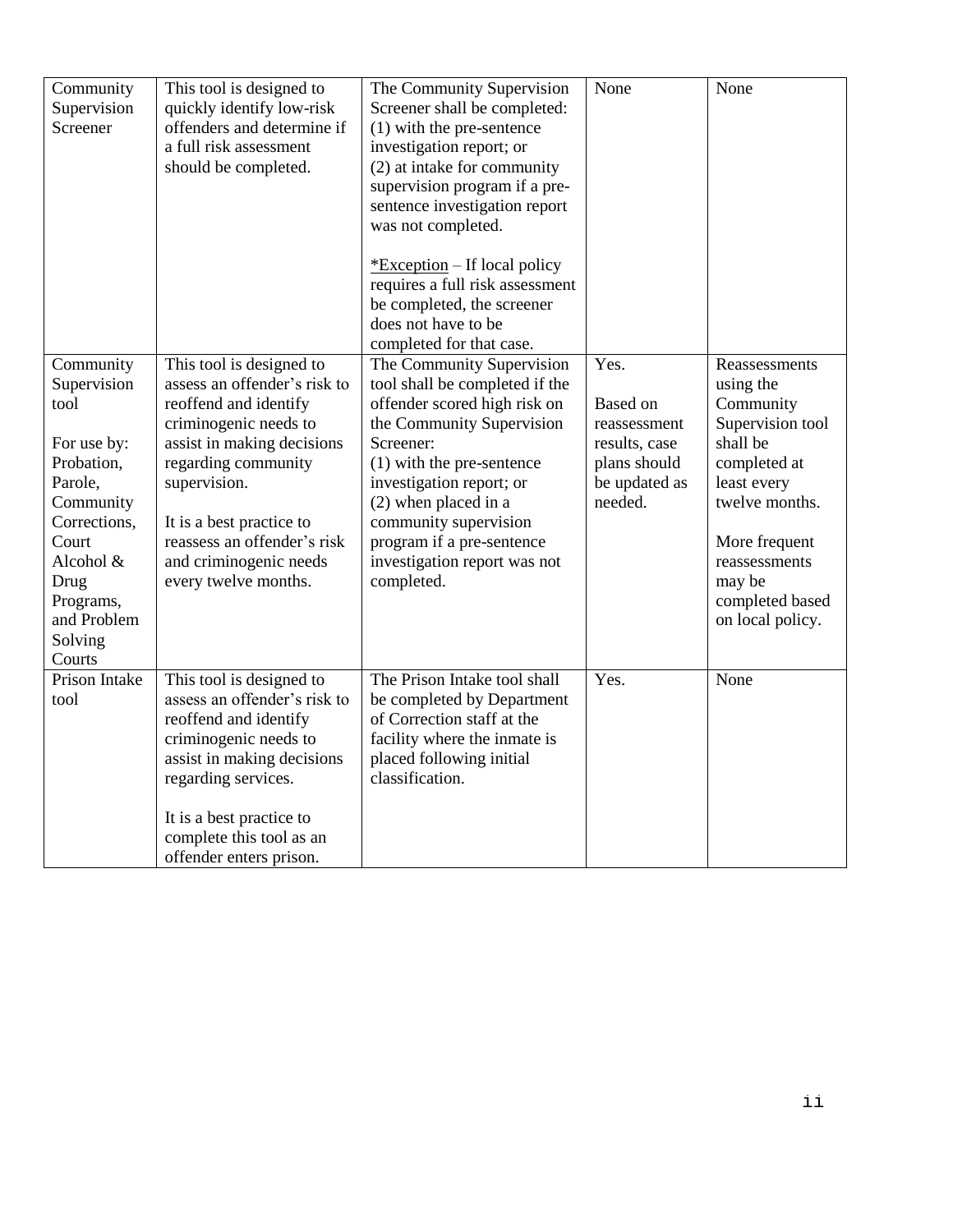| Reentry tool | This tool is designed to    | The Reentry tool shall be     | Yes.          | Reassessments      |
|--------------|-----------------------------|-------------------------------|---------------|--------------------|
|              | reassess an offender's risk | completed by Department of    |               | using the Reentry  |
|              | to reoffend prior to an     | Correction staff:             | Based on      | tool shall be      |
|              | offender's release from     | $(1)$ as a part of the annual | reassessment  | conducted as a     |
|              | prison.                     | review of each offender; and  | results, case | part of the annual |
|              |                             | (2) at four months prior to   | plans should  | offender review.   |
|              |                             | release to a community        | be updated as |                    |
|              |                             | supervision program.          | needed.       | Note: If an        |
|              |                             |                               |               | offender is        |
|              |                             |                               |               | placed on          |
|              |                             |                               |               | community          |
|              |                             |                               |               | supervision upon   |
|              |                             |                               |               | release from a     |
|              |                             |                               |               | DOC facility, the  |
|              |                             |                               |               | Community          |
|              |                             |                               |               | Supervision Tool   |
|              |                             |                               |               | is used to         |
|              |                             |                               |               | reassess an        |
|              |                             |                               |               | offender and       |
|              |                             |                               |               | must be            |
|              |                             |                               |               | completed within   |
|              |                             |                               |               | twelve months of   |
|              |                             |                               |               | the most current   |
|              |                             |                               |               | Reentry Tool.      |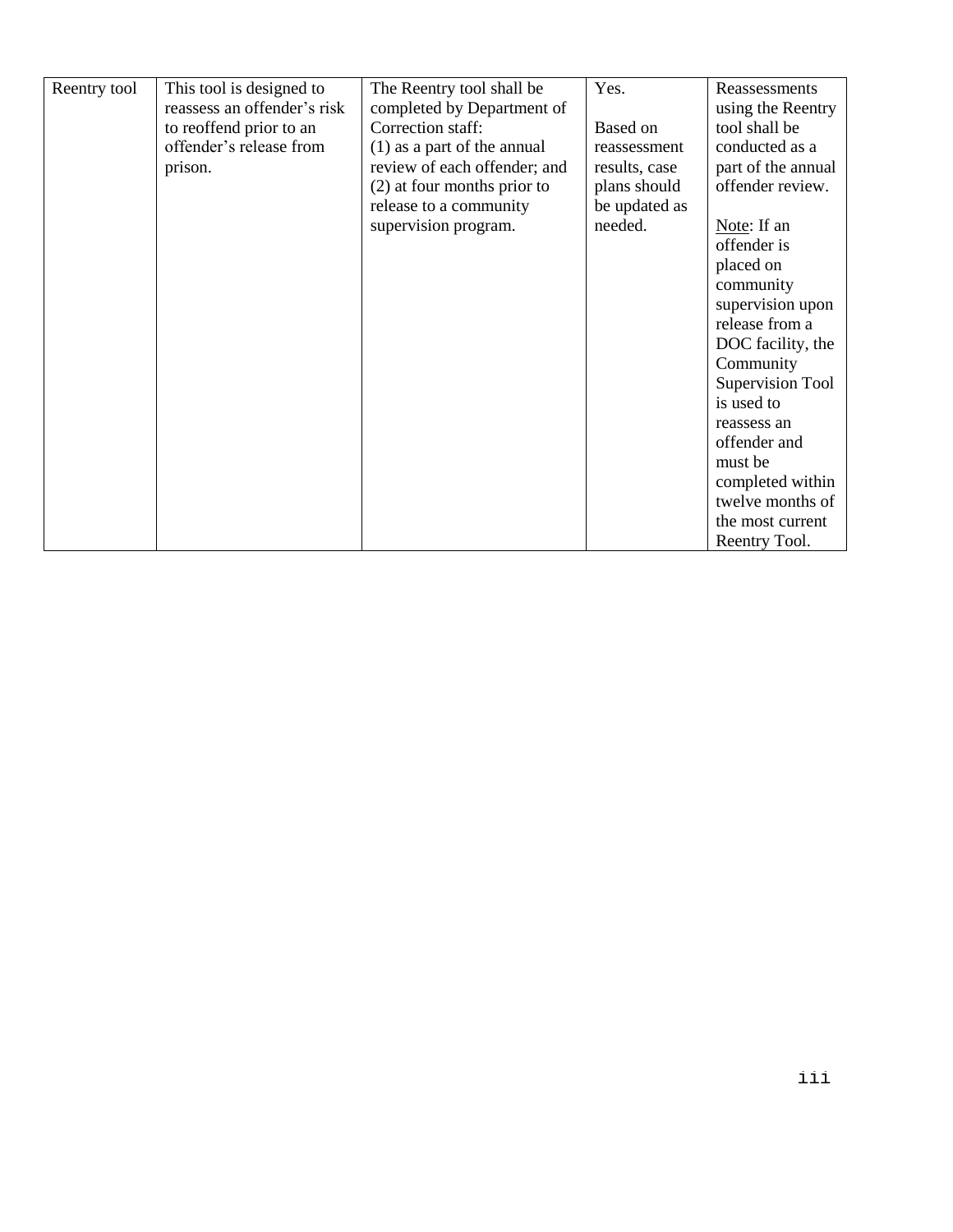# PRE‐TRIAL TOOL

- *PRE‐TRIAL TOOL*
- *PRE‐TRIAL SCORING GUIDE*
- *PRE‐TRIAL INTERVIEW GUIDE*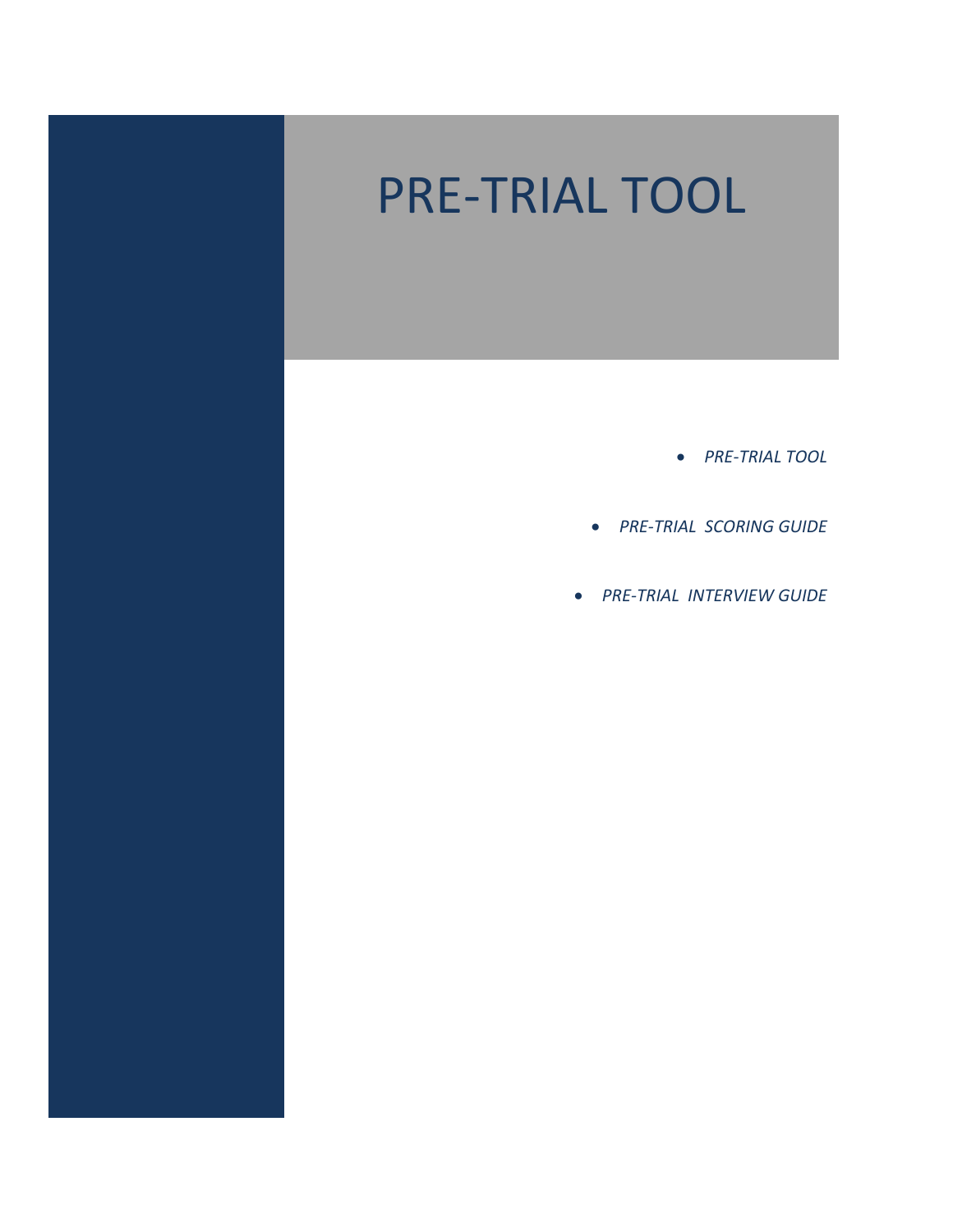### **INDIANA RISK ASSESSMENT SYSTEM: PRETRIAL ASSESSMENT TOOL (IRAS-PAT)**

|                       | Name:<br>$\text{Case}\#:$                           |                     |                 |
|-----------------------|-----------------------------------------------------|---------------------|-----------------|
| <b>Pretrial Items</b> |                                                     |                     | <b>Verified</b> |
| 1.                    | Age at First Arrest                                 |                     |                 |
|                       | $0=33$ or older                                     |                     |                 |
|                       | $1=$ Under 33                                       |                     |                 |
| $\overline{2}$ .      | Number of Failure-to-Appear Warrants Past 24 Months |                     |                 |
|                       | $0=$ None<br>1=One Warrant for FTA                  |                     |                 |
|                       | 2=Two or More FTA Warrants                          |                     |                 |
| 3.                    | Three or more Prior Jail Incarcerations             |                     |                 |
|                       | $0=No$                                              |                     |                 |
|                       | $1 = Yes$                                           |                     |                 |
| $\overline{4}$ .      | Employed at the Time of Arrest                      |                     |                 |
|                       | $0=$ Yes, Full-time                                 |                     |                 |
|                       | $1 = Yes$ , Part-time<br>2= Not Employed            |                     |                 |
| 5.                    | Residential Stability                               |                     |                 |
|                       | 0=Lived at Current Residence Past Six Months        |                     |                 |
|                       | 1=Not Lived at Same Residence                       |                     |                 |
| 6.                    | <b>Illegal Drug Use During Past Six Months</b>      |                     |                 |
|                       | $0=N0$                                              |                     |                 |
| 7.                    | $1 = Yes$<br>Severe Drug Use Problem                |                     |                 |
|                       | $0=N0$                                              |                     |                 |
|                       | $1 = Yes$                                           |                     |                 |
|                       |                                                     |                     |                 |
|                       |                                                     | <b>Total Score:</b> |                 |

| <b>Scores</b> | Rating          | % of Failures | % of Failure to Appear | % of New Arrest |
|---------------|-----------------|---------------|------------------------|-----------------|
| $0 - 2$       | Low             | 5%            | 5%                     | 0%              |
| $3 - 5$       | <b>Moderate</b> | 18%           | 12%                    | $7\%$           |
| $6+$          | High            | 29%           | 15%                    | 17%             |
|               |                 |               |                        |                 |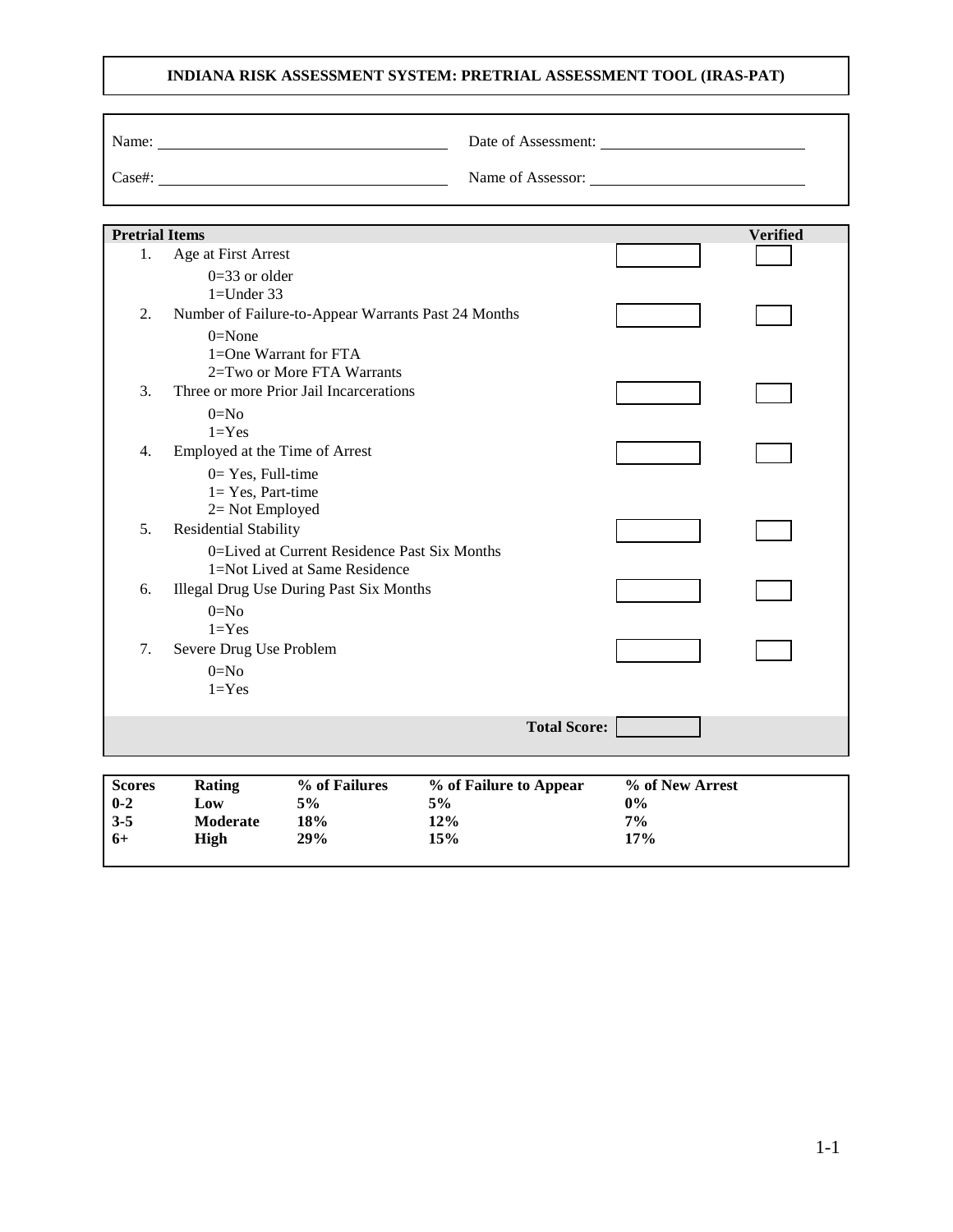**Please State Reason if Professional Override: Reason for Override (note: overrides should not be based solely on offense): Other Areas of Concern. Check all that Apply:** Low Intelligence\* \_\_\_\_\_Physical Handicap \_\_\_\_\_Reading and Writing Limitations\* Mental Health Issues\* \_\_\_\_\_No Desire to Change/Participate in Programs\* \_\_\_\_\_Transportation \_\_\_\_\_Child Care \_\_\_\_\_Language Ethnicity \_\_\_\_\_Cultural Barriers \_\_\_\_\_History of Abuse/Neglect \_\_\_\_\_Interpersonal Anxiety  $_$  Other  $_$ \*If these items are checked it is strongly recommended that further assessment be conducted to determine level or severity.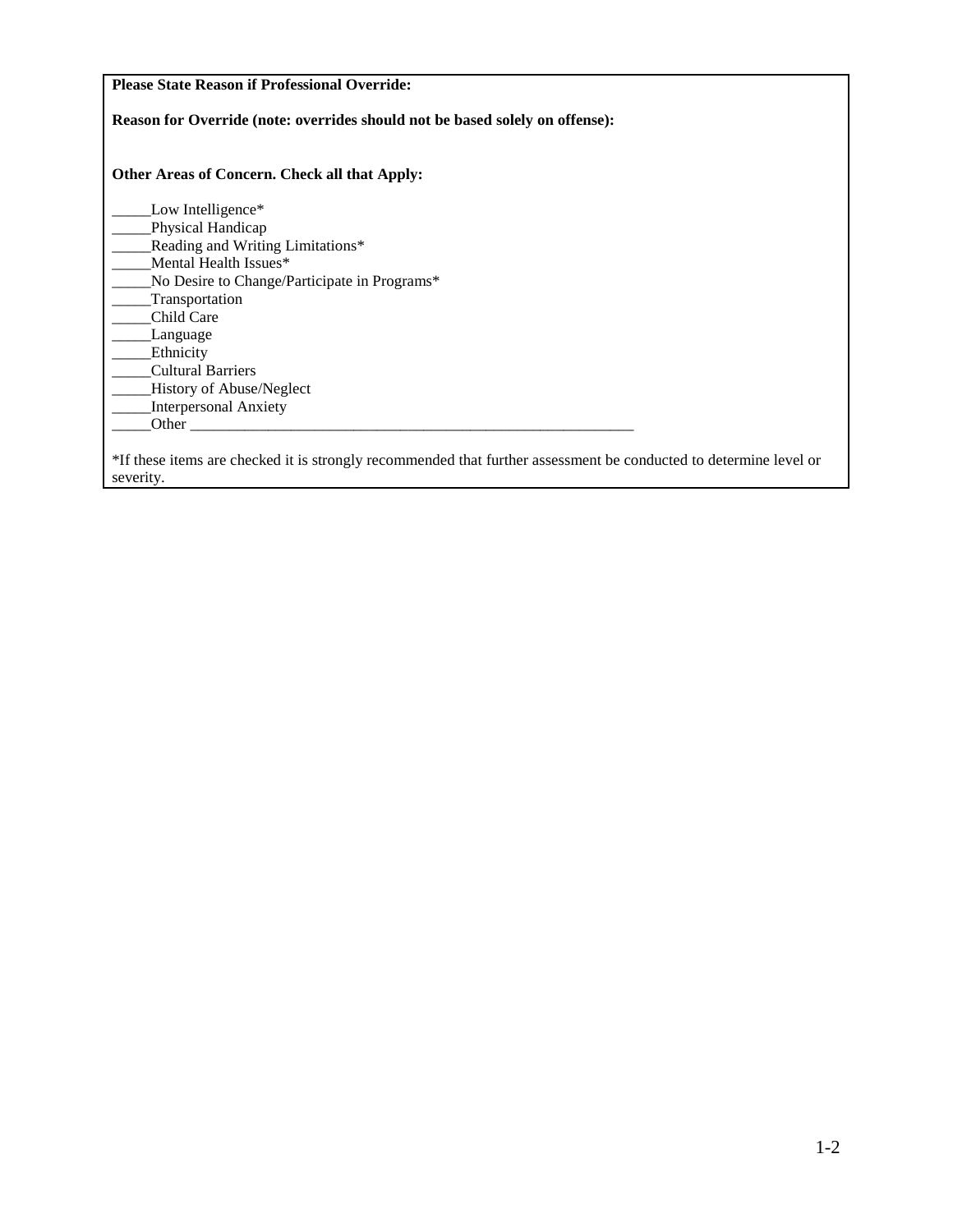# **Indiana Risk Assessment System – Pretrial Assessment Tool (IRAS-PAT) Scoring Guide**

Center for Criminal Justice Research University of Cincinnati School of Criminal Justice PO Box 210389 Cincinnati, Ohio 45221-0389

### **Introduction**

The following scoring guide is intended to be a user's guide for the Indiana Risk Assessment System – Pretrial Assessment Tool (IRAS-PAT), which was developed by the Center for Criminal Justice Research at the University of Cincinnati. The scoring guide will give a brief overview of the assessment tool followed by an item-by-item explanation of scoring criteria.

### **Overview of the Pretrial Assessment Tool (PAT)**

The Pretrial Assessment Tool (PAT) was designed to be quick to administer, but at the same time be predictive of both a defendant's failure-to-appear and risk of violating pretrial probation with a new offense. In keeping with the idea of brevity, the PAT consists of seven risk variables in three dimensions (criminal history, employment and residential stability, and drug use). The tool can be administered in 10-15 minutes and involves a face-to-face interview with the defendant with some questions of the interview being verified through official records (i.e., criminal history variables, employment, etc). Based on scores of these items, cut-points have been constructed to differentiate between groups that are low, medium, and high risk to violate pretrial supervision (Failure-to-Appear or new arrest). The pretrial assessment was designed to seamlessly contribute to more comprehensive assessments at later stages of the criminal justice system (probation, intake classification, and community release following incarceration).

### **Accuracy of Information**

An accurate assessment requires accurate information. There are several sources of information that should be used: official records, offender interview, and collateral sources. Remember the following tips:

- Ask the right questions in the right way follow the questionnaire.
- Use effective interviewing techniques probe and allow offender to talk.
- Get the quality and depth of information needed  $-$  take your time and do not rush.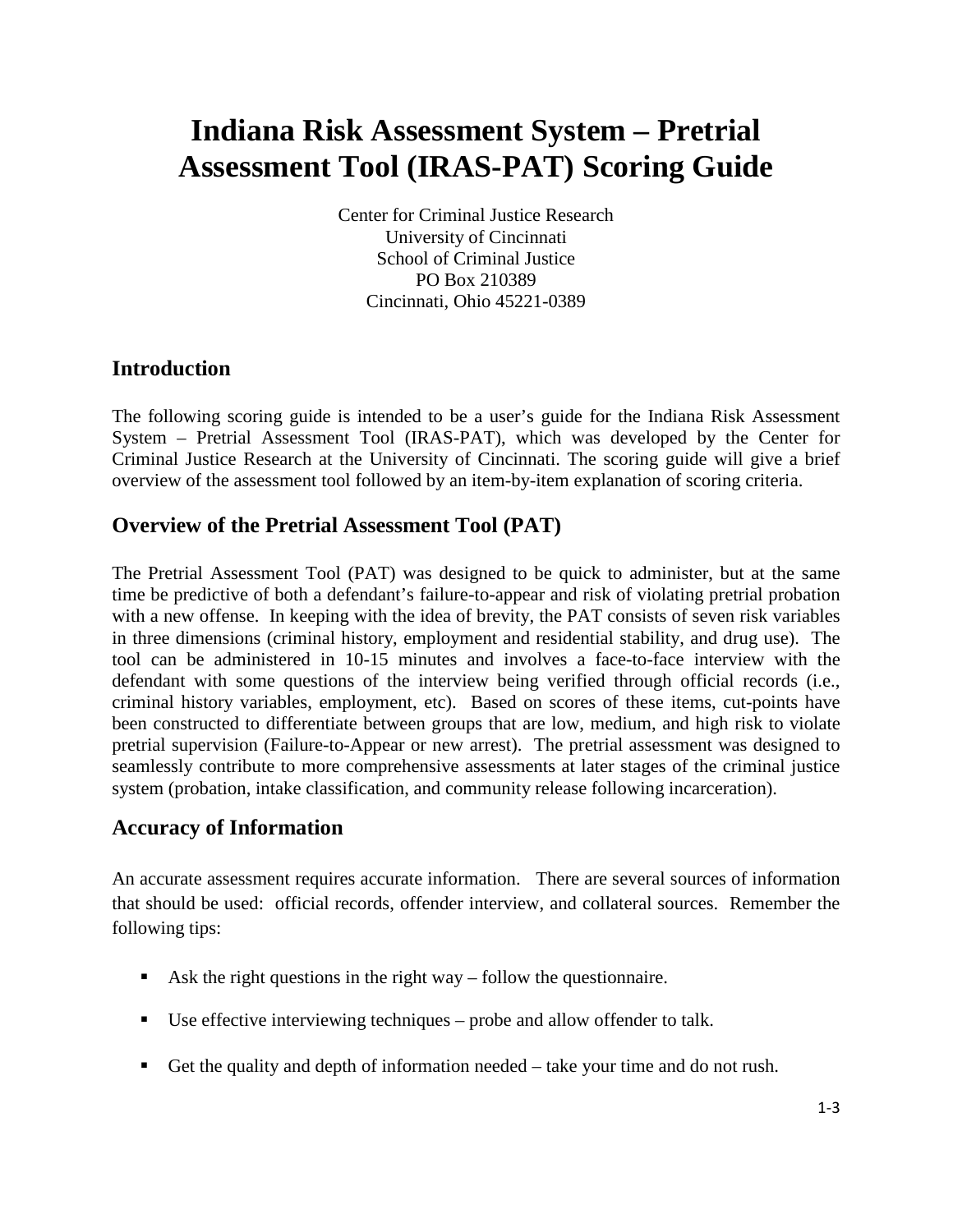- Get collaboration from collateral sources when in doubt, double check information.
- Score accurately double check scoring, follow scoring guide, and consult with supervisor if in doubt about an item.

### **Verification of Information**

While verification of assessment items is optimal, there are times when the assessment determination must be calculated and reported without the ability to subsequently verify reported information. The following things should be kept in mind when verifying information:

- Use official records to collect and verify information whenever possible; however, each assessment item does not need to be validated in order for the assessment to be scored. Although verification is optimal, the scoring of the PAT is not dependent upon verification of every item in the assessment.
- Unless verification from official files/employment records directly refutes the information provided, the default scoring should be the information provided by the defendant.

### **Scoring**

Each assessment item is scored using specific criteria that is gathered through the interview and review of the defendant's file. Based on these criteria, the defendant is assigned a score ranging from 0 to 2 depending on the item. The total score is a summed product of each of the individual items creating a range between 0-9. The higher the score, the greater the risk the individual poses. Individuals who score between 0-2 are classified as low risk defendants, 3-5 as medium risk, and 6-9 as high risk defendants. The following cutoff scores and failure rates have been established for this instrument:

| <b>Risk Categories and Expected Rates of Failure by Type of Failure</b> |                   |                  |     |                                   |  |
|-------------------------------------------------------------------------|-------------------|------------------|-----|-----------------------------------|--|
| Score                                                                   | <b>Risk Level</b> | % Fail-to-Appear |     | % New Arrest % Failure (any type) |  |
| $0 - 2$                                                                 | Low               | 5%               | 0%  | 5%                                |  |
| $3-5$                                                                   | Moderate          | 12%              | 7%  | 18%                               |  |
| $6+$                                                                    | High              | 15%              | 17% | 30%                               |  |

### **General Assessment Information**

 **Arrest vs. Conviction:** Items which ask about arrests are inquiring to times the offender was taken into custody for a misdemeanor or felony, regardless of the final disposition. There are a variety of reasons why a charge might not become a conviction: dismissal, court diversion in lieu of conviction, etc. For clarification, convictions are findings of guilt by a court which results in a criminal record.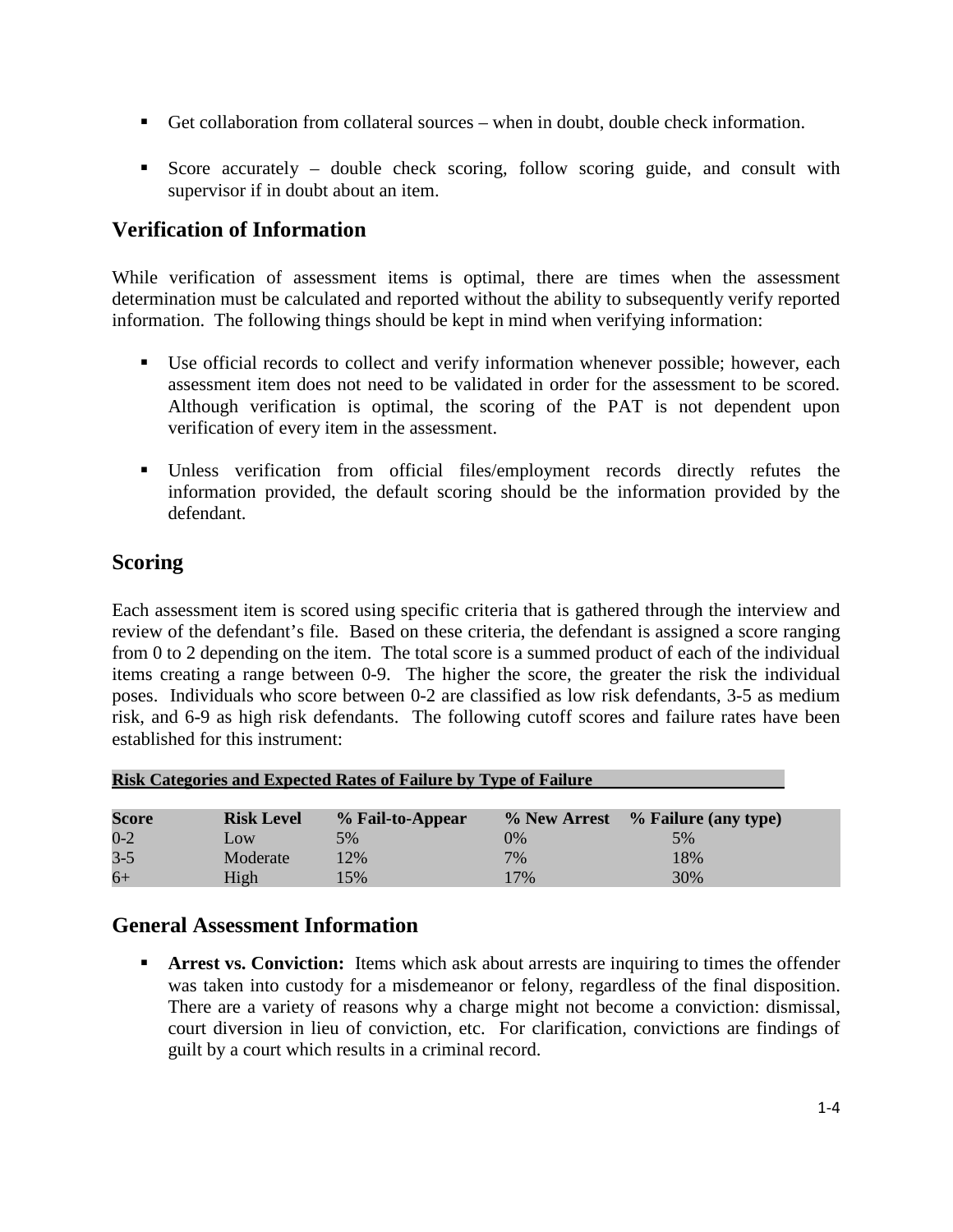- **Prior:** Items which ask about prior incidents are inquiring about events which occurred *before* the current offense. Current offenses should not be considered when scoring these items. For example, an offender who is being assessed for their third conviction would only have two prior convictions.
- **Current:** Items which ask about current behavior should focus on the last six month period prior to the assessment, unless otherwise stated.
- **Incarceration:** Items which ask about prior incarcerations in a secure correctional facility are inquiring about custodial sentences imposed as punishment upon conviction. Jail incarceration which result from pretrial detention or other non-court issued confinement should not be scored as a yes. Jail stays resulting from probation violations should be counted in this question.

### **PRETRIAL ASSESSMENT TOOL ITEMS**

### **1. Age of the defendant at first arrest. If unknown, use first conviction.**

Score this question as a 1 if the defendant's age at first arrest was 32 or under, and score as 0 if over 32. Note that, as mentioned above, arrests are inquiring to the first time the defendant was taken into custody, for a misdemeanor or felony, regardless of the cases final disposition. If the defendant does not remember or a discrepancy exists, use available official criminal history to determine the age that the defendant was first convicted of either a misdemeanor or a felony. Note: As stated, to score this as a 1 the defendant must have been taken into custody.

### **2. How many failure-to-appear warrants have been filed in the last 24 months?**

The range of scoring for this item is 0 to 2 depending on the number of warrants issued for failure-to-appear. Score this question as a 0 if the defendant has never had a warrant for failureto-appear for an adult case or if the warrants were over two years from the date of the assessment. Score this question as a 1 if the defendant has a single warrant for failure-to-appear within the last 24 months, and score as a 2 if there are two or more. Only consider *adult criminal cases*.

### **3. Did the defendant have 3 or more prior jail and/or prison incarcerations?**

Score this question as a 0 if the defendant has had 2 or fewer previous jail and/or prison incarcerations including sentences to a secure correctional facility imposed *upon sentencing*. Score this question as a 1 if the defendant has had three or more jail/prison incarcerations imposed *upon sentencing.* Jail incarcerations resulting from pretrial detention or other non-court issued confinement should not be considered when scoring this item. Any sentence in which the defendant spent time in jail, regardless of duration, should be counted. Jail sentences that are credited due to pretrial detention should also be counted, even if the credit is for the entirety of the sentence.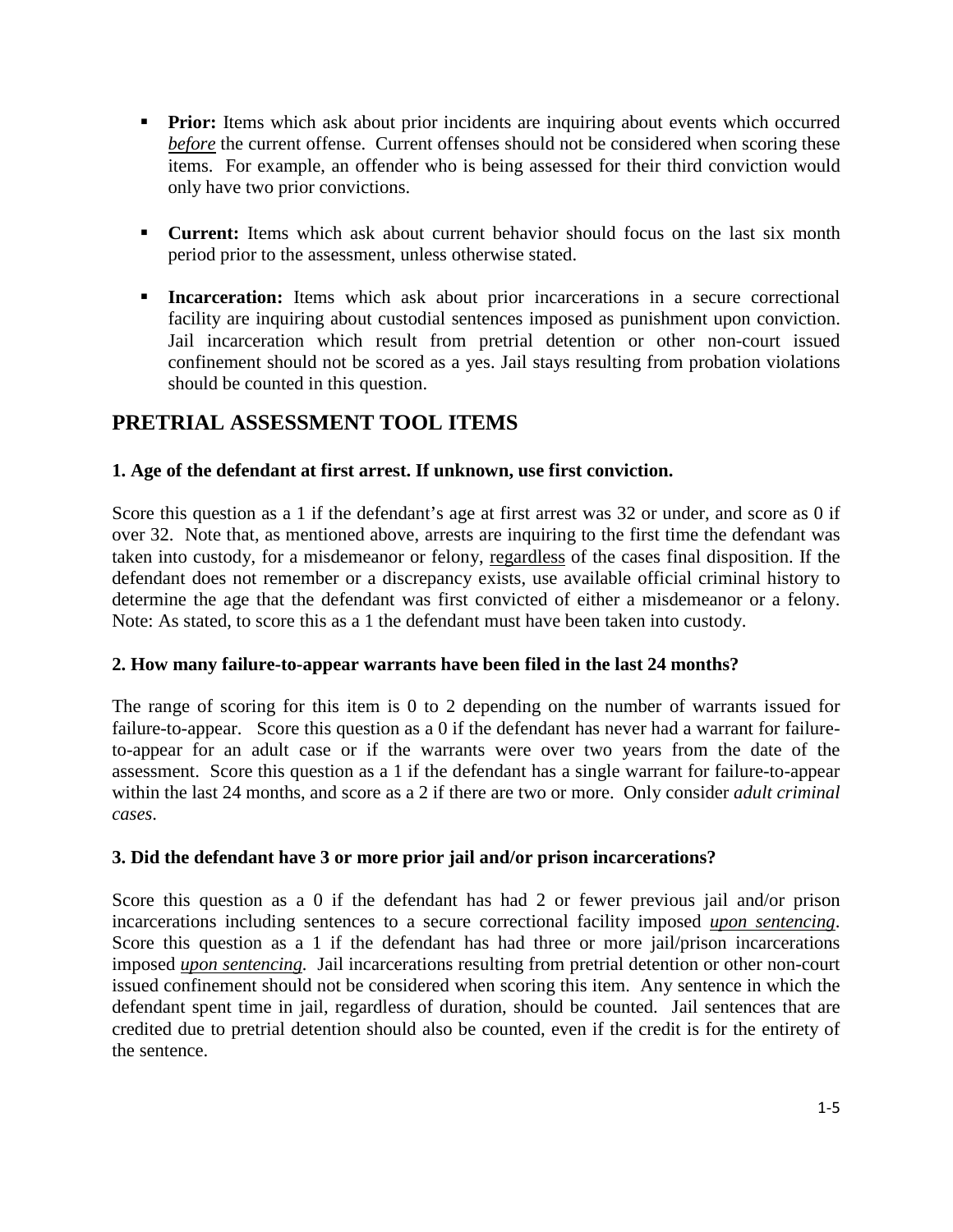### **4. Was the defendant employed at the time of arrest?**

The range of scoring for this item is 0 to 2 depending on the employment status of the defendant at the time of arrest. Score as a 0 if the individual is employed full-time (40 hours or more a week) or is verifiably disabled and unable to work, is retired and existing on a pension, or currently attending a school full time (or part-time schooling co-occurring with a part-time job). If the individual works part-time (between 10 and 39 hours a week) the defendant should receive a score of 1. A score of 2 is assigned to those individuals who work less than 10 hours per week, or if their hours are inconsistent from week-to-week.

### **Considerations:**

- If the individual works seasonally (i.e., construction) or intermittently, but the income covers expenses year round, score this question as 0.
- If the individual is a homemaker or whose job is to maintain the house and care for dependents, score this item as 0.
- If the individual reports being self employed and the assessor is unable to verify this before final determination is required, score this individual as a 2 (i.e., unemployed).

### **5. Residential Stability: Was the defendant at the current residence for the last 6 months?**

Score this item as 0 if the offender has lived at the current residence over the past 6 months. If the individual has lived in multiple residencies or if living arrangements have otherwise not been stable (such as sleeping on a friend's couch, no permanent address, being constantly thrown out of the house, or is homeless), score as a 1.

### **Specific considerations:**

- When a defendant reports living in a family owned housing unit (i.e. parental owned home), determine if the housing situation is a temporary adjustment due to circumstances or if the defendant is maintaining stable residence at that location.
- Clarify that time at residence is when the defendant personally lived in the home, not the duration when the family/parents have owned/lived in the home.

### **6. Defendant reported drug use in last 6 months.**

Score this question as a 1 if the individual self reports *illegal* drug use (not alcohol use or legally prescribed medication taken in accordance to directions) in the last six months, or if there are official records (i.e., urinalysis results) that indicate that such use occurred. Official possession charges can be indicators of use, but inquiries should be made into the specifics of the charge as the assessment item is about drug use in the last 6 months, not drug dealing or drug selling. Score as 0 if there is no evidence of illegal drug use in the last 6 months.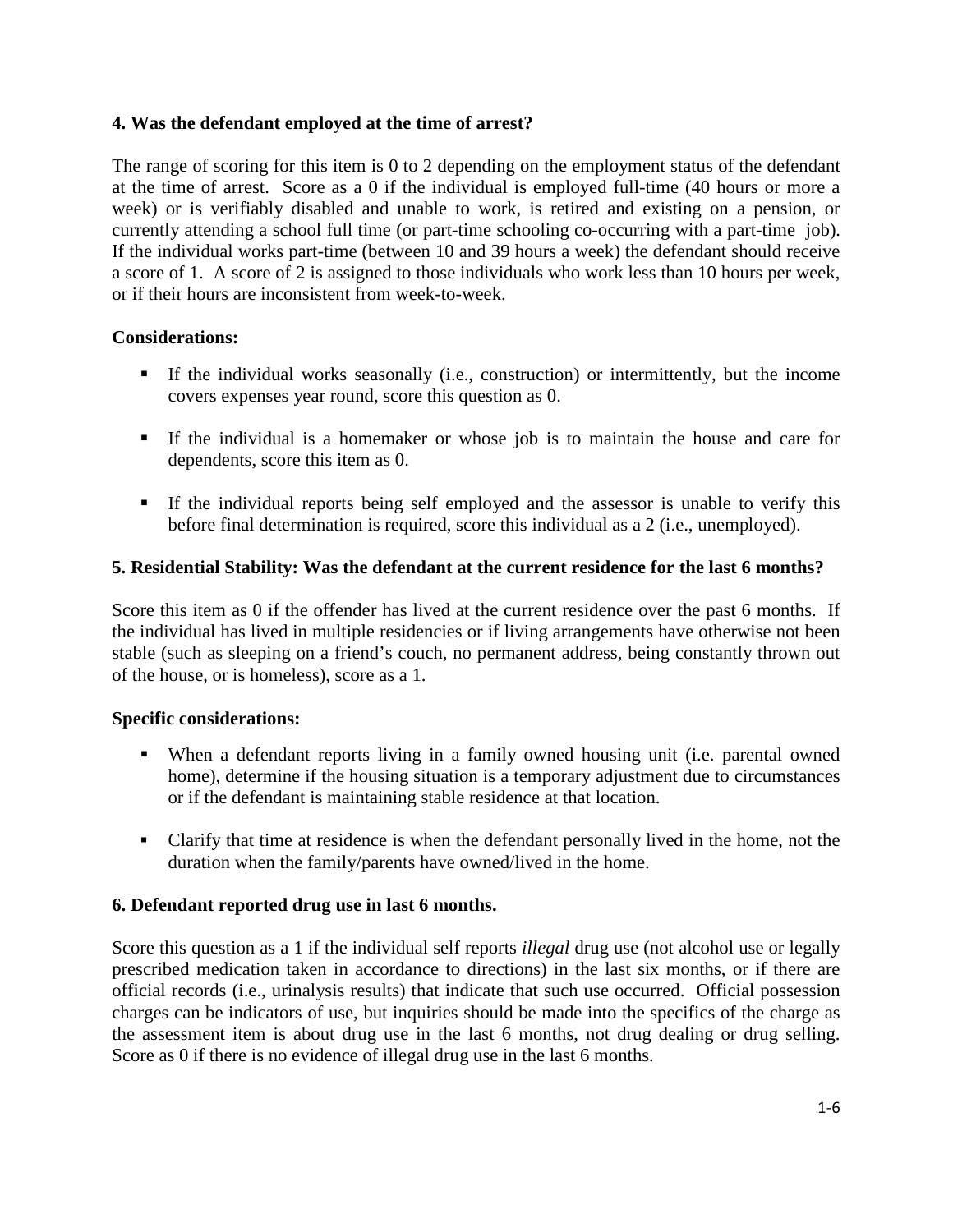### **7. Severe drug-related problems in the last 6 months.**

This question addresses the severity of drug use related problems of the defendant during the past six months. Those defendants whose illegal drug use has caused serious problems in the past six months (legal, employment, family, health, etc.) or that self-report severe drug related problems should be scored a 1. Individuals who have not used illegal drugs in the past six months or who do not appear to have a severe drug-related problem should be scored a 0. This item can be scored from official information or self report. If self report score from the following question:

### "**Please rate yourself on a scale of 1 (none/not at all) to 5 (Lots of problems). Drug use has caused problems in my life in the last 6 months."**

An individual who reports a score of 1-3 (i.e., no drug related problems or slight problems) should be assigned an assessment score of 0 for this question, while defendants who self report a 4 or 5 should be given a score of 1.

### **Considerations:**

- If an individual's official record contradicts the self reported statements, default to use the official record (e.g., urinalysis, drug abuse convictions, etc.). For instance, if the defendant denies use, but official records indicate recent problems due to use, default to the official records.
- Look for indicators of major disruption to the offender's life due to drug abuse. For example, problems holding or obtaining a job, health or relationship problems due to drug use, or legal problems related to drug use.
- This question should focus on drug *use* problems, and should not be scored for individuals who have family, employment, or legal problems due to the illegal selling or manufacturing of illicit narcotics unless they are also users.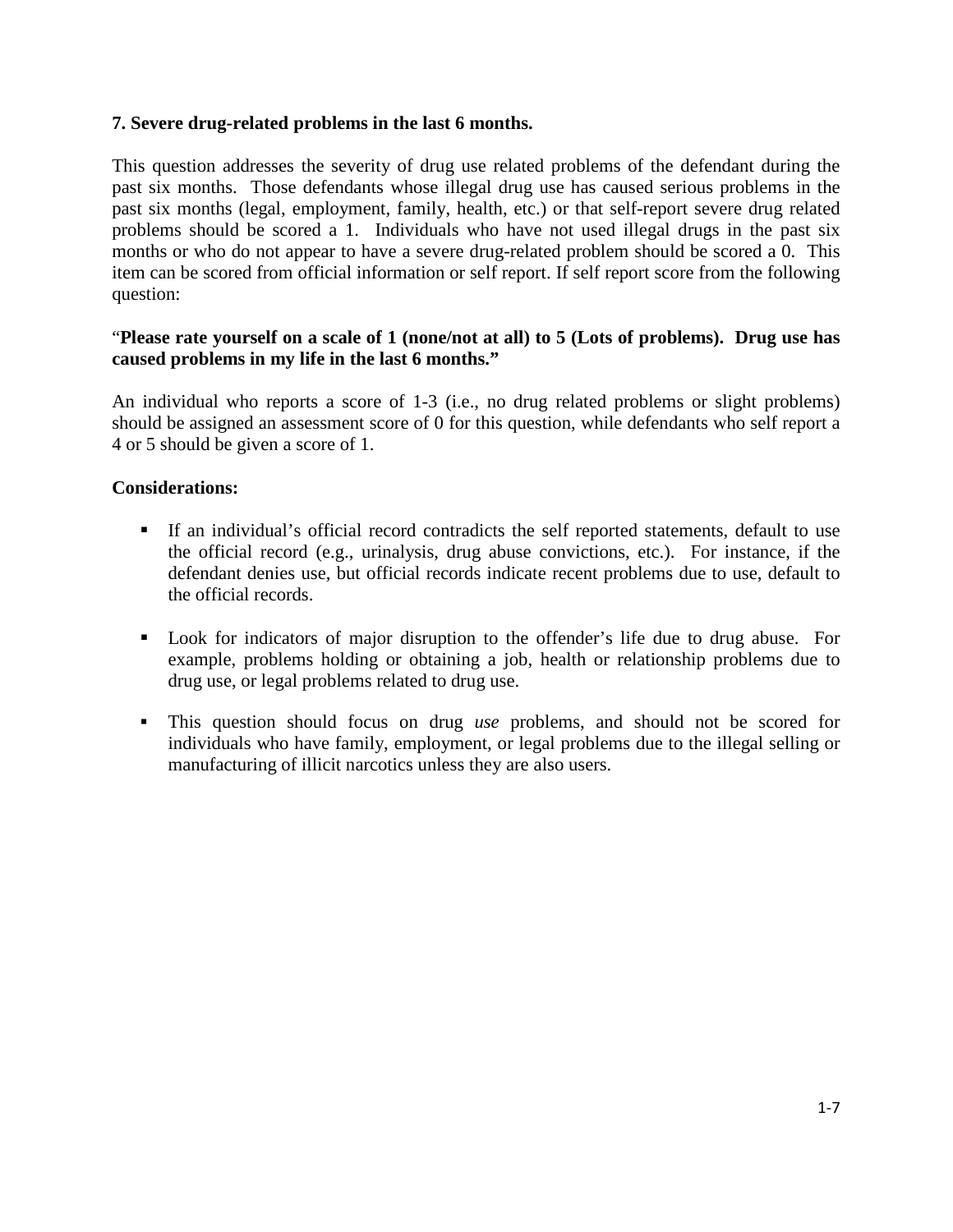# **Indiana Risk Assessment System – Pretrial Assessment Tool (IRAS-PAT) Interview Guide**

### **Conducting the Interview**

The interview guide is designed to assist the assessor in gathering the information necessary to accurately assess the defendant. It is important to establish rapport with the defendant. While it is recommended that the interview guide be closely followed, the wording of the questions may vary. Here are some tips for conducting the interview:

- Conduct the interview in a relaxed and private environment.
- Explain the purpose of the interview, and stress the need for honesty and complete answers to questions.
- Do not hesitate to use follow-up questions and probe. Examples of follow-up questions:
	- Tell me more. I want to be certain that I understand you.
	- What happened next?
	- Could you explain that further?
	- What do you mean?
	- Can you describe some examples?
	- How did that make you feel?
- Remember what information you are trying to obtain. Develop clear examples and remember there are sometimes differences in perception.
- Remember that the interviewer sets the tone. Be patient and try not to correct or teach.
- Whenever possible, use open-ended questions where the respondent provides his or her opinion and is able to elaborate. For example, "Tell me more about your relationship with…."
- Avoid double-barreled questions where the respondent is asked a combination of questions:
	- "How is your relationship with your mother and father?"
- Avoid biased questions where the respondent is led in a certain direction:
	- "Your relationship with your mother isn't bad, is it?"

Also remember that the interview is only one source of information. Official records and collateral sources such as family members or other professionals should also be consulted when needed. It is important to corroborate the defendant's responses whenever possible.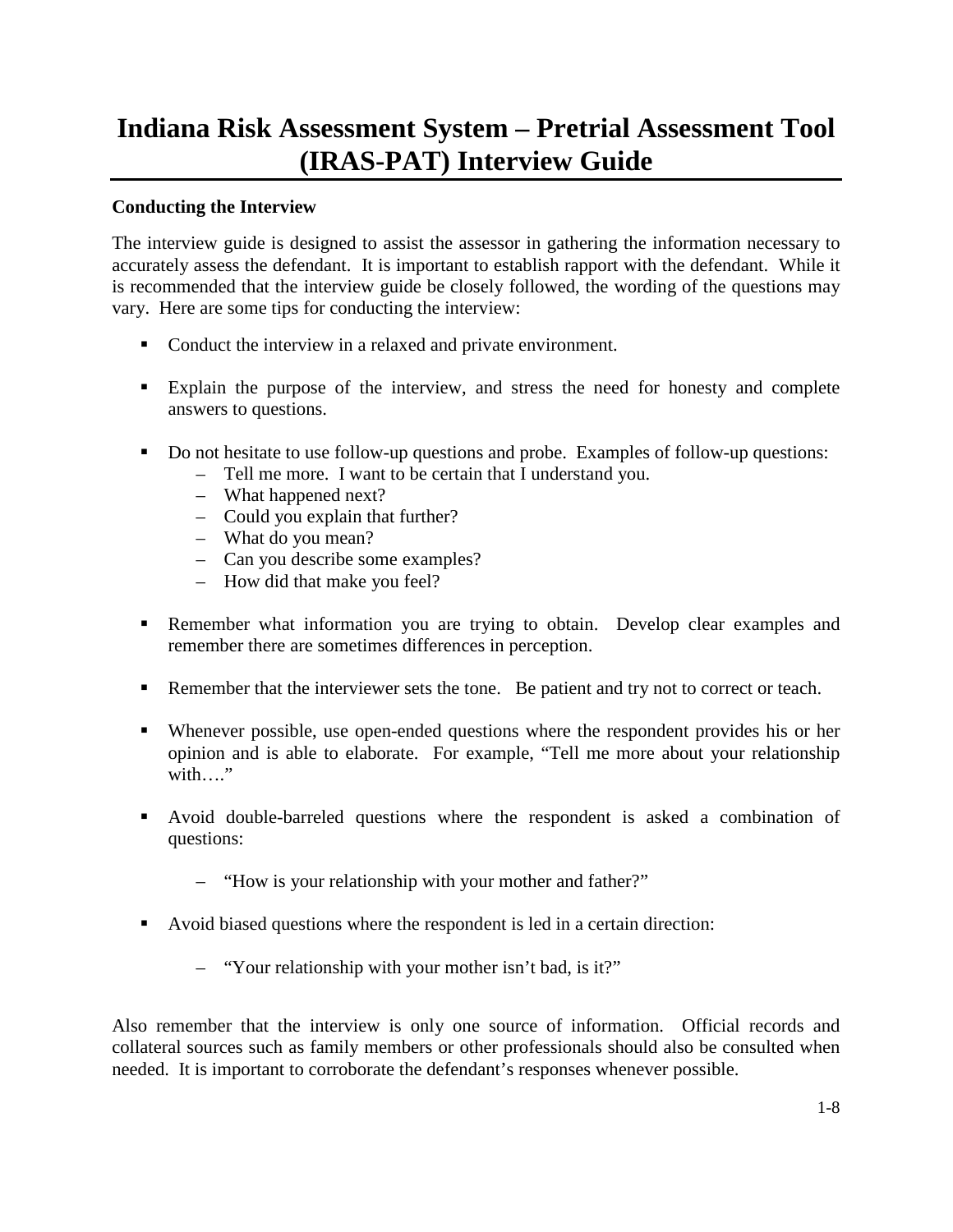### *The Following Items are scored for the Pretrial Assessment Tool:*

- 1. Age at First Arrest:  $0=33$  or older 1=under 33
- 2. Number of Failure-to-Appear Warrants Past 24 Months:  $0=$ None 1=One Warrant for FTA 2=Two or More FTA Warrants
- 3. Three or More Prior Jail Incarcerations:  $0=N<sub>0</sub>$  $1=Yes$
- 4. Employed at the Time of Arrest: 0=Yes, Full-time 1=Yes, Part-time 2=Unemployed
- 5. Residential Stability: 0=Lived at Current Residence Past Six months 1=Not Lived at Same Residence
- 6. Illegal Drug Use During Past Six Months:  $0=$ No  $1=Yes$
- 7. Severe Drug Use Problem:  $0=N<sub>0</sub>$  $1 = Yes$

### **Questions:**

1. Do you have any prior arrests or convictions: Y N

2. How old were you when you were arrested for the first time?

- 3. What was it for?
- 4. As an adult, have you ever gotten a warrant filed for failure-to-appear to court?  $Y \tN$
- 5. How many times?
- 6. How many times during the past two years? \_\_\_\_\_\_\_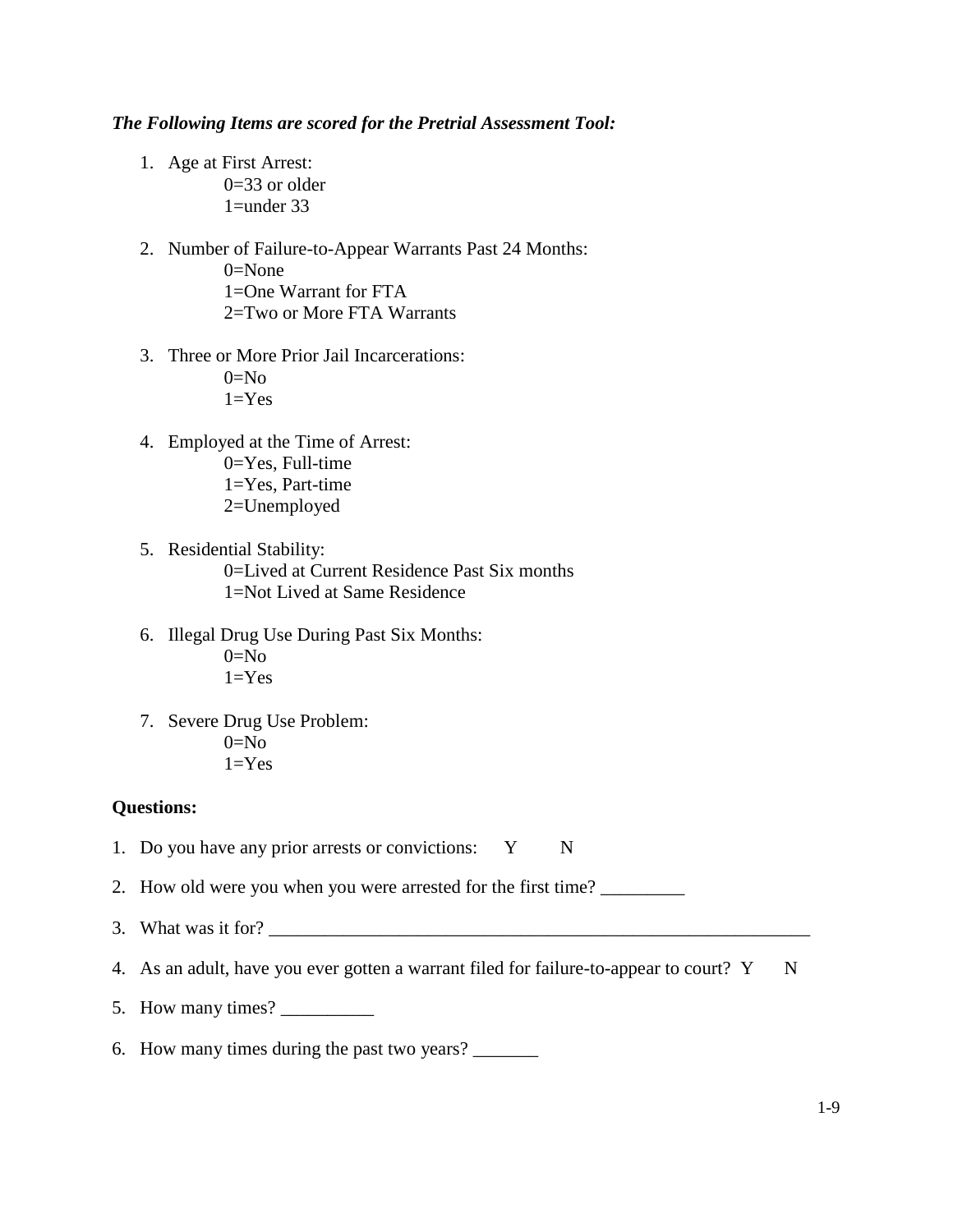- 7. What happened as a result?
- 8. Have you ever been incarcerated in jail as a result of a conviction? Y N

*(Probe to make sure that incarceration was a result of sentencing and not simply pretrial detention).*

\_\_\_\_\_\_\_\_\_\_\_\_\_\_\_\_\_\_\_\_\_\_\_\_\_\_\_\_\_\_\_\_\_\_\_\_\_\_\_\_\_\_\_\_\_\_\_\_\_\_\_\_\_\_\_\_\_\_\_\_\_\_\_\_\_\_\_\_\_\_\_\_\_\_

9. How many times? 10. Have you ever been in prison? Y N 11. How many times? 12. Were you employed at the time of arrest? Y N 13. If employed, how many hours a week do you work? \_\_\_\_\_\_\_\_\_\_\_\_\_\_\_\_\_\_\_\_\_\_\_\_\_\_\_\_\_ 14. Is work temporary, seasonal \_\_\_, or permanent? \_\_\_ 15. Are you in school? Y N 16. If yes, full-time \_\_\_or part-time? \_\_\_ 17. If not employed or enrolled in school find out if defendant is retired, disabled, or full-time homemaker. 18. How long have you lived at your current residence? \_\_\_\_\_\_\_\_\_\_\_\_\_\_\_\_\_\_\_\_\_\_\_\_\_ 19. Is this your primary residence? Y N If no, please explain:  $\frac{1}{2}$  =  $\frac{1}{2}$  =  $\frac{1}{2}$  =  $\frac{1}{2}$  =  $\frac{1}{2}$  =  $\frac{1}{2}$  =  $\frac{1}{2}$  =  $\frac{1}{2}$  =  $\frac{1}{2}$  =  $\frac{1}{2}$  =  $\frac{1}{2}$  =  $\frac{1}{2}$  =  $\frac{1}{2}$  =  $\frac{1}{2}$  =  $\frac{1}{2}$  =  $\frac{1}{2}$  =  $\frac{1}{$ 20. Do you own \_\_\_or rent\_\_\_? 21. If you have moved within the past six months, what was the reason? \_\_\_\_\_\_\_\_\_\_\_\_\_\_\_\_\_\_\_\_\_\_\_\_\_\_\_\_\_\_\_\_\_\_\_\_\_\_\_\_\_\_\_\_\_\_\_\_\_\_\_\_\_\_\_\_\_\_\_\_\_\_\_\_\_\_\_\_\_\_\_\_\_\_\_\_\_\_ 22. Have you ever had a problem with drugs other than alcohol?  $Y$  N If yes, please explain: 23. Have you ever been arrested for drug use? Y N If yes, please explain: 24. When?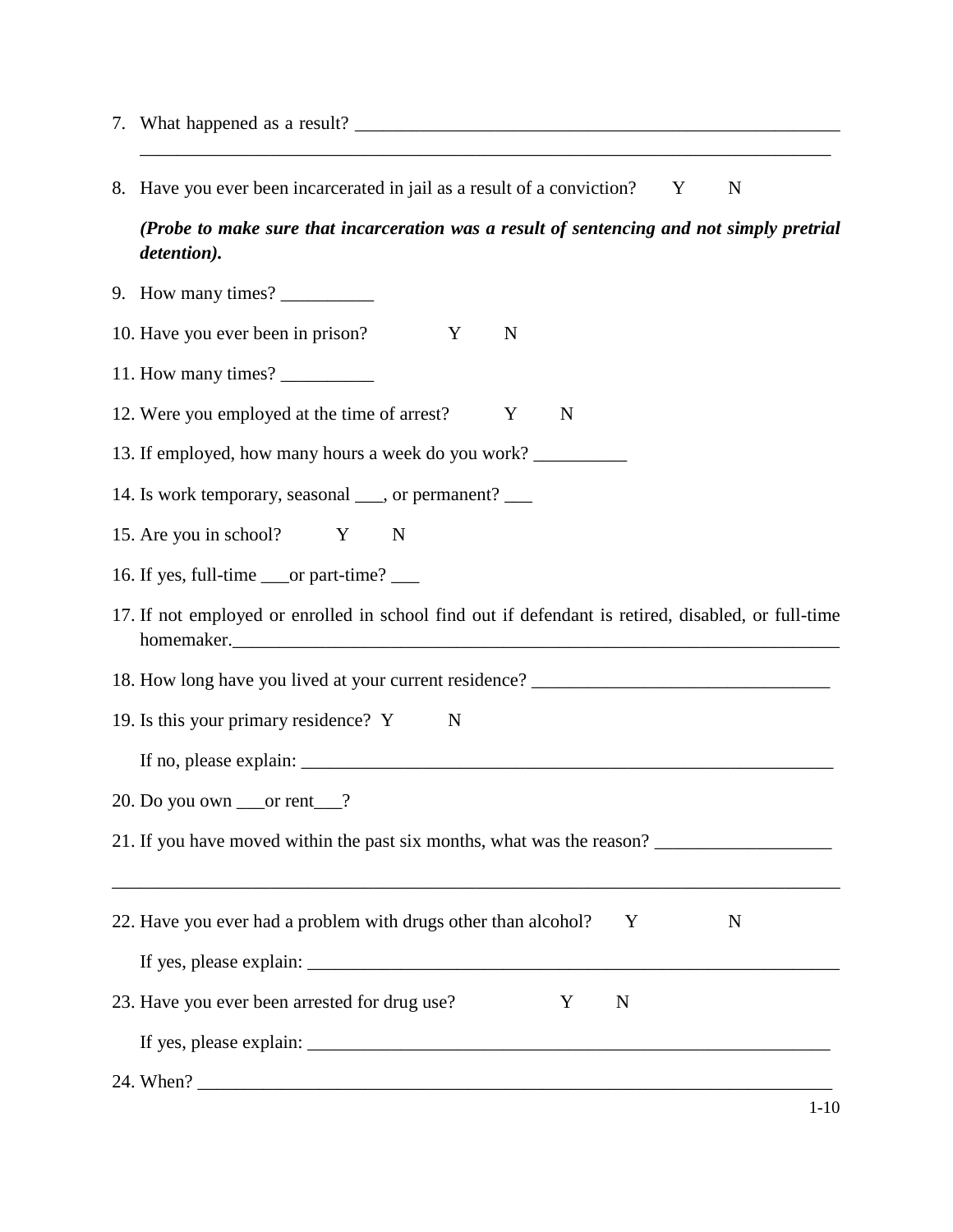| 30. For example, has a doctor ever told you to quit using drug?                   |
|-----------------------------------------------------------------------------------|
|                                                                                   |
|                                                                                   |
| 32. How does your family feel about your drug use? ______________________________ |
|                                                                                   |
|                                                                                   |

### **(Probe about problems with health, relationships (family and social), legal, etc.)**

If I asked you to rate the severity of your drug use problem on a scale from 1 to 5, with 1 being few or no problems and 5 being many problems, what score would you give yourself?

 $1 2 3 4 5$ 

Few or none Many problems

**THANK YOU.**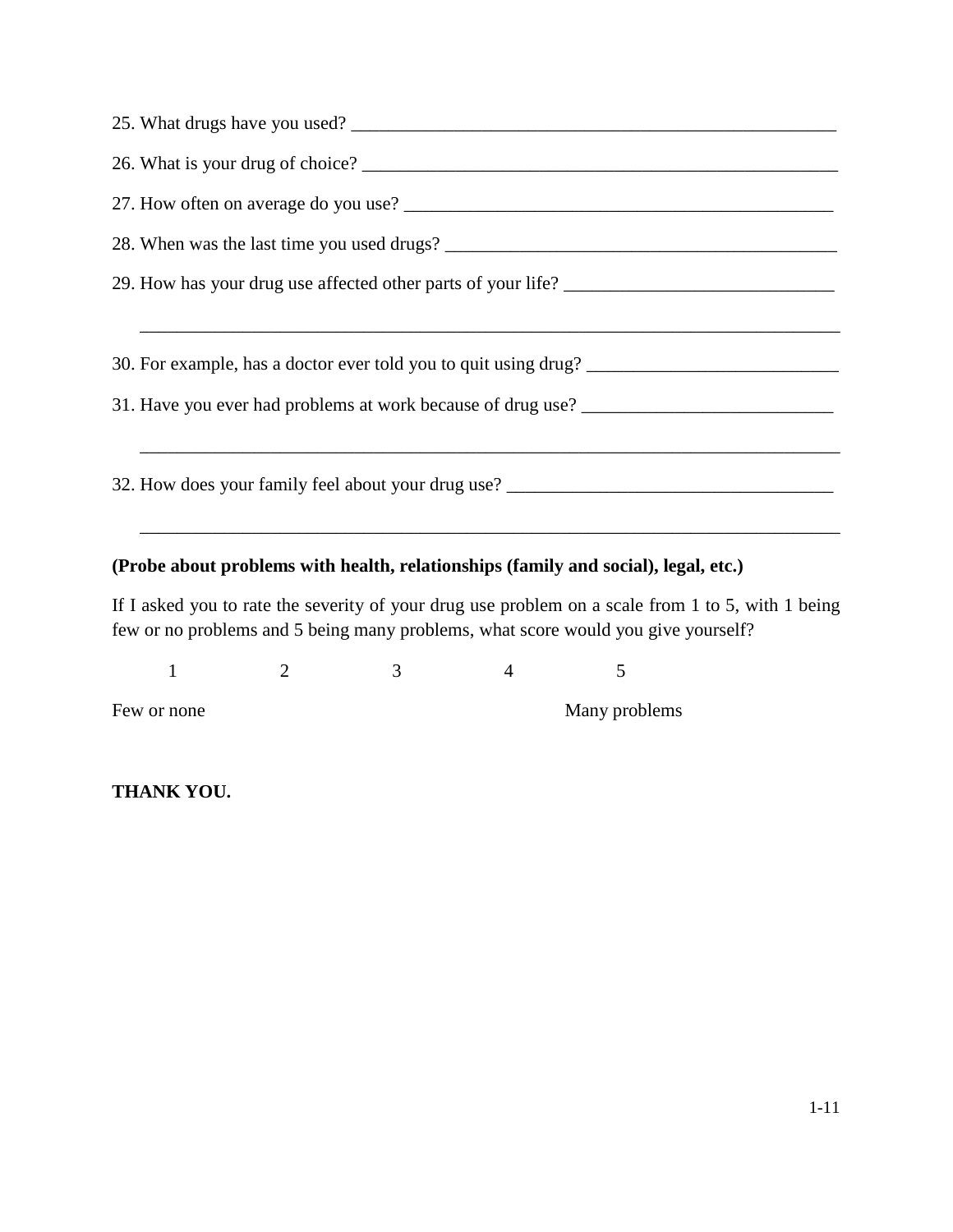# **COMMUNITY** SUPERVISION TOOLS

- *COMMUNITY SUPERVISION SCREENING TOOL*
- *COMMUNITY SUPERVISION SCREENING INTERVIEW GUIDE*
	- *COMMUNITY SUPERVISION TOOL*
	- *COMMUNITY SUPERVISION SCORING GUIDE*
	- *COMMUNITY SUPERVISION INTERVIEW GUIDE*
	- *COMMUNITY SUPERVISION/SCREENING SELF‐REPORT*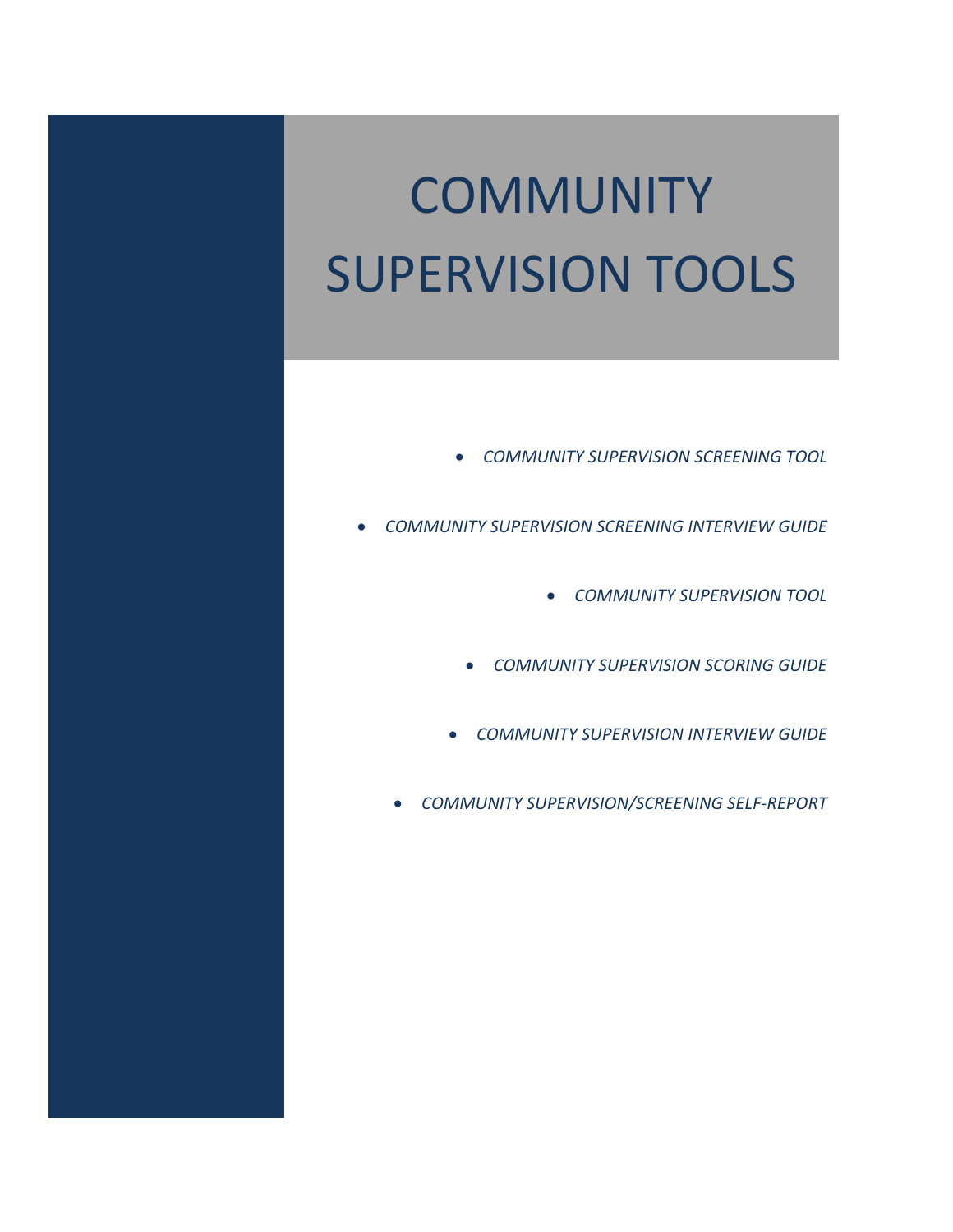### **INDIANA RISK ASSESSMENT SYSTEM - COMMUNITY SUPERVISION SCREENING TOOL (IRAS-CSST)**

|                                   | Name:<br>Case#:                                                                                                      |                          | Date of Assessment:                |  |
|-----------------------------------|----------------------------------------------------------------------------------------------------------------------|--------------------------|------------------------------------|--|
|                                   |                                                                                                                      |                          |                                    |  |
| $0 = None$<br>$1=One$ or Two      | 1.0 Number of Prior Adult Felony Convictions                                                                         |                          |                                    |  |
| 2.0 Currently Employed            | 2=Three or More<br>0=Yes, Full-time, Disabled, or Retired                                                            |                          |                                    |  |
|                                   | 1=Not Employed or Employed Part-time<br>3.0 Drugs Readily Available in Neighborhood<br>0=No, Generally Not Available |                          |                                    |  |
| 4.0 Criminal Friends<br>$0=$ None | 1=Yes, Somewhat Available<br>2=Yes, Easily Available                                                                 |                          |                                    |  |
| $1 = Some$<br>2=Majority          |                                                                                                                      |                          |                                    |  |
|                                   |                                                                                                                      |                          | <b>TOTAL SCORE:</b>                |  |
|                                   |                                                                                                                      |                          |                                    |  |
| <b>Risk Categories for MALES</b>  |                                                                                                                      |                          | <b>Risk Categories for FEMALES</b> |  |
| <b>Scores</b><br>$0 - 2$          | Rating<br>Low                                                                                                        | <b>Scores</b><br>$0 - 3$ | Rating<br>Low                      |  |

**3+ High 4+ High**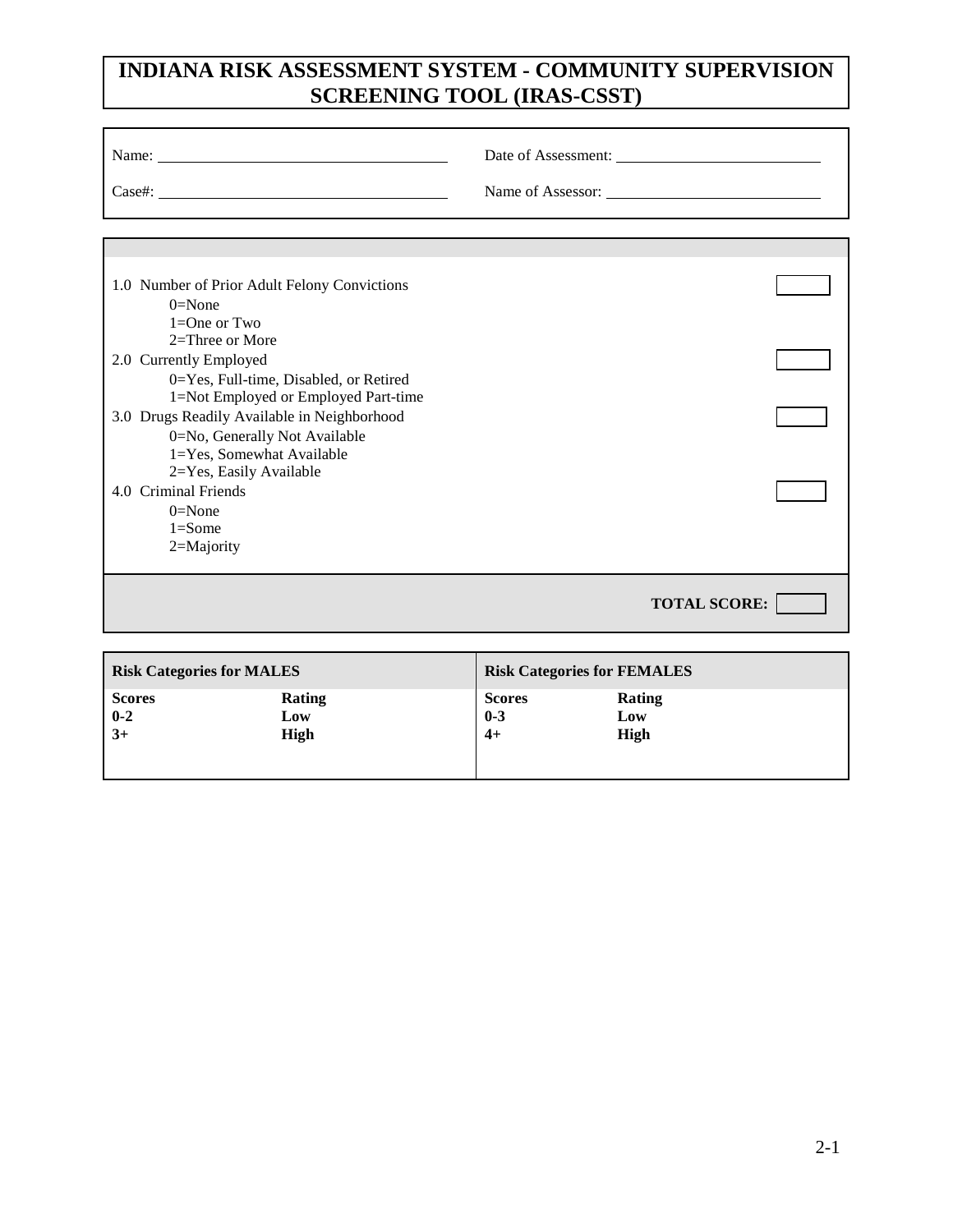### **INDIANA RISK ASSESSMENT SYSTEM - COMMUNITY SUPERVISION SCREENING TOOL (IRAS-CSST) INTERVIEW GUIDE**

### **Conducting the Interview**

The interview guide is designed to assist the assessor in gathering the information necessary to accurately assess the offender. It is important to establish rapport with the offender. While it is recommended that the interview guide be closely followed, the wording of the questions may vary. Here are some tips for conducting the interview:

- Conduct the interview in a relaxed and private environment
- Explain the purpose of the interview and stress the need for honesty and complete answers to questions
- Do not hesitate to use follow-up questions and probe. Examples of follow-up questions:
	- Tell me more. I want to be certain that I understand you.
	- What happened next?
	- Could you explain that further?
	- What do you mean?
	- Can you describe some examples?
	- How did that make you feel?
- Remember what information you are trying to obtain. Develop clear examples and remember there are sometimes differences in perception.
- Remember that the interviewer sets the tone. Be patient and try not to correct or teach
- Whenever possible use open-ended questions where the respondent provides his or her opinion and is able to elaborate. For example, "Tell me more about your relationship with…"
- Avoid double-barreled questions where the respondent is asked a combination of questions:
	- "How is your relationship with your mother and father?"
- Avoid biased questions where the respondent is led in a certain direction:
	- "Your relationship with your mother isn't bad, is it?"

Also remember that the interview is only one source of information. Official records, the selfreport questionnaire, and collateral sources such as family members or other professionals should also be consulted. It is important that to corroborate the offenders' responses whenever possible.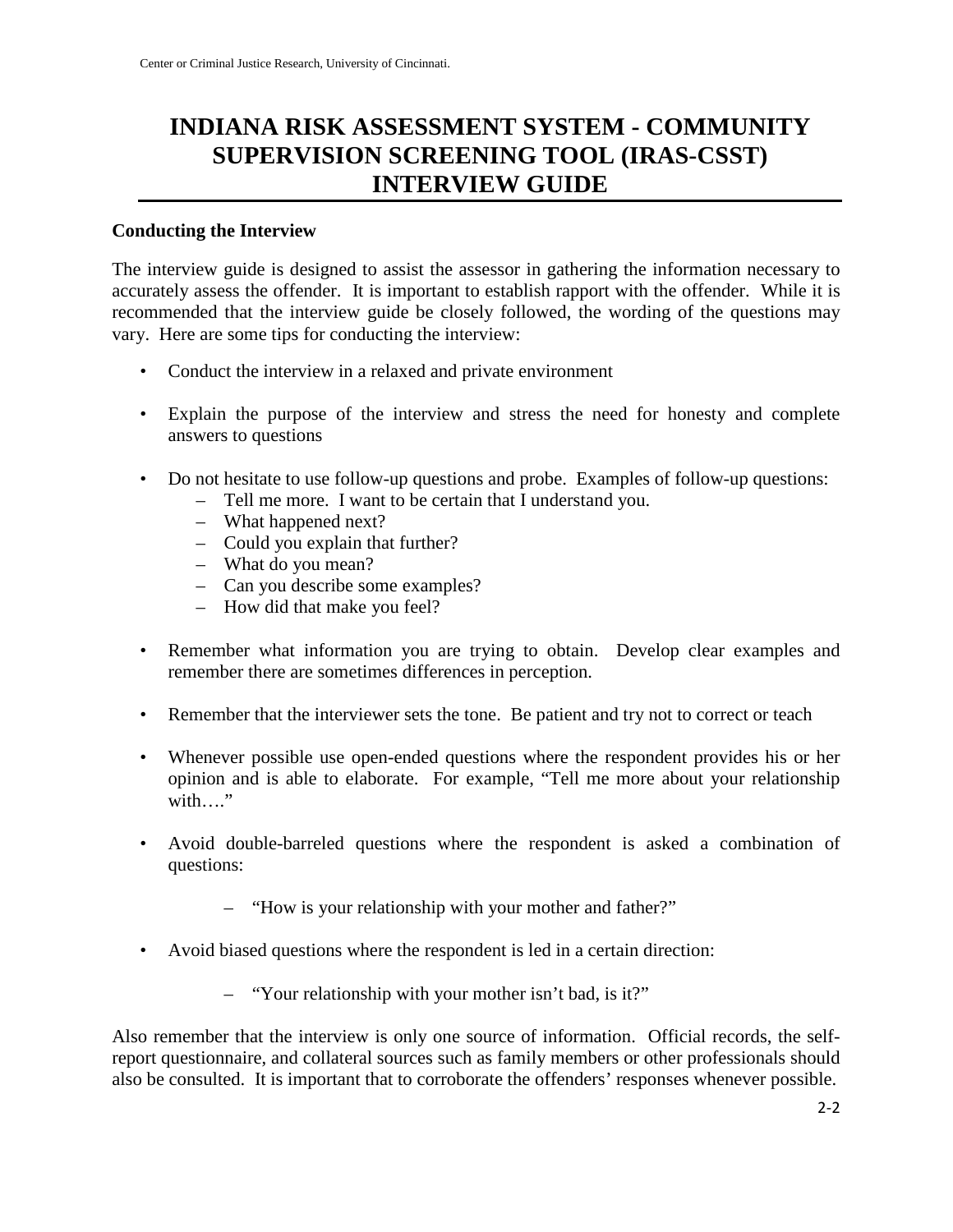### **The following items are scored:**

- 1.0 Number of Prior Adult Felony Convictions: 0=None 1=One or Two 2=Three or More
- 2.0 Currently Employed: 0=Yes, Full-time, Disabled, or Retired 1=Not Employed or Employed Part-time
- 3.0 Drugs Readily Available in Neighborhood: 0=No, Generally Not Available 1=Yes, Somewhat Available 2=Yes, Easily Available
- 4.0 Criminal Friends: 0=None 1=Some 2=Majority

### **Questions:**

1. How many times have you been convicted of a felony(not counting current offense)? \_\_\_\_\_\_

\_\_\_\_\_\_\_\_\_\_\_\_\_\_\_\_\_\_\_\_\_\_\_\_\_\_\_\_\_\_\_\_\_\_\_\_\_\_\_\_\_\_\_\_\_\_\_\_\_\_\_\_\_\_\_\_\_\_\_\_\_\_\_\_\_\_\_\_\_\_\_\_\_\_\_\_\_\_

\_\_\_\_\_\_\_\_\_\_\_\_\_\_\_\_\_\_\_\_\_\_\_\_\_\_\_\_\_\_\_\_\_\_\_\_\_\_\_\_\_\_\_\_\_\_\_\_\_\_\_\_\_\_\_\_\_\_\_\_\_\_\_\_\_\_\_\_\_\_\_\_\_\_\_\_\_\_

\_\_\_\_\_\_\_\_\_\_\_\_\_\_\_\_\_\_\_\_\_\_\_\_\_\_\_\_\_\_\_\_\_\_\_\_\_\_\_\_\_\_\_\_\_\_\_\_\_\_\_\_\_\_\_\_\_\_\_\_\_\_\_\_\_\_\_\_\_\_\_\_\_\_\_\_\_\_

\_\_\_\_\_\_\_\_\_\_\_\_\_\_\_\_\_\_\_\_\_\_\_\_\_\_\_\_\_\_\_\_\_\_\_\_\_\_\_\_\_\_\_\_\_\_\_\_\_\_\_\_\_\_\_\_\_\_\_\_\_\_\_\_\_\_\_\_\_\_\_\_\_\_\_\_\_\_ \_\_\_\_\_\_\_\_\_\_\_\_\_\_\_\_\_\_\_\_\_\_\_\_\_\_\_\_\_\_\_\_\_\_\_\_\_\_\_\_\_\_\_\_\_\_\_\_\_\_\_\_\_\_\_\_\_\_\_\_\_\_\_\_\_\_\_\_\_\_\_\_\_\_\_\_\_\_

\_\_\_\_\_\_\_\_\_\_\_\_\_\_\_\_\_\_\_\_\_\_\_\_\_\_\_\_\_\_\_\_\_\_\_\_\_\_\_\_\_\_\_\_\_\_\_\_\_\_\_\_\_\_\_\_\_\_\_\_\_\_\_\_\_\_\_\_\_\_\_\_\_\_\_\_\_\_ \_\_\_\_\_\_\_\_\_\_\_\_\_\_\_\_\_\_\_\_\_\_\_\_\_\_\_\_\_\_\_\_\_\_\_\_\_\_\_\_\_\_\_\_\_\_\_\_\_\_\_\_\_\_\_\_\_\_\_\_\_\_\_\_\_\_\_\_\_\_\_\_\_\_\_\_\_\_

2. Are you currently employed? \_\_\_ No \_\_ Yes

2a. If yes, how many hours do you work? \_\_\_\_\_\_\_\_\_\_\_\_\_\_\_\_\_\_\_\_\_\_\_\_\_\_\_\_\_\_\_\_\_\_\_\_\_\_\_\_\_\_\_\_

2b. If no, why not? \_\_\_\_\_\_\_\_\_\_\_\_\_\_\_\_\_\_\_\_\_\_\_\_\_\_\_\_\_\_\_\_\_\_\_\_\_\_\_\_\_\_\_\_\_\_\_\_\_\_\_\_\_\_\_\_\_\_\_\_\_\_

3. Tell me about the neighborhood you live in. \_\_\_\_\_\_\_\_\_\_\_\_\_\_\_\_\_\_\_\_\_\_\_\_\_\_\_\_\_\_\_\_\_\_

3b. How easy would you say it is to acquire drugs in your neighborhood? Very Easy \_\_ Somewhat Easy \_\_ Very Difficult\_

4. How many close friends would you say you have?

4a. Have any of your close friends been involved in criminal behavior? \_\_\_\_\_\_\_\_\_\_\_\_\_\_\_\_\_\_\_

4b. What percentage of your close friends have been in trouble with the law? \_\_\_\_\_\_\_\_\_%

4c. What kind of things have they been involved in? \_\_\_\_\_\_\_\_\_\_\_\_\_\_\_\_\_\_\_\_\_\_\_\_\_\_\_\_\_

**THANK YOU**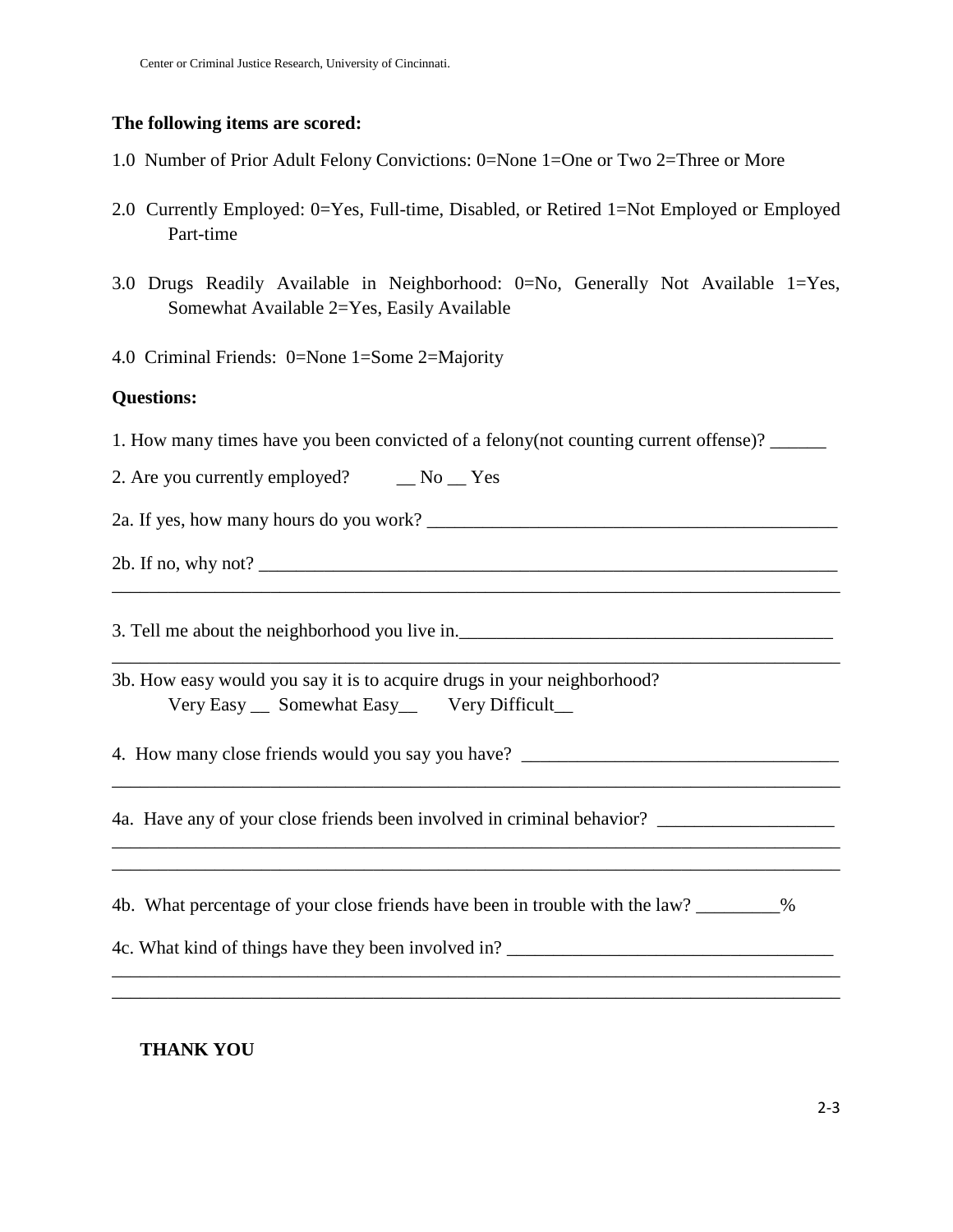### **INDIANA RISK ASSESSMENT SYSTEM: COMMUNITY SUPERVISION TOOL (IRAS-CST)**

| Name:  | Date of Assessment: |
|--------|---------------------|
| Case#: | Name of Assessor:   |

|  | <b>1.0 CRIMINAL HISTORY:</b>                                                     |  |
|--|----------------------------------------------------------------------------------|--|
|  | 1.1. Most Serious Arrest Under Age 18                                            |  |
|  | $0=$ None                                                                        |  |
|  | $1 = Yes$ , Misdemeanor                                                          |  |
|  | $2 = Yes$ , Felony                                                               |  |
|  | 1.2. Number of Prior Adult Felony Convictions                                    |  |
|  | $0=$ None                                                                        |  |
|  | $1=One$ or Two                                                                   |  |
|  | $2=$ Three or More                                                               |  |
|  | 1.3. Prior Sentence as an Adult to a Jail or Secure Correctional Facility        |  |
|  | $0=No$                                                                           |  |
|  | $1 = Yes$                                                                        |  |
|  | 1.4. Received Official Misconduct while Incarcerated as an Adult                 |  |
|  | $0=No$                                                                           |  |
|  | $1 = Yes$                                                                        |  |
|  | 1.5. Prior Sentence to Community Supervision as an Adult                         |  |
|  | $0=No$                                                                           |  |
|  | $1 = Yes$                                                                        |  |
|  | 1.6. Community Supervision Ever Been Revoked for Technical Violation as an Adult |  |
|  | $0=No$                                                                           |  |
|  | $1 = Yes$                                                                        |  |
|  | <b>Total Score in Criminal History:</b>                                          |  |
|  |                                                                                  |  |

| 2.0 EDUCATION, EMPLOYMENT, AND FINANCIAL SITUATION:     |  |
|---------------------------------------------------------|--|
| 2.1. Highest Education                                  |  |
| 0 = High School Graduate or Higher                      |  |
| $l =$ Less than High School or GED                      |  |
| 2.2. Ever Suspended or Expelled From School             |  |
| $0=$ No                                                 |  |
| $1 = Yes$                                               |  |
| 2.3. Employed at the Time of Arrest                     |  |
| $0=Yes$                                                 |  |
| $l = No$                                                |  |
| 2.4. Currently Employed                                 |  |
| 0=Yes, Full-time, Disabled, or Retired                  |  |
| 1=Not Employed or Employed Part-time                    |  |
| 2.5. Better Use of Time                                 |  |
| 0=No, Most Time Structured                              |  |
| $1 = Yes$ , Lots of Free Time                           |  |
| 2.6. Current Financial Situation                        |  |
| $0 = Good$                                              |  |
| $1 =$ Poor                                              |  |
| <b>Total Score in Education, Employment, Financial:</b> |  |
|                                                         |  |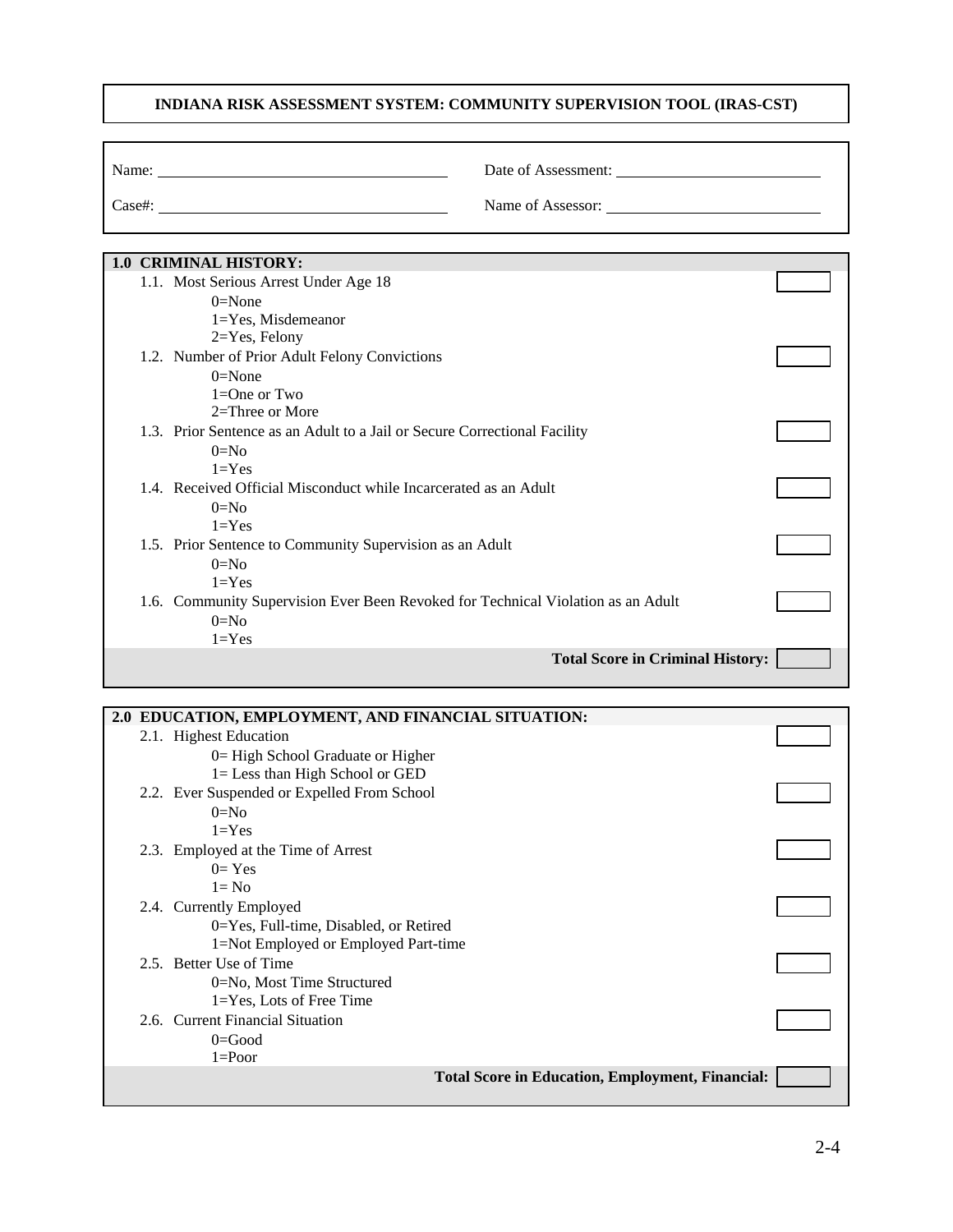| <b>3.0 FAMILY AND SOCIAL SUPPORT</b>                                           |  |
|--------------------------------------------------------------------------------|--|
| 3.1. Parents have Criminal Record                                              |  |
| $0=$ No                                                                        |  |
| $1 = Yes$                                                                      |  |
| 3.2. Currently Satisfied with Current Marital or Equivalent Situation          |  |
| $0=Yes$                                                                        |  |
| $1 = No$                                                                       |  |
| 3.3. Emotional and Personal Support Available from Family or Others            |  |
| $0 = V$ ery Strong Support                                                     |  |
| 1=None to Strong Support                                                       |  |
| 3.4. Level of Satisfaction with Current Level of Support from Family or Others |  |
| 0=Very Satisfied                                                               |  |
| 1=Not Satisfied                                                                |  |
| 3.5. Stability of Residence                                                    |  |
| $0 =$ Stable                                                                   |  |
| 1=Not Stable                                                                   |  |
| <b>Total Score on Family and Social Support:</b>                               |  |
|                                                                                |  |
|                                                                                |  |

| <b>4.0 NEIGHBORHOOD PROBLEMS</b>             |                                              |
|----------------------------------------------|----------------------------------------------|
| 4.1. High Crime Area                         |                                              |
| $0=No$                                       |                                              |
| $1 = Yes$                                    |                                              |
| 4.2. Drugs Readily Available in Neighborhood |                                              |
| 0=No, Generally Not Available                |                                              |
| 1=Yes, Somewhat Available                    |                                              |
| 2=Yes, Easily Available                      |                                              |
|                                              | <b>Total Score in Neighborhood Problems:</b> |

### **5.0 SUBSTANCE USE**

|  | 5.1. Age First Began Regularly Using Alcohol<br>$0=17$ or Older              |                                       |  |
|--|------------------------------------------------------------------------------|---------------------------------------|--|
|  | 1=Under Age $17$                                                             |                                       |  |
|  | 5.2. Longest Period of Abstinence from Alcohol<br>$0 = Six$ Months or Longer |                                       |  |
|  | 1=Less than Six Months                                                       |                                       |  |
|  | 5.3. Ever Used Illegal Drugs                                                 |                                       |  |
|  | $0=No$<br>$1 = Yes$                                                          |                                       |  |
|  | 5.4. Drug Use Caused Problems                                                |                                       |  |
|  | $0=$ None<br>$1 =$ Past                                                      |                                       |  |
|  | $2=Current$                                                                  |                                       |  |
|  | 5.5. Drug Use Caused Problems with Employment                                |                                       |  |
|  | $0=No$                                                                       |                                       |  |
|  | $1 = Yes$                                                                    |                                       |  |
|  |                                                                              | <b>Total Score for Substance Use:</b> |  |
|  |                                                                              |                                       |  |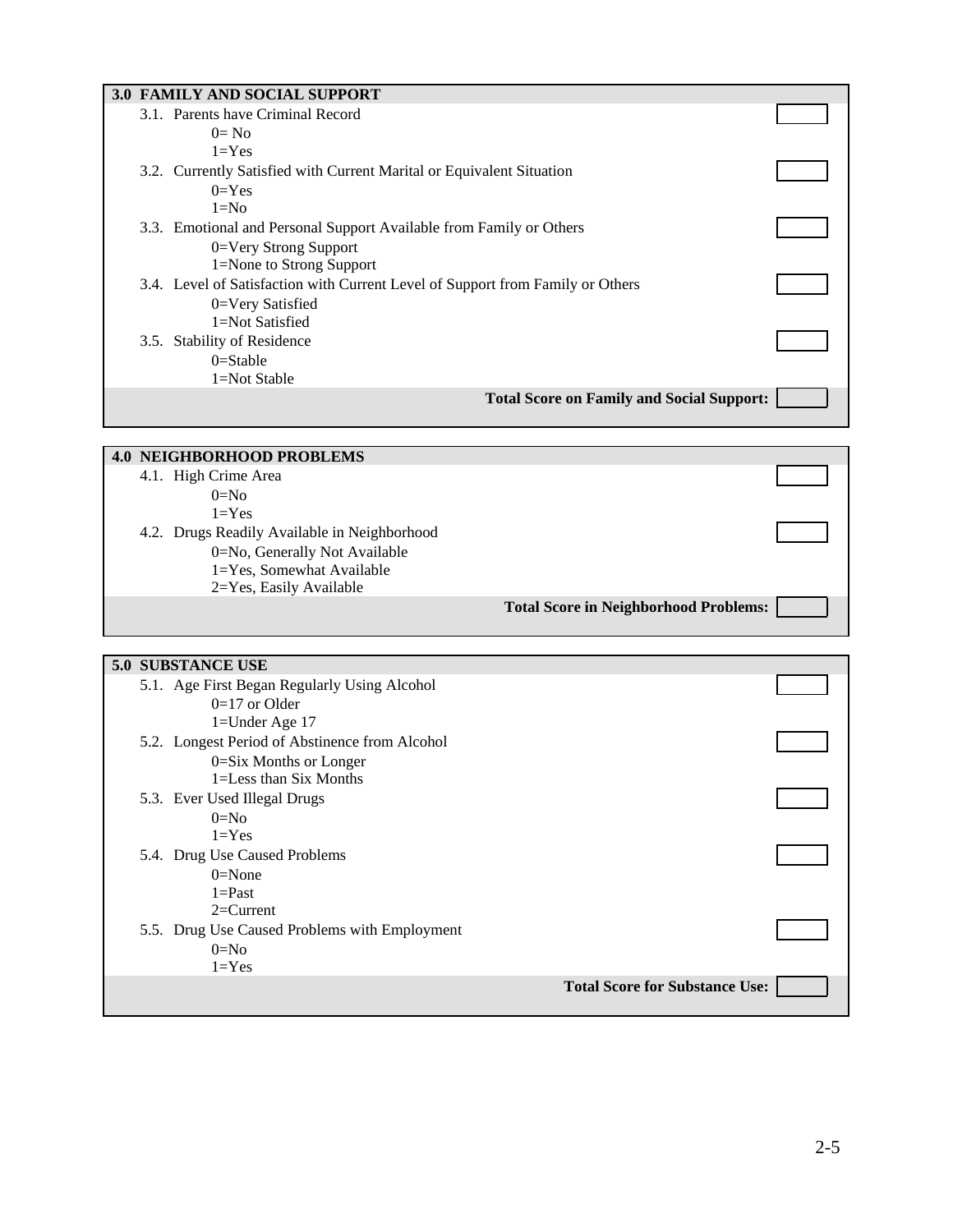| <b>6.0 PEER ASSOCIATIONS</b>                      |                               |
|---------------------------------------------------|-------------------------------|
| 6.1. Criminal Friends                             |                               |
| $0=$ None                                         |                               |
| $1=$ Some                                         |                               |
| $2=$ Majority                                     |                               |
| 6.2. Contact with Criminal Peers                  |                               |
| $0=$ No Contact with Criminal Peers               |                               |
| 1=At Risk of Contacting Criminal Peers            |                               |
| 2=Contact or Actively Seeks out Criminal Peers    |                               |
| 6.3. Gang Membership                              |                               |
| $0 = No$ , Never                                  |                               |
| $1 = Yes$ , but Not Current                       |                               |
| $2 = Yes$ , Current                               |                               |
| 6.4. Criminal Activities                          |                               |
| 0=Strong Identification with Prosocial Activities |                               |
| 1=Mixture of Pro- and Antisocial Activities       |                               |
| 2=Strong identification with criminal activities  |                               |
|                                                   | <b>Total Score for Peers:</b> |
|                                                   |                               |

| <b>7.0 CRIMINAL ATTITUDES AND BEHAVIORAL PATTERNS</b>          |  |
|----------------------------------------------------------------|--|
| For the Following Items Please Rate the Offender:              |  |
| 7.1. Criminal Pride                                            |  |
| $0=$ No Pride in Criminal Behavior                             |  |
| $1 = Some$ Pride                                               |  |
| $2=$ A Lot of Pride                                            |  |
| 7.2. Expresses Concern about Others                            |  |
| 0=Concerned about Others                                       |  |
| 1=Limited Concern                                              |  |
| 2=No Real Concern for Others                                   |  |
| 7.3. Feels Lack of Control Over Events                         |  |
| $0 =$ Controls Events                                          |  |
| 1=Sometimes Lacks Control                                      |  |
| 2=Generally Lacks Control                                      |  |
| 7.4. Sees No Problem in Telling Lies                           |  |
| $0=No$                                                         |  |
| $1 = Yes$                                                      |  |
| 7.5. Engages in Risk Taking Behavior                           |  |
| 0=Rarely Takes Risks                                           |  |
| 1=Sometimes Takes Risks                                        |  |
| 2=Generally Takes Risks                                        |  |
| 7.6. Walks Away from a Fight                                   |  |
| $0=Yes$                                                        |  |
| $1 =$ Sometimes                                                |  |
| $2=$ Rarely                                                    |  |
| 7.7. Believes in "Do Unto Others Before They Do Unto You"      |  |
| $0 = Disagree$                                                 |  |
| $1 =$ Sometimes                                                |  |
| $2=Agrees$                                                     |  |
| <b>Total Score Criminal Attitudes and Behavioral Patterns:</b> |  |

**TOTAL SCORE:**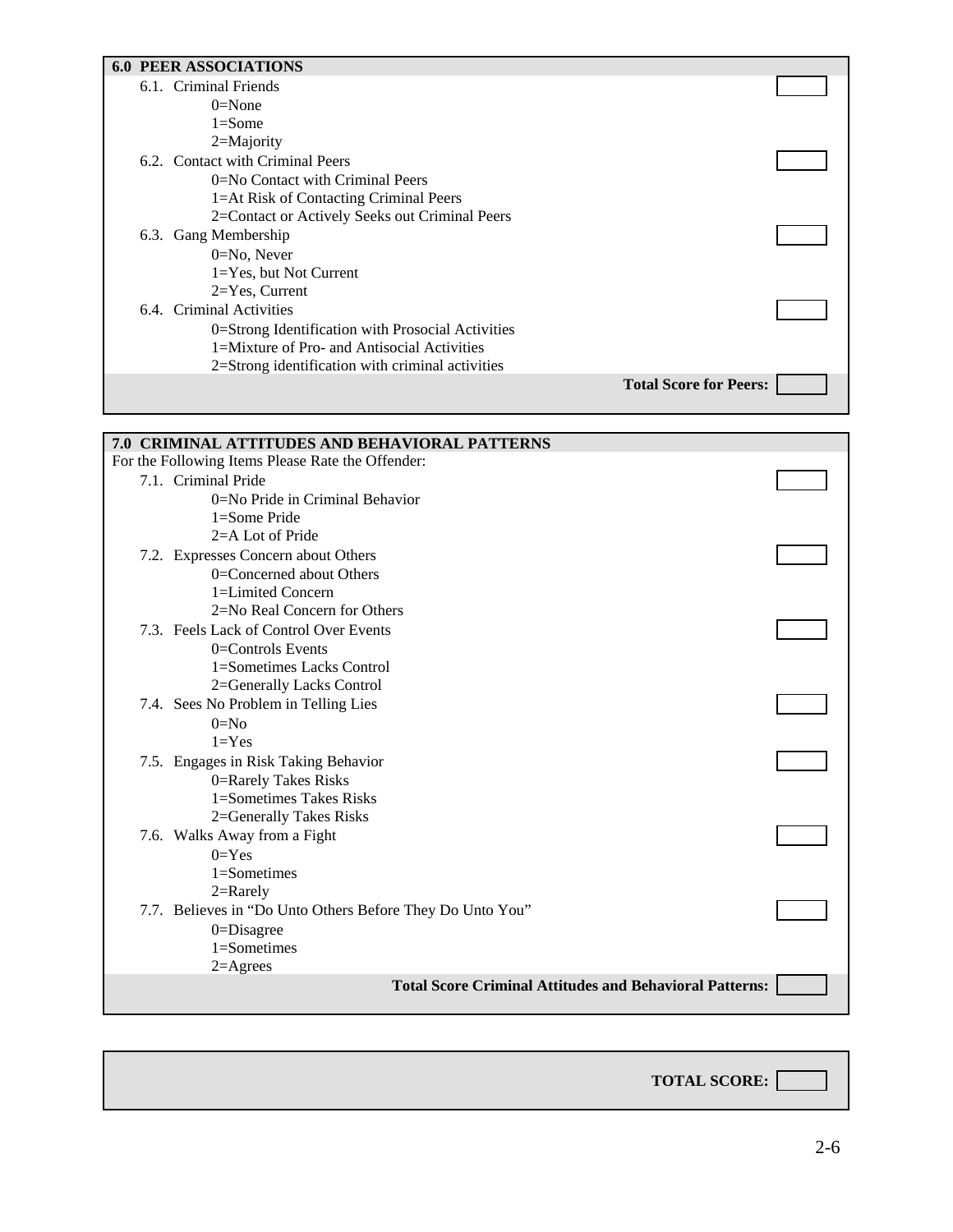| <b>Risk Categories for MALES</b> |                 |               | <b>Risk Categories for FEMALES</b> |  |  |
|----------------------------------|-----------------|---------------|------------------------------------|--|--|
| <b>Scores</b>                    | Rating          | <b>Scores</b> | Rating                             |  |  |
| $0 - 14$                         | Low             | $0 - 14$      | Low                                |  |  |
| $15-23$                          | <b>Moderate</b> | $15 - 21$     | Low/Moderate                       |  |  |
| 24-33                            | High            | $22 - 28$     | <b>Moderate</b>                    |  |  |
| $34+$                            | Very High       | $29+$         | High                               |  |  |

| Professional Override: YES NO                                                |                                                                                                                                                           |  |  |  |  |
|------------------------------------------------------------------------------|-----------------------------------------------------------------------------------------------------------------------------------------------------------|--|--|--|--|
| Reason for Override (note: overrides should not be based solely on offense): |                                                                                                                                                           |  |  |  |  |
|                                                                              |                                                                                                                                                           |  |  |  |  |
|                                                                              |                                                                                                                                                           |  |  |  |  |
|                                                                              |                                                                                                                                                           |  |  |  |  |
|                                                                              |                                                                                                                                                           |  |  |  |  |
|                                                                              | Final Level: LOW MODERATE HIGH VERY HIGH                                                                                                                  |  |  |  |  |
|                                                                              |                                                                                                                                                           |  |  |  |  |
| <b>Recommendations:</b>                                                      |                                                                                                                                                           |  |  |  |  |
| LOW                                                                          | Minimum supervision or non-reporting supervision                                                                                                          |  |  |  |  |
| <b>MODERATE</b>                                                              | Regular supervision; programming should be provided for moderate and high need<br>domains                                                                 |  |  |  |  |
| <b>HIGH</b>                                                                  | Enhanced supervision or residential placement; programming should be provided<br>for moderate and high need domains                                       |  |  |  |  |
| <b>VERY HIGH</b>                                                             | For males: Residential placement preferred or enhanced supervision at highest level;<br>programming should be provided for moderate and high need domains |  |  |  |  |
|                                                                              | For females: Enhanced supervision or residential placement; programming should be<br>provided for moderate and high need domains                          |  |  |  |  |
| Other Areas of Concern. Check all that Apply:                                |                                                                                                                                                           |  |  |  |  |
| Low Intelligence*                                                            |                                                                                                                                                           |  |  |  |  |
| Physical Handicap<br>Reading and Writing Limitations*                        |                                                                                                                                                           |  |  |  |  |
| Mental Health Issues*                                                        |                                                                                                                                                           |  |  |  |  |
| No Desire to Change/Participate in Programs*                                 |                                                                                                                                                           |  |  |  |  |
| Transportation<br>Child Care                                                 |                                                                                                                                                           |  |  |  |  |
| Language                                                                     |                                                                                                                                                           |  |  |  |  |
| Ethnicity                                                                    |                                                                                                                                                           |  |  |  |  |
| <b>Cultural Barriers</b><br>History of Abuse/Neglect                         |                                                                                                                                                           |  |  |  |  |
| Interpersonal Anxiety                                                        |                                                                                                                                                           |  |  |  |  |
|                                                                              |                                                                                                                                                           |  |  |  |  |
|                                                                              | *If these items are checked it is strongly recommended that further assessment be conducted to determine level or                                         |  |  |  |  |
| severity.                                                                    |                                                                                                                                                           |  |  |  |  |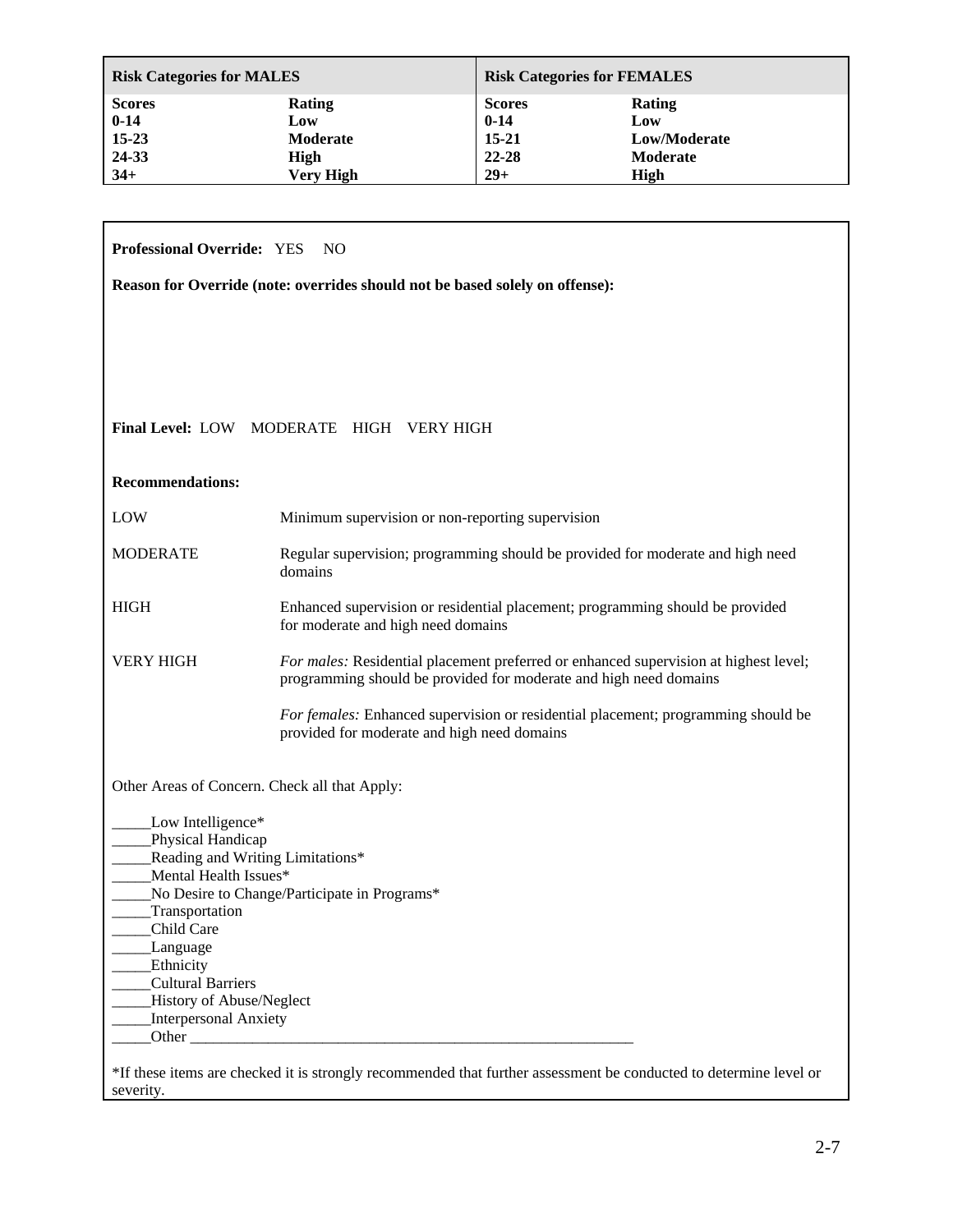### Level of Need

|             | Criminal History | Education, Employment,<br>and Financial Situation | Family and Social<br>Support | Neighborhood Problems | Substance Use | Peer Associations | Criminal Attitudes and<br><b>Behavioral Patterns</b> |
|-------------|------------------|---------------------------------------------------|------------------------------|-----------------------|---------------|-------------------|------------------------------------------------------|
| LOW         | $0 - 3$          | $0 - 1$                                           | $0 - 1$                      | $\sqrt{a}$            | $0 - 2$       | $0 - 1$           | $0 - 3$                                              |
| <b>MOD</b>  | $4 - 6$          | $2 - 4$                                           | $2 - 3$                      | $\mathbf 1$           | $3 - 4$       | $2 - 4$           | $4 - 8$                                              |
| <b>HIGH</b> | $7 - 8$          | $5 - 6$                                           | $4 - 5$                      | $2 - 3$               | $5 - 6$       | $5 - 8$           | $9 - 13$                                             |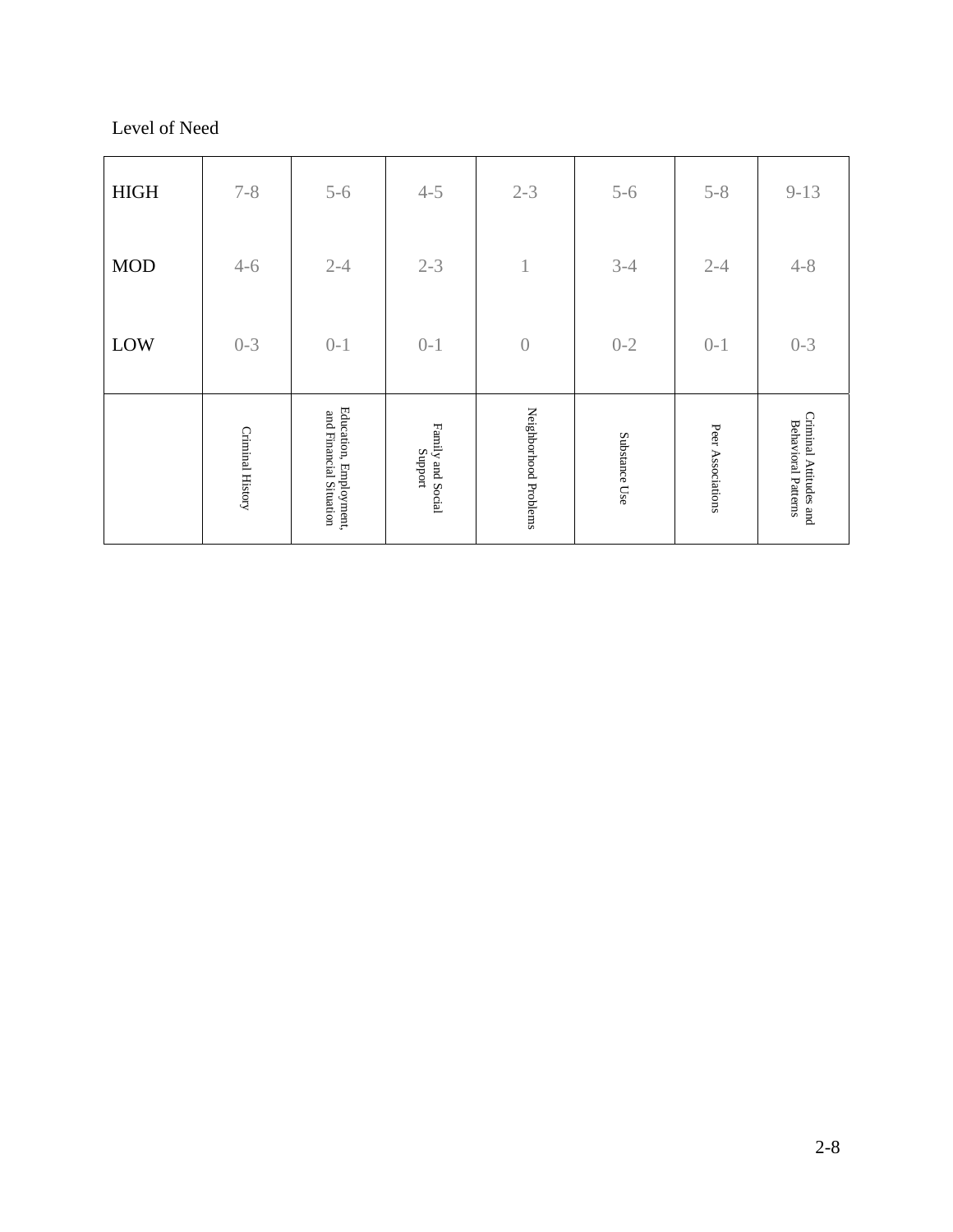# **Indiana Risk Assessment System - Community Supervision Tool (IRAS-CST) Scoring Guide**

Center for Criminal Justice Research University of Cincinnati School of Criminal Justice PO Box 210389 Cincinnati, Ohio 45221-0389

### **Introduction**

The following scoring guide is intended to be a user's guide for the Indiana Risk Assessment System – Community Supervision Tool (IRAS-CST), which was developed by the Center for Criminal Justice Research at the University of Cincinnati. The scoring guide will give a brief overview of the assessment tool followed by an item-by-item explanation of scoring criteria.

### **Overview of the Community Supervision Tool (CST)**

The Community Supervision Tool (CST) is designed to be used with offenders in the community. This can include those on probation or parole, as well as offenders in residential facilities and other community alternatives (such as day reporting centers). The instrument was designed to be administered through file review and a structured interview, although some items can be obtained through a self-report questionnaire. The CST consists of 35 items across seven domains: 1) Criminal History; 2) Education, Employment, and Financial Situation; 3) Family and Social Support; 4) Neighborhood Problems; 5) Substance Use; 6) Peer Associations; and 7) Criminal Attitudes and Behavioral Patterns.

As elaborated later in this guide, each item is scored using specific criteria and the scores can range from 0 to 2, depending on the item. The final score is a summed product of each of the individual items creating a range between 0 and 49. The higher the score, the greater the risk the individual poses. The following cutoff scores and failure rates have been established for this instrument:

| <b>Risk Categories for MALES</b> |                      |                            |           | <b>Risk Categories of FEMALE</b> |                            |  |
|----------------------------------|----------------------|----------------------------|-----------|----------------------------------|----------------------------|--|
|                                  |                      |                            |           |                                  |                            |  |
|                                  | <b>Scores Rating</b> | <b>Percent of Failures</b> |           | <b>Scores</b> Rating             | <b>Percent of Failures</b> |  |
| $0 - 14$                         | Low                  | 9%                         | $0-14$    | Low                              | $7\%$                      |  |
| $15 - 23$                        | <b>Moderate</b>      | 34%                        | $15 - 21$ | Low/Moderate 23%                 |                            |  |
| 24-33                            | High                 | 58%                        | 22-28     | <b>Moderate</b>                  | 40%                        |  |
| $34+$                            | <b>Very High</b>     | 70%                        | $29+$     | High                             | 50%                        |  |

### **Reassessment**

Reassessment should be done at set intervals (no earlier than six months from the most recent assessment) or if a critical incident has occurred.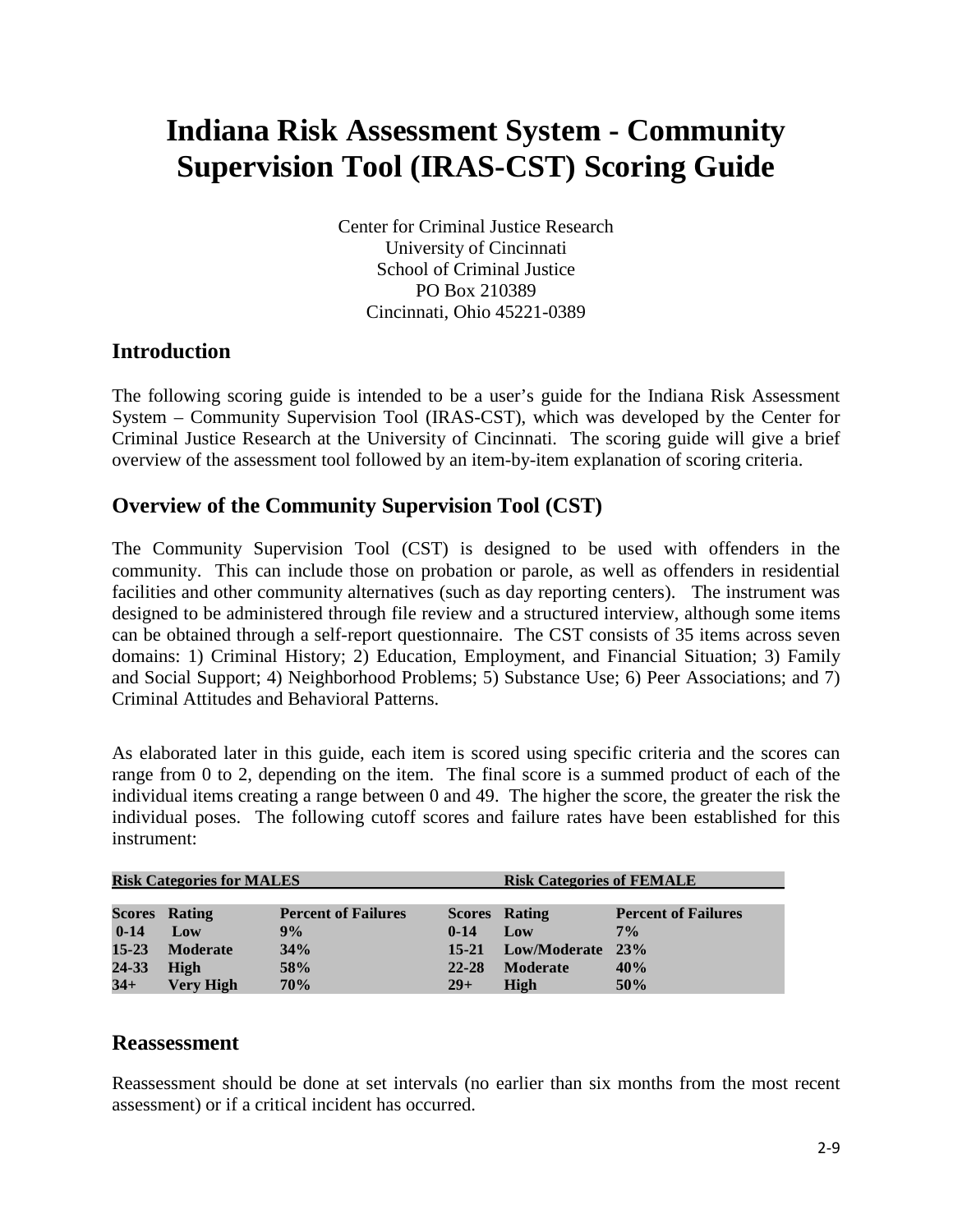### **General Assessment Information**

Information to score this assessment should be gathered from the interview with the offender and verified with available criminal history reports or other collateral sources. For this reason, the following terms should be clarified:

- **Arrest vs. Conviction:** Items which ask about arrests are inquiring to times the offender was taken into custody or a citation issued, for a misdemeanor or felony, regardless of the final disposition. There are a variety of reasons why a charge might not become a conviction: dismissal, court diversion in lieu of conviction, etc. For clarification, convictions are findings of guilt by a court which result in a criminal record.
- **Prior:** Items which ask about prior incidents are inquiring about events which occurred *before* the current offense. Current offenses should not be considered when scoring these items. For example, an offender who is being assessed for their third conviction would only have two prior convictions.
- **Current:** Items which ask about current behavior should focus on the last six month period prior to the assessment, unless otherwise stated.
- **Incarceration:** Items which ask about prior incarcerations in a secure correctional facility are inquiring about custodial sentences imposed as punishment upon conviction. Jail incarceration which result from pretrial detention or other non-court issued confinement should not be scored as a yes. Jail stays resulting from probation violations should be counted in this question.

### **Accuracy of Information**

An accurate assessment requires accurate information. There are several sources of information that should be used: official records, offender interview, self-report questionnaire, and collateral sources. Remember the following tips:

- Ask the right questions in the right way follow the questionnaire.
- Use effective interviewing techniques probe and allow offender to talk.
- Get the quality and depth of information needed take your time and do not rush.
- Get collaboration from collateral sources when in doubt, double check information.
- Score accurately double check scoring, follow scoring guide, and consult with supervisor if in doubt about an item.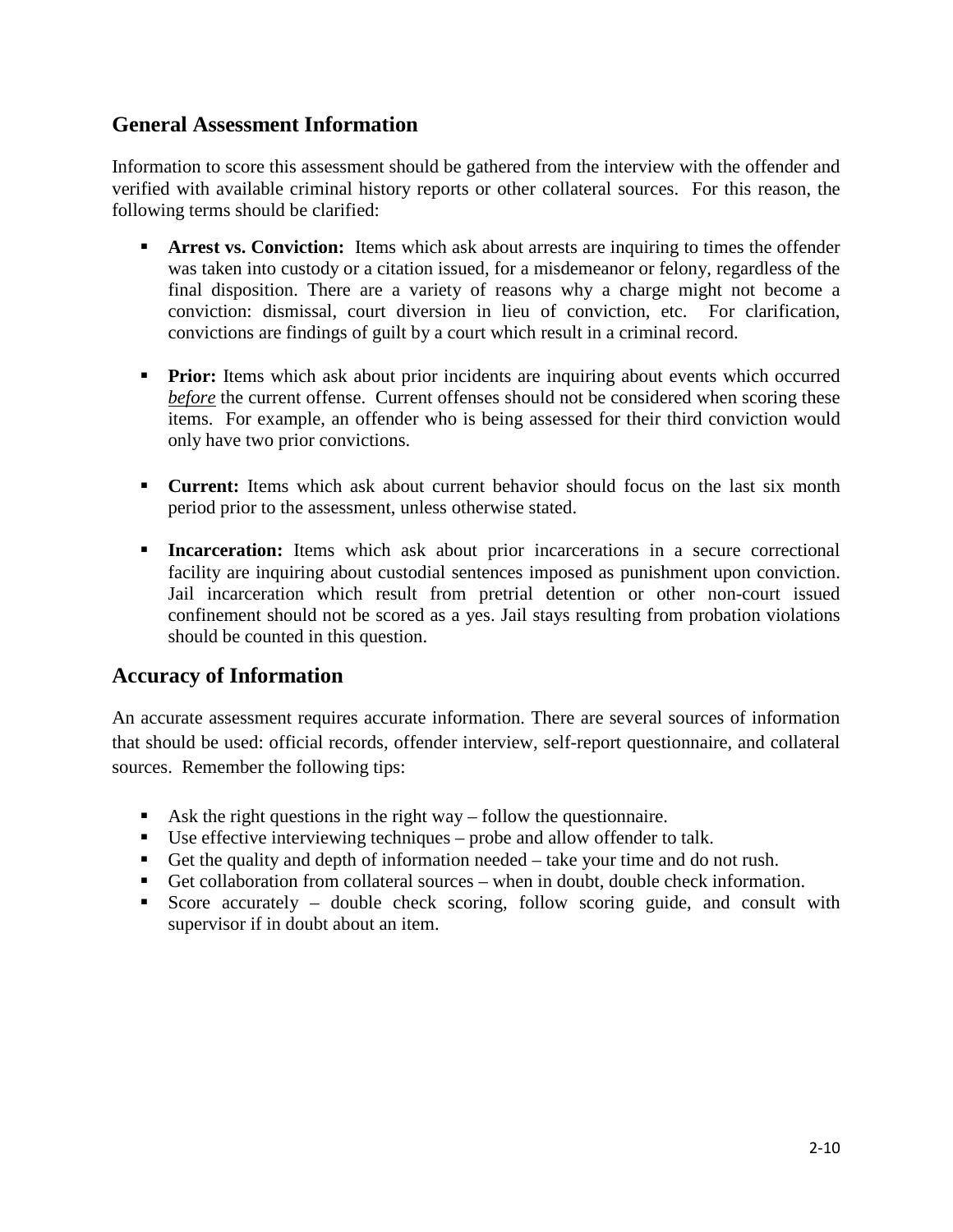# **1.0 Criminal History Section**

*The criminal history section examines aspects of the individual's criminal behavior that correlates with recidivism. It is well documented that past criminal behavior is predictive of future criminal behavior. As such, 6 items are included in this domain, with a total possible score of 8.* 

### **1.1 Most Serious Arrest Under Age 18:**

Score this item as 0 if the offender does not have a prior arrest or charge under the age of 18, or if arrest/charge was for a status offense. Status offenses include: unruly, runaway, truancy, or other charges that if committed by an adult would not result in charges. Score as 1 if the offender was arrested/charged under the age of 18 for a misdemeanor. Score as 2 if arrest/charge under 18 was for a felony. Do not count arrests/charge for status offenses. If the age at arrest is unknown, use the age at first conviction. If youth was arrested/charged but level cannot be determined, score as 1.

### **1.2 Number of Prior Adult Felony Convictions:**

Score this item as 0 if the offender does not have any prior adult felony convictions. Score as a 1 if the offender has one or two felony convictions as an adult. Score as a 2 if the offender has three or more prior adult felony convictions. All felony convictions are tallied regardless of if they were from a single arrest event or multiple events over the course of time. Only the final dispositions are considered for scoring. For example, any prior felony charge which was pled to a misdemeanor would not count. In addition, any alternative to a conviction (i.e., diversion) would not count.

### **1.3 Prior Sentence as an Adult to a Jail or Secure Correctional Facility:**

For the scoring of this item, secure correctional facilities include prison, jail, boot camps, or a community based correctional facility. Score this item as 0 if the offender has never been sentenced to a secure correctional facility. Score as 1 if the offender has previously been sentenced to a secure correctional facility. Only count sentences that are associated with a conviction in an adult court. Jail incarcerations which are a result from pretrial detention or other non-court issued confinement should not be counted when scoring this item.

### **1.4 Received Official Misconduct while Incarcerated as an Adult:**

Score this item as 0 if the offender has never been sentenced to a jail or secure correctional facility or, if sentenced, the offender has never received an official misconduct. Score as 1 if the offender has been incarcerated in a correctional facility as an adult and has received an official misconduct within the facility. To be scored, this sanction must have resulted in a written behavioral report, a hearing officer finding, or a formal finding from a rule infraction board. Do not count informal warnings from correctional staff which did not result in a formal sanction.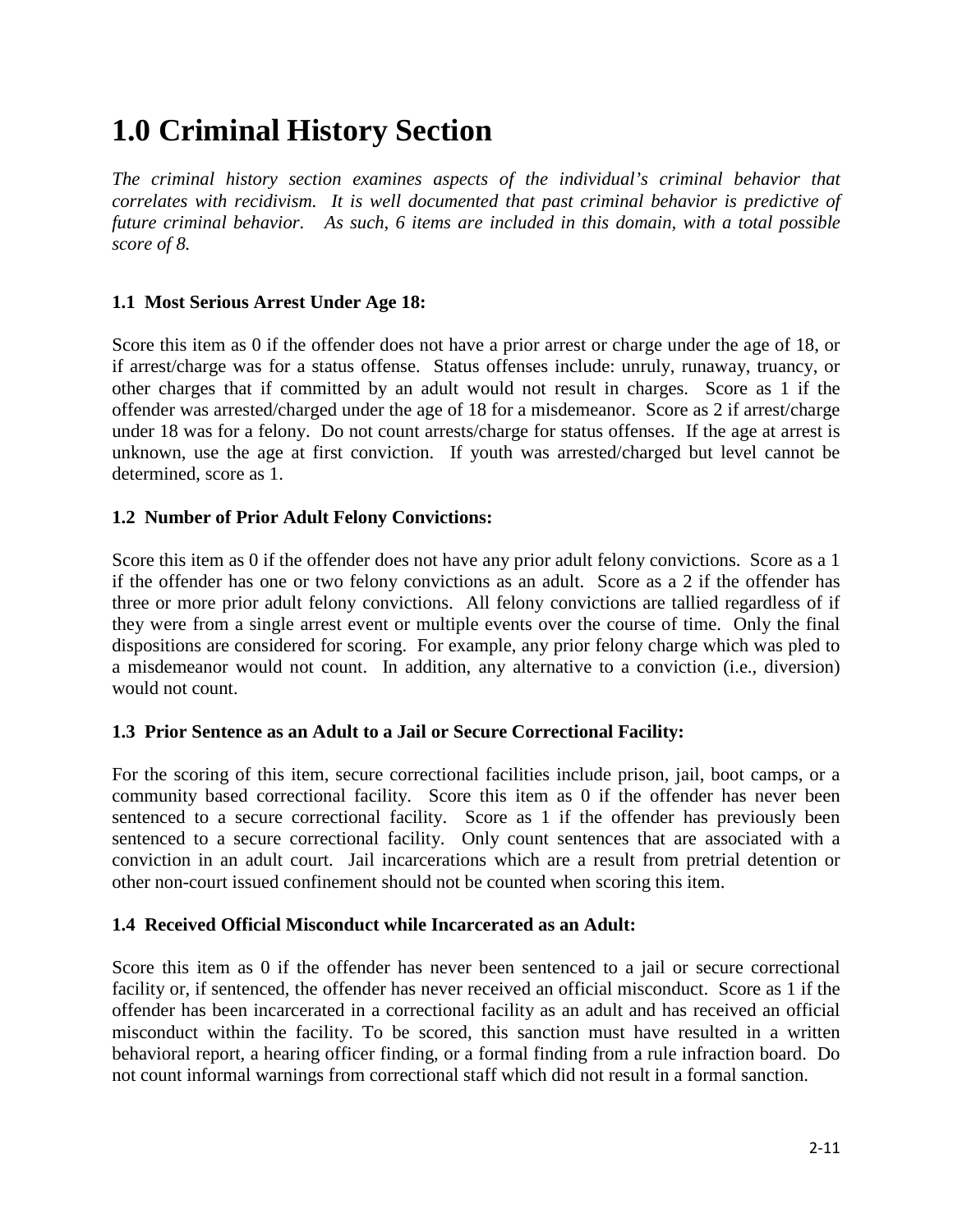### **1.5 Prior Sentence to Community Supervision as an Adult:**

Score this item as 0 if the offender has never been sentenced to any community supervision as an adult. Score as 1 if the offender was placed on community supervision prior to the current offense. This is independent of whether or not the offender violated or was successful under supervision.

### **1.6 Community Supervision Ever Been Revoked for Technical Violation as an Adult:**

Score this item as 0 if the offender has either never been under community supervision or if supervision has never been revoked and the offender sent to prison for a technical violation. Score this item as 1 if the offender ever had community supervision revoked for a technical violation and was sent to prison. This can include probation, community supervision, or parole supervision.

# **2.0 Education, Employment, and Financial Situation**

*This section examines the educational attainment of the offender, as well as employment, use of time, and financial situation. Both current and past events are included. There are 6 items in this domain with a total possible score of 6.* 

### **2.1 Highest Education:**

Score this item as 0 if a high school degree has been earned. Score as 1 if the offender does not have a high school diploma. GED is scored as 1. If the offender has a GED and has completed a minimum of a 2 year degree/certificate score this item as a 0. *Note: This item can be scored from interview or self-report questionnaire. Question 1 on Self-Report.* 

### **2.2 Ever Suspended or Expelled From School:**

Score as 0 if the offender has never been expelled or suspended from school. Score as 1 if the offender reports having been expelled or suspended from school. Do not count in-school suspensions. These scores should be assessed regardless of the age of the offender. *Note: This item can be scored from interview or self-report questionnaire. Question 2 on Self-Report.* 

### **2.3 Employed at the Time of Arrest:**

Score as 0 if the individual was legally employed (either part-time or full-time) at the time of arrest for the current offense. If the individual is disabled or retired, score as 0. Score as 1 if the offender was unemployed at the time of arrest or working under the table. If self-employed, this must be verified. Note: if the work is temporary and the hours are inconsistent from week to week, score as 1. Only employment should be considered for this item; do not take into account education status or taking care of family/household. *Note: This item can be scored from interview or self-report questionnaire. Question 10 on Self-Report.*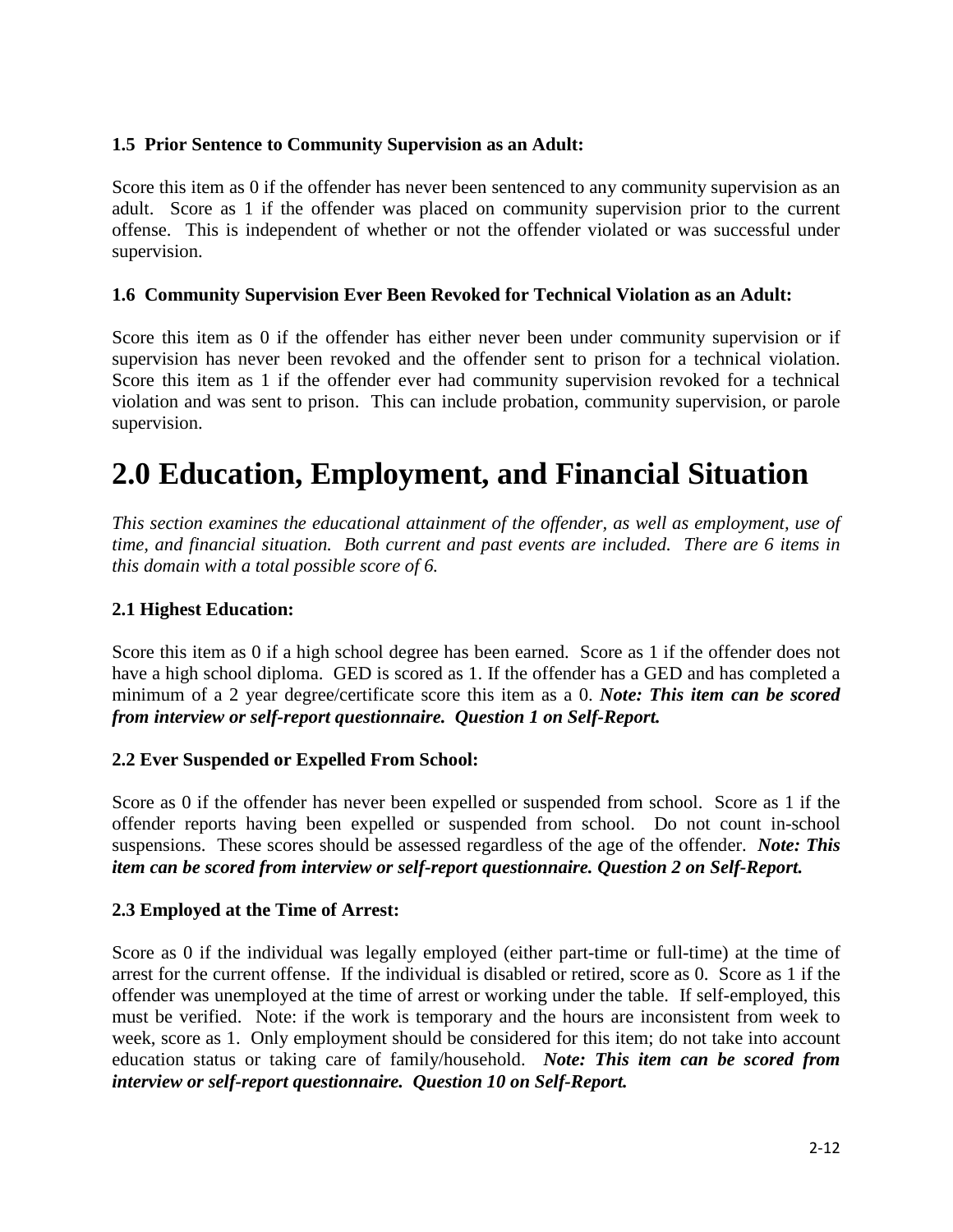### **2.4 Currently Employed:**

Score as 0 if the offender is currently employed and either: works 30 hours or more a week (fulltime), is verifiably disabled and unable to work, is retired and existing on a pension, is a seasonal worker but the income covers expenses year round, is a full-time homemaker whose job it is to maintain the house and care for dependents, or is currently attending school full-time (or parttime schooling co-occurring with a part-time job). If self-employed, this must be verified. If the individual is unemployed or employed less than 30 hours, score as 1. If the work is temporary and the hours are inconsistent from week-to-week, score as 1. *Note: This item can be scored from interview or self-report questionnaire. Question 12 on Self-Report.* 

### **2.5 Better Use of Time:**

Score this item as 0 if 50 percent or more of the offender's time is structured. This can include school, work, and structured activities (such as church, taking care of a family member, or other prosocial activities). Score as 1 if less than 50 percent of the offender's time is structured. This item should be scored based on the past 6 months. If in a correctional facility consider the time in the community as well as the offender's use of free time while in the facility. *Note: This item can be scored from interview or self-report questionnaire. Question 14 on Self-Report.* 

### **2.6 Current Financial Situation:**

Score as 0 if the offender's current financial situation is stable, if they have some savings, a source of income, and they are able to manage needs and debts reasonably well. Score as 1 if the offender has difficulty paying bills, does not have a reasonable plan for long term management of finances, and is uncertain about how they will get by. This item should be scored based on the past 6 months. *Note: This item can be scored from interview or self-report questionnaire. Question 17 on Self-Report.* 

**If scored from Self-Report, score 1 or 2 as 1 and 3 or 4 as 0.**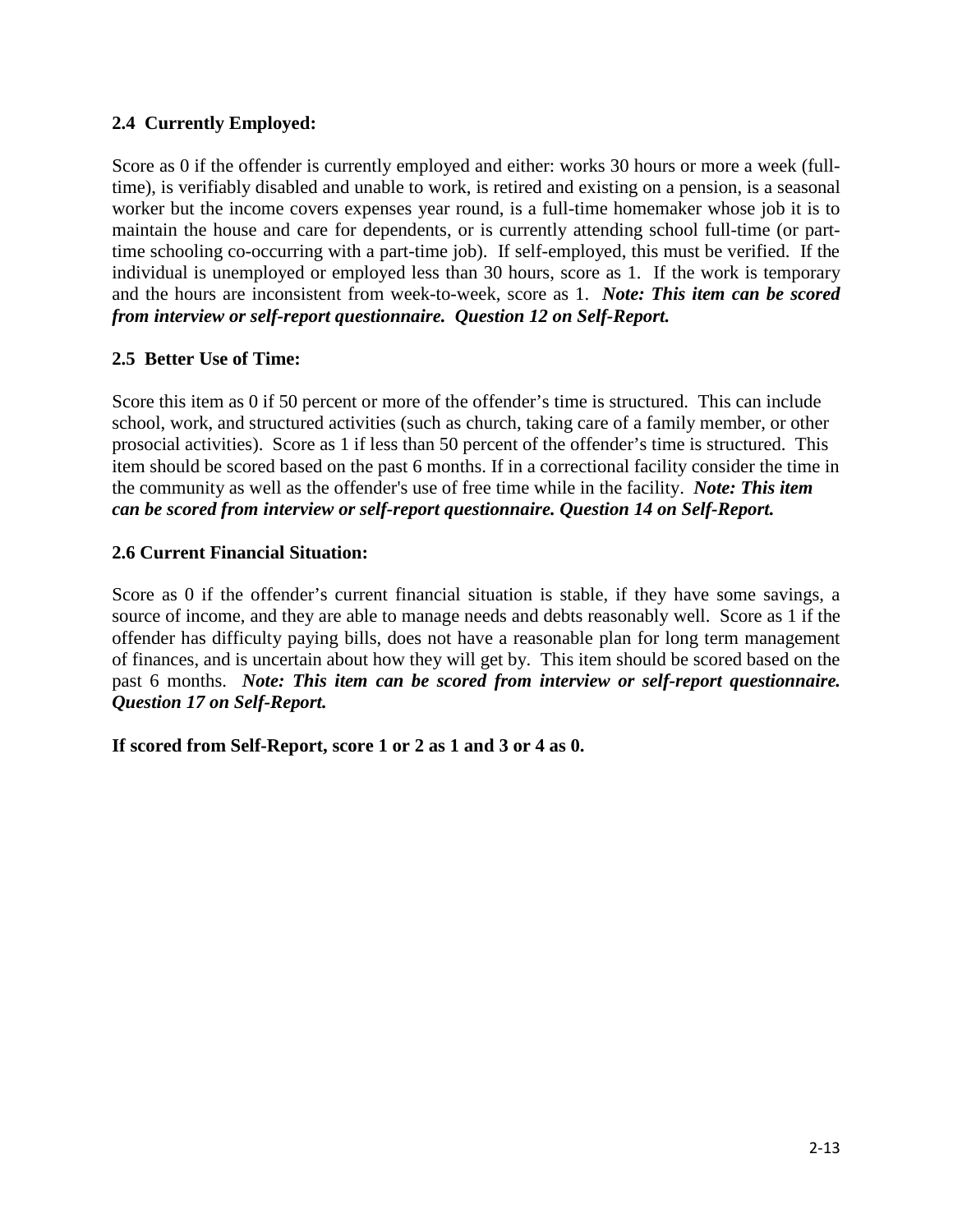# **3.0 Family and Social Support**

*The family and social support section examines the family and social support of the offender. Research has shown that an individual's family and social support can influence the probability of future criminal behavior. Individuals with family and social support systems who are supportive or tolerant of criminal behavior are more likely to engage in criminal behavior. Alternatively, individuals who have a strong family or social support network that condemns criminal activities reduces the likelihood that an individual will engage in future criminal behavior. There are 5 items in this domain with a total possible score of 5.* 

### **3.1 Parents have a Criminal Record:**

For the purpose of this assessment parent includes any individual(s) that the offender identifies as a parental figure, or who had a significant role in raising them. Criminal record includes any conviction for a misdemeanor or a felony. Consider the criminal history of all parental figures who meet the criteria. For instance, an offender who identifies a mother, step-father, and biological father as a parental figure or who was involved in raising them would have 3 individuals to consider. Score this item as 0 if no parents have a criminal record. Score this item as 1 if parent, step-parent, or parental figure has a criminal record.

### **3.2 Currently Satisfied with Current Marital or Equivalent Situation:**

Score this item as 0 if the offender is involved in a marriage or relationship that is mostly rewarding and satisfying and offers some positive controls over the offender. Also score as 0 if the offender is single and satisfied. Score as 1 if there are significant conflicts or problems resulting in dissatisfaction, stressors such as verbal abuse, lack of respect or indifference, or if there are few rewards or positive support from the relationship. *Note: This item can be scored from interview or self-report questionnaire. Question 16 on Self-Report.* 

### **If scored from Self-Report, score 1 or 2 as 1 and 3 or 4 as 0.**

### **3.3 Emotional or Personal Support Available from Family or Others**:

Score this item as 0 only if the offender believes that family or close friends offer very strong emotional or personal support. Score as 1 if the offender does not believe that they have very strong emotional or personal support from their family or close friends. *Note: This item can be scored from interview or self-report questionnaire. Question 19 on Self-Report.* 

**If scored from Self-Report, score 1 thru 4 as 1 and 5 as 0.**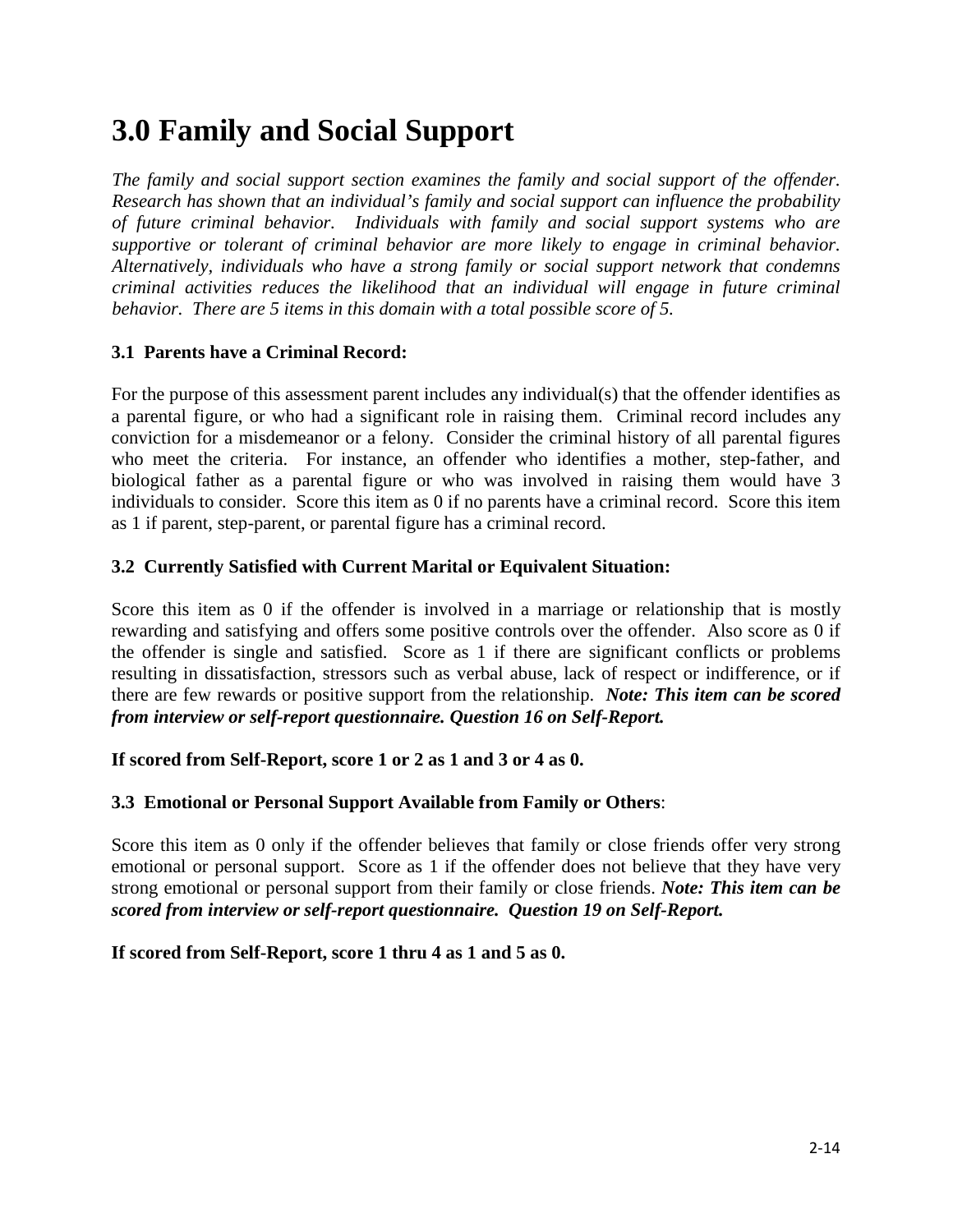### **3.4 Level of Satisfaction with Current Level of Support from Family or Others.**

Score this item as 0 if the offender is extremely satisfied with the level of support they receive from family and friends, regardless of how they rate the level of support. Score as 1 if they are not satisfied or somewhat satisfied with level of support or if concerns are expressed**.** *Note: This item can be scored from interview or self-report questionnaire. Question 20 on Self-Report.* 

### **If scored from Self-Report, score 1 thru 4 as 1 and 5 as 0.**

### **3.5 Stability of Residence:**

Score this item as 0 if the offender has lived in a stable residence over the past 12 months. Stable residence includes living with family, contractual agreement (pays rent), receives mail, helps pay the bills, has a key, few moves, etc. Score as 1 if the offender has had three or more address changes in the past 12 months or if living arrangements have otherwise not been stable (such as sleeping on a friend's couch, no permanent address, or being constantly thrown out of the house). *Note: Question 4 on Self-Report pertains to the number of times the offender has moved in the past year; however, interviewer should still probe about other issues related to stability.*

# **4.0 Neighborhood Problems**

*This domain is designed to examine the current neighborhood where the offender resides. There are 2 items in this domain with a total possible score of 3*.

### **4.1 High Crime Area:**

This item pertains to the neighborhood where the offender resides. Indicators to look for include: drugs are readily available, the neighborhood has a high proportion of offenders, criminal activities are common, or the police frequent the area. Score as 0 if the offender resides in a relatively crime free neighborhood. Score as 1 if the neighborhood is considered a high crime area. If the offender is living in a residential program or halfway house rate the offender's neighborhood they were living in prior to the facility. *Note: This item can be scored from interview or self-report questionnaire. Question 9 on Self-Report.* 

### **4.2 Drugs Readily Available in Neighborhood:**

This item pertains to the neighborhood where the offender resides, and can be scored as 0, 1, or 2. If the offender resides in a neighborhood where drugs are not readily available, score as 0. Score as 1 if drugs are somewhat available in the offender's neighborhood. Score as 2 if drugs are easily available. If the offender is living in a residential program or halfway house rate the offender's neighborhood s/he was living in prior to the facility. *Note: This item can be scored from interview or self-report questionnaire. Question 15 on Self-Report.* 

### **If scored from Self-Report, score 4 as 0, 2 or 3 as 1, and 1 as 2.**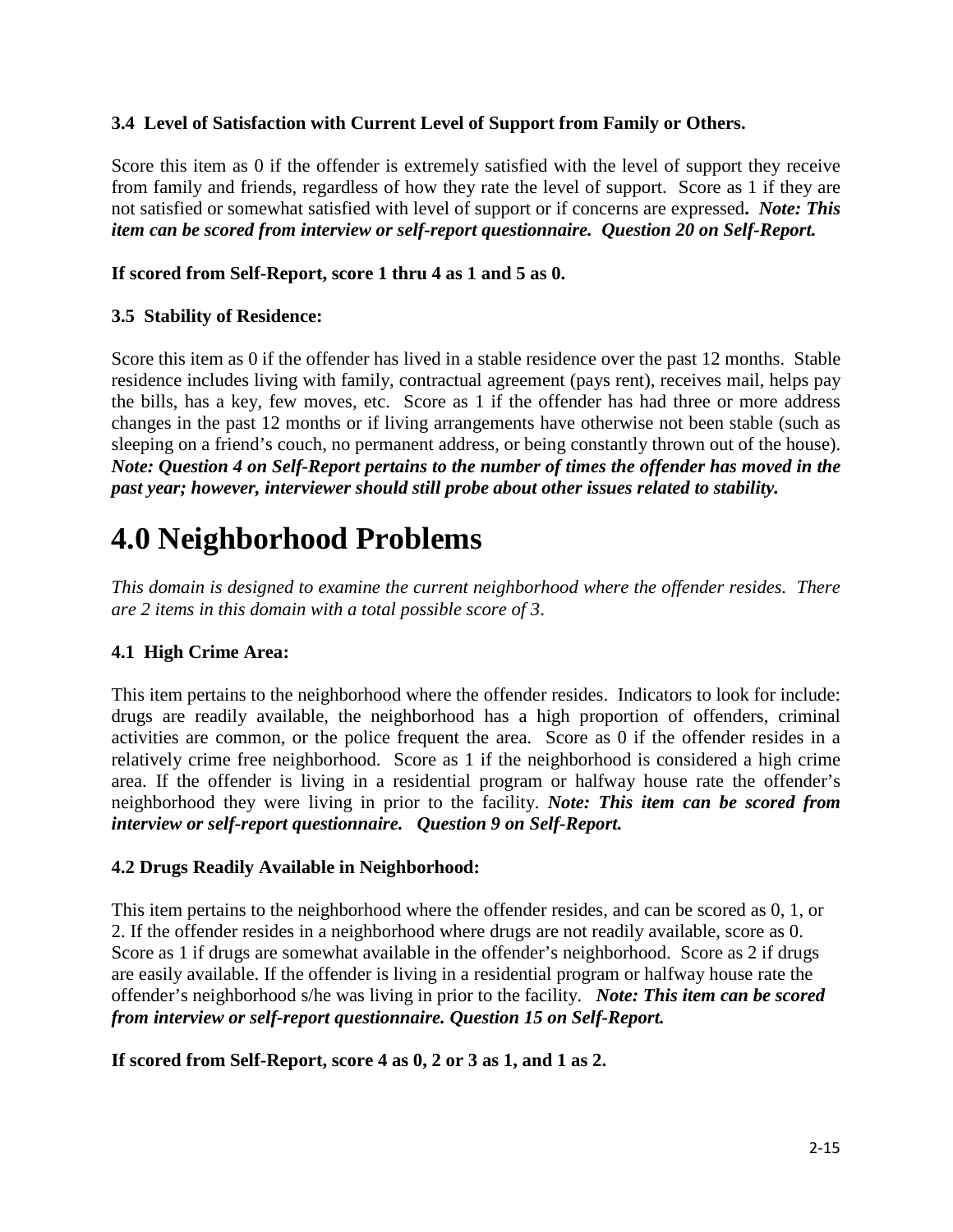# **5.0 Substance Use**

*The substance use section examines the occurrence of substance use in the offender's life and the extent to which substance use has caused problems across varying aspects of the offender's life. Substance use can be pervasive in its ability to influence multiple aspects of a person's life, including involvement with the legal system, issues with loved ones and friends, health and social service problems, and its interaction with seeking or maintaining employment. For this domain, alcohol and drug use is separated. There are 5 items in this domain with a total possible score of 6.* 

### **5.1 Age First began Regularly Using Alcohol:**

For the purposes of assessment, regular use does not include having a sip or socially used a few times, but rather look for a pattern of use (e.g., drank most weekends). Score this item as 0 if the offender did not start regularly using alcohol until 17 years of age or older. If the offender has never regularly used alcohol, score as 0. If regular use before age 17, score as 1. *Note: This is Question #5 on Self-Report; however, interviewer should still probe about other issues related alcohol use.*

### **5.2 Longest Period of Abstinence from Alcohol:**

The purpose of this item is to determine if the offender has a problem with alcohol and if so, has the offender abstained from alcohol recently. Score this item as 0 if the offender does not have a problem with alcohol or if the offender does have a problem s/he has abstained from alcohol for the past six months or longer. Score as 1 if the offender has a problem with alcohol and has not abstained for the past six months. Do not count periods of incarceration. *Note: This is Question #6 on Self-Report; however, interviewer should still probe about other issues related to alcohol use.*

### **5.3 Ever Used Illegal Drugs:**

Use includes current or past use. For the purposes of this item, assessor can rely on interview, official records, results from drug tests, or other verifiable sources. Score this item as 0 if the offender has never used illegal drugs or prescription drugs for recreational use. Score as 1 if the offender has used illegal drugs or abused prescription drugs (including use for recreational purposes).

### **5.4 Drug Use Caused Problems:**

This item can be scored as a 0, 1, or 2. Score as 0 if the offender's drug use has never led to problems (legal, employment, social, medical, and/or family). Score as 1 if the offender's drug use has caused problems in the past. Score as 2 if the offender's drug use poses a current problem. Take into consideration the most recent 12 month period.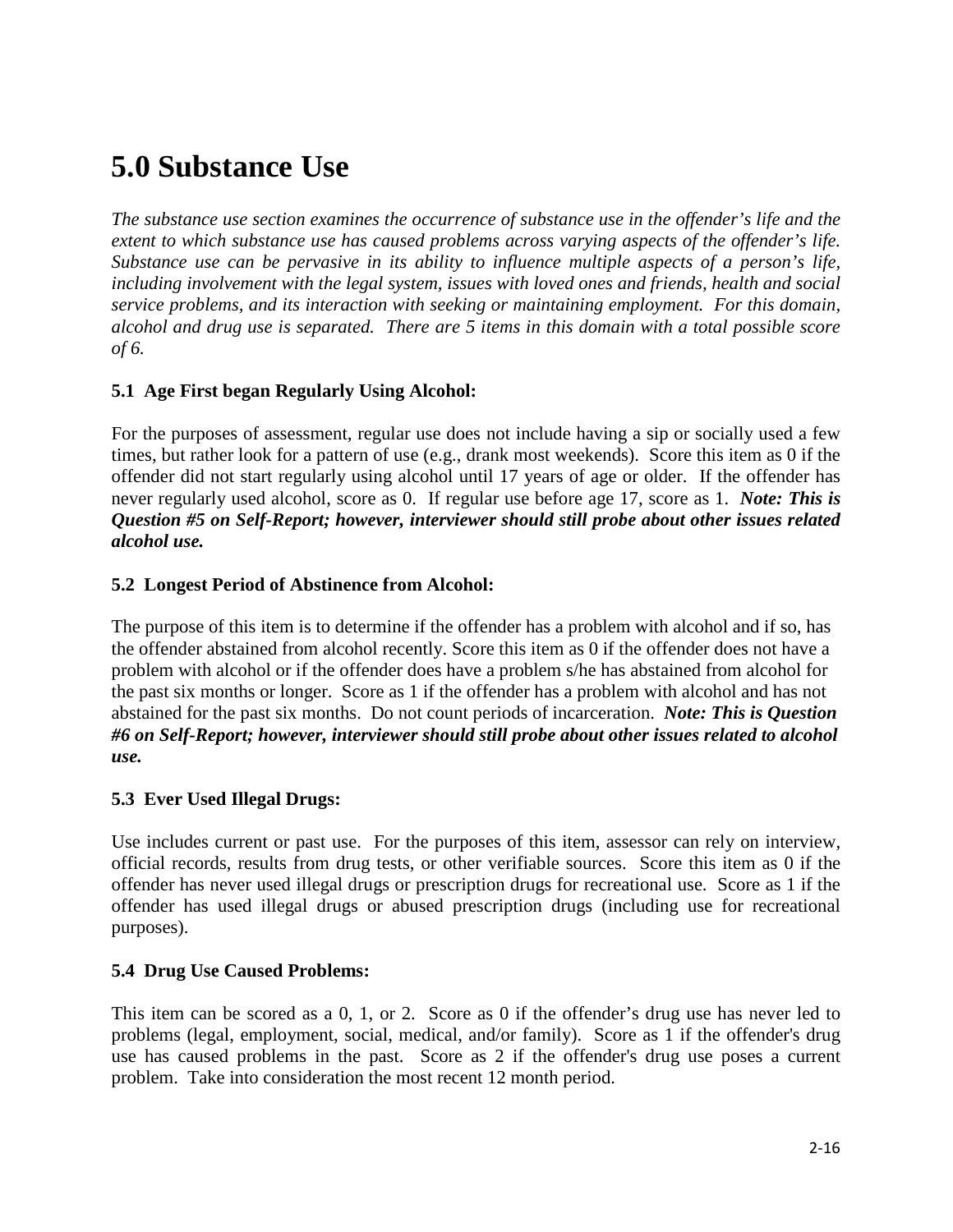### **5.5 Drug Use Caused Problems with Employment:**

Score this item as 0 if the offender has not had any drug use related problems with employment in the past 6 months. Score as 1 for those offenders who have been fired from their job, routinely have been criticized on the quality of their work due to drug use at work, missed work due to drug use, have been caught being under the influence during work, or have been denied a job due to an inability to pass a drug test in the past 6 months. If the offender is unemployed, but has not had a work related problem with drug use, score as a 0. **Default scoring: If this question is scored yes, Item 5.4 must be scored a 2.**

# **6.0 Peer Associations**

*Items in this section are designed to examine the peer associations of the offender, how much contact they have, and how much they engage in criminal activities. There are 4 items in this domain, with a total possible score of 8.* 

### **6.1 Criminal Friends:**

This item can be scored as 0, 1, or 2, depending on the percentage of criminal friends the offender has; do not consider acquaintances. Score this item as 0 if the offender does not have any close friends who have a criminal record and engage in criminal behavior. Those offenders who have some criminal *and* prosocial friends score as follows: If some, but less than half of their friends are involved in criminal behavior, score as a 1. For those offenders that have 50% or more of friends engaging in criminal behavior or activities, score as a 2. If the offender has only one close friend and that individual is criminal, score as a 2. *Note: This item can be scored from interview or self-report questionnaire. This is Question #8 on Self-Report; however, interviewer should still probe about friendships.*

### **6.2 Contact with Criminal Peers:**

The purpose of this item is to determine if the offender has established a clear plan to avoid past criminal associates. This item can be scored as 0, 1, or 2. For the purpose of this item, past associates include close friends as well as acquaintances and co-defendants. Score as 0 for those offenders who are not at risk of reconnecting with prior criminal associates. This could be either that the individual is making purposeful actions to avoid contact and distancing themselves from prior criminal associates, have clear and practical plans to deal with past associates, or they had no prior criminal associates.A score of 1 should be assigned to those offenders who are at some risk of reconnecting with prior criminal associates. This score suggests that there is some possibility the offender will reconnect with past criminal associates, and the individual has not taken any purposeful actions to prevent or avoid this interaction, or has adopted a passive or dismissive response to their influence. That is, they are not actively avoiding past friends, and a likely response from an individual with this score would be "I will deal with it when it occurs." A score of 2 should be assigned to those offenders who, by verbal or behavioral indicators, have demonstrated that they are still in contact with criminal friends and associates or actively seek out old criminal friends. Any individual who has made it clear that they will resume relationships (romantic included) with co-defendants should be scored a 2.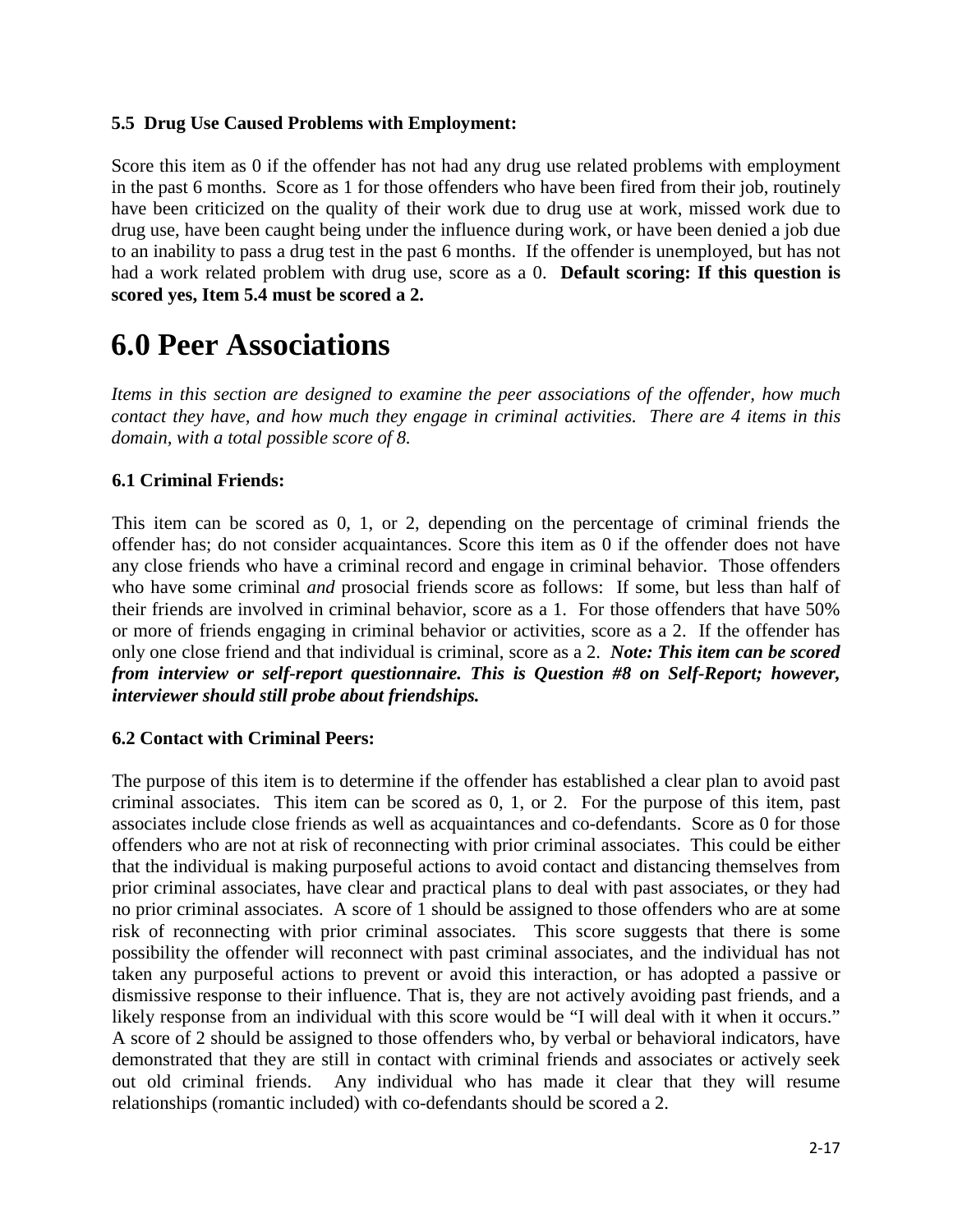## **6.3 Gang Membership:**

This item can be scored as a 0, 1, or 2, depending on the offender's current or past gang involvement. Score as 0 if the offender has never been involved in a gang. Score as a 1 if the offender has been in a gang previously, but is not currently active. For those offenders who are currently in a gang, score as a 2. **Note: It is recommended that both self reported affiliation and/or official records be used to score this item.** 

## **6.4 Criminal Activities:**

This item can be scored as a 0, 1, or 2, depending on the offender's identification and participation in prosocial activities. The purpose of this item is to assess the offender's participation in activities which have the potential to result in criminal behavior. In addition to the specific questions for this item, the interviewer should score this item from the totality of the responses in the interview. Offenders may indicate that they regularly partake in criminal behavior/activities when they discuss what they do with their peers, in their free time, or when discussing activities they do with their spouse/family. It should be noted this item pertains to activities that are directly related to criminal behavior and not simply non-productive activities (i.e., videogames or watching television). This item is seeking to identify the frequency in which the individual participates in antisocial behavior including but not limited to the following: drug use, drunk driving, selling drugs, illegal gambling, criminal behavior, gang involvement, or hanging out with other known criminal associates. Score as 0 if the offender has a strong identification and participation in prosocial activities while avoiding antisocial behavior. This can include time and activities with family, work, school, sports, hanging out with prosocial friends, engaging in hobbies, clubs, church, and other prosocial activities. Score as 1 for offenders with a mixture of prosocial and procriminal identification and participation. These are offenders who, while engaging in prosocial activities, like work or family, also engage in behavior that puts them at risk for criminal conduct. Score this item as 2 if the offender has a strong identification and participation with criminal activities. These are offenders who identify with the criminal element, see crime as a way of life, and even if they are engaged in a few prosocial activities these activities will involve some elements of antisocial behavior (drinking, using drugs, fighting, etc).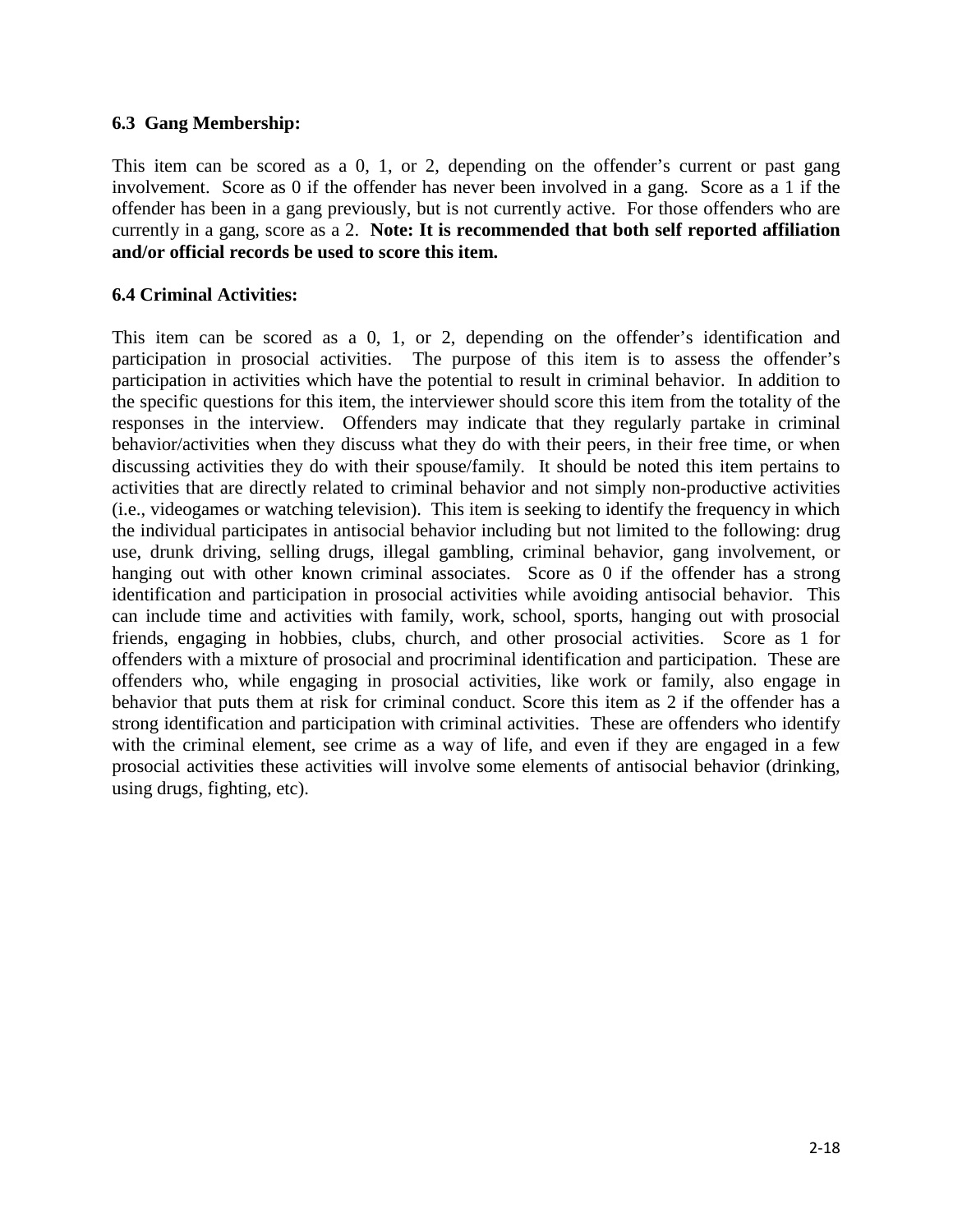# **7.0 Criminal Attitudes and Behavioral Patterns**

*This section addresses the criminal attitudes of the offender, as well as some personality traits that can often lead to criminal behavior. In addition to the specific questions for this item, the interviewer should score this item from the totality of the responses in the interview. Listen for rationalizations, minimizations, and justifications of behavior throughout the interview. There are 7 items in this domain with a total possible score of 13.* 

*Neutralization techniques include:* 

- **•** Denial of Responsibility: The offender will state that criminal acts are due to factors *beyond their control*
- *Denial of Injury: The offender admits responsibility for the act, but minimizes the extent of harm or denies any harm*
- *Denial of the Victim: The offender reverses the role of offender and victim and blames the victim*
- *"System Bashing": The offender believes that those who disapprove of the offender's acts are defined as immoral, hypocritical, or criminal themselves, since, after all, "everyone does it"*
- *Appeal to Higher Loyalties: This will be common with gang members, who believe that they "Live by a different code" – the demands of larger society are sacrificed for the demands of more immediate loyalties*

*Other things to listen for include: negative expression about the law (the law is unfair); negative expressions about conventional institutions, values, rules, and procedures, including authority (i.e., work is for others); negative expressions about self-management of behavior, including problem solving ability (i.e., "I have never been good at that"); negative attitudes toward self and one's ability to achieve through conventional means (i.e., "work is not for me"; "I have never done well in school"); and lack of empathy and sensitivity toward others (i.e., "who did I hurt besides myself?").*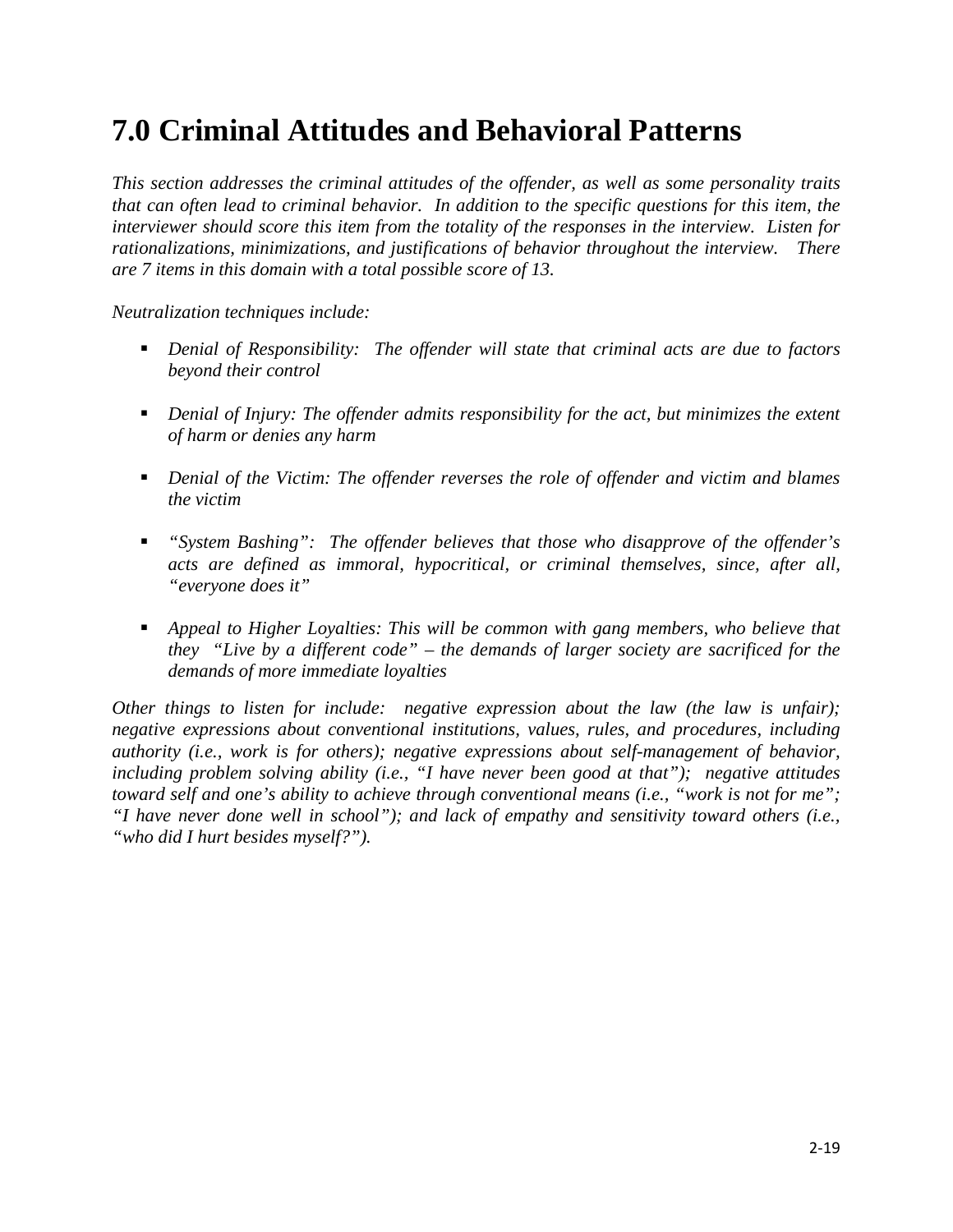# **7.1 Criminal Pride:**

This item can be scored as 0, 1, or 2. This item is designed to gauge the offender's current pride in criminal behavior. Assessors should listen for justifications and minimizations, bragging about past criminal acts, and other verbal or behavioral indicators. For example, some offenders will claim to be ashamed of behavior, yet they have a history of continuing it. Others will minimize by blaming the victim, and some will say that the victim got what was coming to them. Score this item as 0 if the offender takes no pride in their criminal behavior, shows genuine remorse, and accepts responsibility for their actions. For those offenders who have some justifications or minimizations, score as a 1. These are individuals who, while generally prosocial, may not accept full responsibility for acts, or may see it happening again under the same circumstances. Score as 2 those offenders who attempt to justify or minimize criminal behavior, or who take responsibility but take pride in the behavior (i.e., "I would do it again"; "they had what was coming to them"; "what is wrong with using drugs, it should be legal anyway?").

## **7.2 Expresses Concern about Others**

This item can be scored as 0, 1, or 2. This item examines the degree to which the offender is generally capable of expressing concern about others. For the purposes of this item, general concern about others is not specific to his or her criminal behavior. For those offender's who express genuine concern about others, score as a 0. Score as 1 for those offenders who appear to have only limited concern for others. For those offenders who do not express concern about others, score as a 2. *Note: This item can be scored from interview or self-report questionnaire. Question 21 on Self-Report.*

#### **If scored from Self-Report, score 1 or 2 as 0, 3 as 1, and 4 or 5 as 2.**

#### **7.3 Feels Lack of Control Over Events:**

This item can be scored as a 0, 1, or 2. This item examines the degree to which the offender feels in control of events affecting his or her life. For those offenders who feel like they have control over their lives and events surrounding them, score as a 0. A score of 1 should be given to those offenders who express some concern about controlling events in their lives, feel that they cannot always cope with day-to-day activities, but in general are able to handle situations as they appear. A score of 2 should be given to those offenders who do not feel like they have much control over events in their lives and who are having a difficult time coping with day-today stress. This item should take into consideration the most recent 6 month period. *Note: This item can be scored from interview or self-report questionnaire. Question 23 on Self-Report.* 

**If scored from Self-Report score 4 or 5 as 0, 3 as 1, and 1 or 2 as 2.**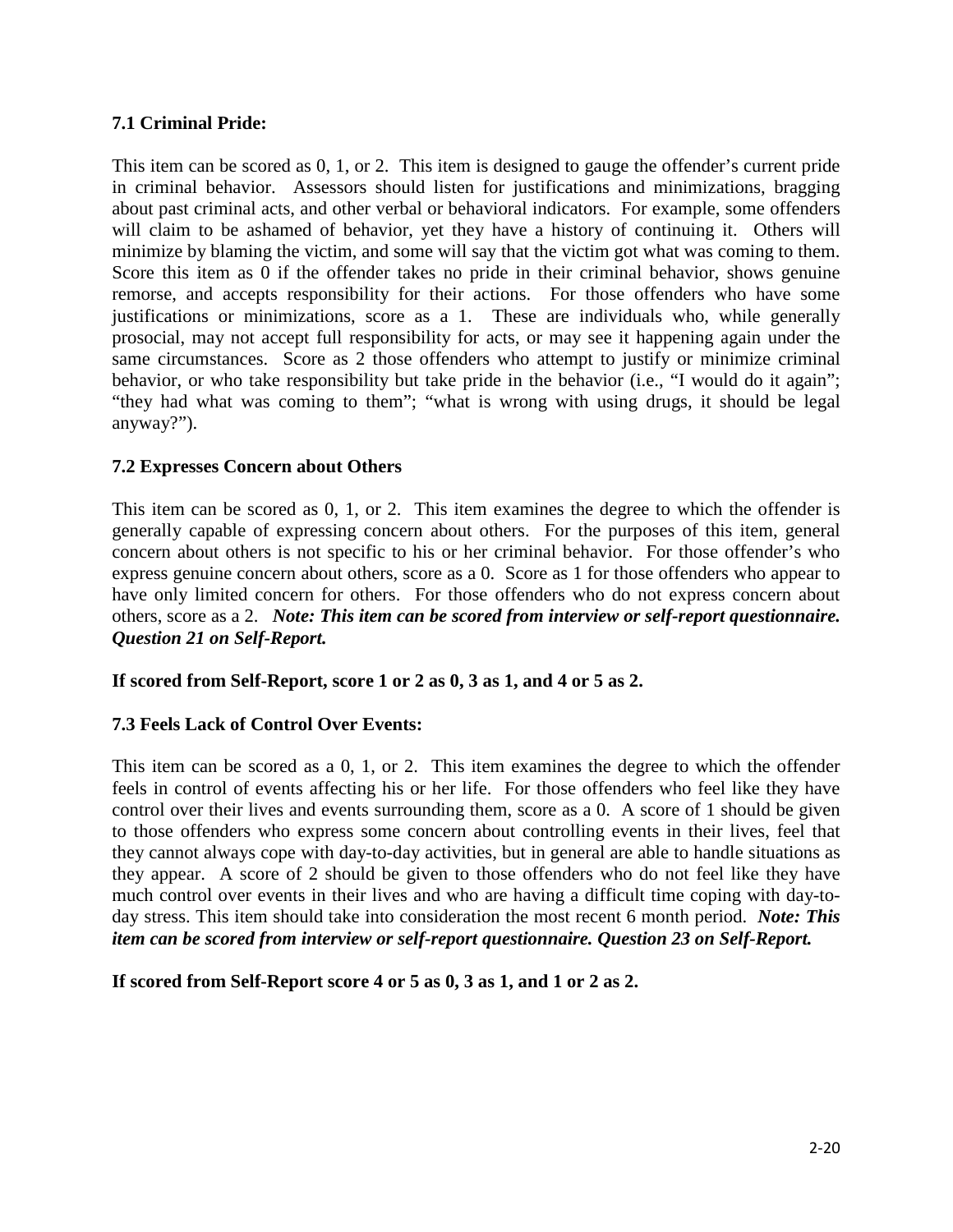## **7.4 Sees No Problem in Telling Lies:**

This item is designed to measure the degree to which the offender sees no problem in telling lies or being honest. For those offenders who believe that it is wrong to lie, except for small white lies (e.g., not to hurt someone's feelings), score as a 0. For those who justify lying, are willing to do it to get ahead, or see no real problem in lying, score as 1. The offender's willingness to tell the truth during this interview should be taken into account. *Note: This item can be scored from interview or self-report questionnaire. Question 22 on Self-Report.* 

## **If scored from Self-Report, score 1 as 0 and 2 thru 5 as 1.**

## **7.5 Engages in Risk Taking Behavior:**

This item can be scored as 0, 1, or 2 and should take into consideration the most recent 6 month period. This item examines the degree to which the offender engages in risk taking behavior. For those offenders who do not generally engage in risk taking behavior (e.g., the current criminal activity appears to be an exception), score as a 0. A score of 1 should be assigned to those offenders who take some risk. Assign a score of 2 to those offenders who generally place themselves in risky situations or find it exciting to take risks. Interviewers should look for a pattern of risk taking behavior that might include non-criminal activities as well. *Note: This item can be scored from interview or self-report questionnaire. Question 24 on Self-Report.* 

## **If scored from Self-Report, score 4 or 5 as 0, 3 as 1, and 1 or 2 as 2.**

#### **7.6 Walks Away from a Fight:**

This item can be scored as 0, 1, or 2. This item examines the degree to which the offender is willing to walk away from a fight in the past 6 months. For those offenders who generally walk away from a fight and see themselves as someone who generally avoids fights, score as a 0. Score as 1 those offenders who do not seek fights and generally try and avoid them, but for whom it sometimes finds them. For those offenders who do not avoid fights, see themselves as not usually walking away from a fight, or actively seek it out, score as a 2. *Note: This item can be scored from interview or self-report questionnaire. Question 25 on Self-Report.* 

#### **If scored from Self-Report, score 1 or 2 as 0, 3 as 1, and 4 or 5 as 2.**

# **7.7 Believes in "Do Unto Others** *Before* **They Do Unto You":**

This item can be scored as a 0, 1, or 2, and examines the degree to which the offender believes in "doing unto others before it is done to them." Score as 0 those offenders who generally disagree with this statement. For those offenders who are ambivalent or say it "depends on the situation," score as a 1. Score as 2 those offenders who agree with this statement. *Note: This item can be scored from interview or self-report questionnaire. Question 26 on Self-Report.* 

#### **If scored from Self-Report, score 4 or 5 as 0, 3 as 1, and 1 or 2 as 2.**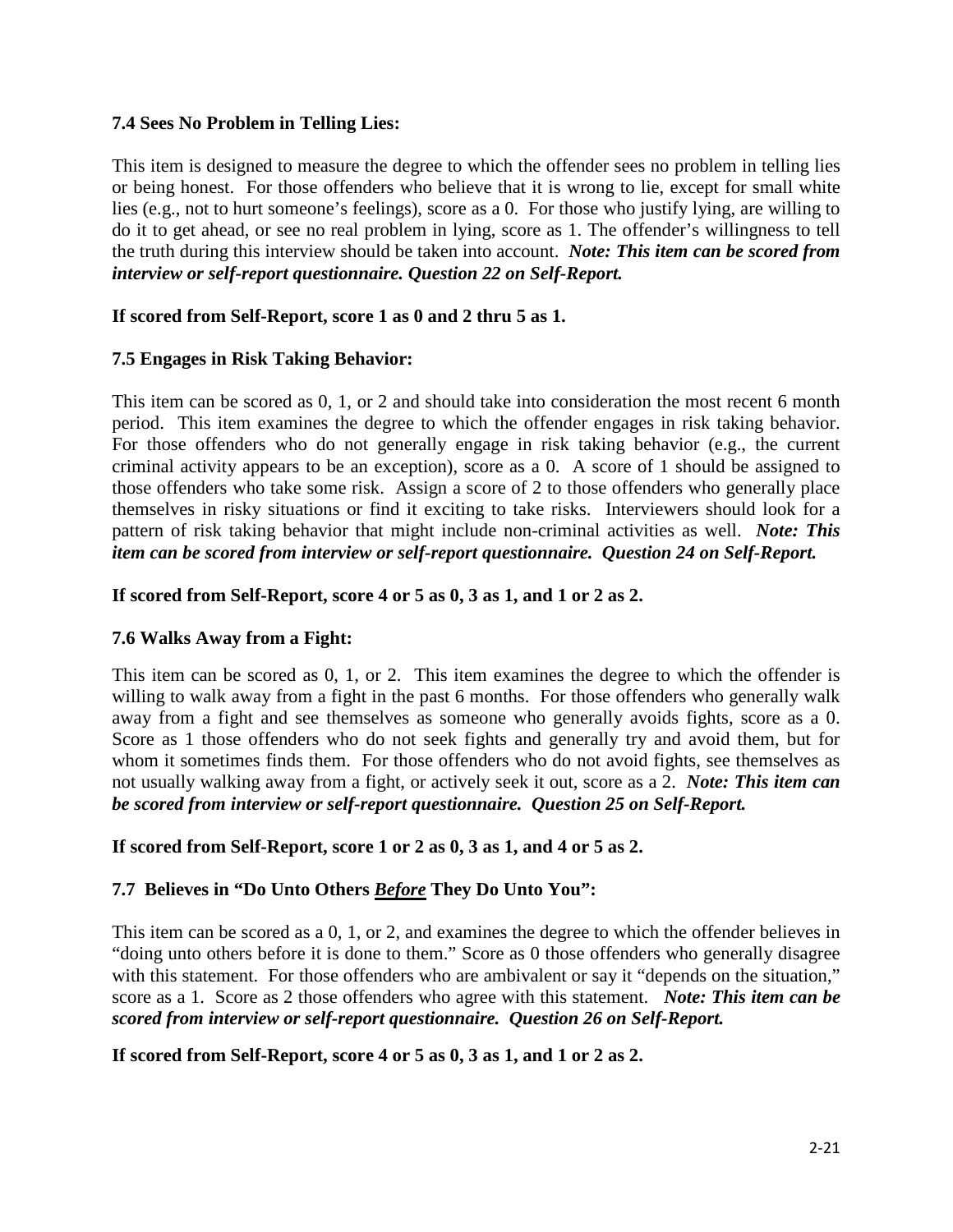# **INDIANA RISK ASSESSMENT SYSTEM: COMMUNITY SUPERVISION TOOL (IRAS – CST) INTERVIEW GUIDE**

## **Conducting the Interview**

The interview guide is designed to assist the assessor in gathering the information necessary to accurately assess the offender. It is important to establish rapport with the offender. While it is recommended that the interview guide be closely followed, the wording of the questions may vary. Here are some tips for conducting the interview:

- Conduct the interview in a relaxed and private environment
- Explain the purpose of the interview and stress the need for honesty and complete answers to questions
- Do not hesitate to use follow-up questions and probe. Examples of follow-up questions:
	- Tell me more. I want to be certain that I understand you.
	- What happened next?
	- Could you explain that further?
	- What do you mean?
	- Can you describe some examples?
	- How did that make you feel?
- Remember what information you are trying to obtain. Develop clear examples and remember there are sometimes differences in perception.
- Remember that the interviewer sets the tone. Be patient and try not to correct or teach
- Whenever possible use open-ended questions where the respondent provides his or her opinion and is able to elaborate. For example, "Tell me more about your relationship with…."
- Avoid double-barreled questions where the respondent is asked a combination of questions:
	- "How is your relationship with your mother and father?"
- Avoid biased questions where the respondent is led in a certain direction:
	- "Your relationship with your mother isn't bad, is it?"

Also remember that the interview is only one source of information. Official records, the selfreport questionnaire, and collateral sources such as family members or other professionals should also be consulted. It is important that to corroborate the offenders' responses whenever possible.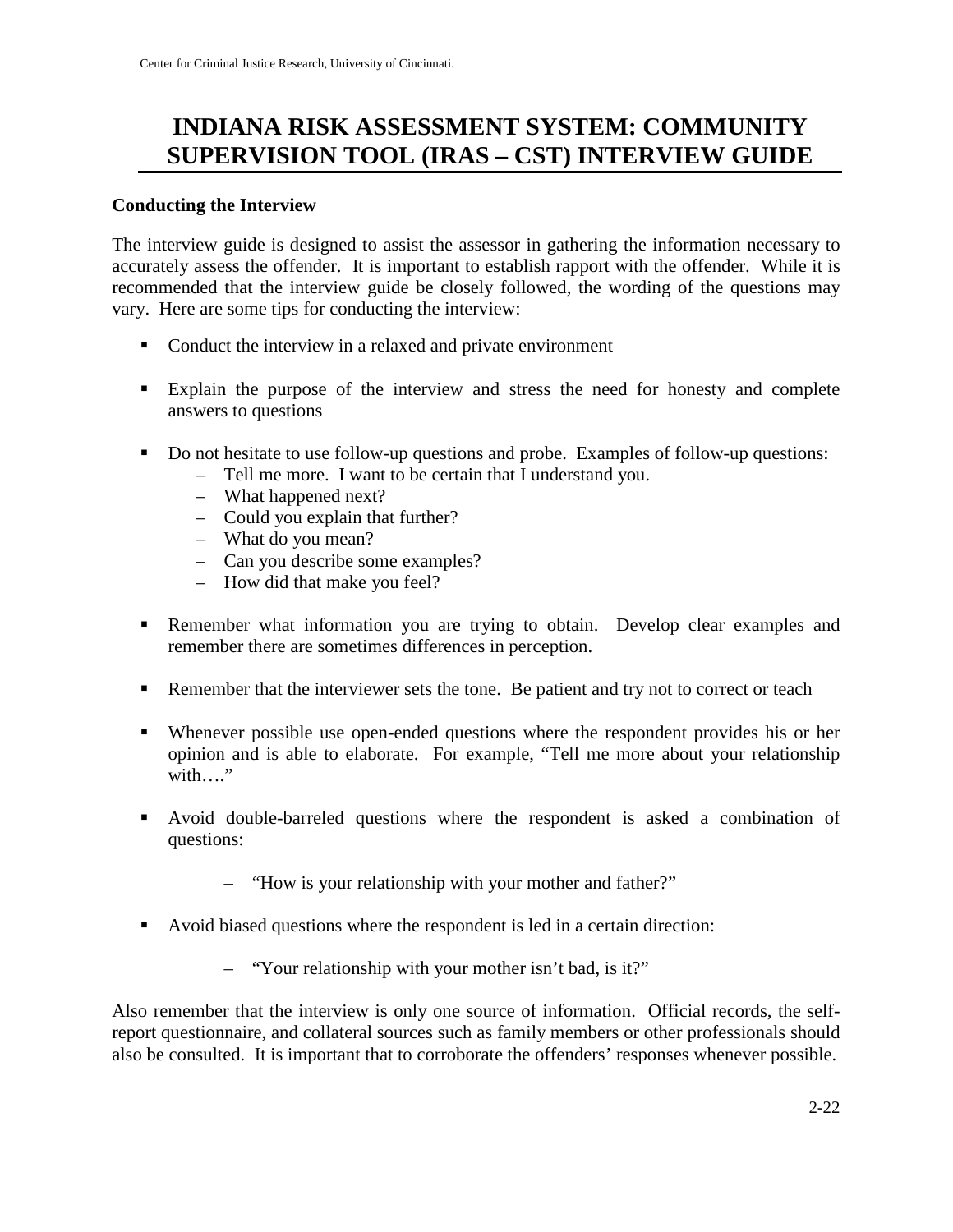# **SECTION 1: GENERAL RISK/NEED DOMAINS**

# **1.0 CRIMINAL HISTORY:**

*The first section of the interview is designed to gather information necessary to score the Criminal History domain of the tool. While some of this information can be obtained from official records, it is still recommended that the assessor ask the offender about the current offense and past criminal behavior. This information will help score other areas of the assessment, particularly the Peers and Criminal Thinking and Behavioral Patterns sections. It is important to corroborate self report information in this area with official records.* 

#### **The following items are scored in this area:**

- 1.1 Most Serious Arrest Under Age 18: 0=None 1=Yes, Misdemeanor 2=Yes, Felony
- 1.2 Number of Prior Adult Felony Convictions: 0=None 1=One or Two 2=Three or more
- 1.3 Prior Sentence as an Adult to a Jail or Secure Correctional Facility: 0=No 1=Yes
- 1.4 Received Official Misconduct while Incarcerated:  $0=N_0$  1=Yes
- 1.5 Prior Sentence to Probation as an Adult: 0=No 1=Yes
- 1.6 Community Supervision Ever Been Revoked for Technical Violation as an Adult:  $0=No 1=Yes$

\_\_\_\_\_\_\_\_\_\_\_\_\_\_\_\_\_\_\_\_\_\_\_\_\_\_\_\_\_\_\_\_\_\_\_\_\_\_\_\_\_\_\_\_\_\_\_\_\_\_\_\_\_\_\_\_\_\_\_\_\_\_\_\_\_\_\_\_\_\_\_\_\_\_\_\_\_\_

\_\_\_\_\_\_\_\_\_\_\_\_\_\_\_\_\_\_\_\_\_\_\_\_\_\_\_\_\_\_\_\_\_\_\_\_\_\_\_\_\_\_\_\_\_\_\_\_\_\_\_\_\_\_\_\_\_\_\_\_\_\_\_\_\_\_\_\_\_\_\_\_\_\_\_\_\_\_ \_\_\_\_\_\_\_\_\_\_\_\_\_\_\_\_\_\_\_\_\_\_\_\_\_\_\_\_\_\_\_\_\_\_\_\_\_\_\_\_\_\_\_\_\_\_\_\_\_\_\_\_\_\_\_\_\_\_\_\_\_\_\_\_\_\_\_\_\_\_\_\_\_\_\_\_\_\_

\_\_\_\_\_\_\_\_\_\_\_\_\_\_\_\_\_\_\_\_\_\_\_\_\_\_\_\_\_\_\_\_\_\_\_\_\_\_\_\_\_\_\_\_\_\_\_\_\_\_\_\_\_\_\_\_\_\_\_\_\_\_\_\_\_\_\_\_\_\_\_\_\_\_\_\_\_\_

\_\_\_\_\_\_\_\_\_\_\_\_\_\_\_\_\_\_\_\_\_\_\_\_\_\_\_\_\_\_\_\_\_\_\_\_\_\_\_\_\_\_\_\_\_\_\_\_\_\_\_\_\_\_\_\_\_\_\_\_\_\_\_\_\_\_\_\_\_\_\_\_\_\_\_\_\_\_

\_\_\_\_\_\_\_\_\_\_\_\_\_\_\_\_\_\_\_\_\_\_\_\_\_\_\_\_\_\_\_\_\_\_\_\_\_\_\_\_\_\_\_\_\_\_\_\_\_\_\_\_\_\_\_\_\_\_\_\_\_\_\_\_\_\_\_\_\_\_\_\_\_\_\_\_\_\_

#### **Questions for Criminal History Domain:**

1a. Tell me about the first time you were ever arrested? \_\_\_\_\_\_\_\_\_\_\_\_\_\_\_\_\_\_\_\_\_\_\_\_\_\_\_\_\_\_\_\_\_

1b. How old were you when you were first arrested? \_\_\_\_\_

1c. What was it for? \_\_\_\_\_\_\_\_\_\_\_\_\_\_\_\_\_\_\_\_\_\_\_\_\_\_\_\_\_\_\_\_\_\_\_\_\_\_\_\_\_\_\_\_\_\_\_\_\_\_\_\_\_\_\_\_\_\_\_\_\_

#### *I want to now ask you about your criminal record as an adult.*

1d. Tell me about what happened the day you were arrested.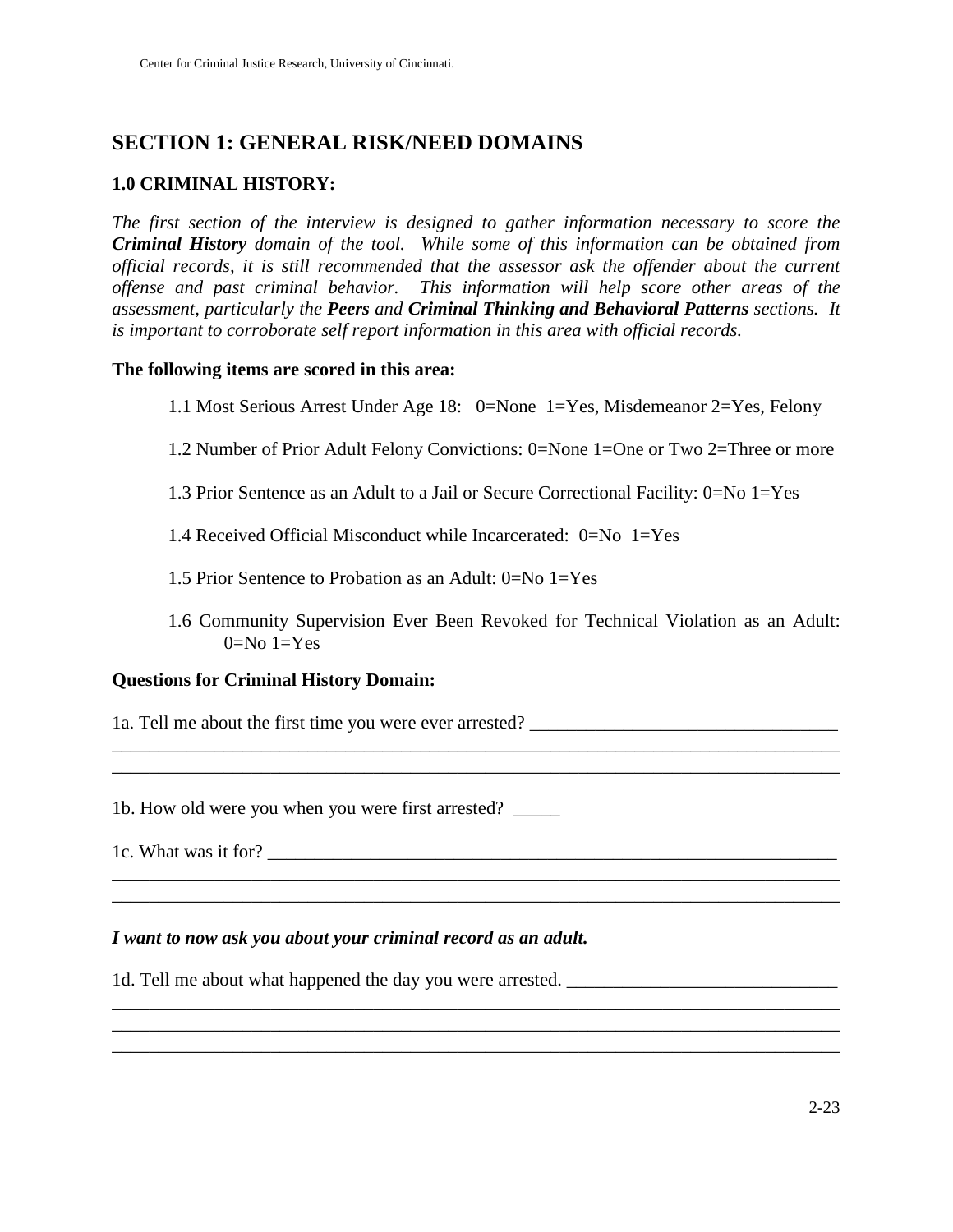| 1e. Why did you decide to commit the offense?                                                                                                                                                                                                                                                                                                                                                                         |
|-----------------------------------------------------------------------------------------------------------------------------------------------------------------------------------------------------------------------------------------------------------------------------------------------------------------------------------------------------------------------------------------------------------------------|
| 1f. What part did others play in the offense?                                                                                                                                                                                                                                                                                                                                                                         |
|                                                                                                                                                                                                                                                                                                                                                                                                                       |
| ,我们也不能在这里的时候,我们也不能在这里的时候,我们也不能会在这里的时候,我们也不能会在这里的时候,我们也不能会在这里的时候,我们也不能会在这里的时候,我们也不                                                                                                                                                                                                                                                                                                                                     |
| ,我们也不会有什么。""我们的人,我们也不会有什么?""我们的人,我们也不会有什么?""我们的人,我们也不会有什么?""我们的人,我们也不会有什么?""我们的人<br>1i. How many times have you been convicted of a felony?<br>1j. Have you ever gotten in trouble for fighting or assaultive type behavior? $\Box$ No $\Box$ Yes<br>1k. How many times?                                                                                                                                              |
| 1m. Have you ever been sentenced to jail? _ No _ Yes<br>How many times?<br>1n. Have you ever been sentenced to prison? __ No __ Yes<br>How many times?<br>1o. Have you ever been sentenced to another type of secure correctional facility like a CBCF?<br>$No$ $Yes$<br>How many times?<br>1p. While you were incarcerated did you ever get written up or punished for misconduct?<br>How many times?<br>$No$ $Yes.$ |
| What was it for?<br>(Probe to see if any misconducts were for violence)                                                                                                                                                                                                                                                                                                                                               |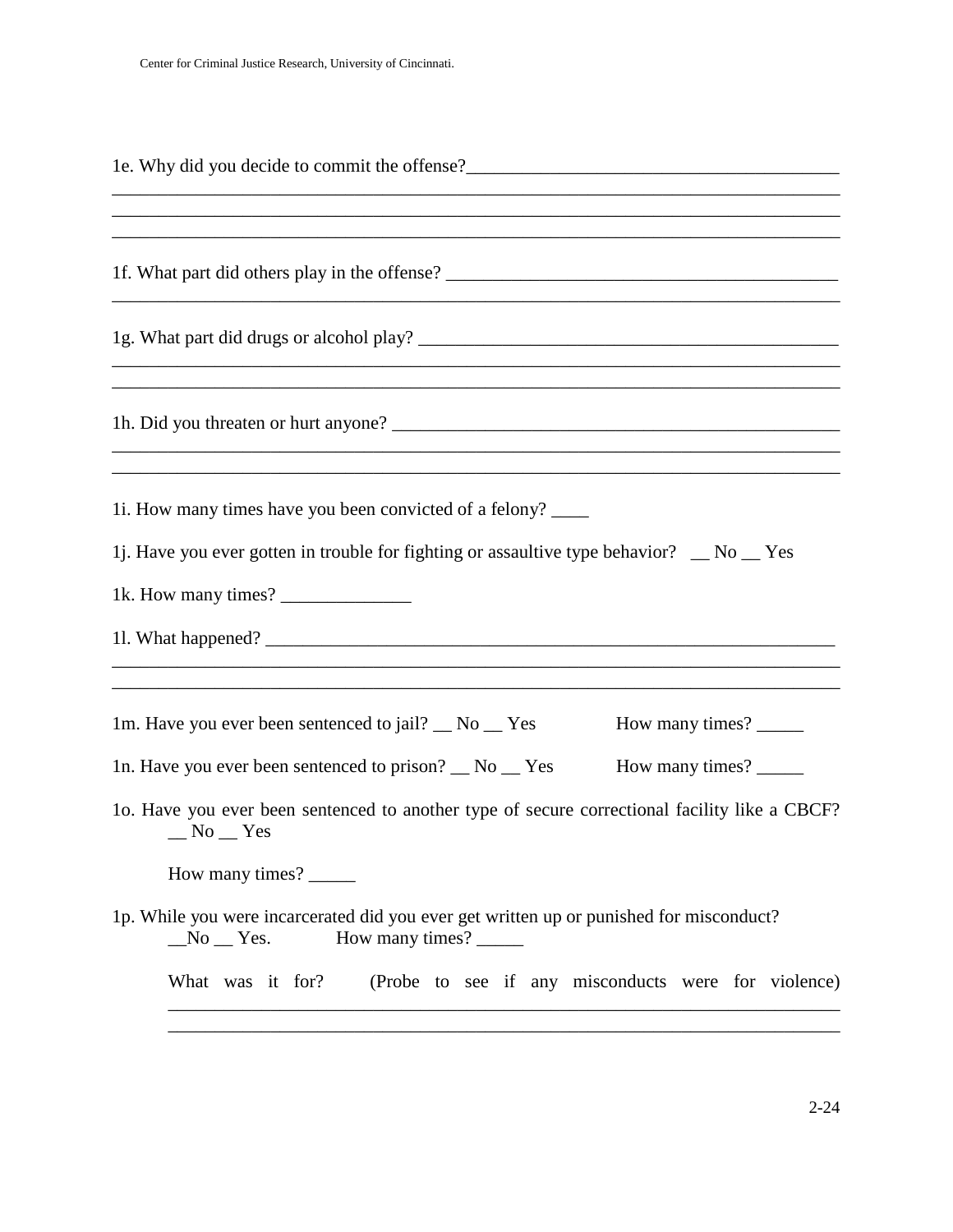| 1r. How did you feel about the sanction you received? ___________________________ |  |
|-----------------------------------------------------------------------------------|--|
| 1s. Have you ever been on probation? No Yes How many times?                       |  |
|                                                                                   |  |
| 1u. Did you complete probation supervision? _ No _ Yes                            |  |
| 1v. Have you ever been on parole? No Yes                                          |  |
| 1w. Did you complete parole supervision? _ No _ Yes                               |  |
| 1x. What was the hardest part of being on supervision?                            |  |

1y. Have you ever had probation or parole supervision revoked for a technical violation?

 $\Box$  No  $\Box$  Yes How many times?  $\Box$ 

# **2.0 EDUCATION, EMPLOYMENT, AND FINANCIAL SITUATION:**

*This domain is designed to gather information about the offender's educational attainment, employment, and current financial situation. It is fairly straightforward and most respondents will be forthcoming.* 

#### **The following items are scored in this area:**

- 2.1 Highest Education: 0=High School Grad or Higher 1=Less than High School or GED
- 2.2 Ever Suspended or Expelled From School: 0=No 1=Yes
- 2.3. Employed at the Time of Arrest: 0=Yes 1=No
- 2.4 Currently Employed: 0=Yes, Full-time, Disabled, or Retired 1=Not Employed or Employed Part-time
- 2.5 Better Use of Time: 0=No, Most Time Structured 1=Yes, Lots of Free Time
- 2.6 Current Financial Situation: 0=Good 1=Poor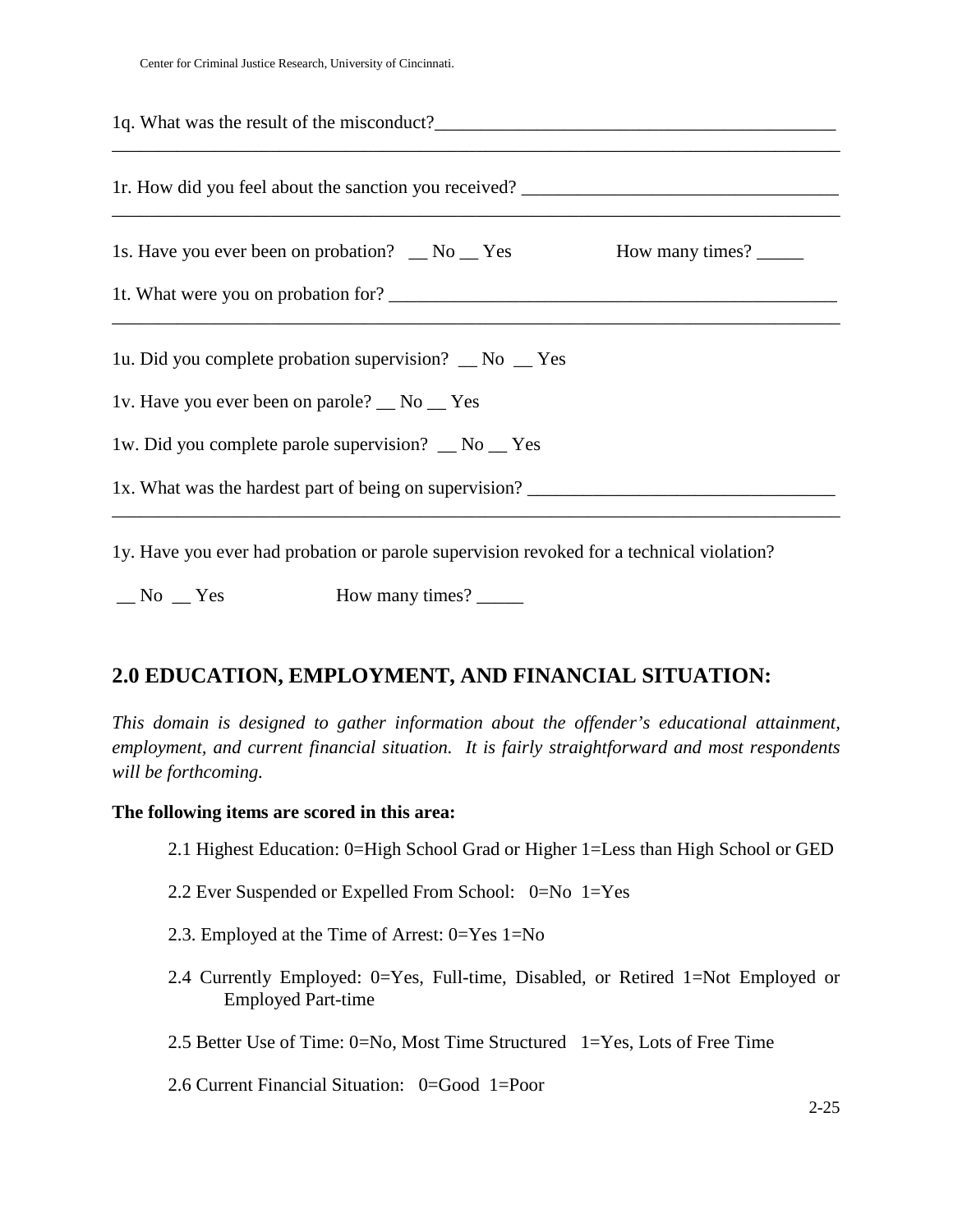# **Questions for Education, Employment, and Financial Situation Domain:**

| I would now like to talk with you about your education, employment and financial situation: |
|---------------------------------------------------------------------------------------------|
| 2a. What is the highest grade you completed? ______ Did you graduate? __ No __ Yes          |
| Did you get a GED? __ No __ Yes                                                             |
| 2b. Were you ever in any special education classes? _ No _ Yes                              |
| 2c. Tell me about problems you might have had in school? ________________________           |
| 2d. Were you ever suspended or expelled from school? _ No _ Yes                             |
|                                                                                             |
| 2e. Were you working at the time of your arrest? _ No _ Yes                                 |
|                                                                                             |
|                                                                                             |
| If no, why not: $\sqrt{\frac{2}{\pi}}$                                                      |
|                                                                                             |
|                                                                                             |
|                                                                                             |
|                                                                                             |
| 2h. How many hours a week do you work? __ Year around or seasonal? __ Yearly __ Seasonal    |
| If not employed, find out why.                                                              |
| 2i. How do you get along with your co-workers? _________________________________            |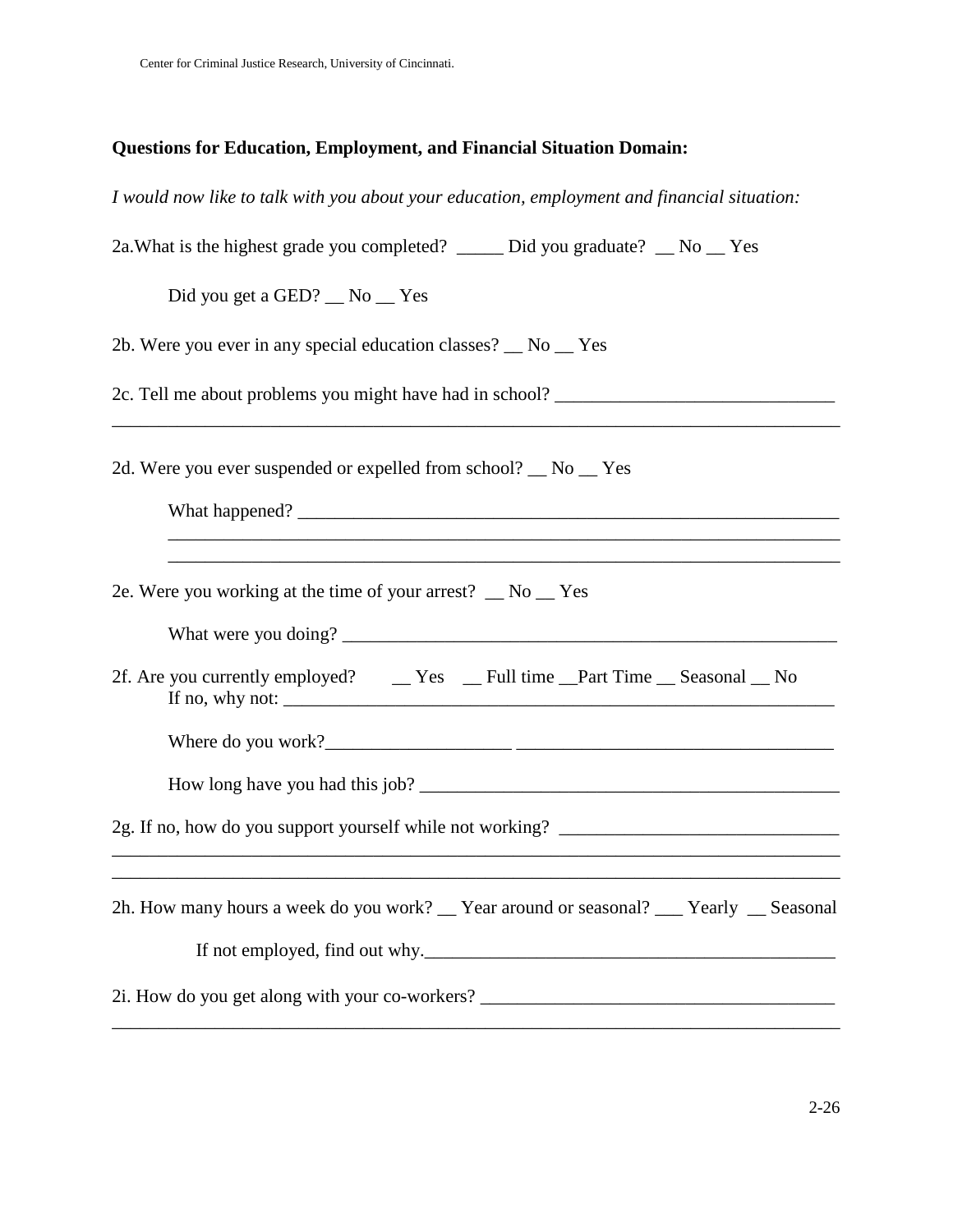Center for Criminal Justice Research, University of Cincinnati.

| 2. How do you get along with your boss?                                                                                                  |
|------------------------------------------------------------------------------------------------------------------------------------------|
| 2k. Walk me through a typical day for you?                                                                                               |
|                                                                                                                                          |
| How much free time would you estimate you have each week?<br>(Probe to make sure structured time is prosocial and not just hanging out.) |
| 21. What percentage of your week would you say is free time: _____%                                                                      |
|                                                                                                                                          |
| ,我们也不会有什么。""我们的人,我们也不会有什么?""我们的人,我们也不会有什么?""我们的人,我们的人,我们的人,我们的人,我们的人,我们的人,我们的人,我们                                                        |
| 2p. How do you think your financial status is as far as meeting your monthly needs?                                                      |
|                                                                                                                                          |
| 2q. Are you able to get by or are you struggling to make ends meet?                                                                      |
|                                                                                                                                          |
| How would you rate your current financial situation:                                                                                     |
| Cannot pay bills<br>Can pay bills and have extra \$<br>3<br>2<br>$\overline{4}$<br>C                                                     |
| $2 - 27$                                                                                                                                 |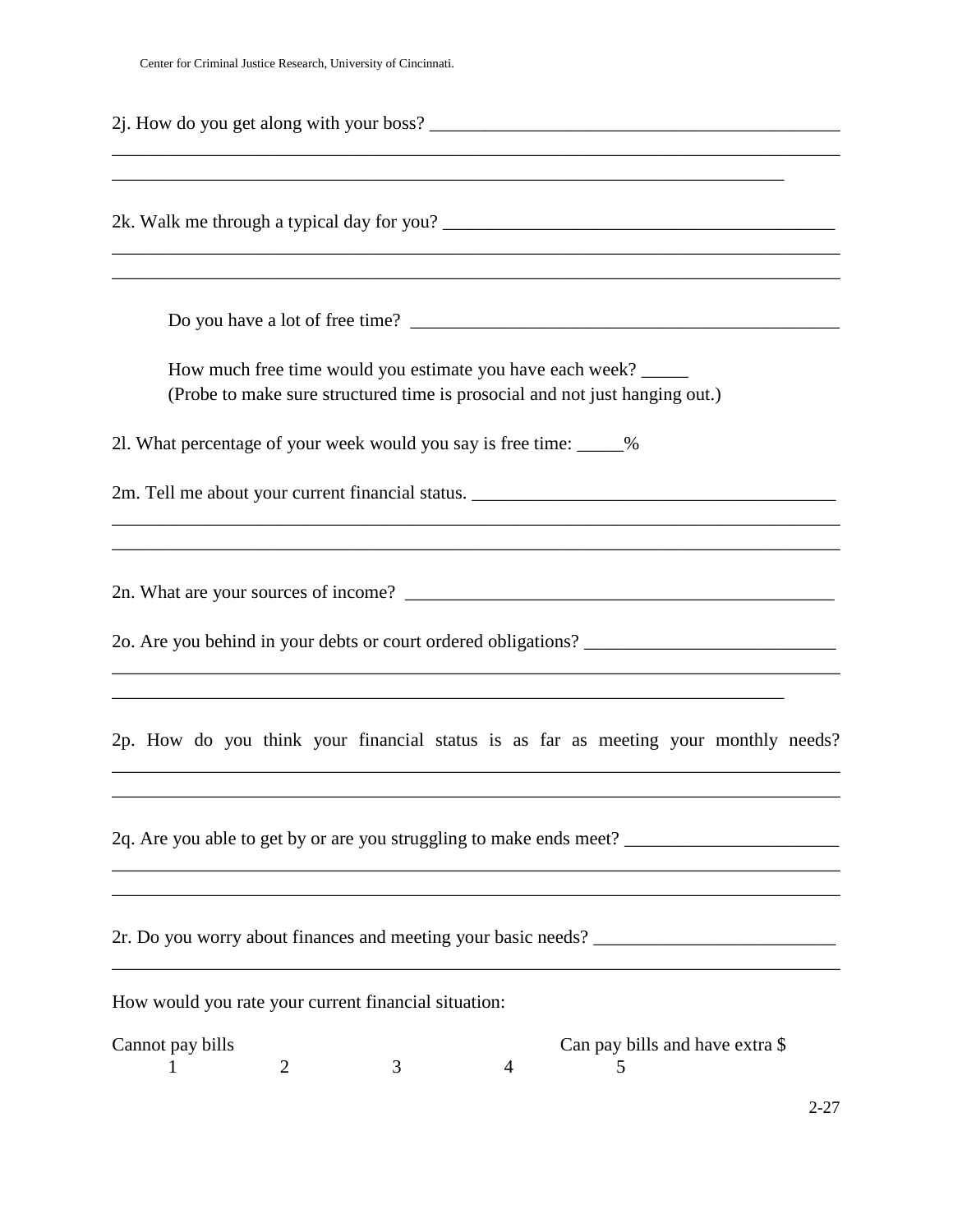# **3.0Family and Social Support:**

*The family and social support section examines the familial and social support of the offender. Research has shown that an individual's family and social support can influence the probability of future criminal behavior. Individuals with family and social support systems who are supportive or tolerant of criminal behavior are more likely to engage in criminal behavior. Alternatively, individuals who have a strong family or social support network which condemns criminal activities reduce the likelihood that an individual will engage in future criminal behavior.* 

#### **The following items are scored in this area:**

| 3.1 Parents have Criminal Record: $0=N_0$ 1=Yes |  |  |  |  |  |  |  |
|-------------------------------------------------|--|--|--|--|--|--|--|
|-------------------------------------------------|--|--|--|--|--|--|--|

- 3.2 Currently Satisfied with Current Marital or Equivalent Situation: 0=Yes 1=No
- 3.3 Emotional and Personal Support Available from Family or Others: 0=Very Strong Support 1=None to Strong Support
- 3.4 Level of Satisfaction with Current Level of Support from Family or Others: 0=Very Satisfied 1=Not Satisfied
- 3.5 Stability of Residence: 0=Stable 1=Not Stable

#### **Questions for Family and Social Support Domain:**

*I now want to talk with you about your family and the support you get from them.* 

3a. Describe your relationship with your family? (Probe to determine if parents (both biological and step parents are still alive and how much contact they have with them).\_\_\_\_\_\_\_\_\_\_\_\_\_\_\_\_\_\_\_\_\_\_\_\_\_\_\_\_\_\_\_\_\_\_\_\_\_\_\_\_\_\_\_\_\_\_\_\_\_\_\_\_\_\_\_\_\_\_\_\_\_\_\_\_\_\_\_\_\_\_\_\_

\_\_\_\_\_\_\_\_\_\_\_\_\_\_\_\_\_\_\_\_\_\_\_\_\_\_\_\_\_\_\_\_\_\_\_\_\_\_\_\_\_\_\_\_\_\_\_\_\_\_\_\_\_\_\_\_\_\_\_\_\_\_\_\_\_\_\_\_\_\_\_\_\_\_\_\_\_\_ \_\_\_\_\_\_\_\_\_\_\_\_\_\_\_\_\_\_\_\_\_\_\_\_\_\_\_\_\_\_\_\_\_\_\_\_\_\_\_\_\_\_\_\_\_\_\_\_\_\_\_\_\_\_\_\_\_\_\_\_\_\_\_\_\_\_\_\_\_\_\_\_\_\_\_\_\_\_

\_\_\_\_\_\_\_\_\_\_\_\_\_\_\_\_\_\_\_\_\_\_\_\_\_\_\_\_\_\_\_\_\_\_\_\_\_\_\_\_\_\_\_\_\_\_\_\_\_\_\_\_\_\_\_\_\_\_\_\_\_\_\_\_\_\_\_\_\_\_\_\_\_\_\_\_\_\_

\_\_\_\_\_\_\_\_\_\_\_\_\_\_\_\_\_\_\_\_\_\_\_\_\_\_\_\_\_\_\_\_\_\_\_\_\_\_\_\_\_\_\_\_\_\_\_\_\_\_\_\_\_\_\_\_\_\_\_\_\_\_\_\_\_\_\_\_\_\_\_\_\_\_\_\_\_\_ \_\_\_\_\_\_\_\_\_\_\_\_\_\_\_\_\_\_\_\_\_\_\_\_\_\_\_\_\_\_\_\_\_\_\_\_\_\_\_\_\_\_\_\_\_\_\_\_\_\_\_\_\_\_\_\_\_\_\_\_\_\_\_\_\_\_\_\_\_\_\_\_\_\_\_\_\_\_

\_\_\_\_\_\_\_\_\_\_\_\_\_\_\_\_\_\_\_\_\_\_\_\_\_\_\_\_\_\_\_\_\_\_\_\_\_\_\_\_\_\_\_\_\_\_\_\_\_\_\_\_\_\_\_\_\_\_\_\_\_\_\_\_\_\_\_\_\_\_\_\_

3b. Who raised you?\_\_\_\_\_\_\_\_\_\_\_\_\_\_\_\_\_\_\_\_\_\_\_\_\_\_\_\_\_\_\_\_\_\_\_\_\_\_\_\_\_\_\_\_\_\_\_\_\_\_\_\_\_\_\_\_\_\_\_\_\_

3c. How often do you get together with them? \_\_\_\_\_\_\_\_\_\_\_\_\_\_\_\_\_\_\_\_\_\_\_\_\_\_\_\_\_\_\_\_\_\_\_\_\_\_\_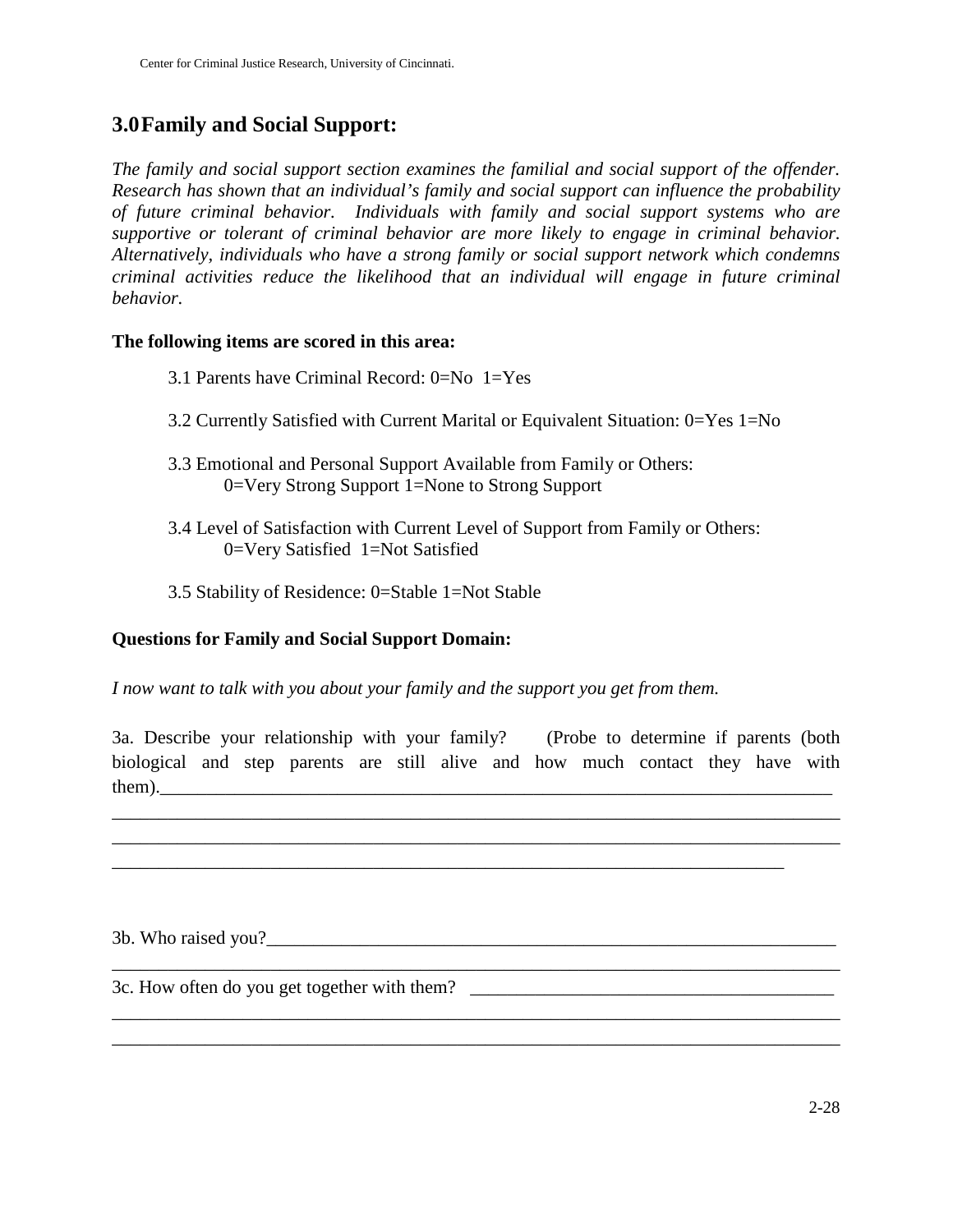Center for Criminal Justice Research, University of Cincinnati.

| ,我们也不会有什么。""我们的人,我们也不会有什么?""我们的人,我们也不会有什么?""我们的人,我们也不会有什么?""我们的人,我们也不会有什么?""我们的人                                                                                                        |
|-----------------------------------------------------------------------------------------------------------------------------------------------------------------------------------------|
| ,我们也不能在这里的时候,我们也不能在这里的时候,我们也不能会在这里的时候,我们也不能会在这里的时候,我们也不能会在这里的时候,我们也不能会在这里的时候,我们也<br>3e. Has your trouble with the law changed your relationship with your family? _____________________ |
| ,我们也不会有什么。""我们的人,我们也不会有什么?""我们的人,我们也不会有什么?""我们的人,我们也不会有什么?""我们的人,我们也不会有什么?""我们的人                                                                                                        |
| 3f. Does anyone in your family have a criminal record? _ No _ Yes Who? ________                                                                                                         |
|                                                                                                                                                                                         |
| 3g. Now let me ask you about your current marital situation. Are you married? _ No _ Yes                                                                                                |
| Are you involved with anyone? Probe to determine if it is a casual relationship or a<br>significant other.                                                                              |
| ,我们也不能在这里的时候,我们也不能在这里的时候,我们也不能会在这里的时候,我们也不能会在这里的时候,我们也不能会在这里的时候,我们也不能会在这里的时候,我们也不                                                                                                       |
|                                                                                                                                                                                         |
|                                                                                                                                                                                         |
| 3i. In this relationship have you experienced physical, psychological, or sexual abuse?                                                                                                 |

Whether involved or single, ask how satisfied the offender is with his/her current situation. \_\_\_\_\_\_\_\_\_\_\_\_\_\_\_\_\_\_\_\_\_\_\_\_\_\_\_\_\_\_\_\_\_\_\_\_\_\_\_\_\_\_\_\_\_\_\_\_\_\_\_\_\_\_\_\_\_\_\_\_\_\_\_

\_\_\_\_\_\_\_\_\_\_\_\_\_\_\_\_\_\_\_\_\_\_\_\_\_\_\_\_\_\_\_\_\_\_\_\_\_\_\_\_\_\_\_\_\_\_\_\_\_\_\_\_\_\_\_\_\_\_\_\_\_\_\_\_\_\_\_\_\_\_\_\_\_\_\_\_\_\_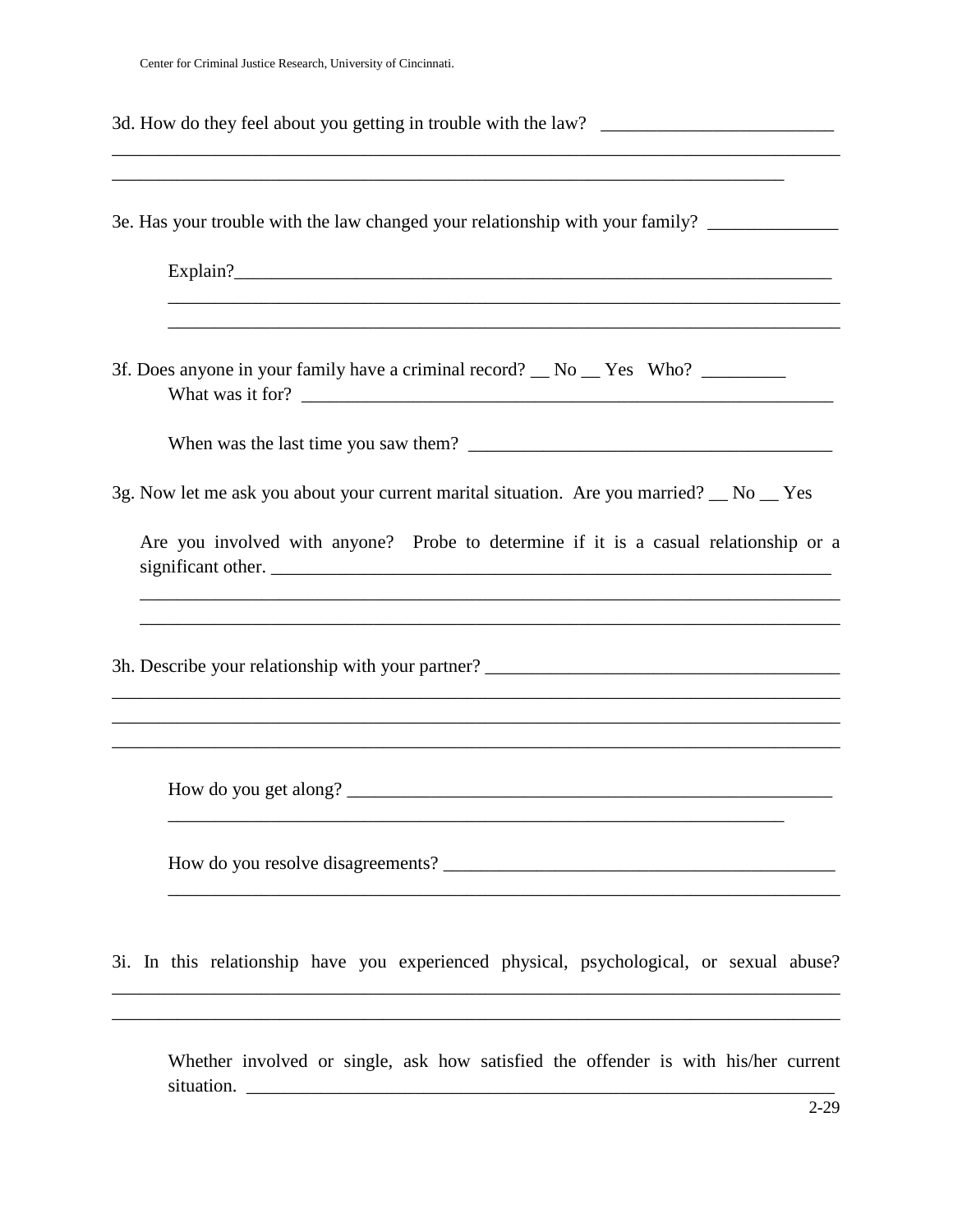3j. Do you have a supportive relationship with your family? \_\_\_\_\_\_\_\_\_\_\_\_\_\_\_\_\_\_\_\_\_

Close friends?

\_\_\_\_\_\_\_\_\_\_\_\_\_\_\_\_\_\_\_\_\_\_\_\_\_\_\_\_\_\_\_\_\_\_\_\_\_\_\_\_\_\_\_\_\_\_\_\_\_\_\_\_\_\_\_\_\_\_\_\_\_\_\_\_\_\_\_\_\_\_\_\_

\_\_\_\_\_\_\_\_\_\_\_\_\_\_\_\_\_\_\_\_\_\_\_\_\_\_\_\_\_\_\_\_\_\_\_\_\_\_\_\_\_\_\_\_\_\_\_\_\_\_\_\_\_\_\_\_\_\_\_\_\_\_\_\_\_\_\_\_\_\_\_\_\_\_\_\_\_\_ \_\_\_\_\_\_\_\_\_\_\_\_\_\_\_\_\_\_\_\_\_\_\_\_\_\_\_\_\_\_\_\_\_\_\_\_\_\_\_\_\_\_\_\_\_\_\_\_\_\_\_\_\_\_\_\_\_\_\_\_\_\_\_\_\_\_\_\_\_\_\_\_\_\_\_\_\_\_

3k. In terms of your family, spouse, and close friends, how would you rate the emotional and personal support you received from them:

\_\_Very Strong Support \_\_Strong Support \_\_ Ok Support \_\_Weak Support \_\_No Support

3l. How satisfied are you with current level of support you have received from your family or close friends?

\_\_Very Satisfied \_\_Satisfied \_\_ Somewhat Satisfied \_\_\_Not Satisfied

3m. If the offender is not living with family or significant other, ask them who they currently live  $with.$ 

\_\_\_\_\_\_\_\_\_\_\_\_\_\_\_\_\_\_\_\_\_\_\_\_\_\_\_\_\_\_\_\_\_\_\_\_\_\_\_\_\_\_\_\_\_\_\_\_\_\_\_\_\_\_\_\_\_\_\_\_\_\_\_\_\_\_\_\_\_\_\_\_\_\_\_\_\_\_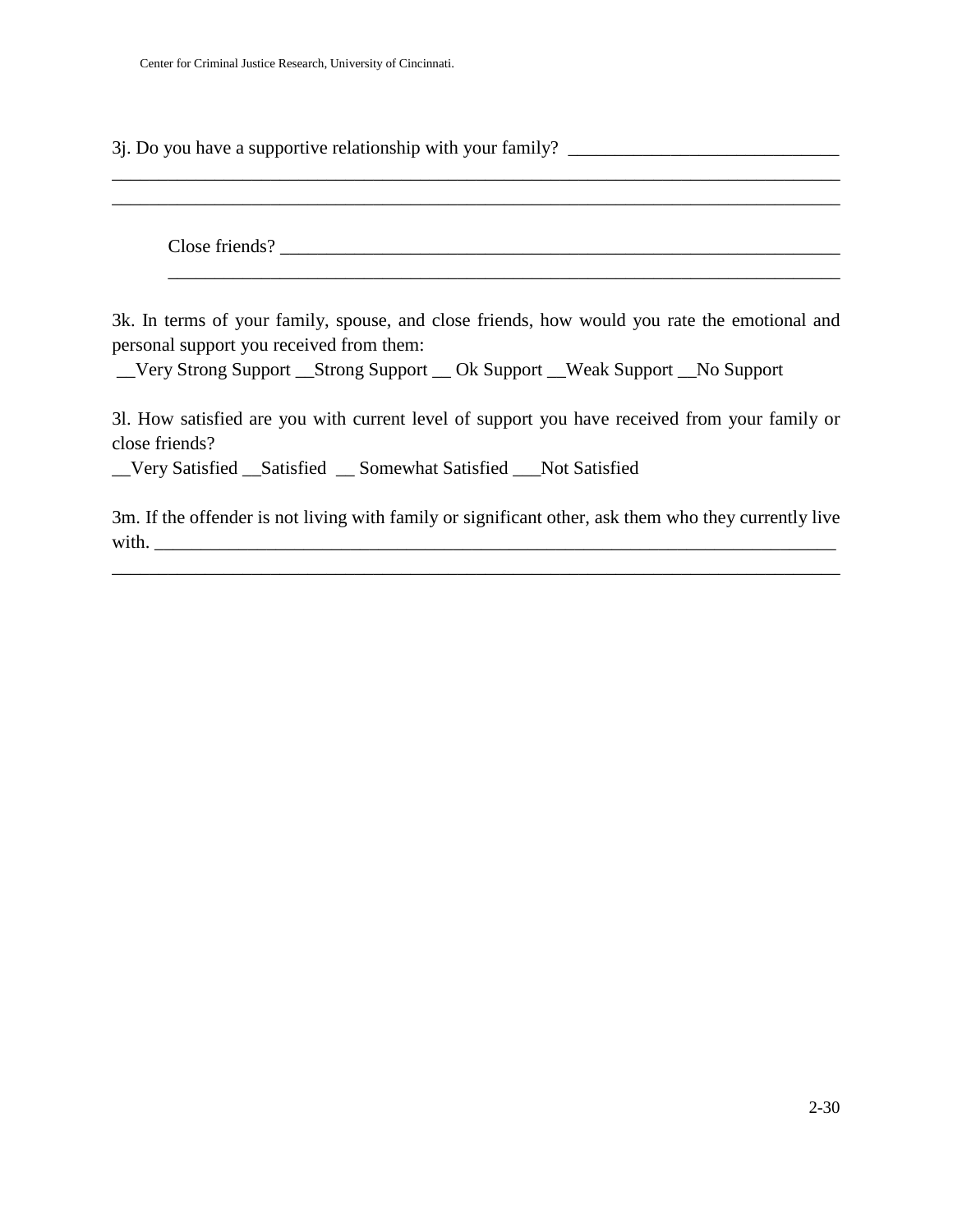# **4.0 NEIGHBORHOOD PROBLEMS:**

*This next domain is very short and asks about the neighborhood that the offender lives in. High crime neighborhoods and places where drugs are readily available often increase the opportunity for an offender to engage in criminal behavior.* 

#### **The following items are scored in this area:**

- 4.1 High Crime Area: 0=No 1=Yes
- 4.2 Drugs Readily Available in Neighborhood: 0=No, Generally Not Available 1=Yes, Somewhat Available 2=Yes, Easily Available

#### **Questions for Neighborhood Problems Domain:**

#### *I would now like to talk with you about where you live.*

4a. How long have you lived at your current address? \_\_\_\_\_\_\_\_\_

4b. How many times have you moved in the past year (do not count incarcerations)?

What were the reasons for the moves? (Probe to determine stability of current living situation.)

\_\_\_\_\_\_\_\_\_\_\_\_\_\_\_\_\_\_\_\_\_\_\_\_\_\_\_\_\_\_\_\_\_\_\_\_\_\_\_\_\_\_\_\_\_\_\_\_\_\_\_\_\_\_\_\_\_\_\_\_\_\_\_\_\_\_\_\_\_\_\_\_

\_\_\_\_\_\_\_\_\_\_\_\_\_\_\_\_\_\_\_\_\_\_\_\_\_\_\_\_\_\_\_\_\_\_\_\_\_\_\_\_\_\_\_\_\_\_\_\_\_\_\_\_\_\_\_\_\_\_\_\_\_\_\_\_\_\_\_\_\_\_\_\_\_\_\_\_\_\_

\_\_\_\_\_\_\_\_\_\_\_\_\_\_\_\_\_\_\_\_\_\_\_\_\_\_\_\_\_\_\_\_\_\_\_\_\_\_\_\_\_\_\_\_\_\_\_\_\_\_\_\_\_\_\_\_\_\_\_\_\_\_\_\_\_\_\_\_\_\_\_\_\_\_\_\_\_\_

4c. Tell me about the neighborhood you live in. \_\_\_\_\_\_\_\_\_\_\_\_\_\_\_\_\_\_\_\_\_\_\_\_\_\_\_\_\_\_\_\_\_

4d. Tell me about the kinds of crimes happening in your neighborhood.

Are police there frequently? \_\_\_\_\_\_\_\_\_\_\_\_\_\_\_\_\_\_\_\_\_\_\_\_\_\_\_\_\_\_\_\_\_\_\_\_\_\_\_\_\_\_\_\_\_\_\_\_\_

Do you feel safe?

How would you rate your neighborhood?

\_\_High Crime \_\_Moderate Crime \_\_ Some but no more than most \_\_Little crime

Are drugs readily available in your neighborhood?

\_\_\_Generally not available \_\_\_ Somewhat available \_\_\_ Easily available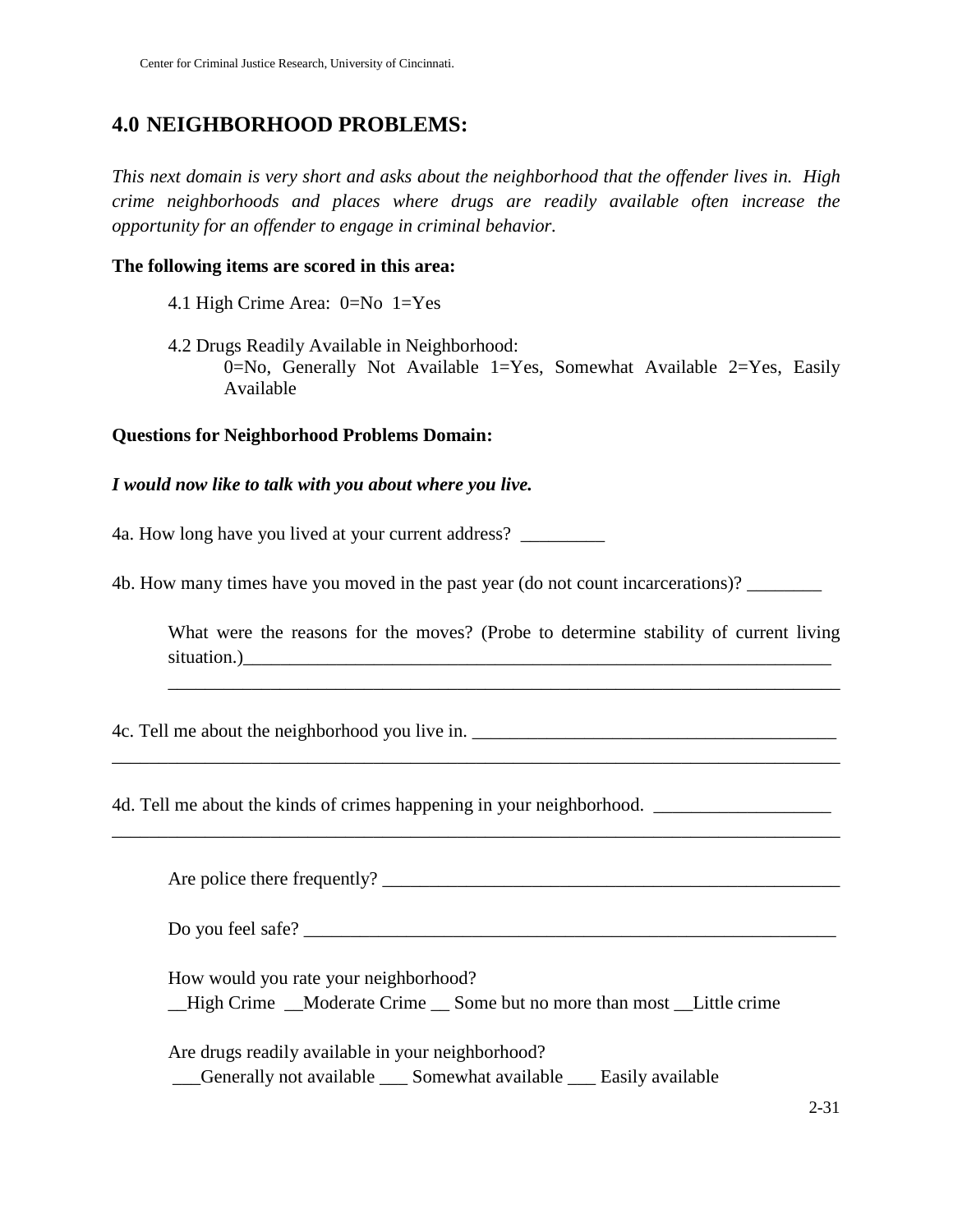# **5.0 SUBSTANCE USE**

The substance use section examines the occurrence of substance use in the offender's life and the extent to which its use has caused problems across varying aspects of the offender's life. Substance use can be pervasive in its ability to influence multiple aspects of a person's life including involvement with the legal system, issues with loved ones and friends, health and social service problems, and its interaction with seeking or maintaining employment. For this domain alcohol and drug use are separated.

#### **The following items are scored in this area:**

- 5.1 Age First Began Regularly Using Alcohol:  $0=17$  or older 1=Under Age 17
- 5.2 Longest Period of Abstinence from Alcohol: 0= Six Months or Longer 1=Less than Six Months
- 5.3 Ever Used Illegal Drugs:  $0 = No$  1 = Yes
- 5.4 Drug Use Caused Problems: 0=Never 1=Past 2= Current
- 5.5 Drug Use Caused Problems with Employment: 0=No 1=Yes

#### **Questions for Substance Abuse Domain:**

*Let's talk about your substance use.* 

5a. Have you ever had a problem with alcohol? \_\_ No \_\_ Yes

5b. When did you first start to regularly drink?

5c. Describe your drinking habits. \_\_\_\_\_\_\_\_\_\_\_\_\_\_\_\_\_\_\_\_\_\_\_\_\_\_\_\_\_\_\_\_\_\_\_\_\_\_\_\_\_\_\_\_\_\_\_\_\_\_

What is the longest period you have abstained from drinking?\_\_\_\_\_\_\_\_\_\_\_\_\_\_\_\_\_\_\_\_

How long has it been since you last drank? \_\_\_\_\_\_\_\_\_\_\_\_\_\_\_\_\_\_\_\_\_\_\_\_\_\_\_\_\_\_\_\_

\_\_\_\_\_\_\_\_\_\_\_\_\_\_\_\_\_\_\_\_\_\_\_\_\_\_\_\_\_\_\_\_\_\_\_\_\_\_\_\_\_\_\_\_\_\_\_\_\_\_\_\_\_\_\_\_\_\_\_\_\_\_\_\_\_\_\_\_\_\_\_\_\_\_\_\_\_\_ \_\_\_\_\_\_\_\_\_\_\_\_\_\_\_\_\_\_\_\_\_\_\_\_\_\_\_\_\_\_\_\_\_\_\_\_\_\_\_\_\_\_\_\_\_\_\_\_\_\_\_\_\_\_\_\_\_\_\_\_\_\_\_\_\_\_\_\_\_\_\_\_\_\_\_\_\_\_

5d. Have you ever been in treatment for alcohol use?

5e. Have you ever had a problem with drugs other than alcohol? No No No Yes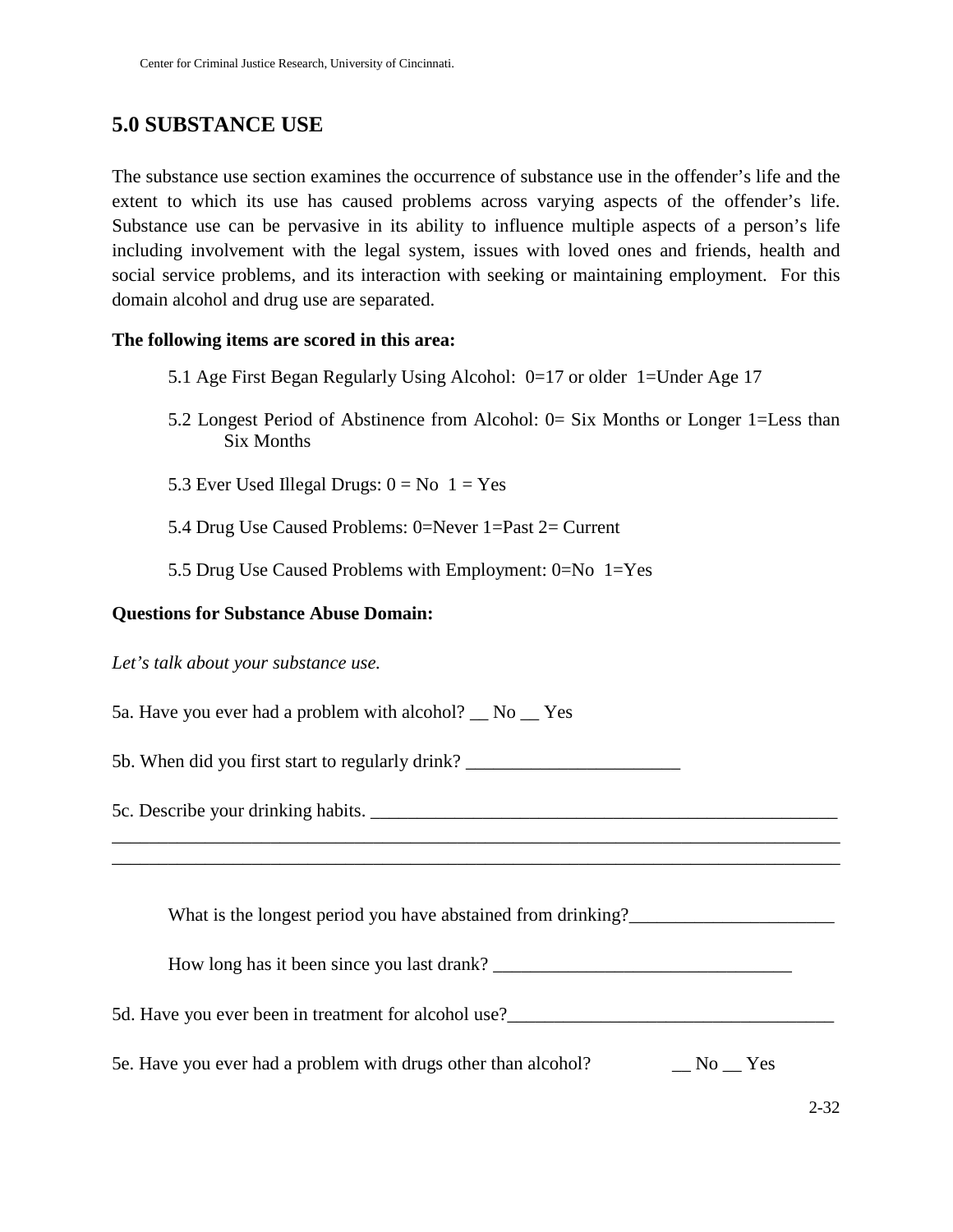Center for Criminal Justice Research, University of Cincinnati.

| ,我们也不能在这里的时候,我们也不能在这里的时候,我们也不能会在这里的时候,我们也不能会在这里的时候,我们也不能会在这里的时候,我们也不能会在这里的时候,我们也不                                                                                                     |
|---------------------------------------------------------------------------------------------------------------------------------------------------------------------------------------|
|                                                                                                                                                                                       |
|                                                                                                                                                                                       |
| 5h. Have you ever had any problems due to your drug use (Social, family, legal, employment,<br>family, etc)?                                                                          |
| ,我们也不能在这里的时候,我们也不能在这里的时候,我们也不能会在这里的时候,我们也不能会在这里的时候,我们也不能会在这里的时候,我们也不能会在这里的时候,我们也不                                                                                                     |
| How many times?                                                                                                                                                                       |
| 5i. Has your drug use ever caused you problems with a job? __ No __ Yes                                                                                                               |
|                                                                                                                                                                                       |
| 5j. Have you ever been in treatment for drug use? ___ No ___ Yes                                                                                                                      |
|                                                                                                                                                                                       |
| ,我们也不会有什么。""我们的人,我们也不会有什么?""我们的人,我们也不会有什么?""我们的人,我们也不会有什么?""我们的人,我们也不会有什么?""我们的人<br>5k. If drugs or alcohol are a problem ask the offender if they are willing to consider going to a |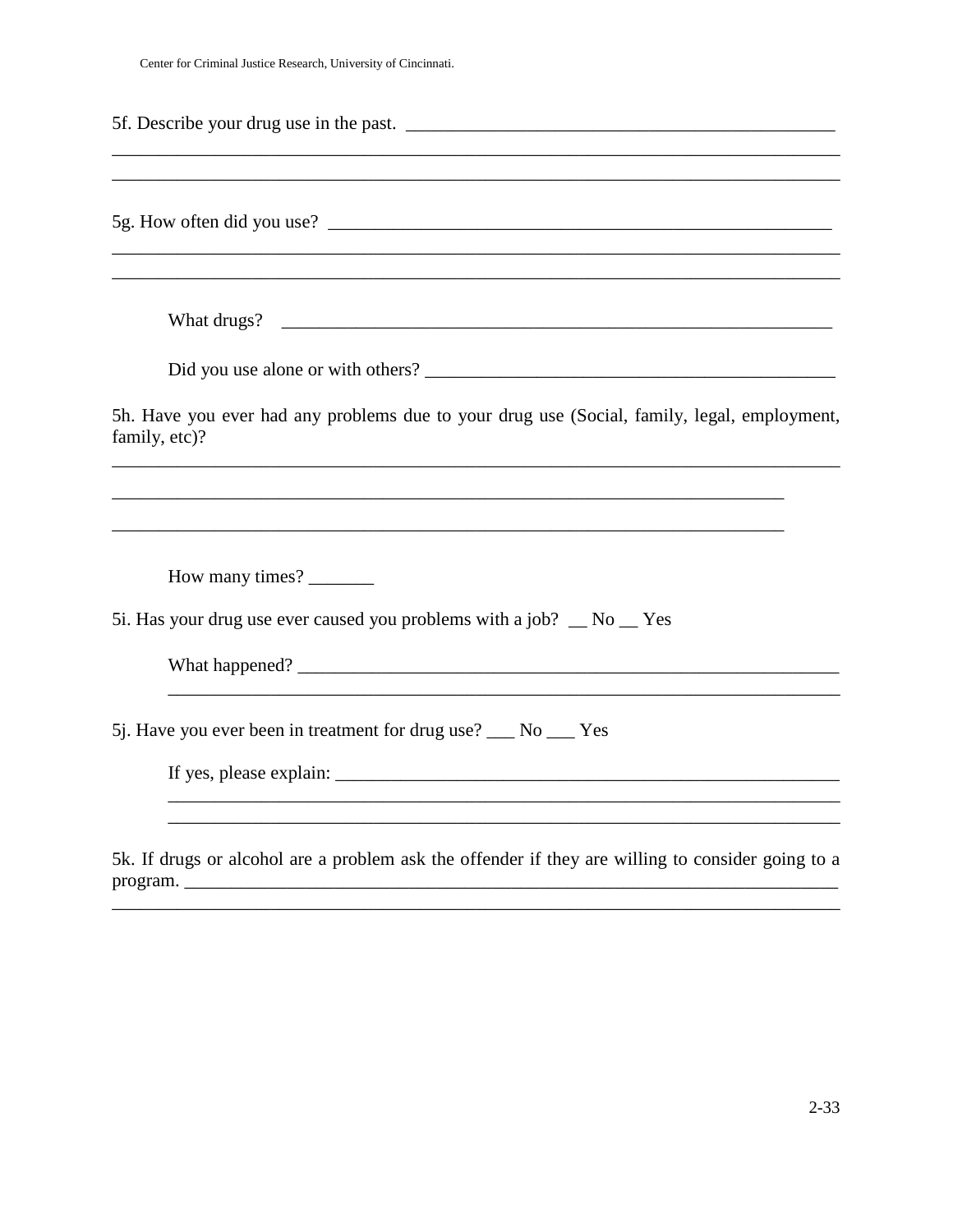# **6.0 PEER ASSOCATIONS**

This domain is designed to examine the peer association of the offender, how much contact they have, and how much the offender engages in criminal activities. Friends can have a strong influence over offenders, and it is important to determine the degree to which their friends are involved in criminal behavior.

#### **The Following Items are Scored in this Domain:**

- 6.1 Criminal Friends: 0=None 1=Some 2=Majority
- 6.2 Contact with Criminal Peers: 0=No Contact with Criminal Peers 1=At Risk of Contacting Criminal Peers 2=Contact or Actively Seeks out Criminal Peers
- 6.3 Gang Membership: 0=No, Never 1=Yes, but Not Current 2=Yes, Current
- 6.4 Criminal Activities: 0=Strong Identification with Prosocial Activities 1=Mixture of Pro- and Antisocial Activities 2=Strong Identification with Criminal Activities

#### **Question for the Peers Domain:**

*I now want to ask you about your friends.* 

6a. How many close friends would you say you have? \_\_\_\_\_\_\_\_\_\_\_\_\_\_\_\_\_\_\_\_\_\_\_\_\_\_\_\_\_\_

| How often do you see them?                                                                                                                                                                                                                                                                           |
|------------------------------------------------------------------------------------------------------------------------------------------------------------------------------------------------------------------------------------------------------------------------------------------------------|
| 6b. Was anyone else involved in the current offense? No No Ness<br>If yes explain: $\frac{1}{2}$ is the set of the set of the set of the set of the set of the set of the set of the set of the set of the set of the set of the set of the set of the set of the set of the set of the set of the s |
|                                                                                                                                                                                                                                                                                                      |

\_\_\_\_\_\_\_\_\_\_\_\_\_\_\_\_\_\_\_\_\_\_\_\_\_\_\_\_\_\_\_\_\_\_\_\_\_\_\_\_\_\_\_\_\_\_\_\_\_\_\_\_\_\_\_\_\_\_\_\_\_\_\_\_\_\_\_\_\_\_\_\_\_\_\_\_\_\_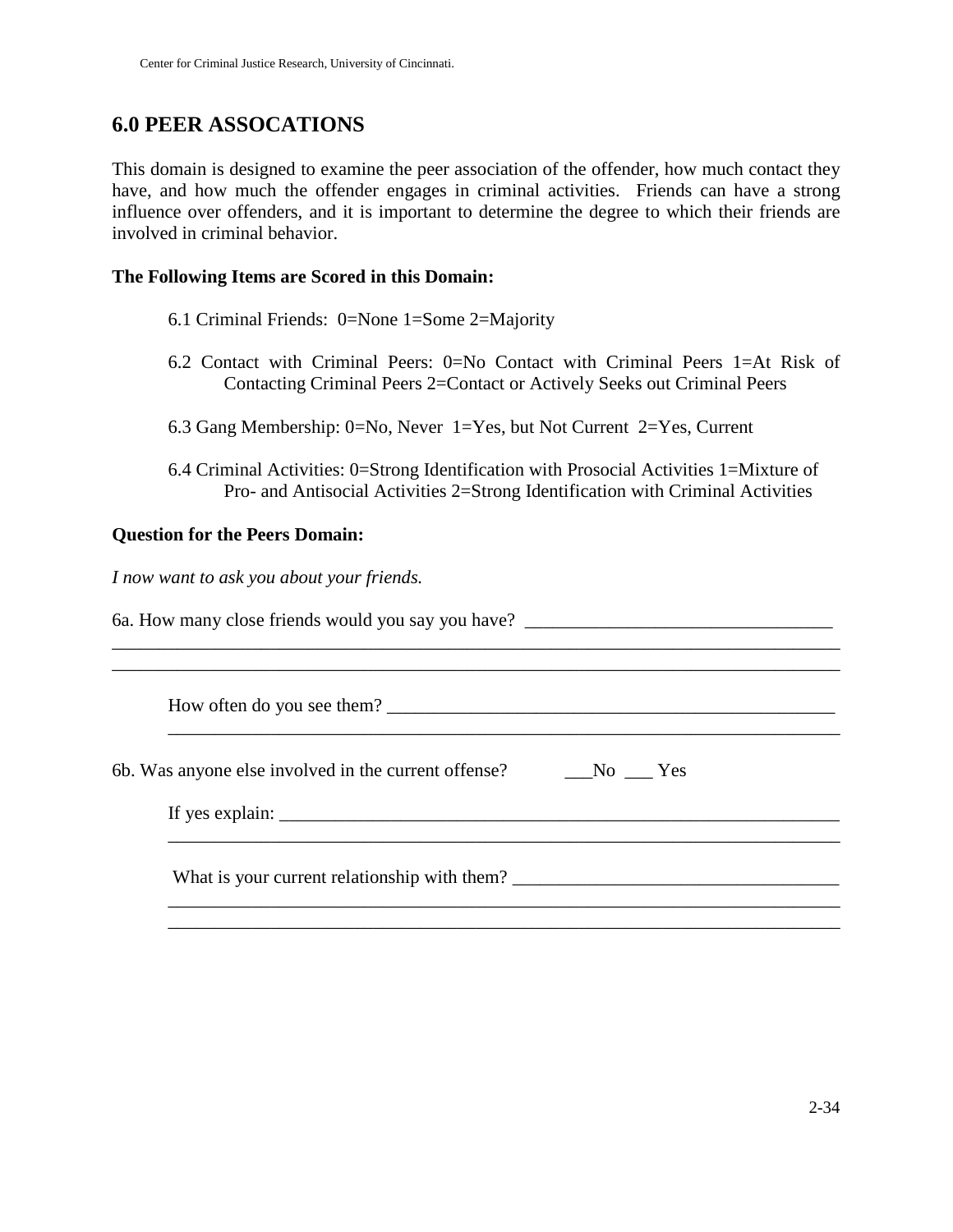6c. Have any of your close friends been involved in criminal behavior?

What percentage of your close friends have been in trouble with the law? \_\_\_\_\_\_\_\_\_%

\_\_\_\_\_\_\_\_\_\_\_\_\_\_\_\_\_\_\_\_\_\_\_\_\_\_\_\_\_\_\_\_\_\_\_\_\_\_\_\_\_\_\_\_\_\_\_\_\_\_\_\_\_\_\_\_\_\_\_\_\_\_\_\_\_\_\_\_\_\_\_\_ \_\_\_\_\_\_\_\_\_\_\_\_\_\_\_\_\_\_\_\_\_\_\_\_\_\_\_\_\_\_\_\_\_\_\_\_\_\_\_\_\_\_\_\_\_\_\_\_\_\_\_\_\_\_\_\_\_\_\_\_\_\_\_\_\_\_\_\_\_\_\_\_

\_\_\_\_\_\_\_\_\_\_\_\_\_\_\_\_\_\_\_\_\_\_\_\_\_\_\_\_\_\_\_\_\_\_\_\_\_\_\_\_\_\_\_\_\_\_\_\_\_\_\_\_\_\_\_\_\_\_\_\_\_\_\_\_\_\_\_\_\_\_\_\_\_\_\_\_\_\_ \_\_\_\_\_\_\_\_\_\_\_\_\_\_\_\_\_\_\_\_\_\_\_\_\_\_\_\_\_\_\_\_\_\_\_\_\_\_\_\_\_\_\_\_\_\_\_\_\_\_\_\_\_\_\_\_\_\_\_\_\_\_\_\_\_\_\_\_\_\_\_\_\_\_\_\_\_\_

What kind of things have they been involved in? \_\_\_\_\_\_\_\_\_\_\_\_\_\_\_\_\_\_\_\_\_\_\_\_\_\_\_\_\_\_\_\_

6d. What are some the activities you like to do with your family and friends?

*Now I want you to think of other friends, not necessarily close ones, but more like acquaintances. These are people you see and hang out with occasionally.* 

\_\_\_\_\_\_\_\_\_\_\_\_\_\_\_\_\_\_\_\_\_\_\_\_\_\_\_\_\_\_\_\_\_\_\_\_\_\_\_\_\_\_\_\_\_\_\_\_\_\_\_\_\_\_\_\_\_\_\_\_\_\_\_\_\_\_\_\_\_\_\_\_\_\_\_\_\_\_

\_\_\_\_\_\_\_\_\_\_\_\_\_\_\_\_\_\_\_\_\_\_\_\_\_\_\_\_\_\_\_\_\_\_\_\_\_\_\_\_\_\_\_\_\_\_\_\_\_\_\_\_\_\_\_\_\_\_\_\_\_\_\_\_\_\_\_\_\_\_\_\_\_\_\_\_\_\_ \_\_\_\_\_\_\_\_\_\_\_\_\_\_\_\_\_\_\_\_\_\_\_\_\_\_\_\_\_\_\_\_\_\_\_\_\_\_\_\_\_\_\_\_\_\_\_\_\_\_\_\_\_\_\_\_\_\_\_\_\_\_\_\_\_\_\_\_\_\_\_\_\_\_\_\_\_\_

6e. How many of your acquaintances have been in trouble with the law? \_\_\_\_\_\_\_\_\_\_\_\_\_\_\_\_\_

| and the control of the control of the control of the control of the control of the control of the control of the                                                                                          |  |  |  |  |  |
|-----------------------------------------------------------------------------------------------------------------------------------------------------------------------------------------------------------|--|--|--|--|--|
| ,一个人的人都是一个人的人,我们就是一个人的人,我们就是一个人的人,我们就是一个人的人,我们就是一个人的人,我们就是一个人的人,我们就是一个人的人,我们就是一个人<br><u> 1989 - Johann Barbara, martin amerikan basar dan berasal dalam basa dalam basar dalam basar dalam basar dala</u> |  |  |  |  |  |
| 6f. Have you ever been in a gang? No Sext No Sext                                                                                                                                                         |  |  |  |  |  |
|                                                                                                                                                                                                           |  |  |  |  |  |
|                                                                                                                                                                                                           |  |  |  |  |  |
|                                                                                                                                                                                                           |  |  |  |  |  |
| <u> 1989 - Johann John Stone, markin sanadi a shekara ta 1989 - An tsara tsara tsara tsara tsara tsara tsara tsa</u>                                                                                      |  |  |  |  |  |
| Do you belong to any groups or clubs?                                                                                                                                                                     |  |  |  |  |  |
|                                                                                                                                                                                                           |  |  |  |  |  |

(Probe to find out degree to which the offender is involved in prosocial activities.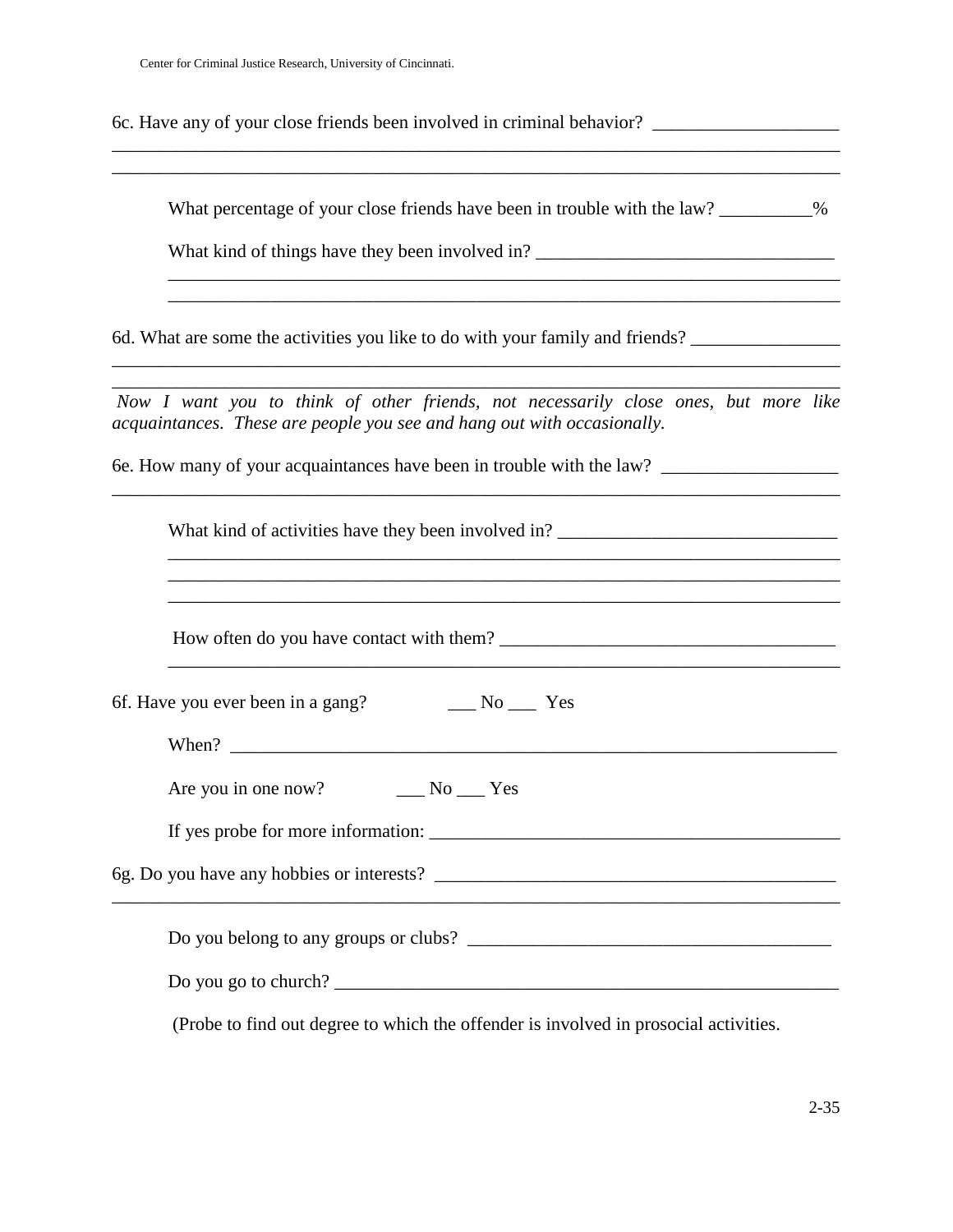# **7.0 CRIMINAL ATTITUDES AND BEHAVIORAL PATTERNS:**

This domain addresses the criminal attitudes of the offender as well as some behavioral patterns that can often lead to criminal behavior. In addition to the specific questions for this item, the interviewer should score this item from the totality of the responses in the interview. Listen for rationalizations, minimizations, and justifications of behavior throughout the interview.

#### **The Following Items are Scored for this Domain:**

- 7.1 Criminal Pride: 0=No Pride in Criminal Behavior 1=Some Pride 2=A Lot of Pride
- 7.2 Expresses Concern about Others: 0=Concerned About Others: 1=Limited Concern 2=No real Concern for Others
- 7.3 Feels Lack of Control Over Events: 0=Controls Events 1=Sometimes Lacks Control 2=Generally Lacks Control
- 7.4 Sees No Problem in Telling Lies: 0=No 1=Yes
- 7.5 Engages in Risk Taking Behavior: 0=Rarely Takes Risks 1=Sometimes Takes Risks 2=Generally Takes Risks

\_\_\_\_\_\_\_\_\_\_\_\_\_\_\_\_\_\_\_\_\_\_\_\_\_\_\_\_\_\_\_\_\_\_\_\_\_\_\_\_\_\_\_\_\_\_\_\_\_\_\_\_\_\_\_\_\_\_\_\_\_\_\_\_\_\_\_\_\_\_\_\_

\_\_\_\_\_\_\_\_\_\_\_\_\_\_\_\_\_\_\_\_\_\_\_\_\_\_\_\_\_\_\_\_\_\_\_\_\_\_\_\_\_\_\_\_\_\_\_\_\_\_\_\_\_\_\_\_\_\_\_\_\_\_\_\_\_\_\_\_\_\_\_\_

\_\_\_\_\_\_\_\_\_\_\_\_\_\_\_\_\_\_\_\_\_\_\_\_\_\_\_\_\_\_\_\_\_\_\_\_\_\_\_\_\_\_\_\_\_\_\_\_\_\_\_\_\_\_\_\_\_\_\_\_\_\_\_\_\_\_\_\_\_\_\_\_

 $\overline{\phantom{a}}$  , and the contribution of the contribution of the contribution of the contribution of the contribution of the contribution of the contribution of the contribution of the contribution of the contribution of the

- 7.6 Walks Away from a Fight: 0=Yes 1=Sometimes 2=Rarely
- 7.7 Believes in "Do Unto Others Before They Do Unto You": 0=Disagree 1=Sometimes 2=Agrees

#### **Questions for the Criminal Attitudes and Behavioral Patterns Domain:**

*Let's talk again about the trouble you got in.* 

7a. How do you feel about what happened? \_\_\_\_\_\_\_\_\_\_\_\_\_\_\_\_\_\_\_\_\_\_\_\_\_\_\_\_\_\_\_\_\_\_\_\_\_\_\_\_\_\_

What do you think about crime? \_\_\_\_\_\_\_\_\_\_\_\_\_\_\_\_\_\_\_\_\_\_\_\_\_\_\_\_\_\_\_\_\_\_\_\_\_\_\_\_\_\_\_\_\_

Tell me about the victims?

How do you think they feel about what you did? \_\_\_\_\_\_\_\_\_\_\_\_\_\_\_\_\_\_\_\_\_\_\_\_\_\_\_\_\_\_\_\_\_

\_\_\_\_ No pride in criminal behavior \_\_\_\_Some pride \_\_\_\_A lot of pride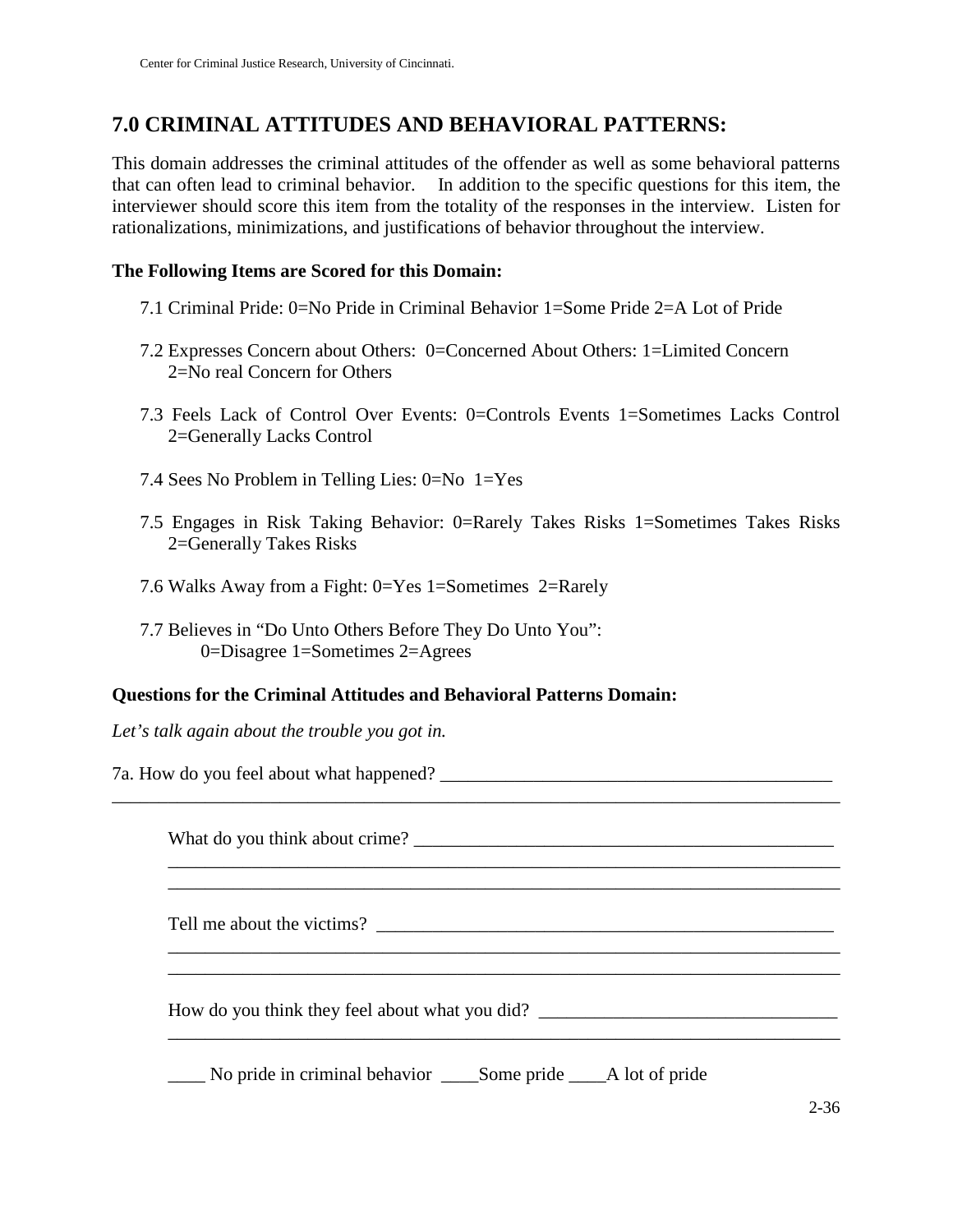7b. As a general rule do you worry about other people's problems? \_\_\_\_\_\_\_\_\_\_\_\_\_\_\_

\_\_\_\_\_\_\_\_\_\_\_\_\_\_\_\_\_\_\_\_\_\_\_\_\_\_\_\_\_\_\_\_\_\_\_\_\_\_\_\_\_\_\_\_\_\_\_\_\_\_\_\_\_\_\_\_\_\_\_\_\_\_\_\_\_\_\_\_\_\_\_\_\_\_\_\_\_\_

\_\_\_Concerned about others \_\_\_Some concern \_\_\_ No real concern for others *Now I want you to think about how things have been going for you recently.*  7c. Do you sometimes feel that you have lost control over events in your life? \_\_\_\_\_\_\_\_\_\_\_\_\_\_\_ \_\_\_\_\_\_\_\_\_\_\_\_\_\_\_\_\_\_\_\_\_\_\_\_\_\_\_\_\_\_\_\_\_\_\_\_\_\_\_\_\_\_\_\_\_\_\_\_\_\_\_\_\_\_\_\_\_\_\_\_\_\_\_\_\_\_\_\_\_\_\_\_\_\_\_\_\_\_ \_\_\_\_\_\_\_\_\_\_\_\_\_\_\_\_\_\_\_\_\_\_\_\_\_\_\_\_\_\_\_\_\_\_\_\_\_\_\_\_\_\_\_\_\_\_\_\_\_\_\_\_\_\_\_\_\_\_\_\_\_\_\_\_\_\_\_\_\_\_\_\_\_\_\_\_\_\_ \_\_\_\_Feels in Control over Events \_\_\_Sometimes lacks control \_\_\_Generally lacks control  $Why?$ \_\_\_\_\_\_\_\_\_\_\_\_\_\_\_\_\_\_\_\_\_\_\_\_\_\_\_\_\_\_\_\_\_\_\_\_\_\_\_\_\_\_\_\_\_\_\_\_\_\_\_\_\_\_\_\_\_\_\_\_\_\_\_\_\_\_\_\_\_\_\_\_ *Now let me ask you about honesty.*  7d. Do you think it is sometimes ok to tell a lie? \_\_\_\_\_\_\_\_\_\_\_\_\_\_\_\_\_\_\_\_\_\_\_\_\_\_\_\_\_\_\_\_\_\_\_\_\_\_\_\_\_\_\_\_\_\_\_\_\_\_\_\_\_\_\_\_\_\_\_\_\_\_\_\_\_\_\_\_\_\_\_\_\_\_\_\_\_\_ \_\_\_\_\_\_\_\_\_\_\_\_\_\_\_\_\_\_\_\_\_\_\_\_\_\_\_\_\_\_\_\_\_\_\_\_\_\_\_\_\_\_\_\_\_\_\_\_\_\_\_\_\_\_\_\_\_\_\_\_\_\_\_\_\_\_\_\_\_\_\_\_\_\_\_\_\_\_ Under what circumstances? \_\_\_\_\_\_\_\_\_\_\_\_\_\_\_\_\_\_\_\_\_\_\_\_\_\_\_\_\_\_\_\_\_\_\_\_\_\_\_\_\_\_\_\_\_\_\_\_ \_\_\_\_\_\_\_\_\_\_\_\_\_\_\_\_\_\_\_\_\_\_\_\_\_\_\_\_\_\_\_\_\_\_\_\_\_\_\_\_\_\_\_\_\_\_\_\_\_\_\_\_\_\_\_\_\_\_\_\_\_\_\_\_\_\_\_\_\_\_\_\_ \_\_\_ Never only small white lies \_\_\_\_Yes it is ok 7e. A lot of people like to take chances and risks. Do you consider yourself to be a risk taker? \_\_\_\_\_\_\_\_\_\_\_\_\_\_\_\_\_\_\_\_\_\_\_\_\_\_\_\_\_\_\_\_\_\_\_\_\_\_\_\_\_\_\_\_\_\_\_\_\_\_\_\_\_\_\_\_\_\_\_\_\_\_\_\_\_\_\_\_\_\_\_\_\_\_\_\_\_\_ \_\_\_\_\_\_\_\_\_\_\_\_\_\_\_\_\_\_\_\_\_\_\_\_\_\_\_\_\_\_\_\_\_\_\_\_\_\_\_\_\_\_\_\_\_\_\_\_\_\_\_\_\_\_\_\_\_\_\_\_\_\_\_\_\_\_\_\_\_\_\_\_\_\_\_\_\_\_ How about when you committed your offense? \_\_\_\_\_\_\_\_\_\_\_\_\_\_\_\_\_\_\_\_\_\_\_\_\_\_\_\_\_\_\_\_\_ \_\_\_\_\_\_\_\_\_\_\_\_\_\_\_\_\_\_\_\_\_\_\_\_\_\_\_\_\_\_\_\_\_\_\_\_\_\_\_\_\_\_\_\_\_\_\_\_\_\_\_\_\_\_\_\_\_\_\_\_\_\_\_\_\_\_\_\_\_\_\_\_ How did it make you feel? \_\_\_\_\_\_\_\_\_\_\_\_\_\_\_\_\_\_\_\_\_\_\_\_\_\_\_\_\_\_\_\_\_\_\_\_\_\_\_\_\_\_\_\_\_\_\_\_\_ \_\_\_\_\_\_\_\_\_\_\_\_\_\_\_\_\_\_\_\_\_\_\_\_\_\_\_\_\_\_\_\_\_\_\_\_\_\_\_\_\_\_\_\_\_\_\_\_\_\_\_\_\_\_\_\_\_\_\_\_\_\_\_\_\_\_\_\_\_\_\_\_ If I asked you to rate yourself as a risk taker on a scale from 1 to 5 with 1 being not at all, and 5 being often how would you rate yourself?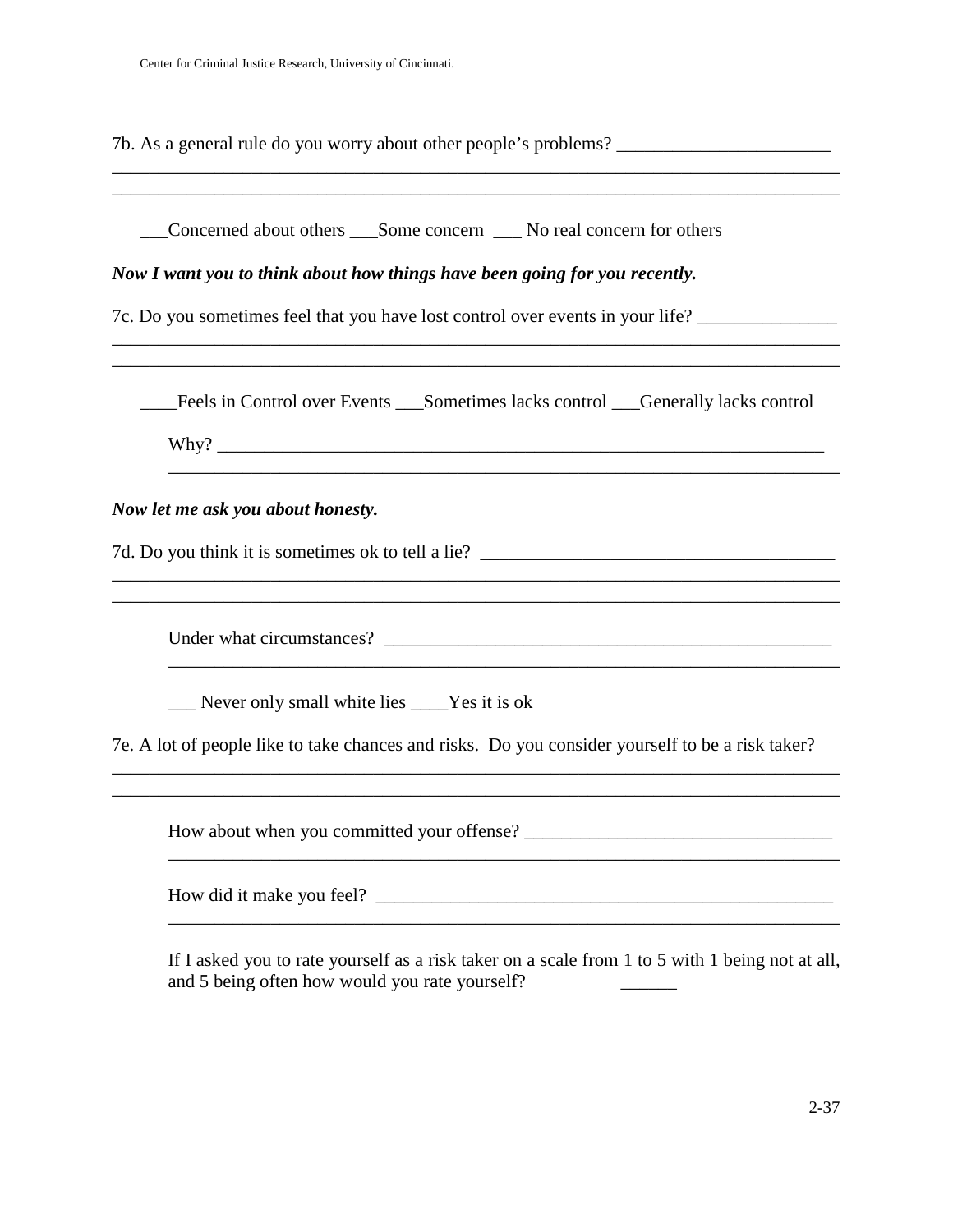7f. Would you describe yourself as someone who "Walks Away from a fight", or "Tries to avoid it but it seems to find you" or, "first one in"? \_\_\_\_\_\_\_\_\_\_\_\_\_\_\_\_\_\_\_\_\_\_\_\_\_\_\_\_\_\_\_\_

\_\_\_\_\_\_\_\_\_\_\_\_\_\_\_\_\_\_\_\_\_\_\_\_\_\_\_\_\_\_\_\_\_\_\_\_\_\_\_\_\_\_\_\_\_\_\_\_\_\_\_\_\_\_\_\_\_\_\_\_\_\_\_\_\_\_\_\_\_\_\_\_\_\_\_\_\_\_

If I asked you to rate yourself on a scale from 1 to 5 with 1 being "walks away", and 5 being "first one in" how would you rate yourself?

7g. Have you ever heard the saying, "Do Unto Others Before They Do Unto You"? In general do you:

\_\_Disagree with statement, \_\_\_ depends on the situation, or \_\_\_Agree with statement

\_\_\_\_\_\_\_\_\_\_\_\_\_\_\_\_\_\_\_\_\_\_\_\_\_\_\_\_\_\_\_\_\_\_\_\_\_\_\_\_\_\_\_\_\_\_\_\_\_\_\_\_\_\_\_\_\_\_\_\_\_\_\_\_\_\_\_\_\_\_\_\_\_\_\_\_\_\_

7h. How do you feel about getting some help or participating in programs? \_\_\_\_\_\_\_\_\_\_\_\_\_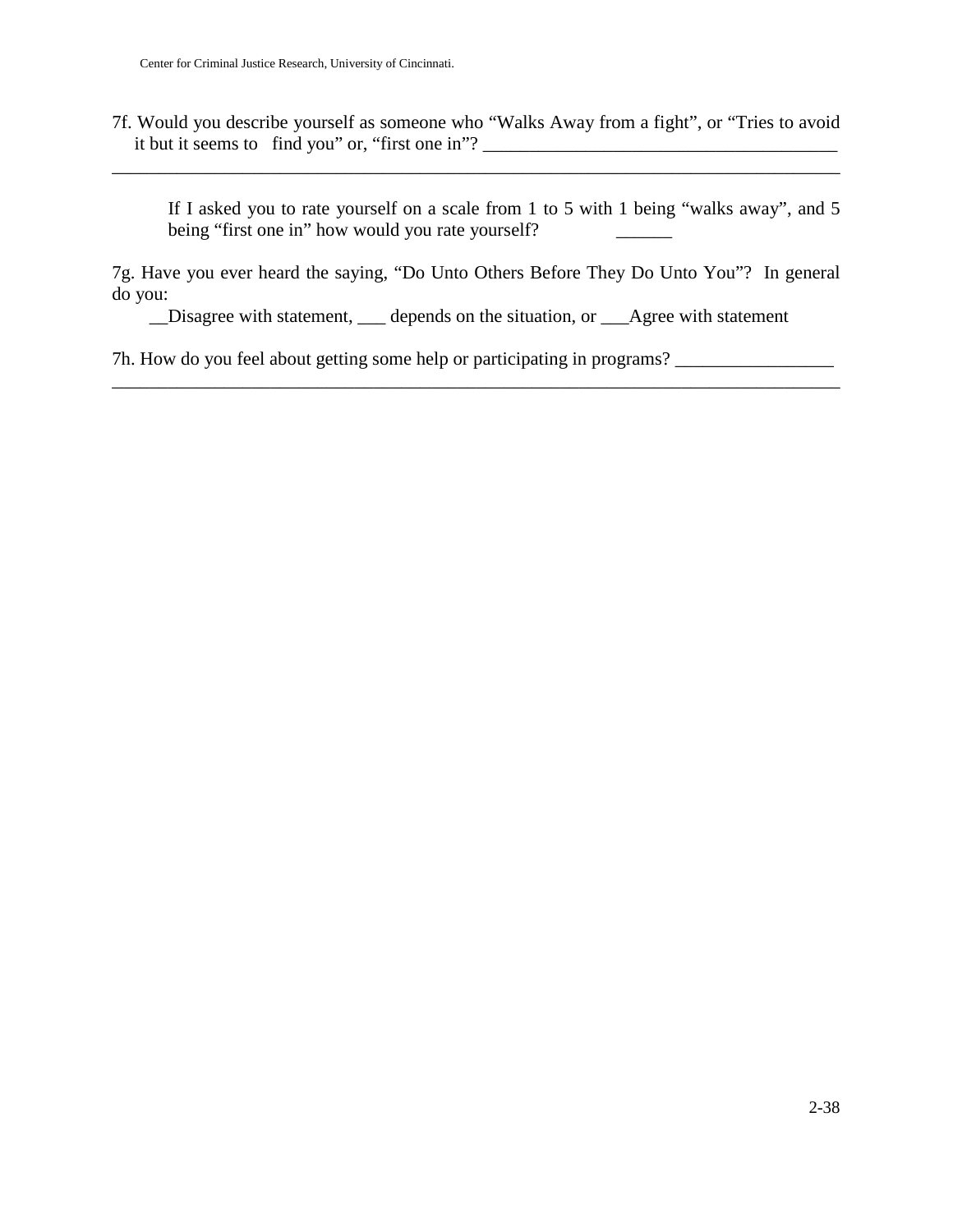# **SECTION 2: RESPONSIVITY ASSESSMENT**

*Considering the entire interview as well as official records, the next section is designed to identify special considerations or responsivity factors that might affect the offender's engagement in supervision or programming. For each of the following areas check the boxes that best describes the offender for each of these items.* 

\_\_\_Low Intelligence\*

\_\_\_Physical Handicap (describe)\_\_\_\_\_\_\_\_\_\_\_\_\_\_\_\_\_\_\_\_\_\_\_\_\_\_\_\_\_\_\_\_\_\_\_\_\_\_\_\_\_\_\_\_\_\_\_\_

\_\_\_Reading or Writing significantly below normal\*

\_\_\_Mental Health Issues (list diagnoses\*\_\_\_\_\_\_\_\_\_\_\_\_\_\_\_\_\_\_\_\_\_\_\_\_\_\_\_\_\_\_\_\_\_\_\_\_\_\_\_\_\_\_

\_\_\_Motivation is a Problem\* (No Desire to Change/Participate in Programs) Note, some offenders will be motivated to obtain help in some areas but not others. For example, they may want assistance in getting a job, but are not willing to go to substance abuse treatment. This can be important for case planning. Please provide information:

\_\_\_\_\_\_\_\_\_\_\_\_\_\_\_\_\_\_\_\_\_\_\_\_\_\_\_\_\_\_\_\_\_\_\_\_\_\_\_\_\_\_\_\_\_\_\_\_\_\_\_\_\_\_\_\_\_\_\_\_\_\_\_\_\_\_\_\_\_\_\_\_ \_\_\_\_\_\_\_\_\_\_\_\_\_\_\_\_\_\_\_\_\_\_\_\_\_\_\_\_\_\_\_\_\_\_\_\_\_\_\_\_\_\_\_\_\_\_\_\_\_\_\_\_\_\_\_\_\_\_\_\_\_\_\_\_\_\_\_\_\_\_\_\_ \_\_\_\_\_\_\_\_\_\_\_\_\_\_\_\_\_\_\_\_\_\_\_\_\_\_\_\_\_\_\_\_\_\_\_\_\_\_\_\_\_\_\_\_\_\_\_\_\_\_\_\_\_\_\_\_\_\_\_\_\_\_\_\_\_\_\_\_\_\_\_\_

\_\_\_Transportation is a problem

\_\_\_Child Care is a problem

Language is a problem. List offender's native language:

Lethnicity or cultural barriers. Describe: with the contract of the contract of the contract of the contract of

\_\_\_History of Abuse/Neglect poses a barrier for offender. Explain:\_\_\_\_\_\_\_\_\_\_\_\_\_\_\_\_\_\_\_\_

\_\_\_Interpersonal Anxiousness (offender is very nervous and may require program with little confrontation)

 $\overline{\phantom{a}}$  , and the contribution of the contribution of the contribution of the contribution of the contribution of the contribution of the contribution of the contribution of the contribution of the contribution of the

\_\_\_ Other, Please explain: \_\_\_\_\_\_\_\_\_\_\_\_\_\_\_\_\_\_\_\_\_\_\_\_\_\_\_\_\_\_\_\_\_\_\_\_\_\_\_\_\_\_\_\_\_\_\_\_\_\_\_\_\_

*\*If these items are checked it is strongly recommended that further assessment be conducted to determine level or severity.*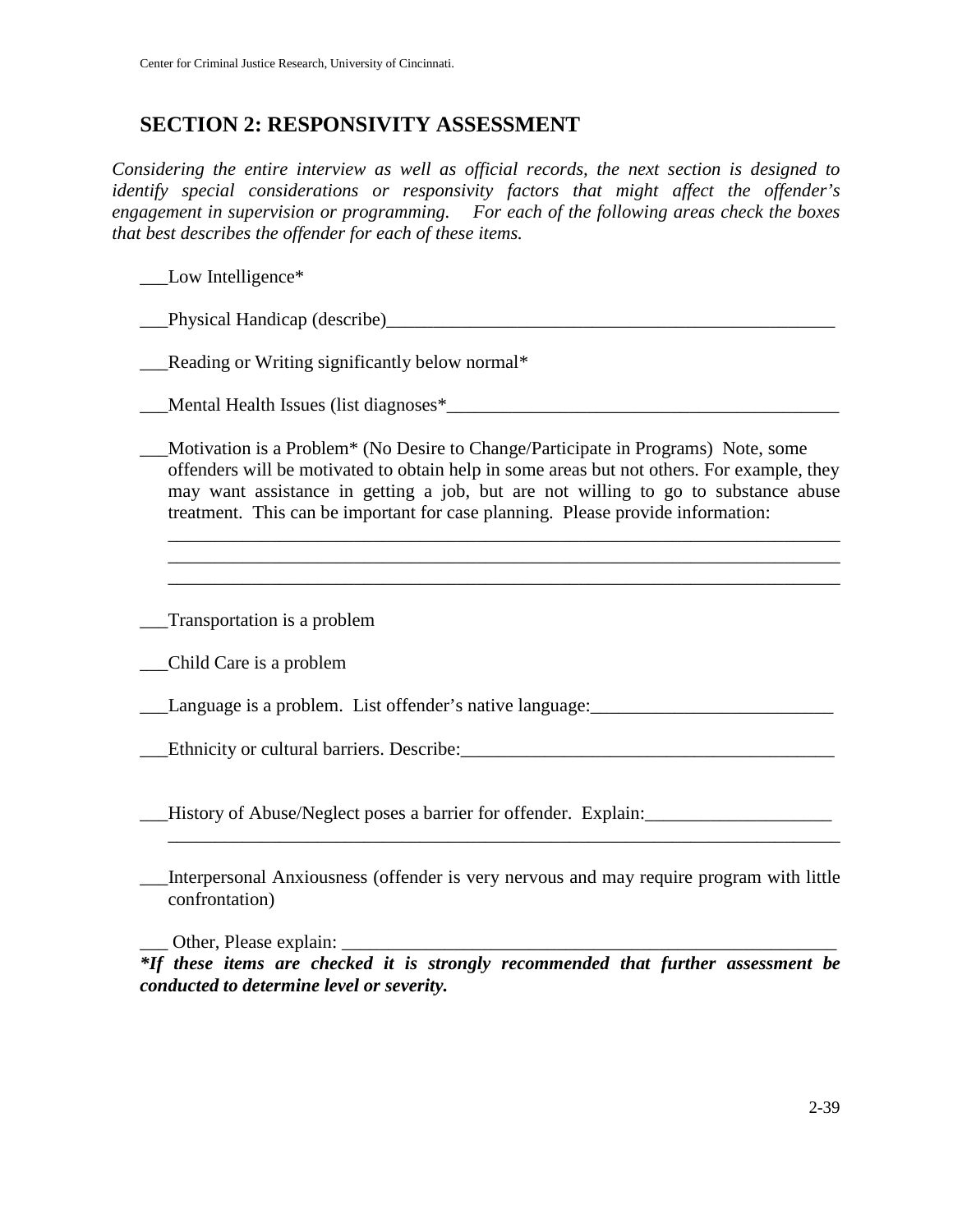| SELF-REPORT SURVEY - COMMUNITY SUPERVISION ASSESSMENT TOOL                                                                                                                                                                                                                                                                                                                                                                                         |
|----------------------------------------------------------------------------------------------------------------------------------------------------------------------------------------------------------------------------------------------------------------------------------------------------------------------------------------------------------------------------------------------------------------------------------------------------|
| Name:<br><u> 1980 - Johann Barbara, martxa alemaniar a</u><br>Today's Date:                                                                                                                                                                                                                                                                                                                                                                        |
| The following questions ask about several things in your life, such as education, employment, your family,<br>friends, and your beliefs. Please answer the following questions the best you can. There are no right or wrong<br>answers to these questions. Some questions will be simple yes/no questions, and others will ask you to circle a<br>number which corresponds to how much that statement reflects your beliefs or is "true" for you. |
| 1. Highest Education                                                                                                                                                                                                                                                                                                                                                                                                                               |
| Less than $12th$ Grade<br><b>High School Graduate</b><br><b>GED</b><br>College                                                                                                                                                                                                                                                                                                                                                                     |
| 2. In school were you ever suspended or expelled? Yes _______ No _______                                                                                                                                                                                                                                                                                                                                                                           |
| 3. How long have you lived at your current address?                                                                                                                                                                                                                                                                                                                                                                                                |
| 4. How many address changes have you had in the past 12 months (do not count incarceration)?                                                                                                                                                                                                                                                                                                                                                       |
| 5. What is the age that you first began regularly using alcohol?                                                                                                                                                                                                                                                                                                                                                                                   |
| 6. How long has it been since you last drank alcohol? ___________________________                                                                                                                                                                                                                                                                                                                                                                  |
| 7. What is the longest period of time you have abstained from drinking? ________                                                                                                                                                                                                                                                                                                                                                                   |
| 8. What percent of your close friends have been in trouble with the law? _________%                                                                                                                                                                                                                                                                                                                                                                |
| 9. Would you say that you live in a "high crime" neighborhood? Yes ____ No ____                                                                                                                                                                                                                                                                                                                                                                    |
| 10. Were you employed at the time of your arrest? Yes ______ No _____                                                                                                                                                                                                                                                                                                                                                                              |
| 11. If yes, how many hours per week did you work?                                                                                                                                                                                                                                                                                                                                                                                                  |
| 12. Are you currently employed?<br>Full-time<br>Part-time<br>$\qquad$ No, I am on disability<br>No, I am retired<br>No, not currently employed                                                                                                                                                                                                                                                                                                     |
| 13. In your opinion, do you have a lot of free time?<br>$Yes \_\_ No \_\_$                                                                                                                                                                                                                                                                                                                                                                         |
| 14. On average, approximately what percent of your week is considered free time? _____ %                                                                                                                                                                                                                                                                                                                                                           |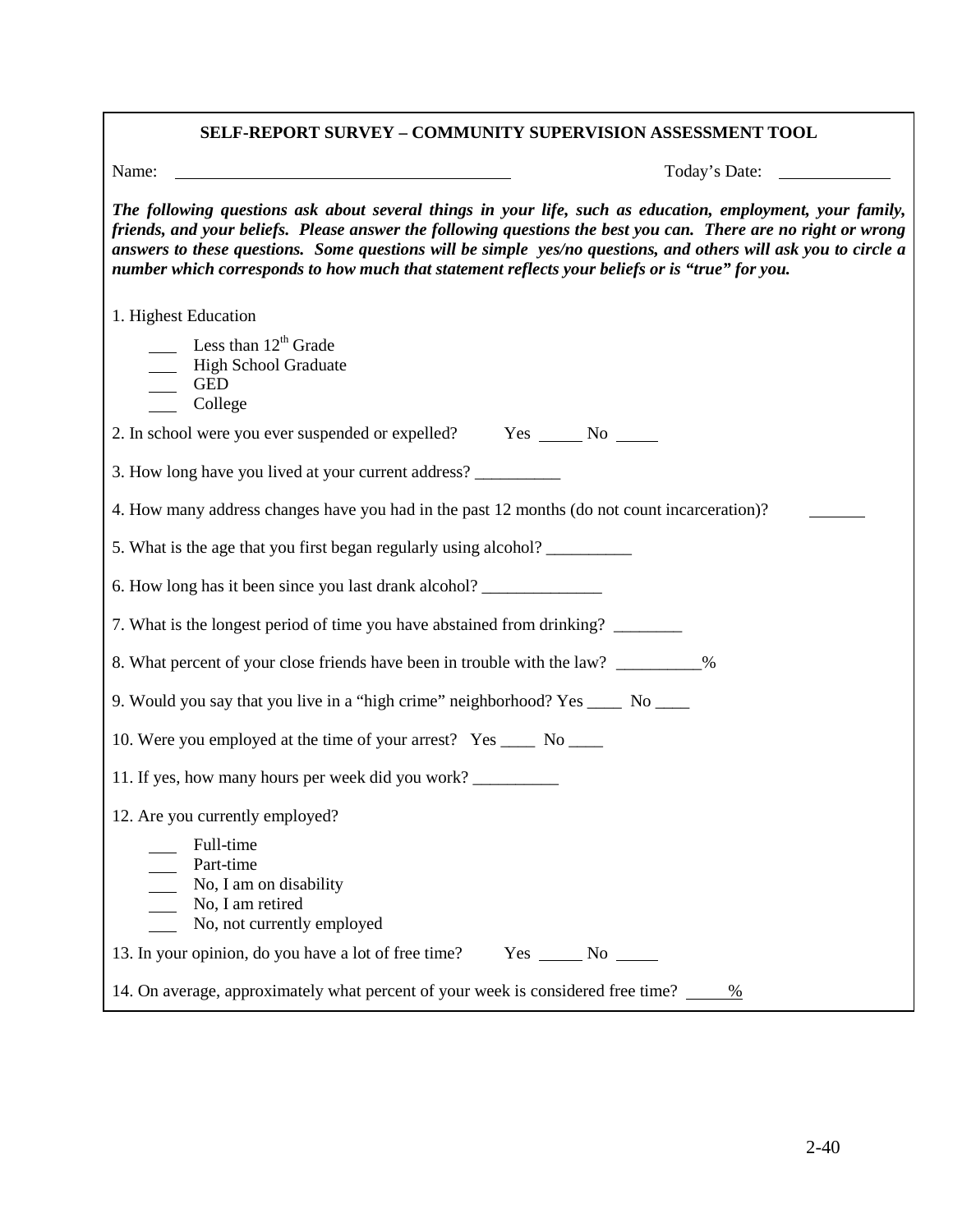| For the following statements circle the answer that best describes how you feel         |                |   |                               |                                                                                                                  |  |
|-----------------------------------------------------------------------------------------|----------------|---|-------------------------------|------------------------------------------------------------------------------------------------------------------|--|
| 15. How easy would you say it is to acquire drugs in your neighborhood?                 |                |   |                               |                                                                                                                  |  |
| Very Difficult<br>Very Easy                                                             |                |   |                               |                                                                                                                  |  |
| 1                                                                                       | $\mathfrak{2}$ | 3 | 4                             |                                                                                                                  |  |
|                                                                                         |                |   |                               | 16. Are you satisfied with your current marital situation? (If single, how satisfied are you with being single?) |  |
| Not Satisfied                                                                           |                |   | Very Satisfied                |                                                                                                                  |  |
| $\mathbf{1}$                                                                            | $\mathfrak{2}$ | 3 | 4                             |                                                                                                                  |  |
| 17. How would you rate your current financial stability?                                |                |   |                               |                                                                                                                  |  |
| Cannot pay bills                                                                        |                |   | Can pay bills & have extra \$ |                                                                                                                  |  |
| 1                                                                                       | $\overline{2}$ | 3 | 4                             |                                                                                                                  |  |
| 18. Are you satisfied with your current housing situation?                              |                |   |                               |                                                                                                                  |  |
| Not Satisfied                                                                           |                |   |                               | Very Satisfied                                                                                                   |  |
|                                                                                         | $\overline{2}$ | 3 | 4                             | 5                                                                                                                |  |
|                                                                                         |                |   |                               | 19. Please rate the level of emotional and personal support you receive from family and friends.                 |  |
| No Support                                                                              |                |   |                               | Great Deal of Support                                                                                            |  |
|                                                                                         | 2              | 3 | 4                             |                                                                                                                  |  |
|                                                                                         |                |   |                               | 20. Please rate how satisfied you are with the level of support you receive from family and friends.             |  |
| Not Satisfied                                                                           |                |   |                               | Very Satisfied                                                                                                   |  |
|                                                                                         | $\overline{2}$ | 3 | 4                             | 5                                                                                                                |  |
| 21. I'm often upset when I hear about other people's problems.                          |                |   |                               |                                                                                                                  |  |
| <b>Strongly Agree</b>                                                                   |                |   |                               | <b>Strongly Disagree</b>                                                                                         |  |
|                                                                                         | $\overline{2}$ | 3 | $\overline{4}$                | 5                                                                                                                |  |
| 22. Do you think it is ever ok to lie?                                                  |                |   |                               |                                                                                                                  |  |
| Never or only white lies                                                                |                |   |                               | It is ok to lie                                                                                                  |  |
| 1                                                                                       | $\overline{2}$ | 3 | 4                             | 5                                                                                                                |  |
| 23. Lately, I have felt a lack of control over events in my life.                       |                |   |                               |                                                                                                                  |  |
| <b>Strongly Agree</b>                                                                   |                |   |                               | <b>Strongly Disagree</b>                                                                                         |  |
| 1                                                                                       | 2              | 3 | 4                             | 5                                                                                                                |  |
| 24. I sometimes find it exciting to do things for which I might get into trouble.       |                |   |                               |                                                                                                                  |  |
| <b>Strongly Agree</b>                                                                   |                |   |                               | <b>Strongly Disagree</b>                                                                                         |  |
| 1                                                                                       | $\mathfrak{2}$ | 3 | $\overline{4}$                | 5                                                                                                                |  |
|                                                                                         |                |   |                               | 25. Would others describe you as someone who walks away from a fight or the first to get into it?                |  |
| <b>Walks Away</b>                                                                       |                |   |                               | First one in                                                                                                     |  |
| 1                                                                                       | 2              | 3 | 4                             | 5                                                                                                                |  |
| 26. How much do you agree with the statement: "do unto others before they do unto you"? |                |   |                               |                                                                                                                  |  |
| <b>Strongly Disagree</b><br><b>Strongly Agree</b>                                       |                |   |                               |                                                                                                                  |  |
| 1                                                                                       | 2              | 3 | 4                             | 5                                                                                                                |  |

THANK YOU.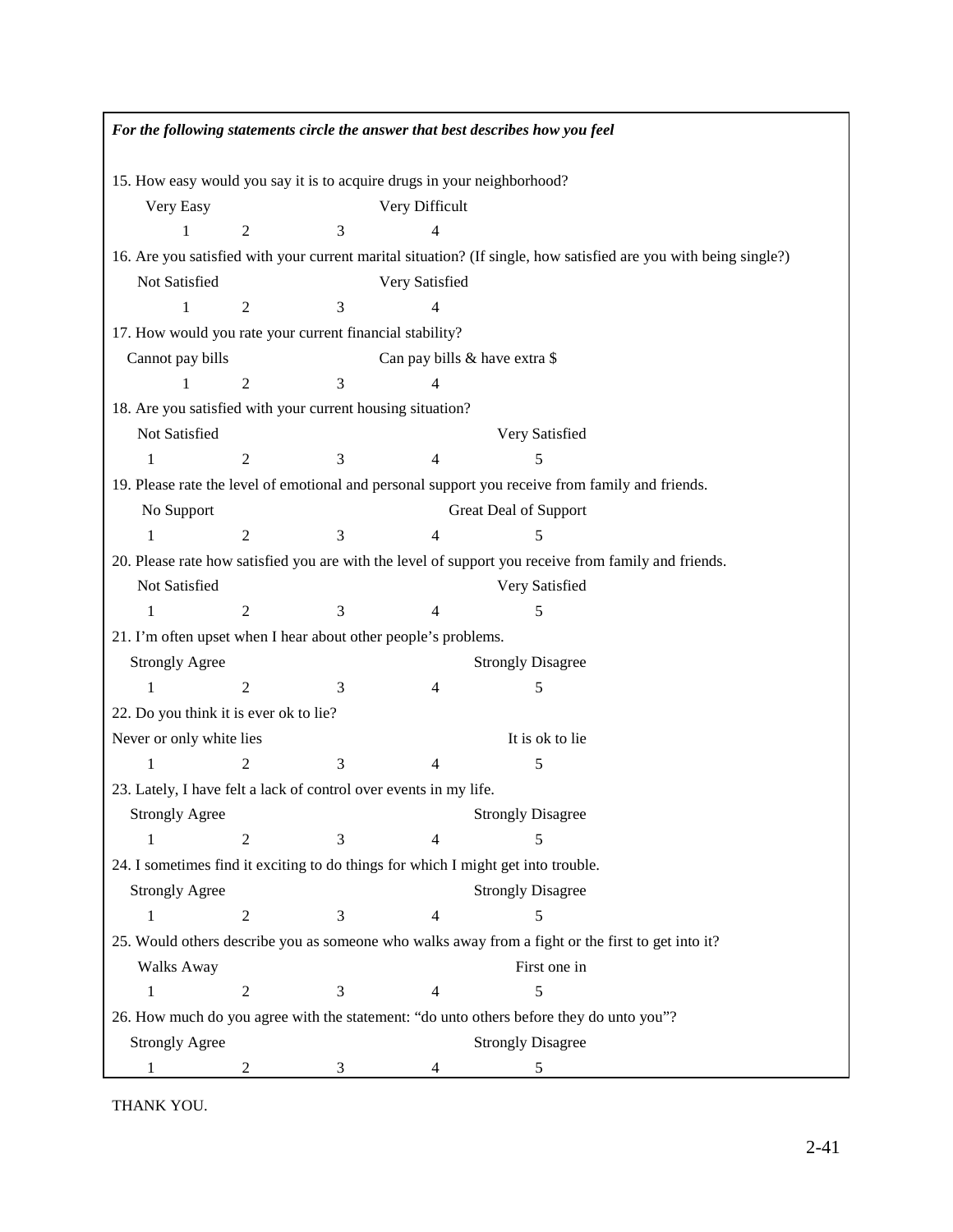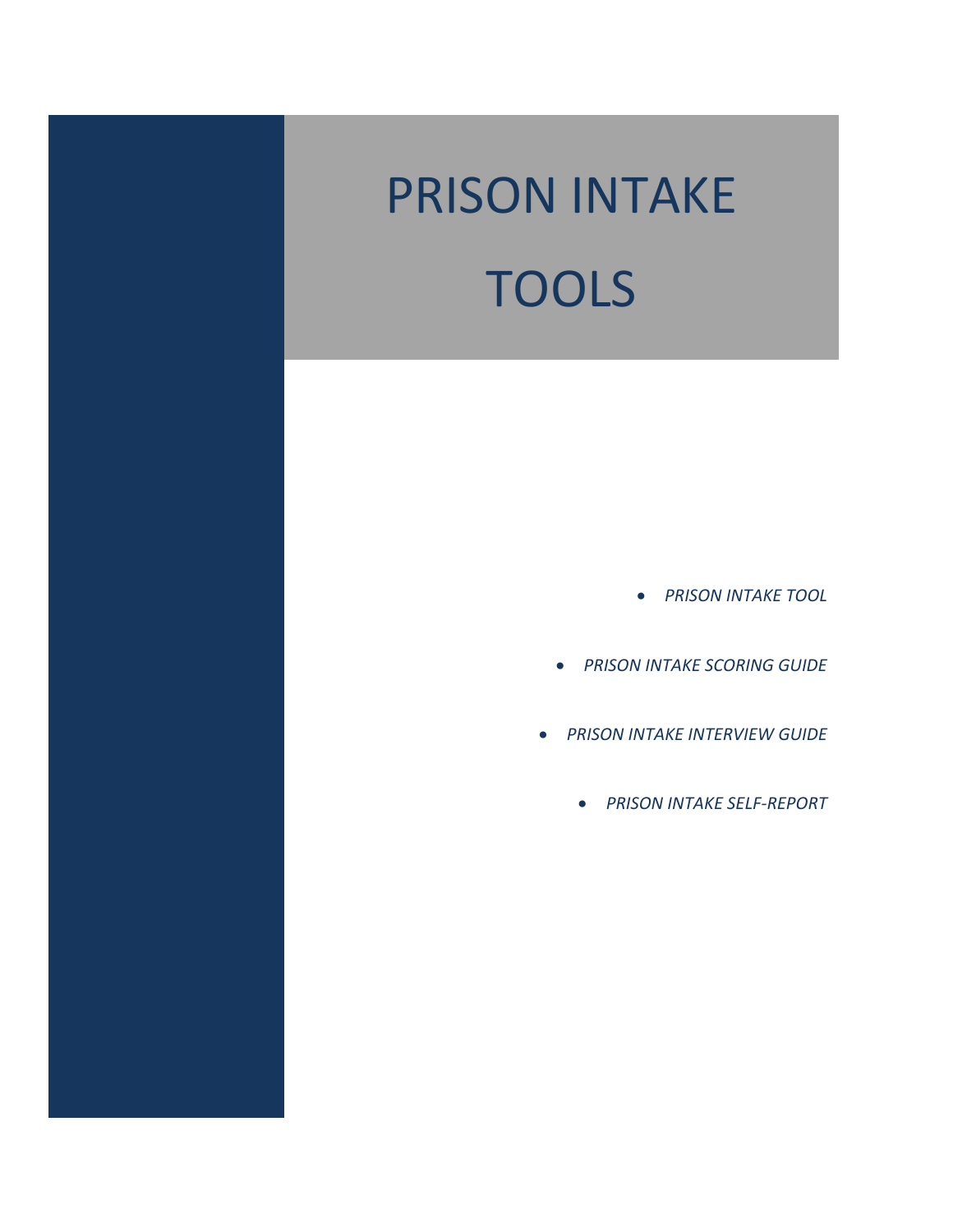# **INDIANA RISK ASSESSMENT SYSTEM – PRISON INTAKE TOOL (IRAS-PIT)**

| $\text{Case} \#:$                                                             | Name of Assessor:                           |  |
|-------------------------------------------------------------------------------|---------------------------------------------|--|
|                                                                               |                                             |  |
| <b>AGE</b>                                                                    |                                             |  |
| Age at Time of Assessment                                                     |                                             |  |
| $0=24+$                                                                       |                                             |  |
| $1 = 18 - 23$                                                                 |                                             |  |
|                                                                               |                                             |  |
| <b>1.0 CRIMINAL HISTORY</b>                                                   |                                             |  |
| 1.1. Most Serious Arrest Under Age 18                                         |                                             |  |
| $0 = None$                                                                    |                                             |  |
| $1 = Yes$ , Misdemeanor                                                       |                                             |  |
| 2=Yes, Felony                                                                 |                                             |  |
| 1.2. Prior Commitment as a Juvenile to Department of Youth Services<br>$0=N0$ |                                             |  |
| $1 = Yes$                                                                     |                                             |  |
| 1.3. Number of Prior Adult Felony Convictions                                 |                                             |  |
| $0 = None$                                                                    |                                             |  |
| $1 = One$ or Two                                                              |                                             |  |
| 2=Three or More                                                               |                                             |  |
| 1.4. Arrests for Violent Offense as an Adult                                  |                                             |  |
| $0=No$                                                                        |                                             |  |
| $1 = Yes$                                                                     |                                             |  |
| 1.5. Number of Prior Commitments to Prison                                    |                                             |  |
| $0 = None$                                                                    |                                             |  |
| $1 = One$                                                                     |                                             |  |
| 2=Two or More                                                                 |                                             |  |
| 1.6. Ever Received Official Misconduct while Incarcerated as an Adult         |                                             |  |
| $0=N0$                                                                        |                                             |  |
| $1 = Yes$                                                                     |                                             |  |
| 1.7. Ever Had Escape Attempts as an Adult<br>$0=N0$                           |                                             |  |
| $1 = Yes$                                                                     |                                             |  |
|                                                                               | <b>Total Score in Age/Criminal History:</b> |  |
|                                                                               |                                             |  |
|                                                                               |                                             |  |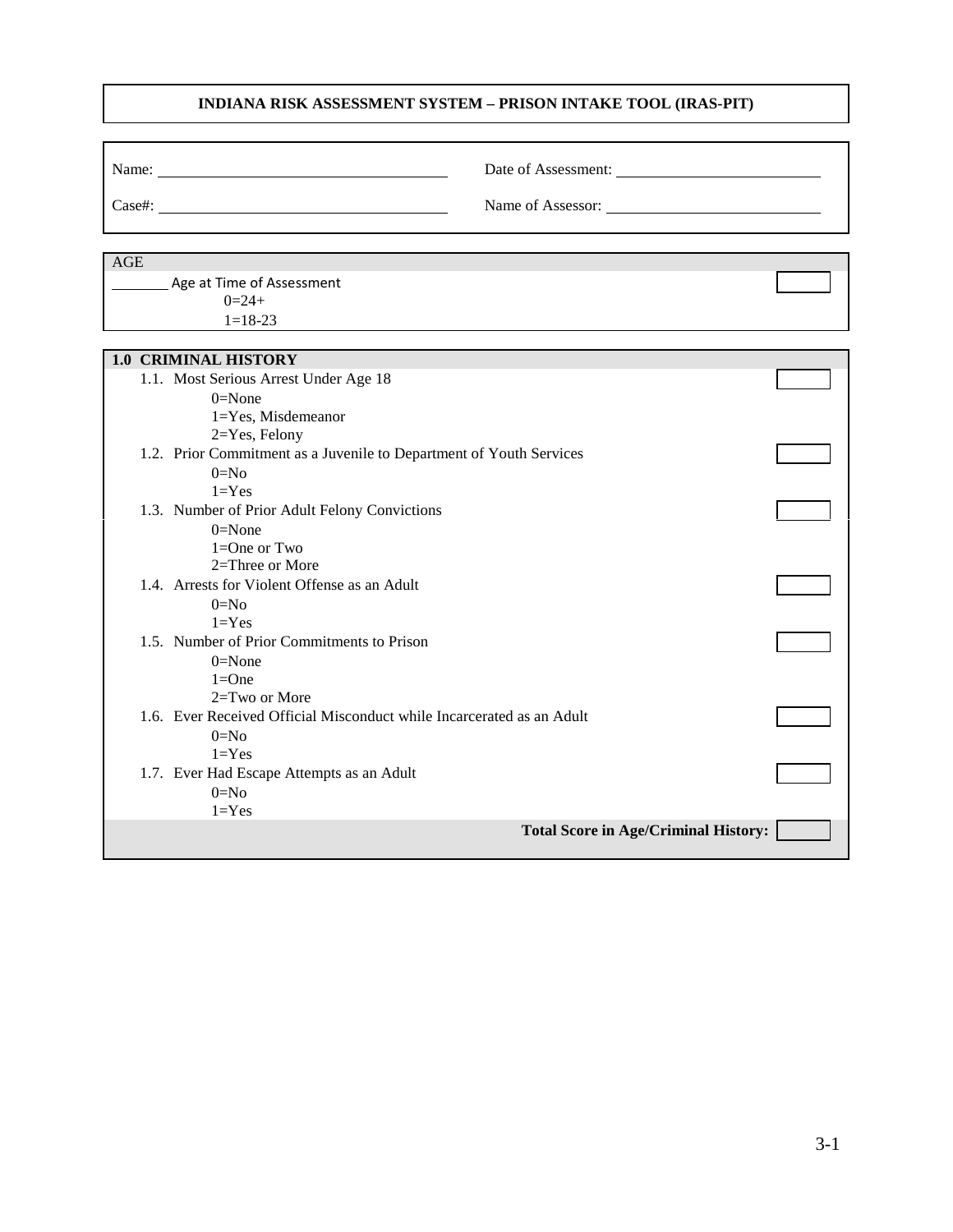| 2.0 SCHOOL BEHAVIOR AND EMPLOYMENT                    |  |
|-------------------------------------------------------|--|
| 2.1. Ever Expelled or Suspended from School           |  |
| $0=$ No                                               |  |
| $1 = Yes$                                             |  |
| 2.2. Employed at the Time of Arrest                   |  |
| $0=Yes$                                               |  |
| $1 = No$                                              |  |
| 2.3. Employed Full-time Just Prior to Incarceration   |  |
| $0 = Yes$ , Full-time or Disabled                     |  |
| 1=Not Employed or Employed Part-time                  |  |
| 2.4. Attitudes toward Boss/Employer                   |  |
| 0=Good Relationship                                   |  |
| $1 =$ Poor Relationship                               |  |
| 2.5. Longest Length of Employment Past Two Years      |  |
| $0=18$ Months or More                                 |  |
| $1=1-17$ Months                                       |  |
| $2=$ None                                             |  |
| 2.6. Better Use of Time                               |  |
| 0=No, Most Time Structure                             |  |
| $1 = Yes$ , Lots of Free Time                         |  |
| <b>Total Score in School Behavior and Employment:</b> |  |
|                                                       |  |

| <b>3.0 FAMILY AND SOCIAL SUPPORT</b>                                           |  |
|--------------------------------------------------------------------------------|--|
| 3.1. Current Marital Status                                                    |  |
| $0=$ Married or Cohabitating                                                   |  |
| 1= Single (Married but Separated), Divorced, Widowed                           |  |
| 3.2. Living Situation Prior to Incarceration:                                  |  |
| $0 =$ Significant Other                                                        |  |
| 1=Parents, Friends, or Other                                                   |  |
| $2=$ Alone or Shelter                                                          |  |
| Stability of Residence Prior to Incarceration<br>3.3.                          |  |
| $0=Stable$                                                                     |  |
| $1 = Not Stable$                                                               |  |
| 3.4. Emotional and Personal Support Available from Family or Others            |  |
| 0=Very Strong Support                                                          |  |
| 1=None to Strong Support                                                       |  |
| 3.5. Level of Satisfaction with Current Level of Support from Family or Others |  |
| 0=Very Satisfied                                                               |  |
| 1=Not Satisfied                                                                |  |
| <b>Total Score for Family and Social Support:</b>                              |  |
|                                                                                |  |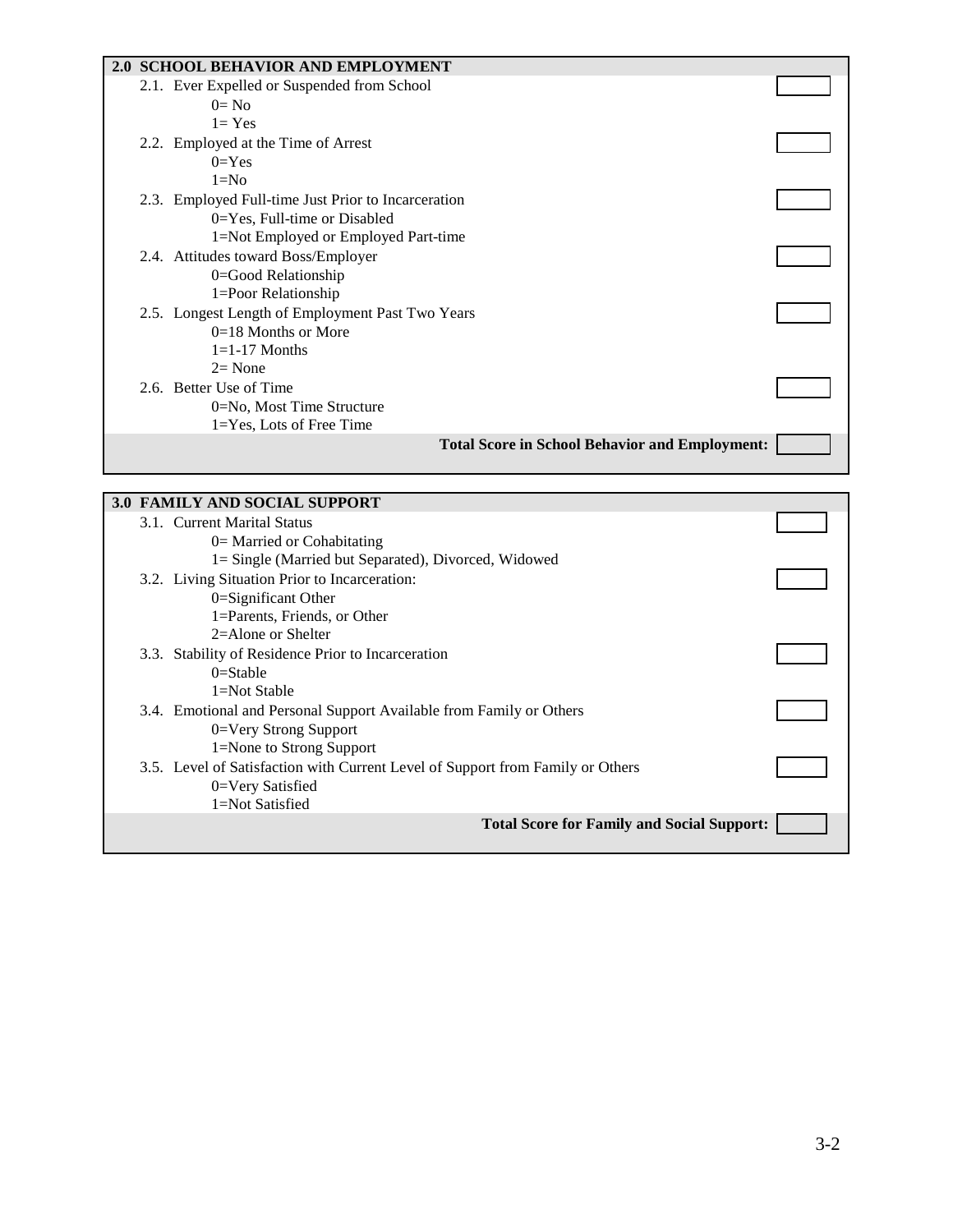| <b>4.0 SUBSTANCE ABUSE AND MENTAL HEALTH</b>     |  |
|--------------------------------------------------|--|
| 4.1. Longest Period of Abstinence from Alcohol   |  |
| $0=6$ Months or Longer                           |  |
| $l =$ Less than 6 Months                         |  |
| 4.2. Age at First Illegal Drug Use               |  |
| $0=16$ or Older                                  |  |
| $1=$ Under 16                                    |  |
| 4.3. Problems with Employment due to Drug Use:   |  |
| $0=No$                                           |  |
| $1 = Yes$                                        |  |
| 4.4. Problems with Health due to Drug Use        |  |
| $0 = No$                                         |  |
| $1 = Yes$                                        |  |
| 4.5. Ever Diagnosed with Mental Illness/Disorder |  |
| $0=No$                                           |  |
| $1 = Yes$                                        |  |
| <b>Substance Abuse and Mental Health:</b>        |  |
|                                                  |  |

| <b>5.0 CRIMINAL LIFESTYLE</b>          |                                            |  |
|----------------------------------------|--------------------------------------------|--|
| 5.1. Criminal Activities               |                                            |  |
| $0=$ Prosocial                         |                                            |  |
| $l =$ Mixture                          |                                            |  |
| 2=Criminal Activities                  |                                            |  |
| 5.2. Gang Membership                   |                                            |  |
| $0 = No$ , Never                       |                                            |  |
| 1= Yes, but Not Current                |                                            |  |
| $2=Yes, Current$                       |                                            |  |
| 5.3. Ability to Control Anger          |                                            |  |
| $0 = Good Control$                     |                                            |  |
| $l = Poor Control$                     |                                            |  |
| 5.4. Uses Anger to Intimidate Others   |                                            |  |
| $0=No$                                 |                                            |  |
| $1 = Yes$                              |                                            |  |
| 5.5. Acts Impulsively                  |                                            |  |
| $0=No$                                 |                                            |  |
| $1 = Yes$                              |                                            |  |
| 5.6. Feels Lack of Control Over Events |                                            |  |
| $0=$ Controls Events                   |                                            |  |
| 1= Sometimes Lacks Control             |                                            |  |
| 2= Generally Lacks Control             |                                            |  |
| 5.7. Walks Away from a Fight           |                                            |  |
| $0=Yes$                                |                                            |  |
| $1 =$ Sometimes                        |                                            |  |
| $2=$ Rarely                            |                                            |  |
|                                        | <b>Total Score for Criminal Lifestyle:</b> |  |
|                                        |                                            |  |

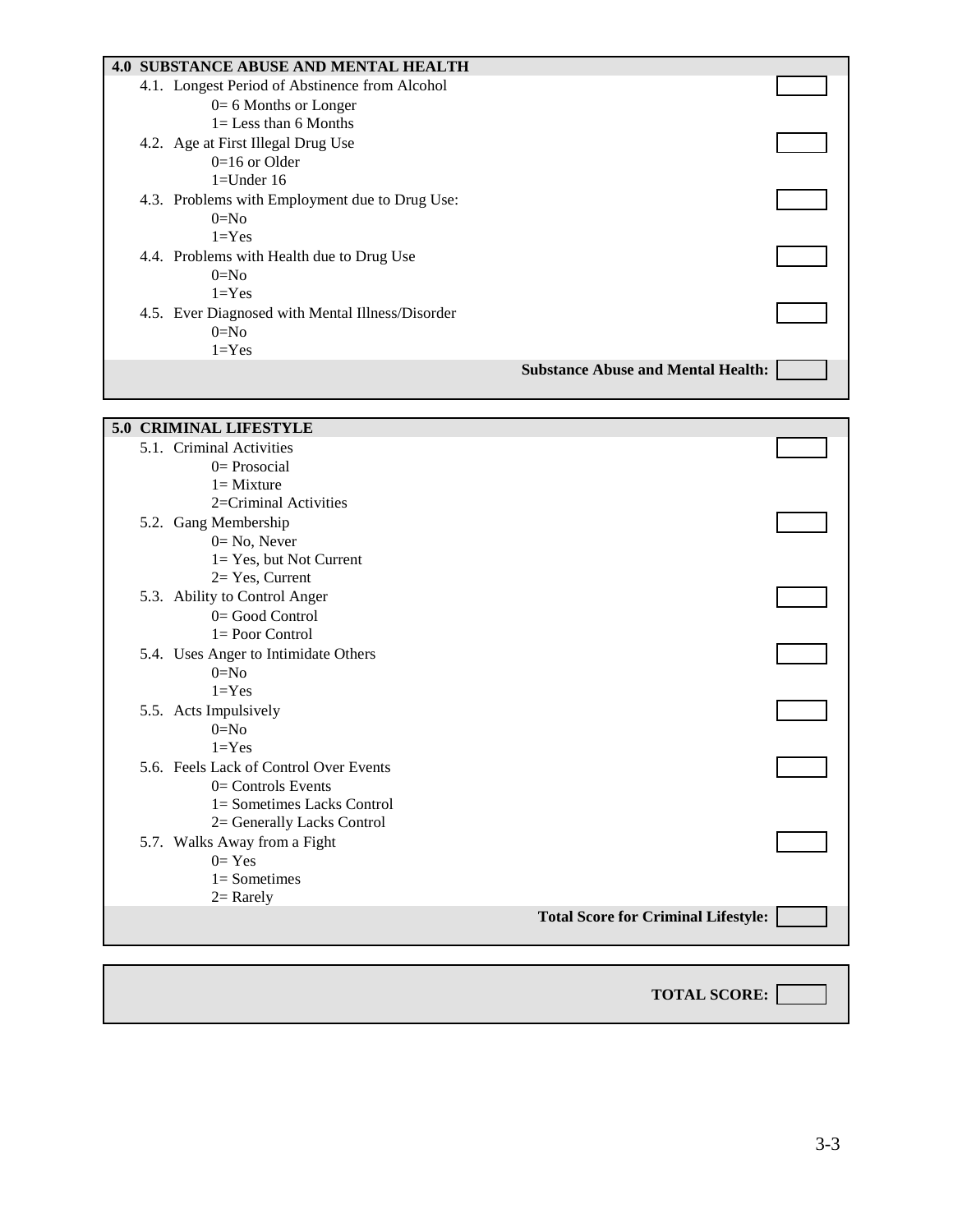| <b>Risk Categories for MALES</b> |               | <b>Risk Categories for FEMALES</b> |                 |  |
|----------------------------------|---------------|------------------------------------|-----------------|--|
| <b>Scores</b>                    | <b>Rating</b> | <b>Scores</b>                      | Rating          |  |
| $0-8$                            | Low           | $0 - 12$                           | Low             |  |
| $9 - 16$                         | Moderate      | $13 - 18$                          | <b>Moderate</b> |  |
| $17 - 24$                        | High          | $19+$                              | High            |  |
| $25+$                            | Very High     |                                    |                 |  |

| Reason for Override (note: overrides should not be based solely on offense): |
|------------------------------------------------------------------------------|
|                                                                              |
|                                                                              |
|                                                                              |
|                                                                              |
|                                                                              |
| <b>Final Level: LOW MODERATE</b><br>HIGHE<br><b>VERY HIGH</b>                |
|                                                                              |
|                                                                              |
| Other Areas of Concern. Check all that Apply:                                |
| Low Intelligence*                                                            |
| Physical Handicap                                                            |
| Reading and Writing Limitations*                                             |
| Mental Health Issues*                                                        |
| No Desire to Change/Participate in Programs*                                 |
| Transportation                                                               |
| Child Care                                                                   |
| Language                                                                     |
| Ethnicity                                                                    |
| <b>Cultural Barriers</b>                                                     |
| History of Abuse/Neglect                                                     |
| Interpersonal Anxiety                                                        |
|                                                                              |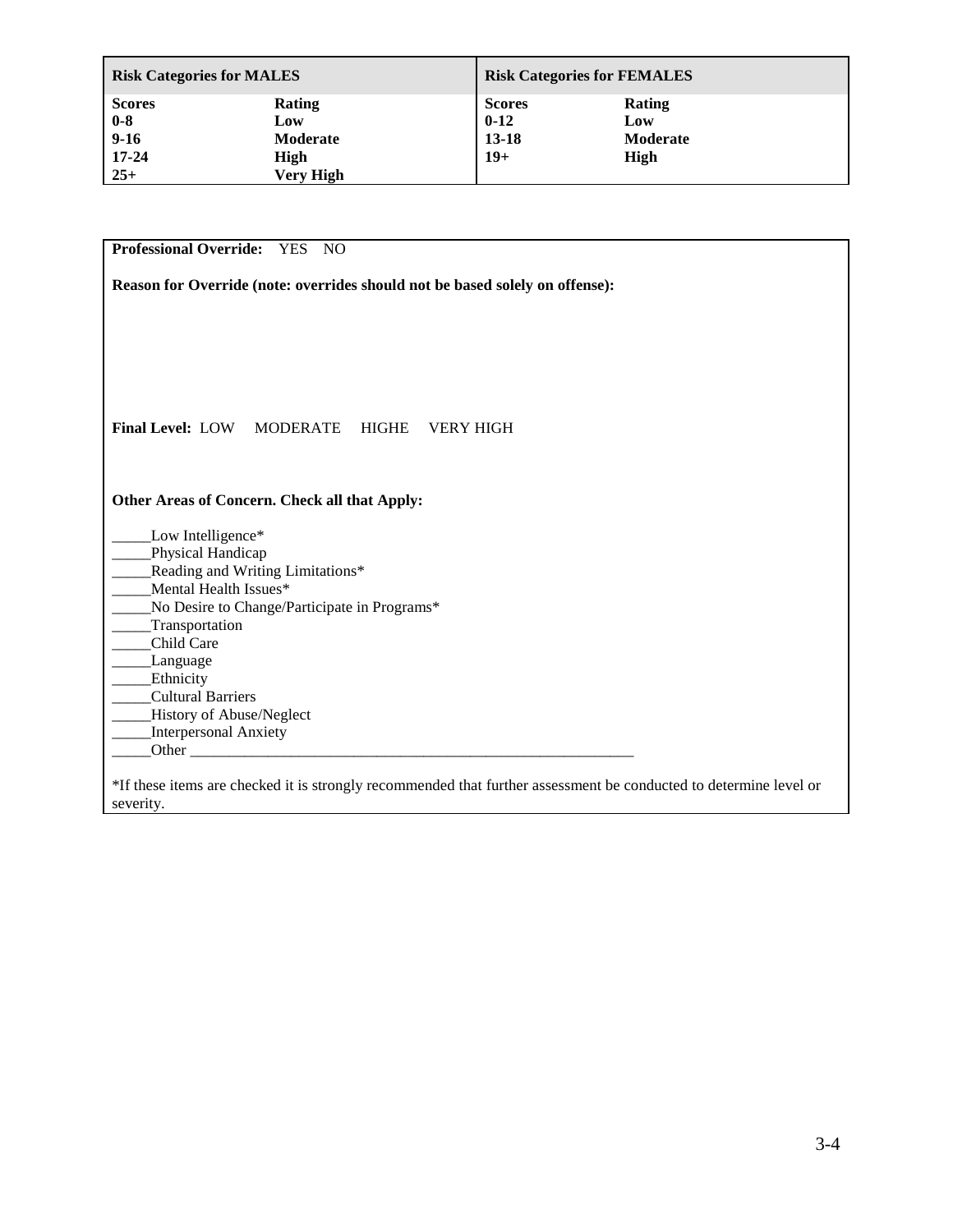| Level of Need |                  |                                   |                                                                                            |                                      |                    |
|---------------|------------------|-----------------------------------|--------------------------------------------------------------------------------------------|--------------------------------------|--------------------|
| <b>HIGH</b>   | $7 - 10$         | $6 - 7$                           | $5 - 6$                                                                                    | $4 - 5$                              | $6 - 8$            |
| <b>MOD</b>    | $4 - 6$          | $4 - 5$                           | $3-4$                                                                                      | $2 - 3$                              | $3 - 5$            |
| LOW           | $0 - 3$          | $0 - 3$                           | $0 - 2$                                                                                    | $0 - 1$                              | $0 - 2$            |
|               | Criminal History | School Behavior and<br>Employment | Family and Social<br>$\operatorname*{2nddns}% \nolimits_{\Delta}\left( \mathcal{N}\right)$ | Substance Abuse and<br>Mental Health | Criminal Lifestyle |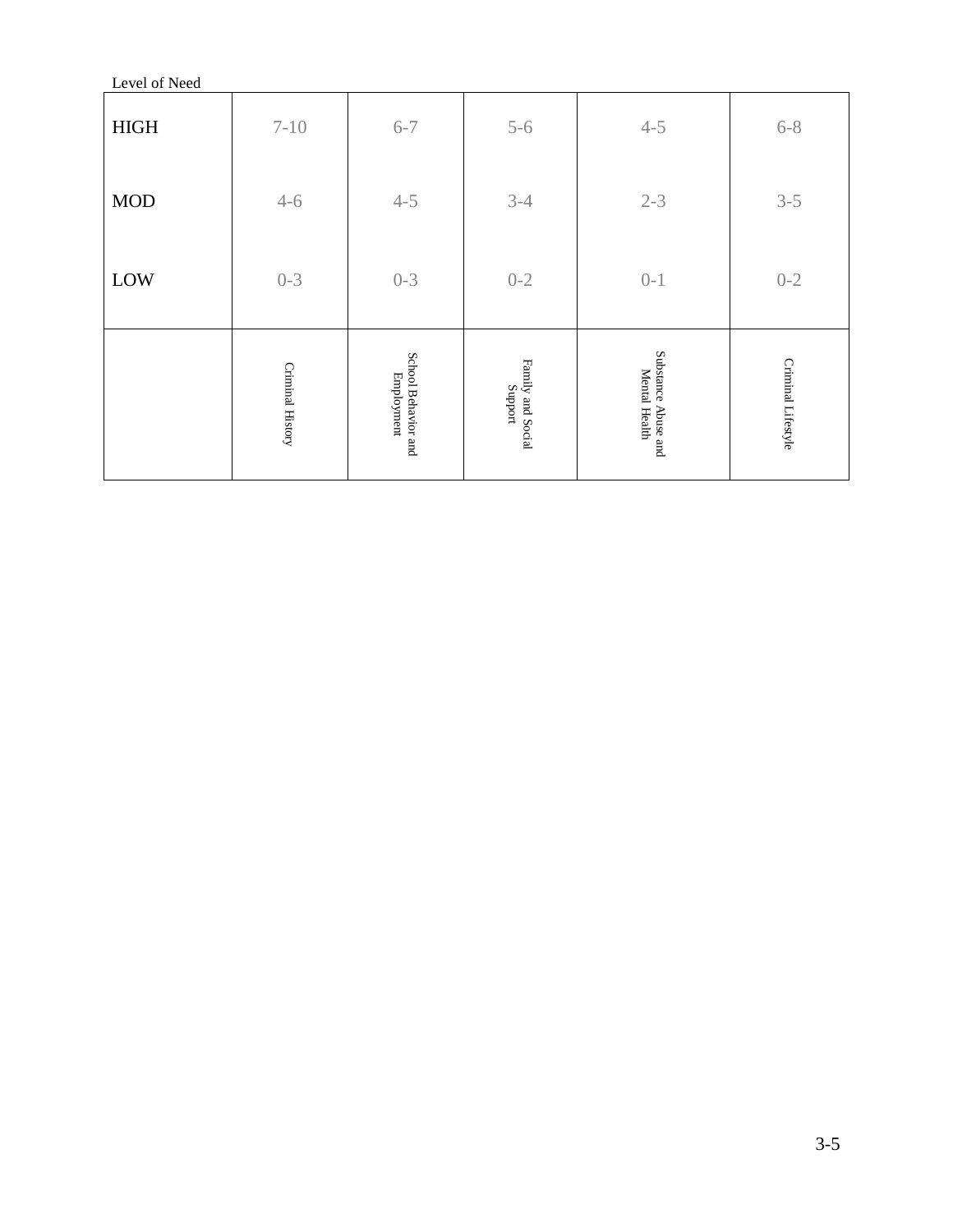# **Indiana Risk Assessment System - Prison Intake Tool (IRAS-PIT) Scoring Guide**

Center for Criminal Justice Research University of Cincinnati Division of Criminal Justice PO Box 210389 Cincinnati, Ohio 45221-0389

# **Introduction**

The following scoring guide is intended to be a user's guide for the Indiana Risk Assessment System - Prison Intake Tool, which was developed by the Center for Criminal Justice Research at the University of Cincinnati. The scoring guide will give a brief overview of the assessment tool followed by an item-by-item explanation of scoring criteria.

# **Overview of the Prison Intake Tool (PIT)**

The Prison Intake Tool (PIT) is designed to be used with offenders as they enter prison. The instrument was designed to be administered through file review and a structured interview, although some items can be obtained through a self-report questionnaire. The PIT consists of current age of the offender and 30 additional items across five domains: 1) Criminal History, 2) School Problems and Employment, 3) Family and Social Support, 4) Substance Use and Mental Health, and 5) Criminal Lifestyle.

As elaborated later in this guide, each item is scored using specific criteria and the scores can range from 0 to 2, depending on the item. The final score is a summed product of each of the individual items creating a range between 0-40. The higher the score, the greater the risk of reoffending. The following cut off scores and failure rates have been established for this instrument:

| <b>Risk Categories for MALES</b> |                      |                            | <b>Risk Categories of FEMALE</b> |                      |                            |  |
|----------------------------------|----------------------|----------------------------|----------------------------------|----------------------|----------------------------|--|
|                                  |                      |                            |                                  |                      |                            |  |
|                                  | <b>Scores Rating</b> | <b>Percent of Failures</b> |                                  | <b>Scores</b> Rating | <b>Percent of Failures</b> |  |
| $0-8$                            | Low                  | 17%                        | $0 - 12$                         | Low                  | 17%                        |  |
| $9 - 16$                         | <b>Moderate</b>      | 32%                        | 13-18                            | <b>Moderate</b>      | 33%                        |  |
| 17-24                            | High                 | 58%                        | $19+$                            | High                 | 63%                        |  |
| $25+$                            | <b>Very High</b>     | 71%                        |                                  |                      |                            |  |

# **General Assessment Information**

Information to score this assessment should be gathered from the interview with the offender, and verified with available criminal history reports or other collateral sources. For this reason, the following terms should be clarified: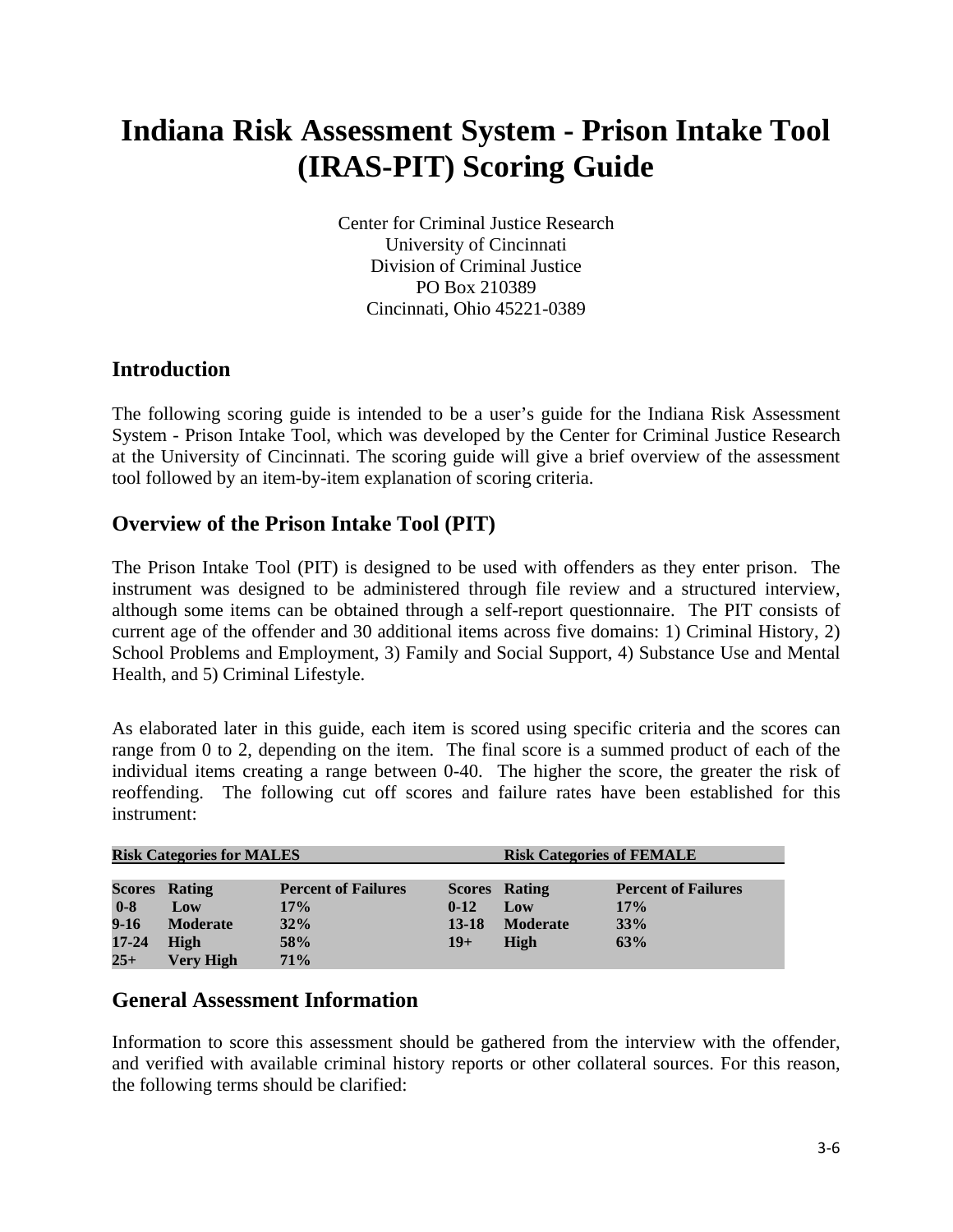- **Arrest vs. Conviction:** Items which ask about arrests are inquiring to times the offender was taken into custody or citation written, for a misdemeanor or felony, regardless of the final disposition. There are a variety of reasons why a charge might not become a conviction: dismissal, court diversion in lieu of conviction, etc. For clarification, convictions are findings of guilt by a court which results in a criminal record.
- **Prior:** Items which ask about prior incidents are inquiring about events which occurred *before* the current offense. Current offenses should not be considered when scoring these items. For example, an offender who is being assessed for their third conviction would only have two prior convictions.
- **Current:** Items which ask about current behavior should focus on the last six month period prior to the assessment, unless otherwise stated.
- **Incarceration:** Items which ask about prior incarcerations in a secure correctional facility are inquiring about custodial sentences imposed as punishment upon conviction. Jail incarceration which result from pretrial detention or other non-court issued confinement should not be scored as a yes. Jail stays resulting from probation violations should be counted in this question.

# **Accuracy of Information**

An accurate assessment requires accurate information. There are several sources of information that should be used: official records, offender interview, self-report questionnaire, and collateral sources. Remember the following tips:

- Ask the right questions in the right way follow the questionnaire.
- Use effective interviewing techniques probe and allow offender to talk.
- Get the quality and depth of information needed take your time and do not rush.
- Get collaboration from collateral sources when in doubt, double check information.
- Score accurately double check scoring, follow the scoring guide, and consult with a supervisor if in doubt about an item.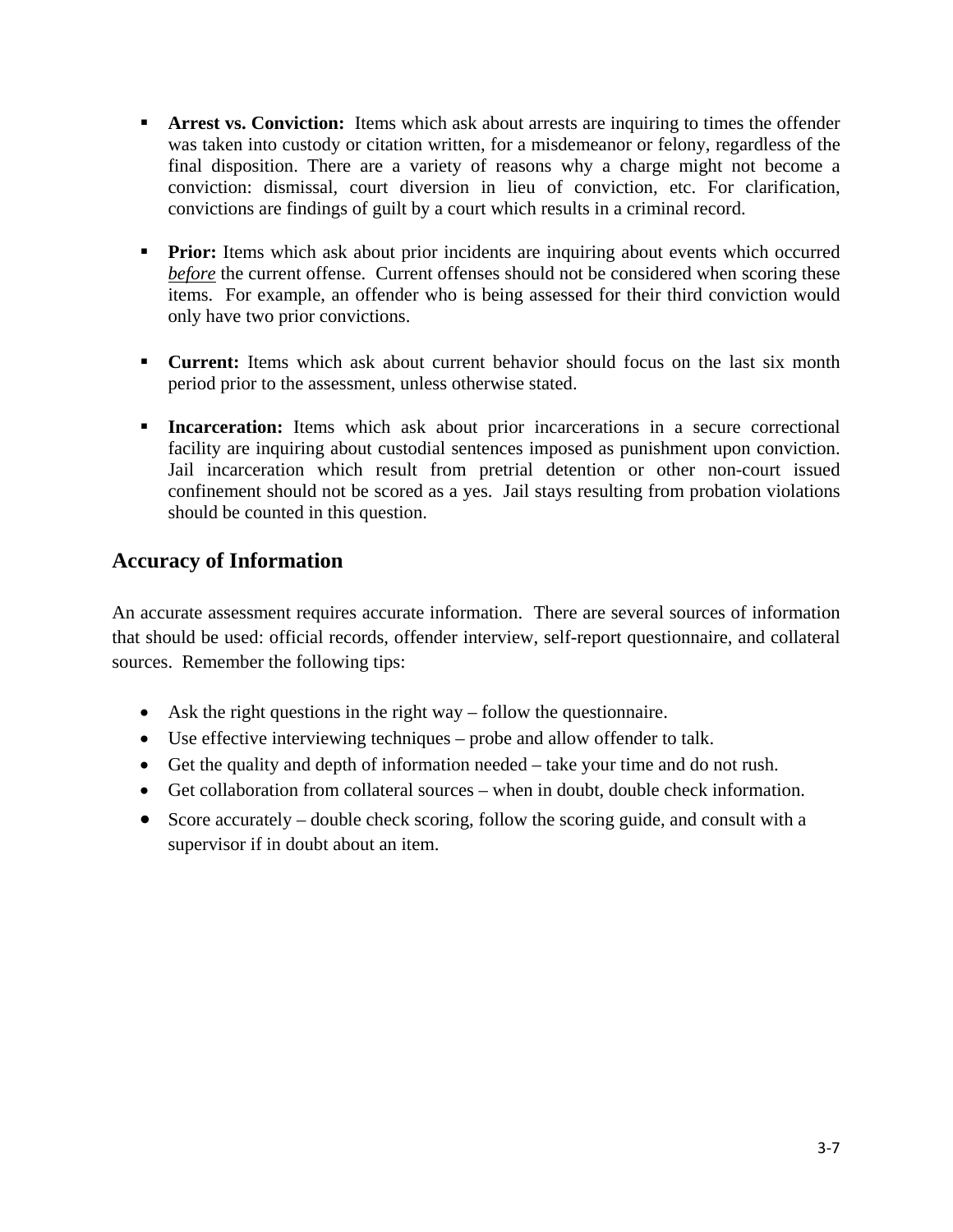# **Scoring for the Prison Intake Tool**

## **Age at Time of Assessment:**

Score this item as 0 if the offender is 24 years of age or older at the time of the assessment. Score as 1 if under 24. *Note: This item can be scored from interview or self-report questionnaire. Question 1 on the Self-Report.*

# **1.0 Criminal History Section**

*The criminal history section examines aspects of the individual's criminal behavior that correlates with recidivism. It is well documented that past criminal behavior is predictive of future criminal behavior. As such, seven items are included in this domain, with a total possible score of 10.* 

# **1.1 Most Serious Arrest Under Age 18:**

Score this item as 0 if the offender does not have a prior arrest or charge under the age of 18, or if arrest/charge was for a status offense. Status offenses include: unruly, runaway, truancy, or other charges that if committed by an adult would not result in charges. Score as 1 if the offender was arrested/charged under the age of 18 for a misdemeanor. Score as 2 if first arrest/charge under 18 was for a felony. Do not count arrests/charge for status offenses. If the age at first arrest is unknown, use the age at first conviction. If youth was arrested/charged but level cannot be determined, score as 1.

# **1.2 Prior Commitment as a Juvenile to Department of Youth Services:**

Score this item as 0 if the offender has never been committed to a state facility as a juvenile offender or if unknown. Score as 1 if the offender was committed to the state as a juvenile. Only count commitments to the state facility in which time was served. Do not count suspended commitments. This can include commitment to Indiana or other state's department of youth services.

# **1.3 Number of Prior Adult Felony Convictions:**

Score this item as 0 if the offender does not have any prior adult felony convictions. Score as a 1 if the offender has one or two felony convictions as an adult. Score as a 2 if the offender has three or more prior adult felony convictions. All felony convictions are tallied regardless of if they were from a single arrest event or multiple events over the course of time. Only the final dispositions are considered for scoring. For example, any prior felony charge which was pled to a misdemeanor would not count. In addition, any alternative to a conviction (i.e., diversion) would not count.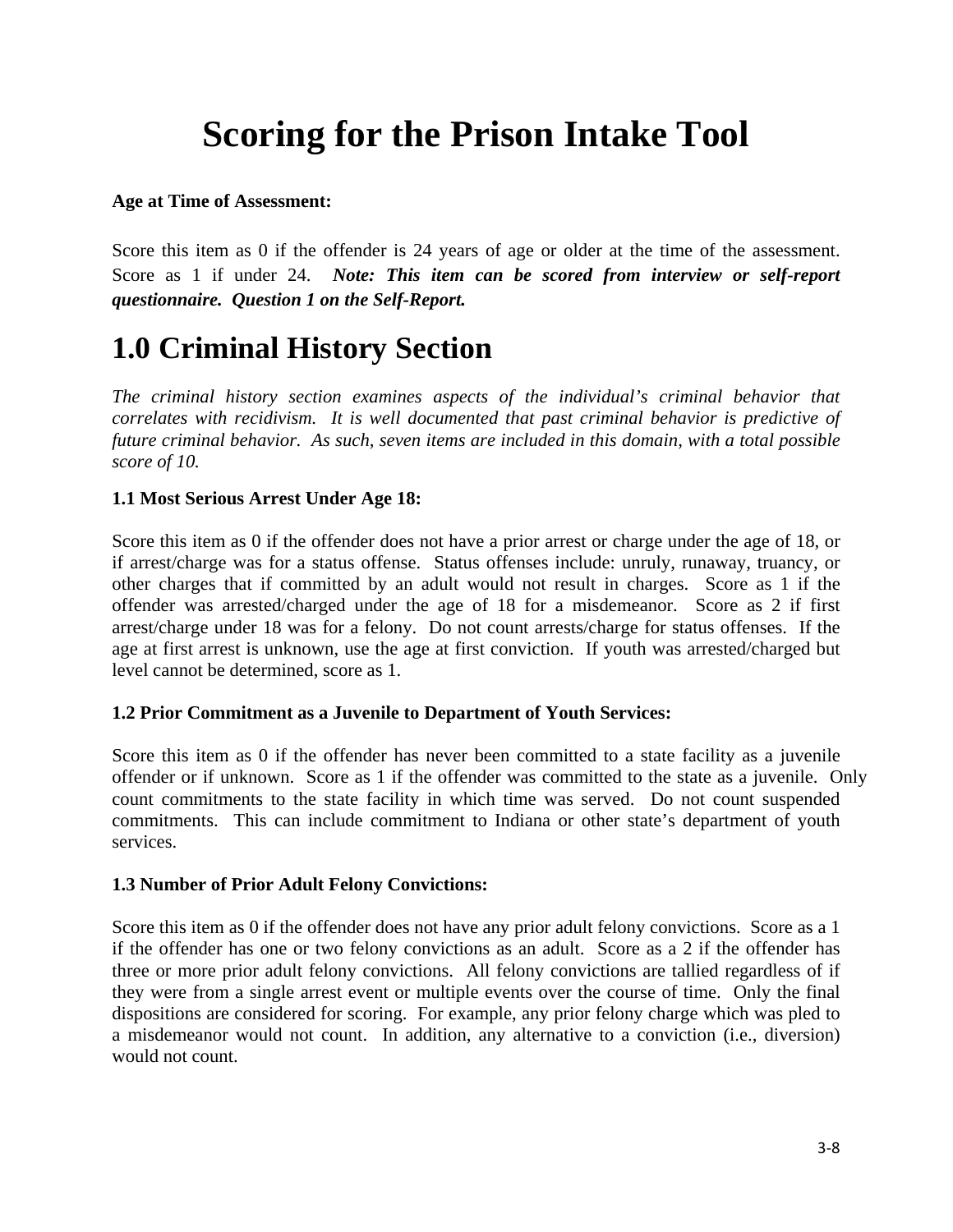## **1.4 Arrests for Violent Offense as an Adult:**

Score this item as 0 if the offender has not been arrested for a violent offense, including current offense. Score as 1 if the offender's current or any prior arrests were for a violent offense. For the purpose of this item, violent offenses include sexual assault or sexual violence, domestic assault or domestic violence, and other violent crimes as defined in the Indiana Criminal Code. This does not include no-contact orders or threats of violence.

## **1.5 Number of Prior Commitments to Prison:**

This item can be scored as 0, 1, or 2, depending on the number of prior commitments. Score this item as 0 if the offender has never been committed to prison. Score as 1 if the offender has one prior commitment to prison, and score as 2 if the offender has two or more prior commitments to prison. Jails, community correction programs, and CBCFs do not count as a prison commitment.

## **1.6 Ever Received Official Misconduct while Incarcerated as an Adult:**

Score this item as 0 if the offender has never received an official major misconduct (one for which a sanction was imposed). Score as 1 if the offender has received an official major misconduct within the facility in which a sanction was imposed (i.e., loss of freedom, increased level of classification, exclusion, etc.). Count the current period of incarceration if the orassessment is being conducted in a secure setting (e.g., prison, secure community corrections program). To be scored, this sanction must have resulted in a formal finding from a rule infraction board (RIB). Do not count minor infractions or informal warnings from correctional staff which did not result in a formal sanction.

#### **1.7 Ever had Escape Attempts as an Adult:**

Score this item as 0 if the offender has never been charged with an escape or attempted escape from a jail or correctional facility. Score this item as 1 if the offender has current or prior escape or attempted escape charges. This includes charges of escape from work release or a halfway house if under Department of Correction custody. Absconding from

probation or parole supervision does not count as an escape, unless offender was considered under correctional custody and escape charges were leveled.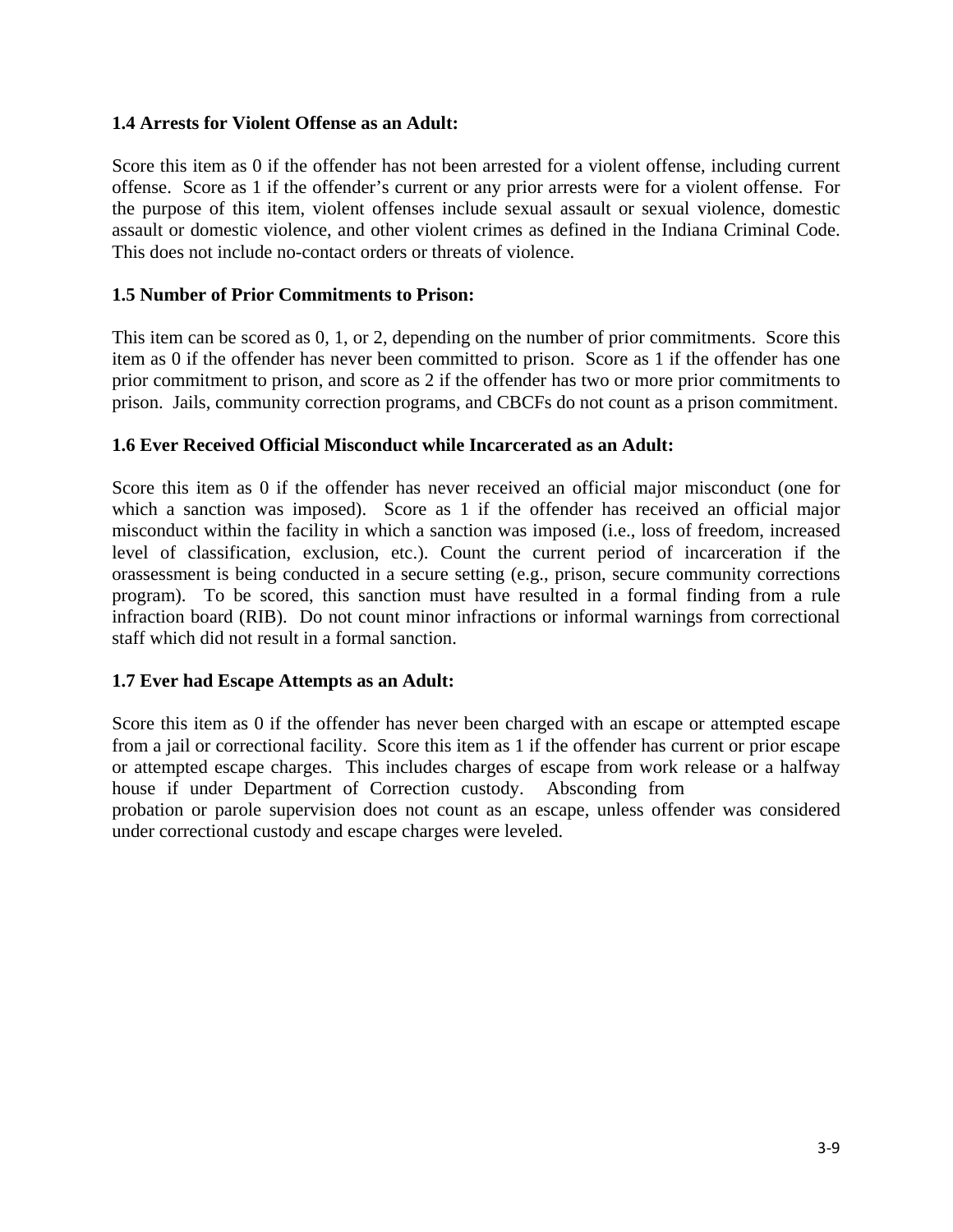# **2.0 School Behavior and Employment**

*This section examines the past school behavior of the offender, as well as employment and use of time. Both current and past events are included. There are 6 items in this domain with a total possible score of 7.* 

# **2.1 Ever Suspended or Expelled from School:**

Score as 0 if the offender has never been expelled or suspended from school. Score as 1 if the offender reports having been expelled or suspended from school. Do not count in-school suspensions. These scores should be assessed regardless of the age of the offender. *Note: This item can be scored from interview or self-report questionnaire. Question 3 on Self-Report.* 

## **2.2 Employed at the Time of Arrest:**

Score as 0 if the individual was legally employed (either part-time or full-time) at the time of arrest for the current offense. If the individual is disabled or retired, score as 0. Score as 1 if the offender was unemployed at the time of arrest or working under the table. If self-employed, this must be verified. Note: if the work is temporary and the hours are inconsistent from week to week, score as 1. Only employment should be considered for this item; do not take into account education status or taking care of family/household. *Note: This item can be scored from interview or self-report questionnaire. Question 11 on Self-Report.* 

# **2.3 Employed Full-time Just Prior to Incarceration:**

This item is designed to measure the offender's employment status at the time of incarceration. If the offender was in detention prior to incarceration count the most recent period the offender resided in the community. Score as 0 if the offender was employed just prior to incarceration and either: worked 30 hours or more a week (full-time), is verifiably disabled and unable to work, is retired and existing on a pension, if the individual worked seasonally, but the income covers expenses year round, was a full-time homemaker whose job it was to maintain the house and care for dependents, or was attending a school full-time (or part-time schooling co-occurring with a part-time job). If self-employed, this must be verified. If the individual is unemployed or employed only part-time, score as 1. Note: if the work was temporary, under the table, or the hours were inconsistent from week to week, score as 1. *Note: This item can be scored from interview or self-report questionnaire. Question 13 on Self-Report.* 

#### **2.4 Attitudes toward Boss/Employer:**

Score this item as 0 if the offender had a good relationship with his or her most recent boss or employer. Score as 1 if the offender did not have a good relationship. If unemployed for more than six months prior to incarceration, score as 1. *Note: This item can be scored from interview or self-report questionnaire. Question 17 on Self-Report.* 

**If scored from Self-Report, score 4 or 5 as 0 and 1 thru 3 as 1.**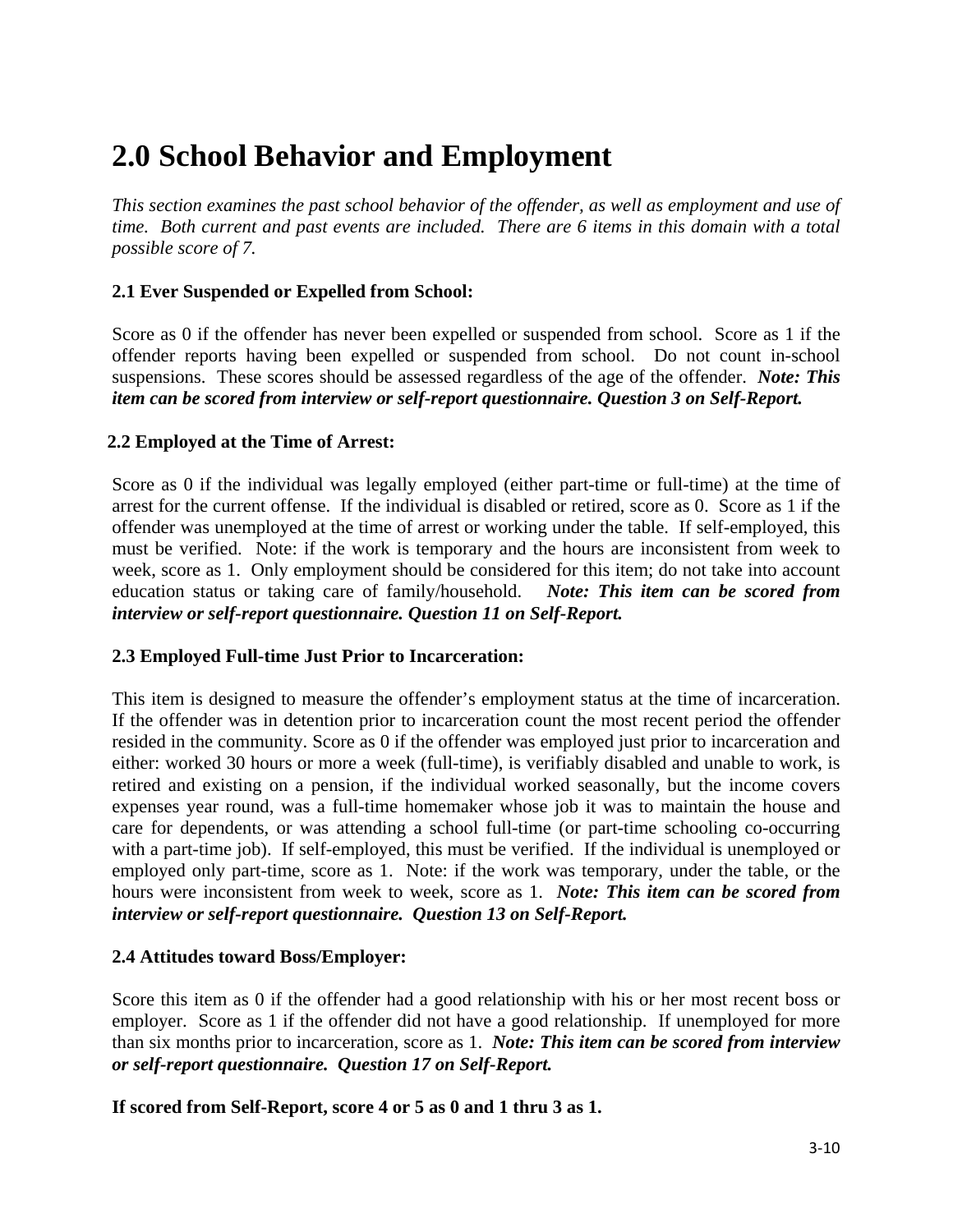# **2.5 Longest Length of Employment Past Two Years:**

This item can be scored 0, 1, or 2, depending on the length of employment. Score as 0 if the offender has been employed 18 months or more at least part-time during the past two years. Score as 1 if the offender has been employed at least part-time between one and 17 months during the past two years. If self-employed, this must be verified. Score as 2 if the offender has been employed less than one month during the past two years. Time employed does not have to have been consecutive but has to be more than picking up an odd job for a couple of days. *Note: This item can be scored from interview or self-report questionnaire. Question 14 on Self-Report.* 

# **2.6 Better Use of Time:**

Score this item as 0 if 50 percent or more of the offender's time is structured. This can include school, work, and structured activities (such as church, taking care of a family member, or other prosocial activities). Score as 1 if less than 50 percent of the offender's time is structured. This item should be scored based on the past 6 months. If in a correctional facility consider the time in the community as well as the offender's use of free time while in the facility. *Note: Questions 15 and 16 on Self-Report pertain to the offender's free time; however, interviewer should still probe about other issues related to the offender's amount of structured time.* 

# **3.0 Family and Social Support**

*The family and social support section examines the familial and social support of the offender. Research has shown that an individual's family and social support can influence the probability of future criminal behavior. Individuals with family and social support systems who are supportive or tolerant of criminal behavior are more likely to engage in criminal behavior. Alternatively, individuals who have a strong family or social support network which condemn criminal activities reduces the likelihood that an individual will engage in future criminal behavior. There are 5 items in this domain with a total possible score of 6.* 

# **3.1 Current Marital Status:**

Score this item as 0 if the offender is currently married or remained in a relationship with a person s/he was living with at the time of arrest/incarceration. Score as 1 if the offender is single (separated, divorced, or widowed). *Note: This item can be scored from interview or self-report questionnaire. Question 2 on Self-Report.* 

# **3.2 Living Situation Prior to Incarceration:**

This item can be scored 0, 1, or 2. Score as 0 if the offender was living with spouse or significant other just prior to incarceration. Score as 1 if offender lived with parents, friends, or other relatives. Score as 2 if offender was living alone or in a shelter, group home, or halfway house. *Note: This item can be scored from interview or self-report questionnaire. Question 6 on Self-Report.*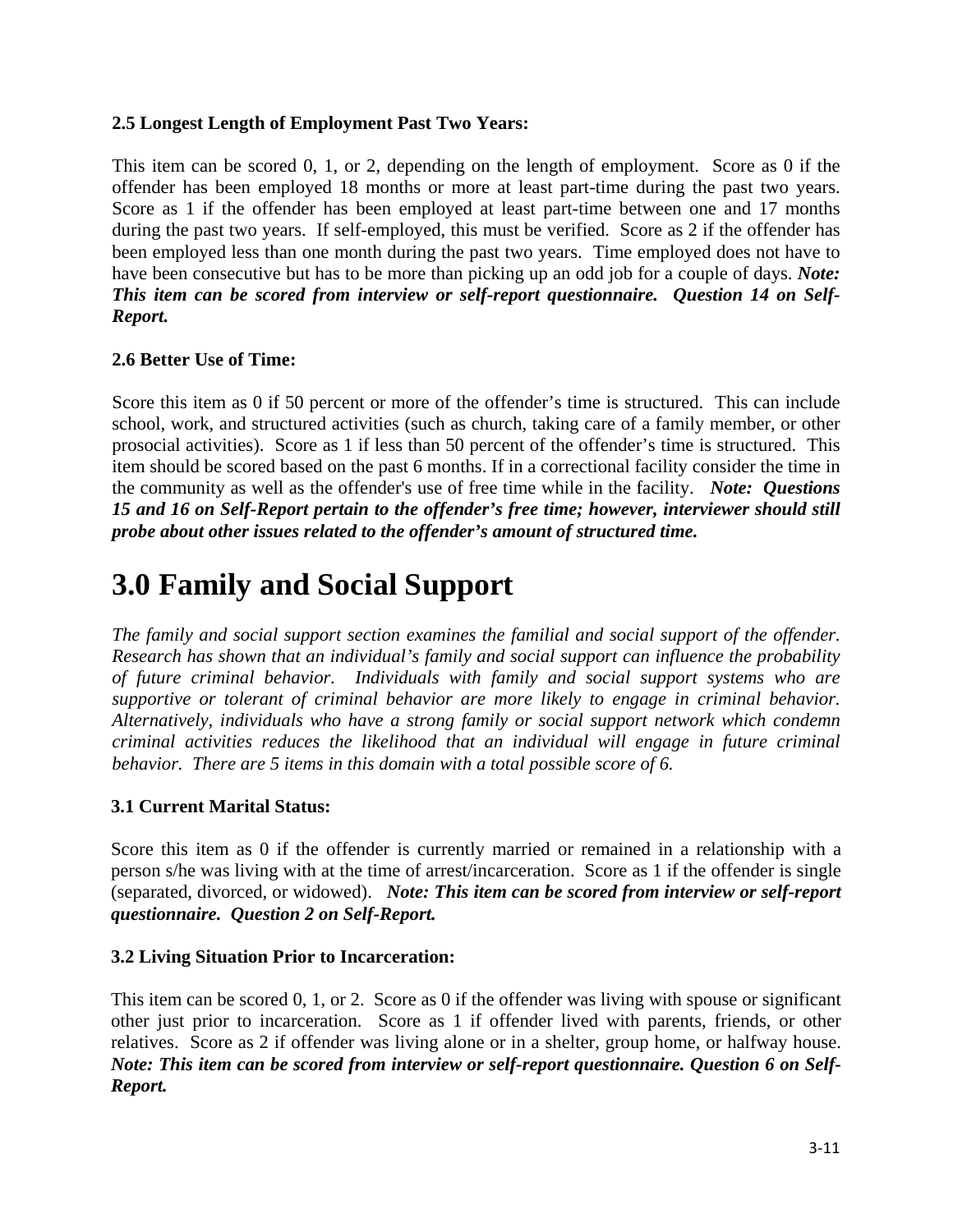#### **3.3 Stability of Residence Prior to Incarceration:**

Score this item as 0 if the offender has lived in a stable residence over the past 12 months. Stable residence during the past 12 months includes living with family, contractual agreement (pays rent), receives mail, helps pay the bills, has key, few moves, etc. Score as 1 if the offender has had three or more address changes in the past 12 months, or if living arrangements have otherwise not been stable (such as sleeping on a friend's couch, no permanent address, or being constantly thrown out of the house). Take into consideration the last 12 months the offender has resided in the community. *Note: Questions 4 and 5 on Self-Report pertain to the number of times the offender has moved in the past year; however, interviewer should still probe about other issues related to stability.*

#### **3.4 Emotional and Personal Support Available from Family or Others**:

Score this item as 0 only if the offender believes that family or close friends offer **very strong** emotional or personal support. Score as 1 if the offender does not believe that they have very strong emotional or personal support from their family or close friends. *Note: This item can be scored from interview or self-report questionnaire. Question 18 on Self-Report. This item is designed to measure the offender's perception of the level of support received from family and friends, and not the assessor's perception of the quality of that support.* 

#### **If scored from Self-Report, score 1 thru 4 as 1 and 5 as 0.**

#### **3.5 Level of Satisfaction with Current Level of Support from Family or Others.**

Score this item as 0 if the offender is **highly satisfied** with the level of support they receive from family and friends, regardless of how they rate the level of support. Score as 1 if they are not highly satisfied with the level of support or if concerns are expressed**.** *Note: This item can be scored from interview or self-report questionnaire. Question 19 on Self-Report. This item is designed to measure the offender's perception of the level of satisfaction of support received from family and friends, and not the assessor's perception of that that support.* 

**If scored from Self-Report, score 1 thru 4 as 1 and 5 as 0.**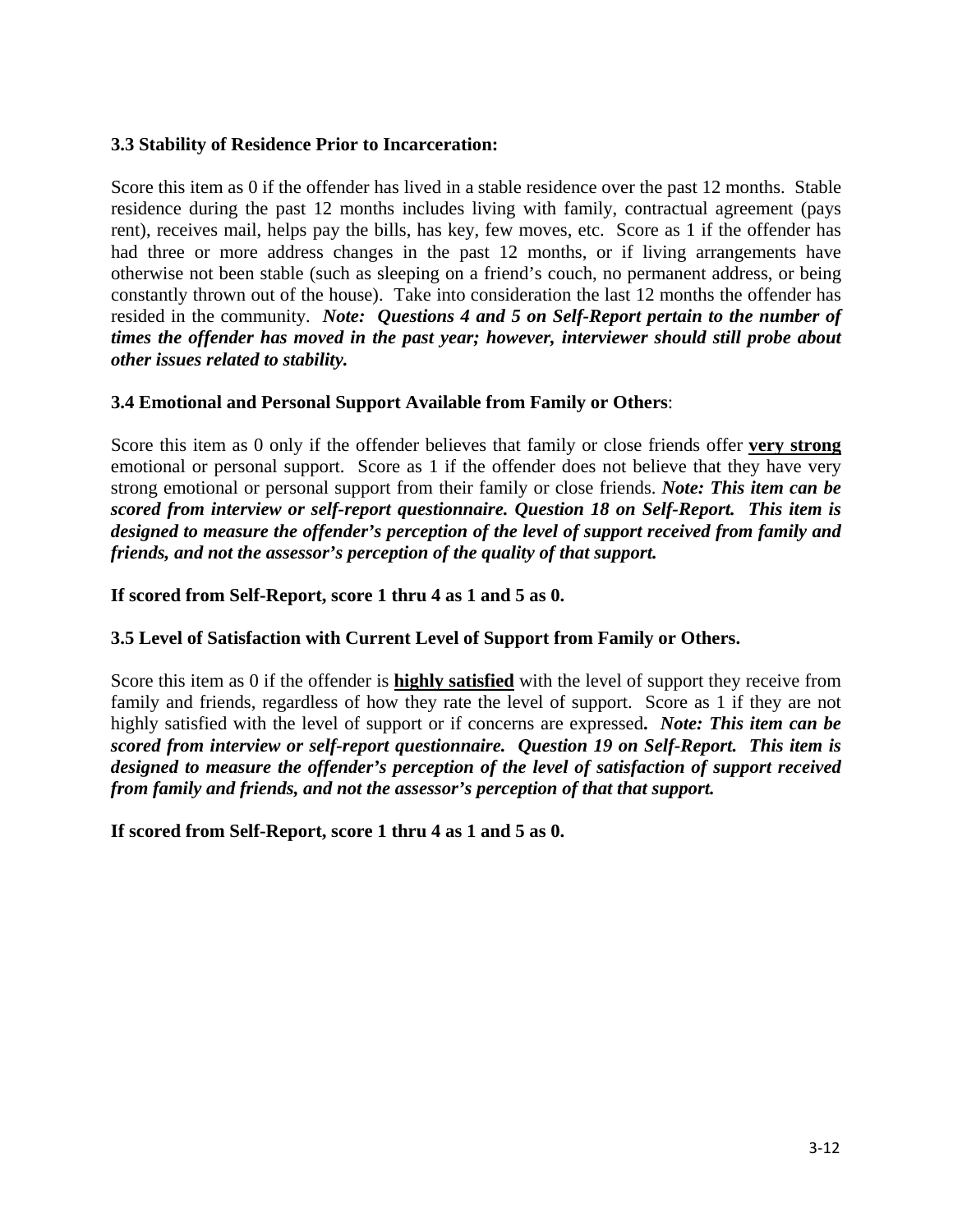## **4.0 SUBSTANCE USE AND MENTAL HEALTH**

*The substance use and mental health section examines the occurrence of substance use in the offender's life and the extent to which its use has caused problems across varying aspects of the offender's life. Substance use can be pervasive in its ability to influence multiple aspects of a person's life, including involvement with the legal system, issues with loved ones and friends, health and social service problems, and its interaction with seeking or maintaining employment. For this domain, alcohol and drug use are separated. Mental Health is also examined in this area. There are 5 items in this domain with a total possible score of 5.* 

#### **4.1 Longest Period of Abstinence from Alcohol:**

The purpose of this item is to determine if the offender has a problem with alcohol and if so, has the offender abstained from alcohol recently. Score this item as 0 if the offender does not have a problem with alcohol or if the offender does have a problem s/he has abstained from alcohol for the past six months or longer. Score as 1 if the offender has a problem with alcohol and has not abstained for the past six months. Do not count periods of incarceration. *Note: This is Question 7 on Self-Report; however, interviewer should still probe about other issues related to alcohol use.*

#### **4.2 Age First Illegal Drug Use:**

The purpose of this item is to gauge the onset of drug use. Score this item as 0 if the offender did not start regularly using illegal drugs until 16 years of age or older. If the offender did not start using drugs prior to the age of 16 score this item a 0. If the offender used illegal drugs under the age of 16, score as 1. *Note: This is Question 9 on Self-Report; however, interviewer should still probe about other issues related to drug use.*

#### **4.3 Problems with Employment due to Drug Use:**

Score this item as 0 if the offender has not had any drug use related problems with employment in the past 6 months. Score as 1 for those offenders who have been fired from their job, routinely have been criticized on the quality of their work due to drug use at work, missed work due to drug use, have been caught being under the influence during work, or have been denied a job due to an inability to pass a drug test in the past 6 months. If the offender is unemployed, but has not had a work related problem with drug use, score as a 0.

#### **4.4 Problems with Health due to Drug Use:**

This purpose of this item is to determine if the offender's drug use has led to current health problems. Score this item as 0 if the offender has not had any drug use related health problems that can be directly attributed to their drug use. Score as 1 for those offenders who have health related problems directly attributed to illegal drug use. This can include hepatitis, being advised by a physician to stop using, and other health related problems. Do not count injuries associated with drug use or illnesses that cannot be linked to drug use. *Note: This is Question 10 on Self-Report; however, interviewer should probe about other health related issues due to drug use.*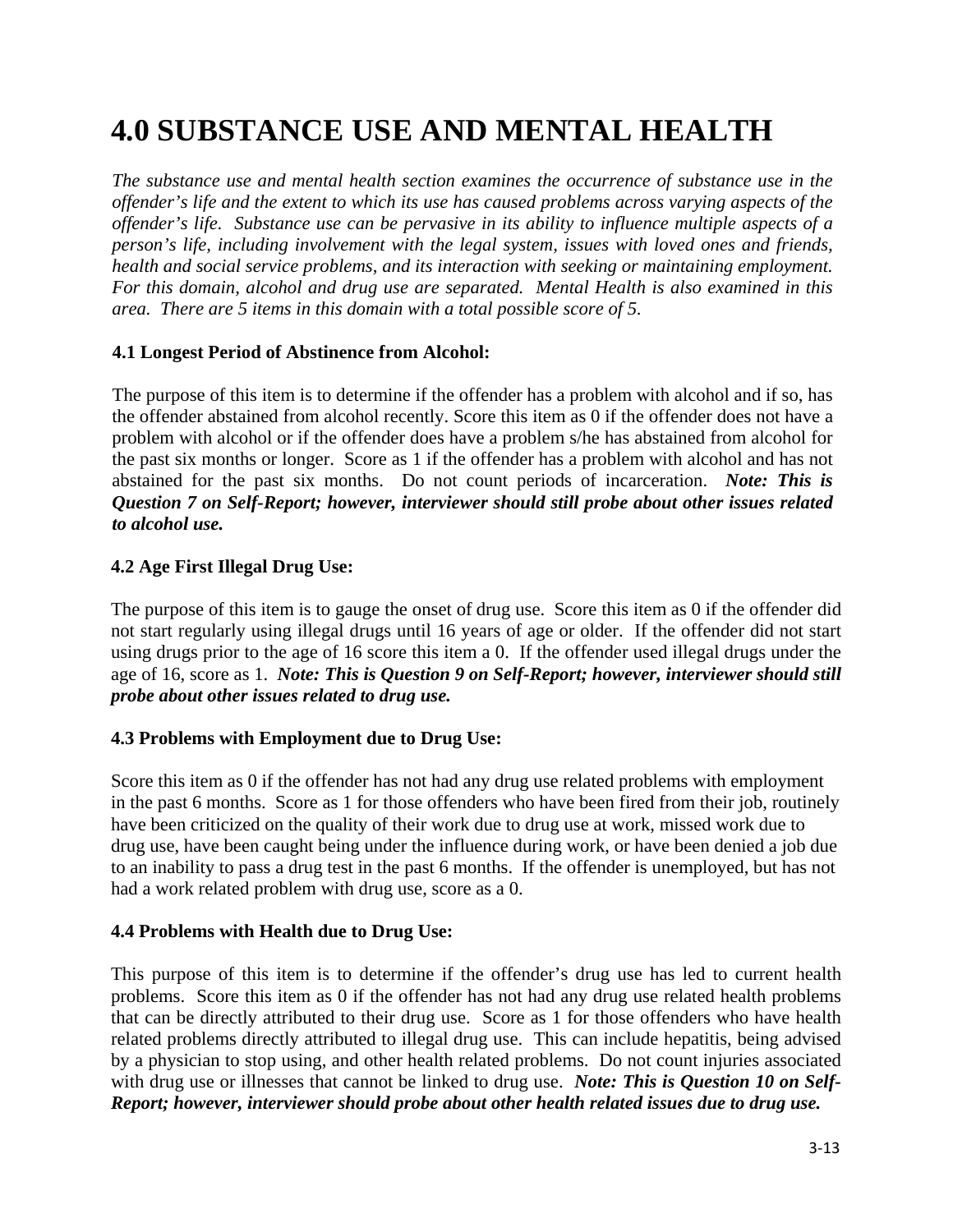#### **4.5 Ever Diagnosed with Mental Illness/Disorder:**

Score as 0 if the offender has never been diagnosed with a mental illness or disorder. Score as a 1 if there is a diagnosis of mental illness. Do not count Attention Deficit Disorder or Attention Deficit Hyperactivity Disorder.

#### **5.0 CRIMINAL LIFESTYLE**

*This section addresses the criminal lifestyle of the offender, as well as some personality traits that can often lead to criminal behavior. In addition to the specific questions for this item, the interviewer should score this item from the totality of the responses in the interview. Listen for rationalizations, minimizations, and justifications of behavior throughout the interview. There are 7 items in this domain with a total possible score of 11.* 

*Neutralization techniques include:* 

- *Denial of Responsibility: The offender will state that criminal acts are due to factors beyond their control*
- *harm of harm or denies any Denial of Injury: The offender admits responsibility for the act, but minimizes the extent*
- *Denial of the Victim: The offender reverses the role of offender and victim and blames the victim*
- *"System Bashing": The offender believes that those who disapprove of the offender's*  "everyone does it" *acts are defined as immoral, hypocritical, or criminal themselves, since, after all,*
- **•** Appeal to Higher Loyalties: This will be common with gang members, who believe that *they "Live by a different code"*

*Other things to listen for include: negative expression about the law (the law is unfair); including problem solving ability (i.e., "I have never been good at that"); negative attitudes negative expressions about conventional institutions, values, rules, and procedures, including authority (i.e., work is for others); negative expressions about self-management of behavior, toward self and one's ability to achieve through conventional means (i.e., "work is not for me"; "I have never done well in school"); and lack of empathy and sensitivity toward others (i.e., "who did I hurt besides myself?").* 

#### **5.1 Criminal Activities:**

participation in prosocial activities. The purpose of this item is to assess the offender's participation in activities which have the potential to result in criminal behavior. In addition to the specific questions for this item, the interviewer should score this item from the totality of the responses in the interview. Offenders may indicate that they regularly partake in criminal This item can be scored as a 0, 1, or 2, depending on the offender's identification and behavior/activities when they discuss what they do with their peers, in their free time, or when discussing activities they do with their spouse/family. It should be noted this item pertains to activities that are directly related to criminal behavior and not simply non-productive activities (i.e., videogames or watching television). This item is seeking to identify the frequency in which the individual participates in antisocial behavior including but not limited to the following: drug use, drunk driving, selling drugs, illegal gambling, criminal behavior, gang involvement, or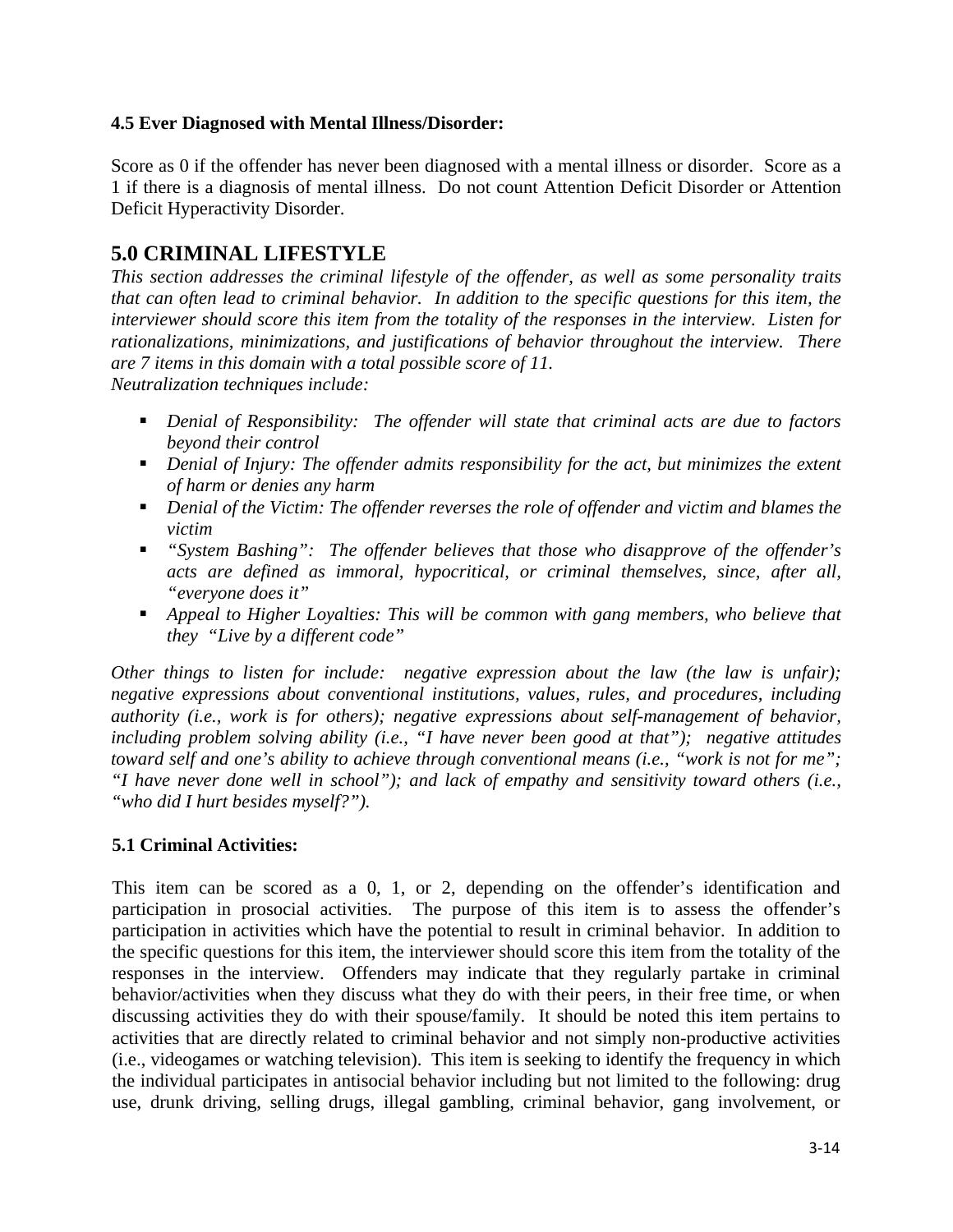hanging out with other known criminal associates. Score as 0 if the offender has a strong identification and participation in prosocial activities while avoiding antisocial behavior. This can include time and activities with family, work, school, sports, hanging out with prosocial friends, engaging in hobbies, clubs, church, and other prosocial activities. Score as 1 for offenders with a mixture of prosocial and procriminal identification and participation. These are offenders who, while engaging in prosocial activities, like work or family, also engage in behavior that puts them at risk for criminal conduct. Score this item as 2 if the offender has a strong identification and participation with criminal activities. These are offenders who identify with the criminal element, see crime as a way of life, and even if they are engaged in a few prosocial activities these activities will involve some elements of antisocial behavior (drinking, using drugs, fighting, etc).

#### **5.2 Gang Membership:**

This item can be scored 0, 1, or 2, depending on the offender's current or past gang involvement. Score as 0 if the offender is not currently or has never been involved in a gang. Score as 1 if the offender has been in a gang previously, but is no t currently active. For those offenders who are currently in a gang, score as 2. Note: It is recommended that both self-reported affiliation **nd/or official records be used to score this item. a**

#### **5.3 Ability to Control Anger:**

include no criminal record for fighting or other assaultive behaviors, self-report information, demeanor of offender, and other collateral information. Score as 1 if the offender has exhibited poor control over anger. Take into consideration the offender's current (past 6 months) ability to manage his/her anger. *Note: This item can be scored from interview or self-report* Score this item as 0 if the offender has the ability to control his or her anger. Indicators would *questionnaire. Question 22 on Self-Report.* 

#### **If scored from Self-Report, score 3 to 5 as 0 and 1 or 2 as 1.**

#### **5.4 Uses Anger to Intimidate Others:**

Score this item as 0 if the offender has does not use anger to coerce, dominate, intimidate, or threaten others. Score as 1 if the offender uses anger to get what he or she wants, threatens others, coerce or dominate others, bully, or uses violence. Indicators include making threats, using violence to harm, or using force or intimidation.

#### **5.5 Acts Impulsively:**

generally plans things out. Score as 1 if the offender sometimes or often acts before thinking, does not plan things out very well, and is generally impulsive. This item should be measured over the past 6 months. Note: This item can be scored from interview or self-report *uestionnaire. Question 20 on Self-Report. q* Score this item as 0 if the offender has exhibited good impulse control, thinks before acting, and

**If scored from Self-Report, score 3 to 5 as 0 and 1 or 2 as 1.**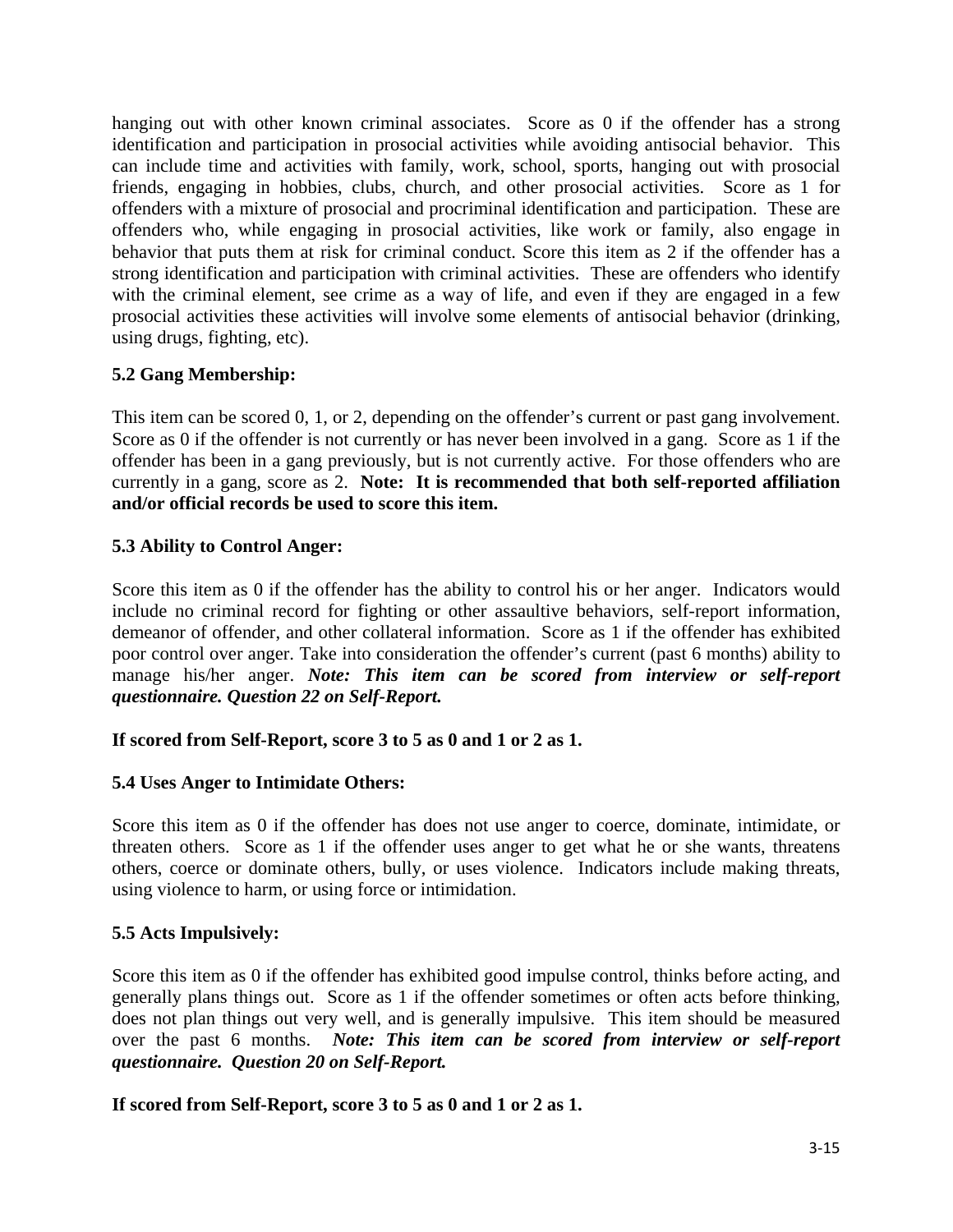#### **5.6 Feels Lack of Control over Events:**

This item can be scored as 0, 1, or 2, and examines the degree to which the offender feels control over events affecting their lives. For those offenders who feel like they have control over their lives and events surrounding them, score as 0. A score of 1 should be given to those offenders who express some concern about controlling events in their lives, feel that they cannot always cope with day-to-day activities, but in general are able to handle situations as they appear. A score of 2 should be given to those offenders who do not feel like they have much control over events in their lives and who are having a difficult time coping with day-to-day stress. This item should take into consideration the most recent 6 month period. *Note: This item can be scored from interview or self-report questionnaire. Question 21 on Self-Report.* 

#### **If scored from Self-Report, score 4 or 5 as 0, 3 as 1, and 1 or 2 as 2.**

#### **5.7 Walks Away from a Fight:**

This item can be scored as  $0, 1,$  or  $2$ . This item examines the degree to which the offender is willing to walk away from a fight in the past 6 months. For those offenders who generally walk Score as 1 those offenders who do not seek fights and generally try and avoid them, but for whom it sometimes finds them. For those offenders who do not avoid fights, see themselves as away from a fight and see themselves as someone who generally avoids fights, score as a 0. not usually walking away from a fight, or actively seek it out, score as a 2. *Note: This item can be scored from interview or self-report questionnaire. Question 23 on Self-Report.* 

**If scored from Self-Report, score 1 or 2 as 0, 3 as 1, and 4 or 5 as 2.**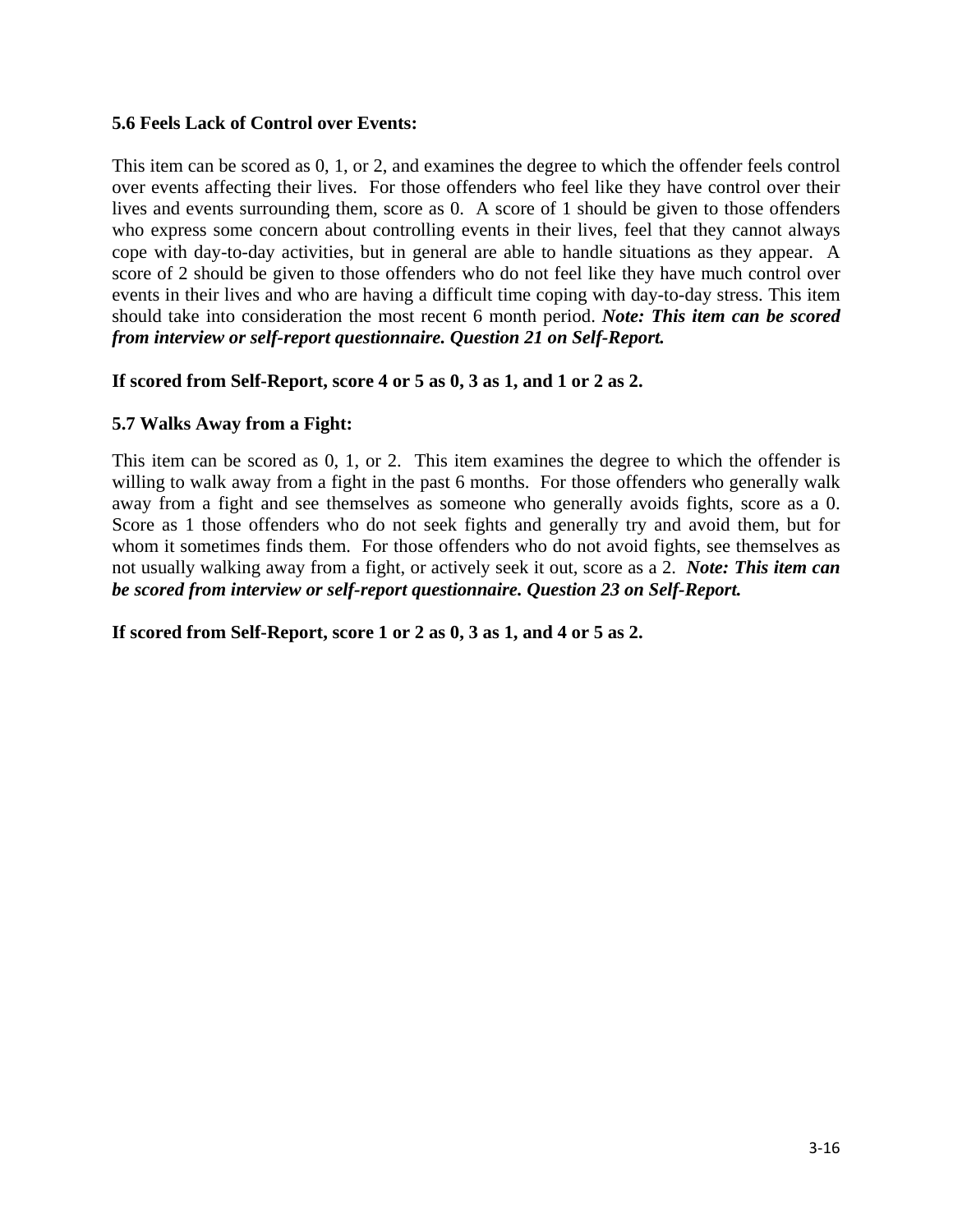### **INDIANA RISK ASSESSMENT SYSTEM - PRISON INTAKE TOOL (IRAS-PIT) INTERVIEW GUIDE**

#### **Conducting the Interview**

The interview guide is designed to assist the assessor in gathering the information necessary to accurately assess the offender. It is important to establish rapport with the offender. While it is recommended that the interview guide be closely followed, the wording of the questions may vary. Here are some tips for conducting the interview:

- Conduct the interview in a relaxed and private environment
- Explain the purpose of the interview and stress the need for honesty and complete answers to questions
- Do not hesitate to use follow-up questions and probe. Examples of follow-up questions:
	- Tell me more. I want to be certain that I understand you.
	- What happened next?
	- Could you explain that further?
	- What do you mean?
	- Can you describe some examples?
	- How did that make you feel?
- Remember what information you are trying to obtain. Develop clear examples and remember there are sometimes differences in perception.
- Remember that the interviewer sets the tone. Be patient and try not to correct or teach
- Whenever possible use open-ended questions where the respondent provides his or her opinion and is able to elaborate. For example, "Tell me more about your relationship with…"
- Avoid double-barreled questions where the respondent is asked a combination of questions:
	- "How is your relationship with your mother and father?"
- Avoid biased questions where the respondent is led in a certain direction:
	- "Your relationship with your mother isn't bad, is it?"

Also remember that the interview is only one source of information. Official records, the selfreport questionnaire, and collateral sources such as family members or other professionals should also be consulted. It is important that to corroborate the offenders' responses whenever possible.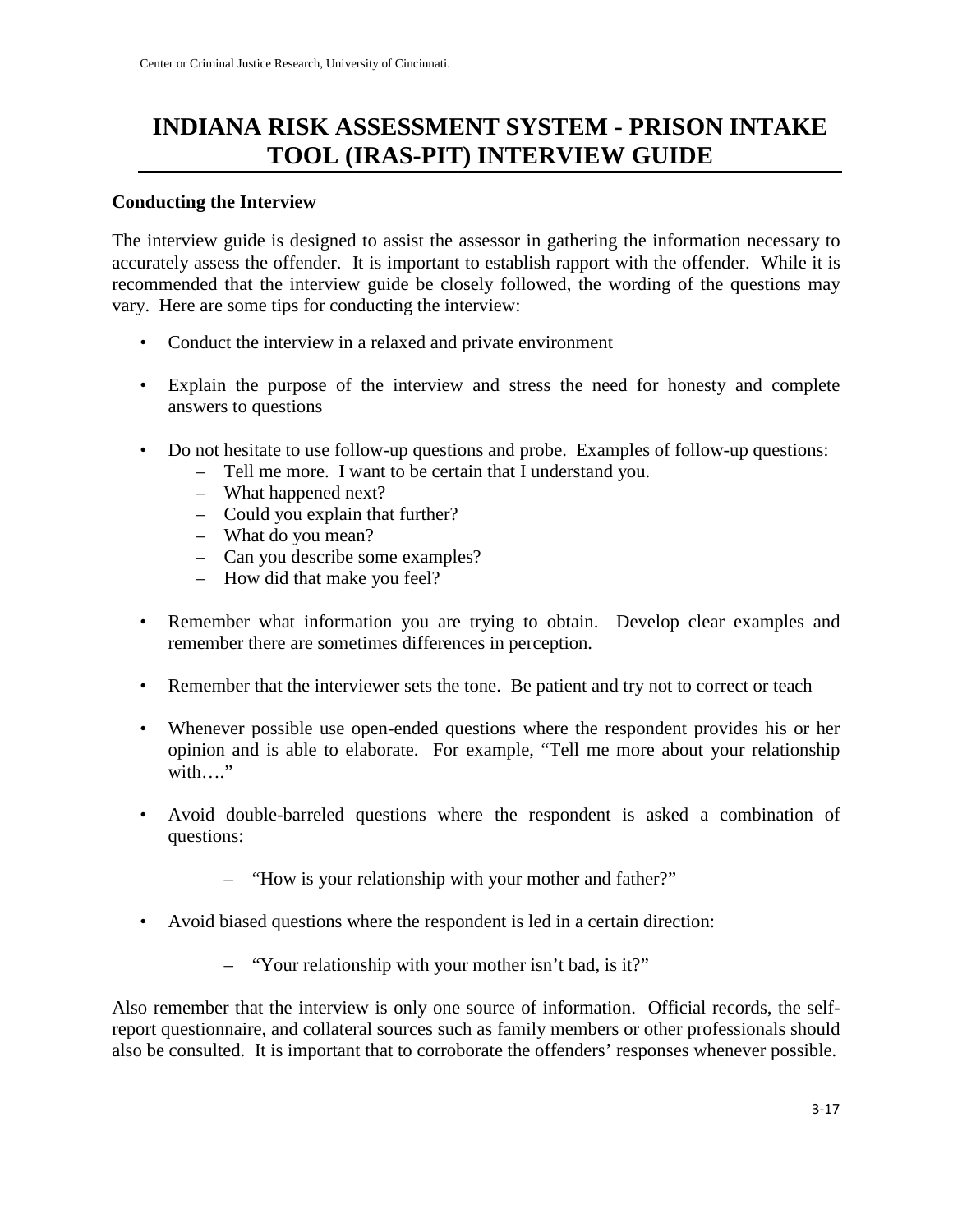#### **SECTION 1: GENERAL RISK/NEED DOMAINS**

#### **1.0 CRIMINAL HISTORY:**

*The first section of the interview is designed to gather information necessary to score the Criminal History domain of the tool. While some of this information can be obtained from official records, it is still recommended that the assessor ask the offender about the current offense and past criminal behavior. This information will help score other areas of the assessment, particularly the Criminal Lifestyle sections. It is important to corroborate self report information in this area with official records.* 

#### **The following items are scored in this area:**

- 1.1 Most Serious Arrest Under Age 18: 0=None 1=Yes, Misdemeanor 2=Yes, Felony
- 1.2 Prior Commitment as a Juvenile to Department of Youth Services: 0=No 1=Yes
- 1.3 Number of Prior Adult Felony Convictions: 0=None 1=One or Two 2=Three or More
- 1.4 Adult Arrests for Violent Offense: 0=No 1=Yes
- 1.5 Number of Prior Commitments to Prison: 0=None 1=One 2=Two or More
- 1.6 Received Official Misconduct while Incarcerated as Adult: 0=No 1=Yes
- 1.7. Escape Attempts as Adult Ever: 0=No 1=Yes

#### **Questions for Criminal History Domain:**

1a. Were you ever arrested or charged under the age of 18? \_\_ Yes \_\_\_ No

If so, what was the most serious charge? \_\_\_\_\_\_\_\_\_\_\_\_\_\_\_\_\_\_\_\_\_\_\_\_\_\_\_\_\_\_\_\_\_\_\_\_\_\_\_

Was it a felony or misdemeanant? \_\_\_ Felony \_\_\_\_ Misdemeanant \_\_\_ Not Sure

#### *I want to now ask you about your criminal record as an adult. The following questions pertain to adult criminal history.*

1b. Were you ever commitment to the Department of Youth Services? \_\_\_Yes \_\_\_ No

What was it for? \_\_\_\_\_\_\_\_\_\_\_\_\_\_\_\_\_\_\_\_\_\_\_\_\_\_\_\_\_\_\_\_\_\_\_\_\_\_\_\_\_\_\_\_\_\_\_\_\_\_\_\_\_\_\_\_\_\_

How long were you incarcerated? \_\_\_\_\_\_\_\_\_\_\_\_\_\_\_\_\_\_\_\_\_\_\_\_\_\_\_\_\_\_\_\_\_\_\_\_\_\_\_\_\_\_\_\_

*I want to now ask you about your criminal record as an adult. The following questions pertain to adult criminal history.*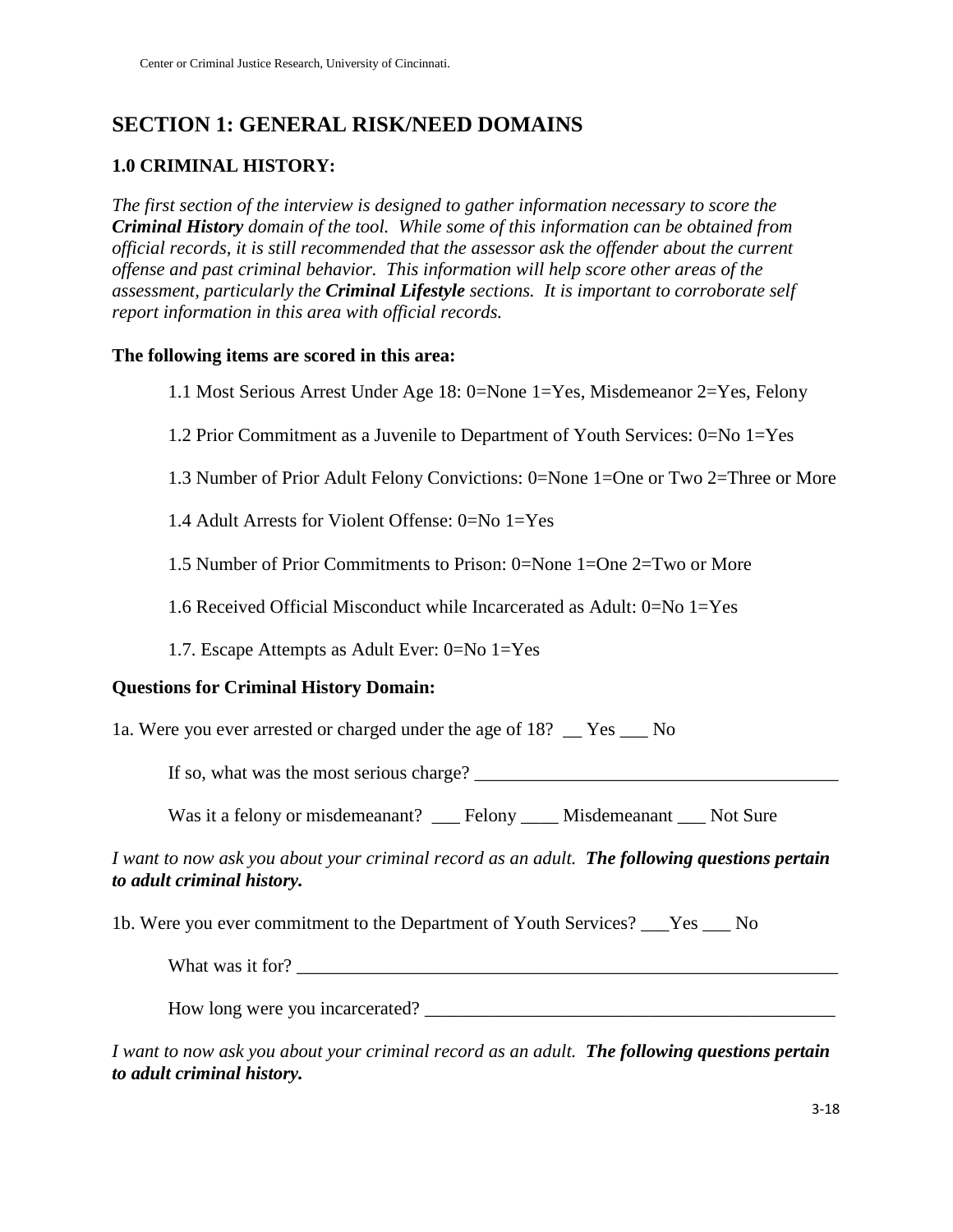|  |  |  |  |  | 1c. Tell me about what happened the day you were arrested. |  |
|--|--|--|--|--|------------------------------------------------------------|--|
|  |  |  |  |  |                                                            |  |

1d. Why did you decide to commit the offense? \_\_\_\_\_\_\_\_\_\_\_\_\_\_\_\_\_\_\_\_\_\_\_\_\_\_\_\_\_\_\_\_\_\_\_ 1e. What part did others play in the offense? \_\_\_\_\_\_\_\_\_\_\_\_\_\_\_\_\_\_\_\_\_\_\_\_\_\_\_\_\_\_\_\_\_\_ 1h. Tell me about all the times you have been arrested, were any of them for a violent offense? (Probe and ask about domestic violence, assault and other offenses.) <u> 1989 - Johann Barn, mars an t-Amerikaansk politiker (\* 1958)</u> 1. How many times have you been convicted of a felony as an adult? 1. Have you ever gotten in trouble for fighting or assaultive type behavior?  $\Box$  No  $\Box$  Yes How many times? What happened?

1k. Prior to this commitment, have you ever been sentenced to prison? No Yes

How many times?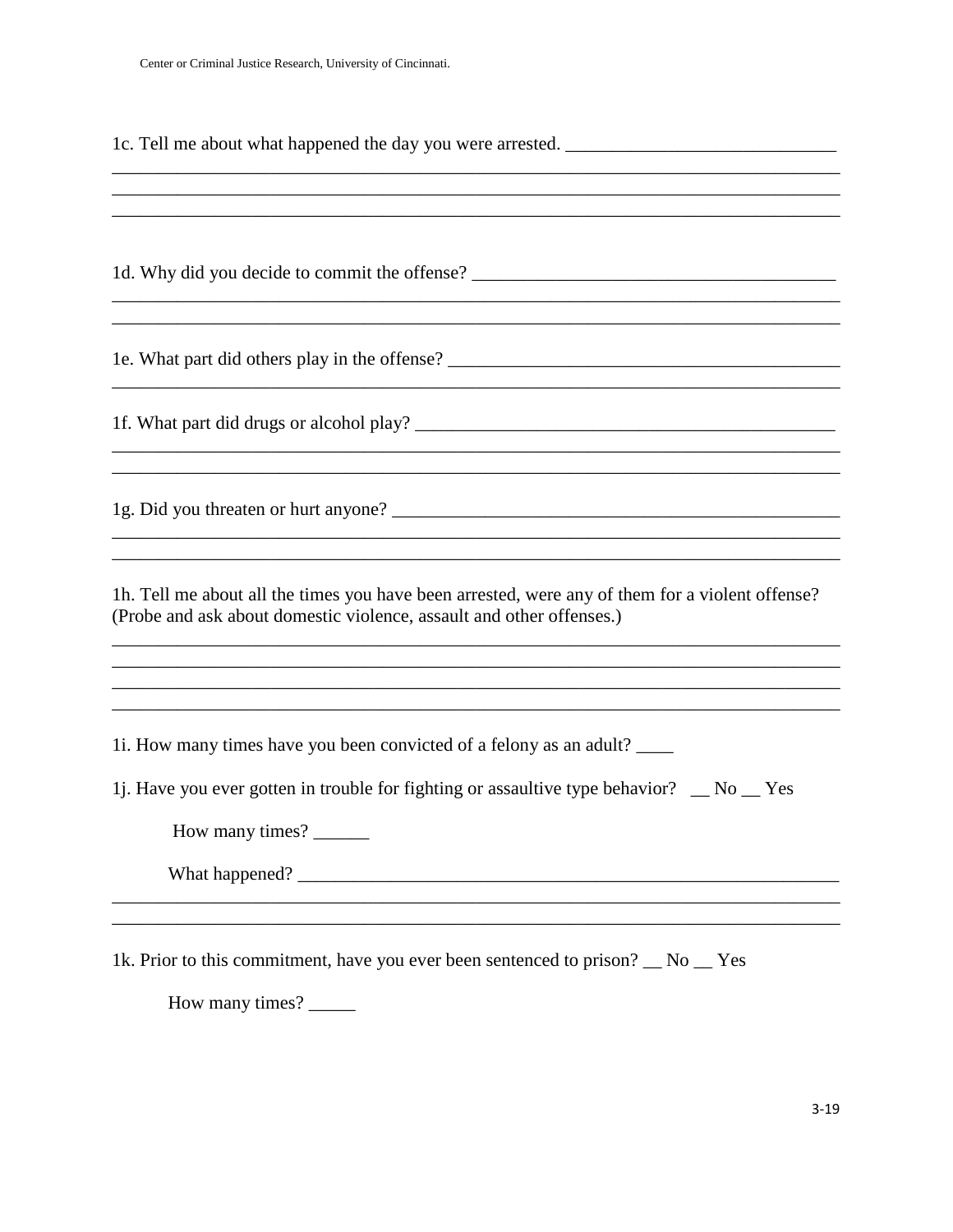1l. Have you ever been sentenced to another type of secure correctional facility like a CBCF?  $N<sub>0</sub>$   $Yes$ 

How many times?

1m. While you were incarcerated as an adult, did you ever get written up or punished for a misconduct? (Include current incarceration.) \_\_\_No \_\_ Yes.

How many times?

What was it for? (Probe to see if any misconducts were for violence.)

 $\overline{\phantom{a}}$  ,  $\overline{\phantom{a}}$  ,  $\overline{\phantom{a}}$  ,  $\overline{\phantom{a}}$  ,  $\overline{\phantom{a}}$  ,  $\overline{\phantom{a}}$  ,  $\overline{\phantom{a}}$  ,  $\overline{\phantom{a}}$  ,  $\overline{\phantom{a}}$  ,  $\overline{\phantom{a}}$  ,  $\overline{\phantom{a}}$  ,  $\overline{\phantom{a}}$  ,  $\overline{\phantom{a}}$  ,  $\overline{\phantom{a}}$  ,  $\overline{\phantom{a}}$  ,  $\overline{\phantom{a}}$ 

What was the result of the misconduct?

How did you feel about the sanction you received?

1n. Have you ever attempted escape from a correctional facility? **\_\_\_\_\_\_\_\_\_\_\_\_\_\_\_\_\_\_\_\_\_\_\_\_\_** 

Were you charged with escape? Yes No

#### **2.0 SCHOOL BEHAVIOR AND EMPLOYMENT:**

*This domain is designed to gather information about the offender's past school behavior, employment, and use of free time. It is fairly straightforward and most respondents will be forthcoming.* 

**\_\_\_\_\_\_\_\_\_\_\_\_\_\_\_\_\_\_\_\_\_\_\_\_\_\_\_\_\_\_\_\_\_\_\_\_\_\_\_\_\_\_\_\_\_\_\_\_\_\_\_\_\_\_\_\_\_\_\_\_\_\_\_\_\_\_\_\_\_\_\_\_\_\_\_\_\_\_** 

#### **The following items are scored in this area:**

- 2.1 Ever Suspended or Expelled From School: 0=No 1=Yes
- 2.2. Employed at the time of Arrest: 0=Yes 1=No
- 2.3 Employed just Prior to Incarceration: 0=Yes, Full-time, Disabled, or Retired 1=Not employed or employed part-time
- 2.4 Attitudes toward Boss/Employer: 0=Good Relationship 1=Poor Relationship
- 2.5 Longest Length of Employment Past Two Years: 0=18 months or more 1=1-17 months 2=Less than 1 Month

2.6 Better Use of Time: 0=No, Most Time Structured 1=Yes, Lots of Free Time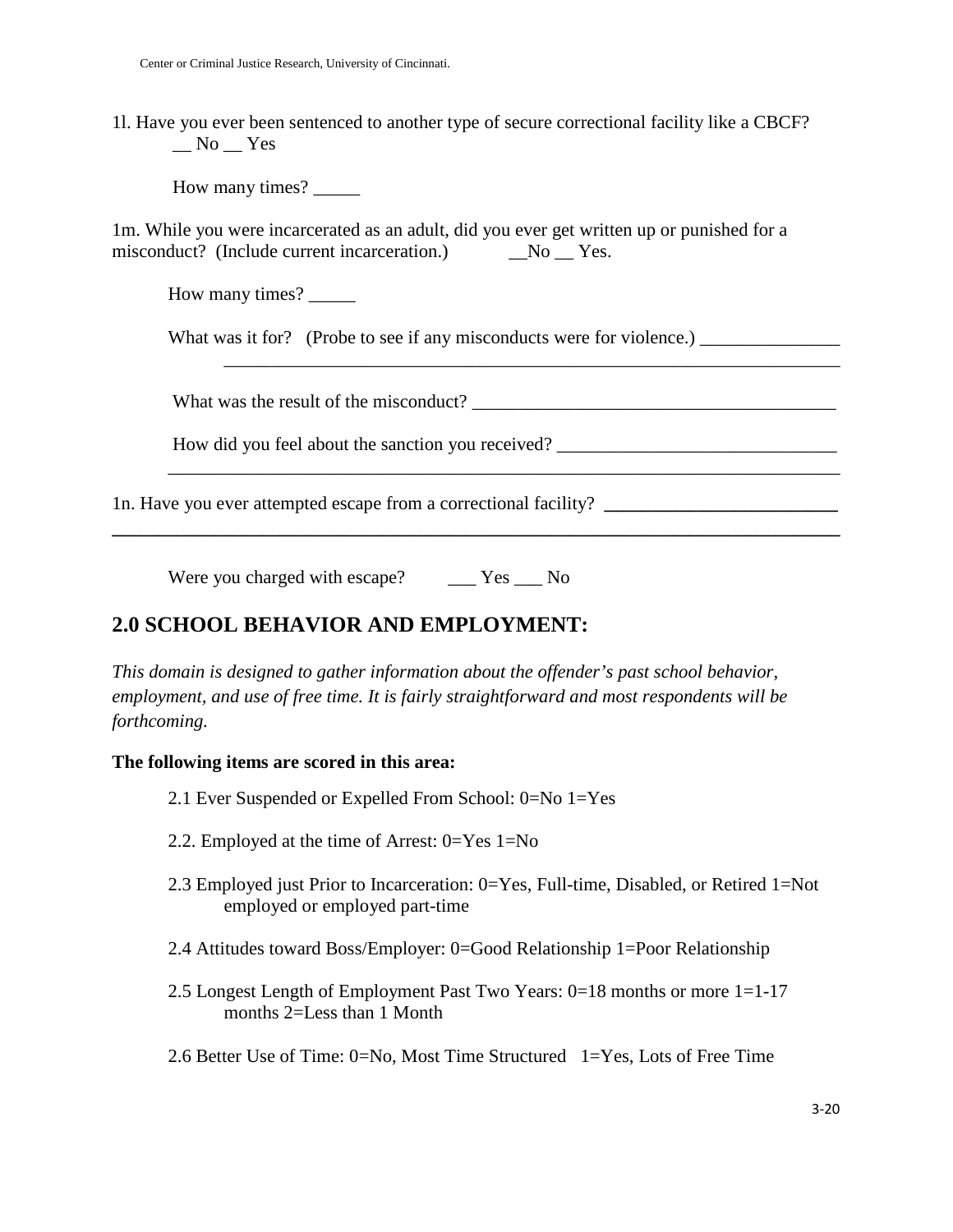#### **Questions for School Behavior and Employment:**

*I would now like to talk with you about your education and employment:* 

| 2a. Tell me about problems you might have had in school? ________________________<br><u> 1989 - Johann Stoff, amerikansk politiker (* 1908)</u> |
|-------------------------------------------------------------------------------------------------------------------------------------------------|
| 2b. Were you ever suspended or expelled from school? __ No __ Yes                                                                               |
| 2c. Were you working at the time of your arrest? $\Box$ No $\Box$ Yes                                                                           |
| _Yes _Eull time _Part Time _Seasonal                                                                                                            |
| Is the work under the table? ____ Yes ___ No<br>2e. During the past two years how many months did you work?                                     |
| and the control of the control of the control of the control of the control of the control of the control of the                                |
| Cood Relationship ______ Poor Relationship                                                                                                      |
| I now want to ask you about how you spend your time?                                                                                            |
|                                                                                                                                                 |
|                                                                                                                                                 |
|                                                                                                                                                 |
| 2h. How much free time would you estimate you have each week?<br>(Probe to make sure structured time is pro-social and not just hanging out.)   |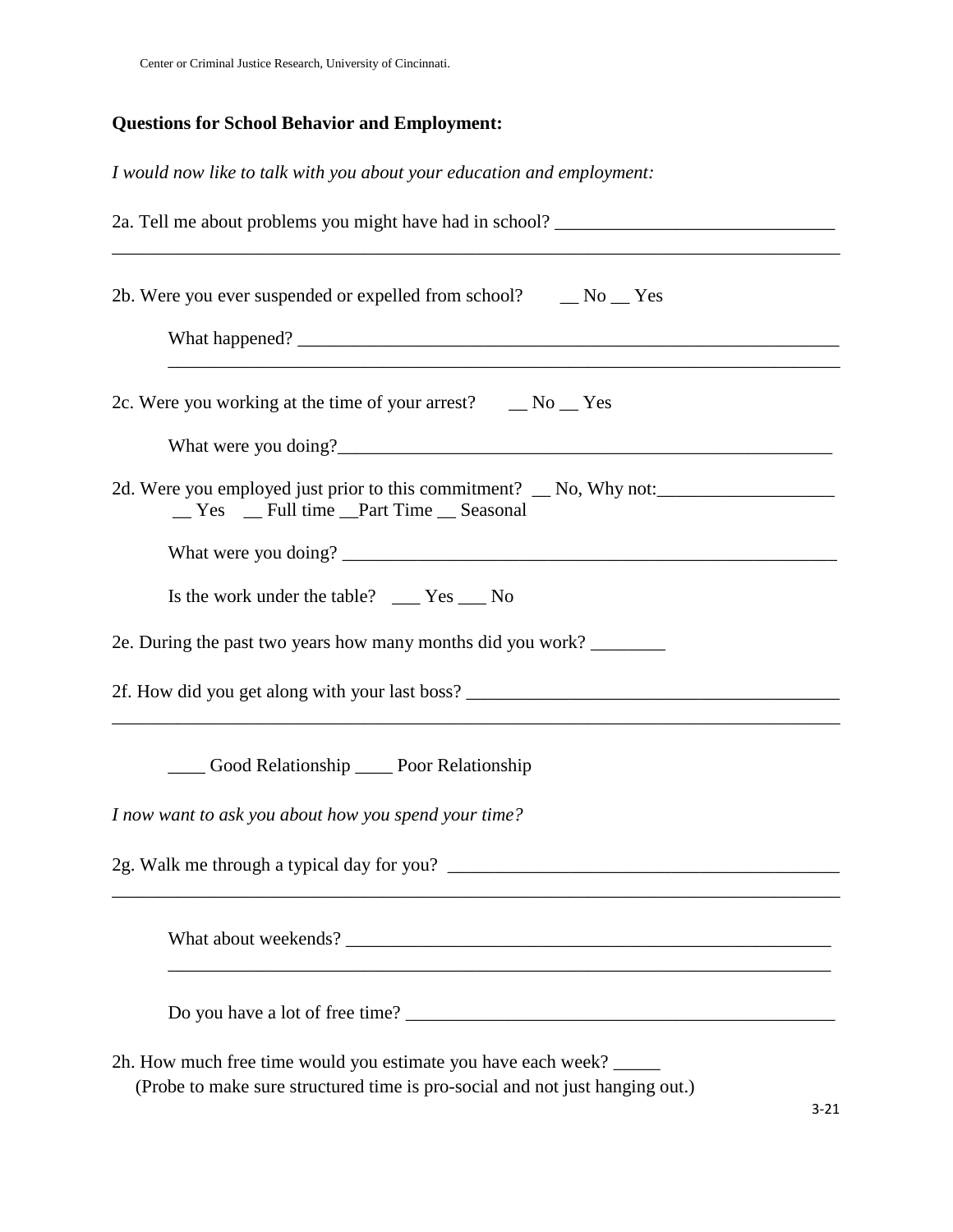#### **3.0Family and Social Support:**

*The family and social support section examines the familial and social support of the offender. Research has shown that an individual's family and social support can influence the probability of future criminal behavior. Individuals with family and social support systems who are supportive or tolerant of criminal behavior are more likely to engage in criminal behavior. Alternatively, individuals who have a strong family or social support network which condemn criminal activities reduces the likelihood that an individual will engage in future criminal behavior.* 

#### **The following items are scored in this area:**

- 3.1 Current Marital Status: 0=Married or Cohabitating 1=Single, married but separated, divorced, widowed
- 3.2 Living Situation Prior to Incarceration: 0=Significant Other 1=Parent, Friends, Other 2= Alone or Shelter
- 3.3 Stability of Residence: 0=Stable 1=Not Stable
- 3.4 Emotional & Personal Support Available from Family or Others: 0=Strong Support 1=None or Weak Support
- 3.5 Level of Satisfaction with Current Level of Support from Family or Others: 0=Very Satisfied 1=Not Satisfied

#### **Questions for Family and Social Support Domain:**

*I now want to talk with you about your family and the support you get from them.* 

3a. Let me ask you about your current marital situation. Are you married? No Yes

Are you Involved with anyone? (Probe to determine if it is a casual relationship or a significant other.) \_\_\_\_\_\_\_\_\_\_\_\_\_\_\_\_\_\_\_\_\_\_\_\_\_\_\_\_\_\_\_\_\_\_\_\_\_\_\_\_\_\_\_\_\_\_\_\_\_\_\_\_\_\_\_\_\_\_\_

3b. Who were you living with during the past year? \_\_\_\_\_\_\_\_\_\_\_\_\_\_\_\_\_\_\_\_\_\_\_\_\_\_\_\_\_\_

\_\_\_\_\_\_\_\_\_\_\_\_\_\_\_\_\_\_\_\_\_\_\_\_\_\_\_\_\_\_\_\_\_\_\_\_\_\_\_\_\_\_\_\_\_\_\_\_\_\_\_\_\_\_\_\_\_\_\_\_\_\_\_\_\_\_\_\_\_\_\_\_\_\_\_ \_\_\_\_\_\_\_\_\_\_\_\_\_\_\_\_\_\_\_\_\_\_\_\_\_\_\_\_\_\_\_\_\_\_\_\_\_\_\_\_\_\_\_\_\_\_\_\_\_\_\_\_\_\_\_\_\_\_\_\_\_\_\_\_\_\_\_\_\_\_\_\_\_\_\_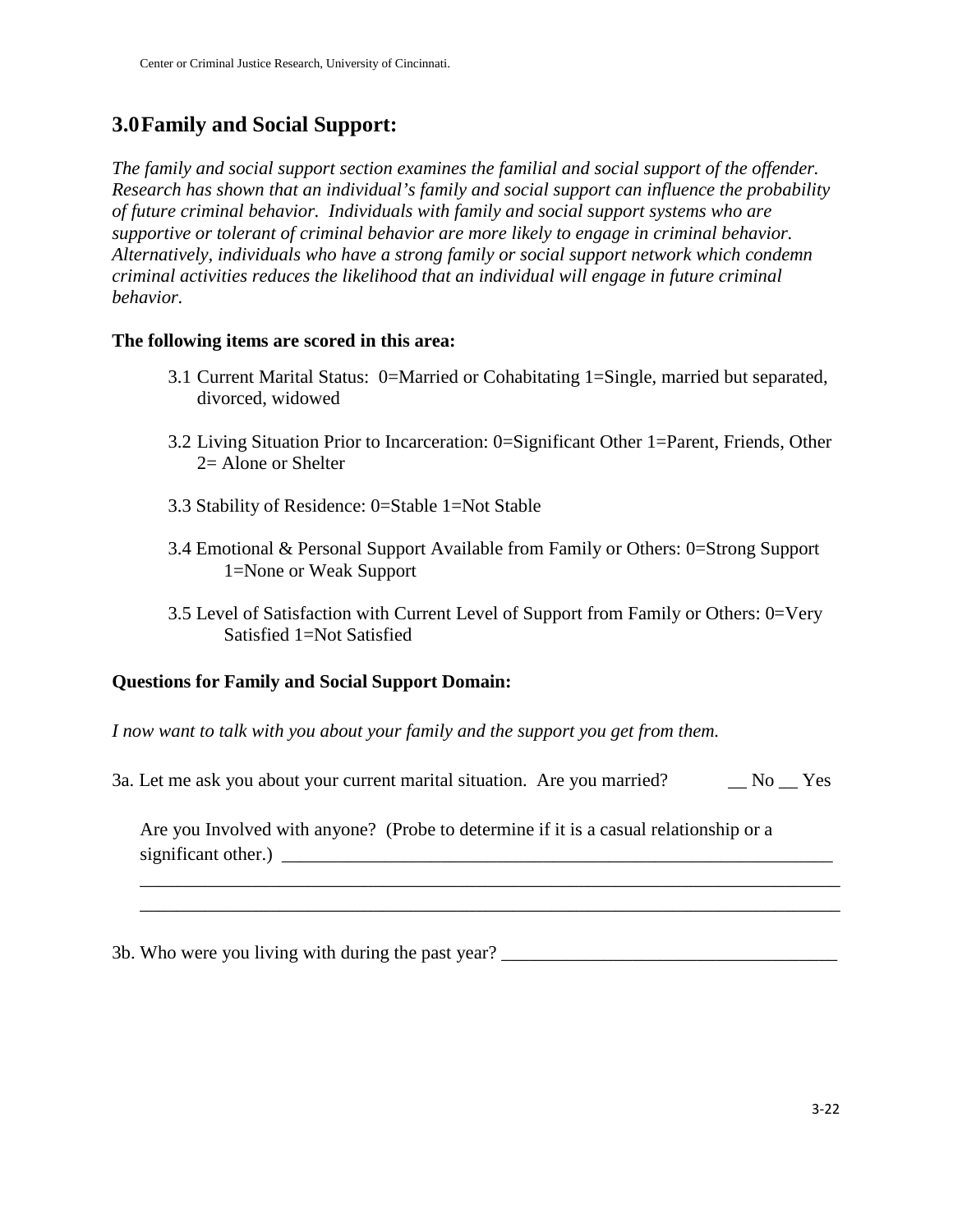| 3c. How long have you lived at your current address? ___________________________                                                                                                                                                            |
|---------------------------------------------------------------------------------------------------------------------------------------------------------------------------------------------------------------------------------------------|
| Do you get mail there?<br>$Yes$ No                                                                                                                                                                                                          |
| Do you pay rent or a mortgage? _______ Yes _____ No                                                                                                                                                                                         |
| 3d. How many times have you moved in the past year (do not count incarcerations)?                                                                                                                                                           |
| What were the reasons for the moves? (Probe to determine stability of current living<br>,我们也不会有什么。""我们的人,我们也不会有什么?""我们的人,我们也不会有什么?""我们的人,我们也不会有什么?""我们的人,我们也不会有什么?""我们的人                                                                    |
| ,我们也不能在这里的时候,我们也不能在这里的时候,我们也不能会在这里的时候,我们也不能会在这里的时候,我们也不能会在这里的时候,我们也不能会在这里的时候,我们也不<br>3e. Describe your relationship with your family? ________________________________<br><u> 1989 - Johann Barbara, margaret eta idazlearia (h. 1989).</u> |
| ,我们也不能在这里的时候,我们也不能在这里的时候,我们也不能会在这里的时候,我们也不能会在这里的时候,我们也不能会在这里的时候,我们也不能会在这里的时候,我们也不<br>,我们也不能在这里的时候,我们也不能在这里的时候,我们也不能会在这里的时候,我们也不能会在这里的时候,我们也不能会在这里的时候,我们也不能会在这里的时候,我们也                                                                       |
| How do they feel about you getting in trouble with the law? _____________________                                                                                                                                                           |
| 3f. Has your trouble with the law changed your relationship with your family? _______________                                                                                                                                               |
|                                                                                                                                                                                                                                             |
|                                                                                                                                                                                                                                             |
| Close friends?                                                                                                                                                                                                                              |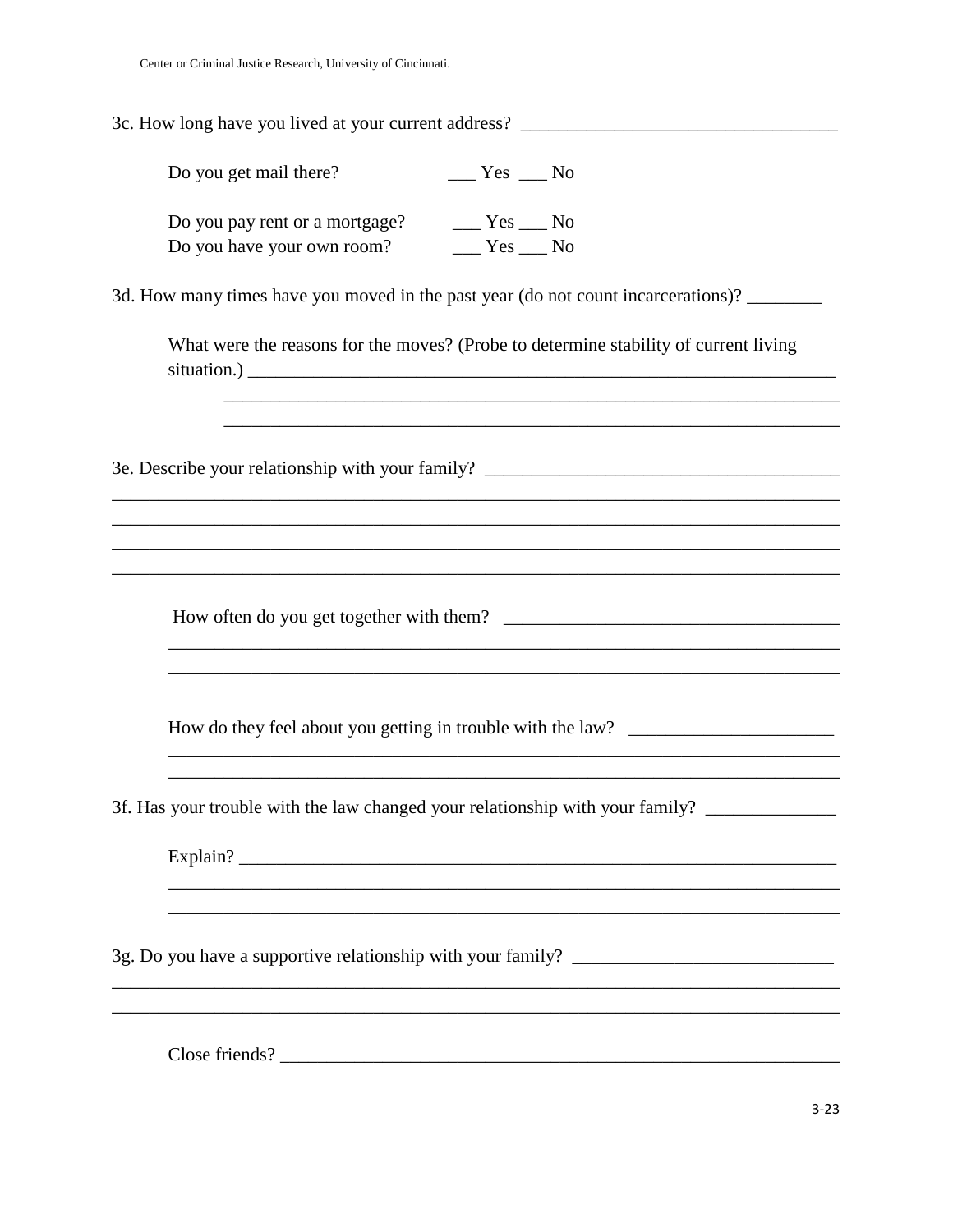#### *If Self Report is used, assessor does not need to ask the following question.*

3h. In terms of your family, spouse, and close friends, how would you rate the emotional and personal support you received from them?

\_\_Very Strong Support \_\_ Strong Support \_\_Ok Support \_\_Weak Support \_\_No Support

#### *If Self Report is used, assessor does not need to ask the following question.*

3h. How satisfied are you with current level of support you have received from your family or close friends?

Very Satisfied Satisfied Somewhat Satisfied Not Satisfied

#### **4.0 SUBSTANCE USE AND MENTAL HEALTH**

*This domain asks about substance use and mental health. The questions related to substance use examine the occurrence of substance use in the offender's life and the extent to which its use has caused problems across varying aspects of the offender's life. Substance use can be pervasive in its ability to influence multiple aspects of a person's life including involvement with the legal system, issues with loved ones and friends, health and social service problems, and its interaction with seeking or maintaining employment. For this domain alcohol and drug use are separated.* 

#### **The following items are scored in this area:**

4.1 Longest Period of Abstinence from Alcohol: 0= 6 months or longer 1=Less than 6 months

4.2 Age at First Illegal Drug Use: 0=16 or older 1=Under Age 16

4.3 Problems with Employment due to Drug Use: 0=No 1=Yes

4.4 Problems with Health due to Drug Use: 0=No 1=Yes

4.5 Ever Diagnosed with Mental Illness/Disorder: 0=No 1=Yes

#### **Questions for Substance Abuse and Mental Health Domain:**

*Let's talk about your substance use.* 

4a. Have you ever had a problem with alcohol? \_\_ No \_\_ Yes

4b. Describe your drinking habits. \_\_\_\_\_\_\_\_\_\_\_\_\_\_\_\_\_\_\_\_\_\_\_\_\_\_\_\_\_\_\_\_\_\_\_\_\_\_\_\_\_\_\_\_\_\_\_\_\_\_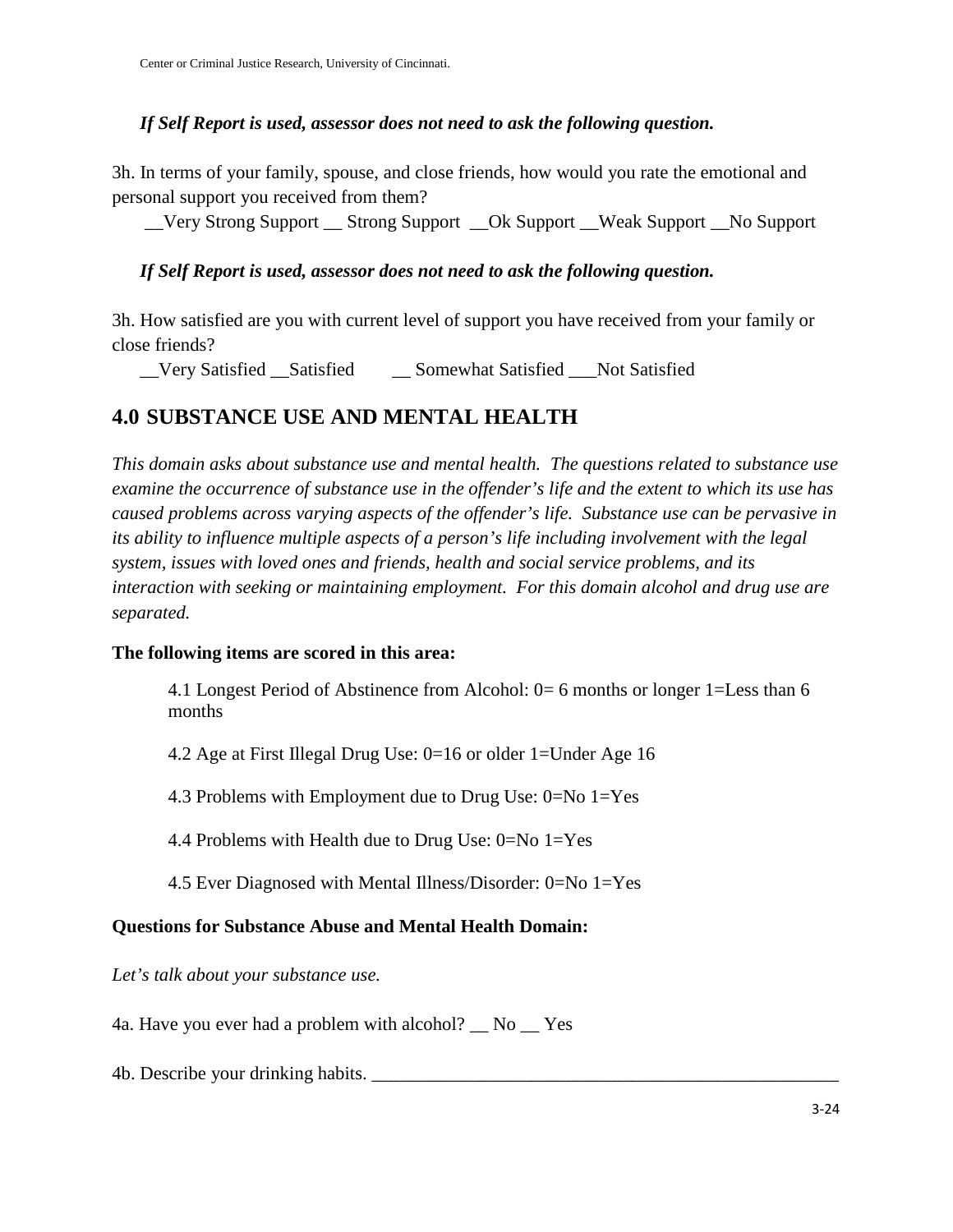| 4d. Have you ever had a problem with drugs other than alcohol? _ No _ Yes                                                                                           |  |  |  |  |  |
|---------------------------------------------------------------------------------------------------------------------------------------------------------------------|--|--|--|--|--|
|                                                                                                                                                                     |  |  |  |  |  |
|                                                                                                                                                                     |  |  |  |  |  |
|                                                                                                                                                                     |  |  |  |  |  |
| 4h. Has your drug use ever caused you problems with a job? $\qquad \qquad$ No $\qquad$ Yes                                                                          |  |  |  |  |  |
| Have you ever had a boss suggest that you have a problem with drugs? ____________                                                                                   |  |  |  |  |  |
|                                                                                                                                                                     |  |  |  |  |  |
| 4i. Have you ever had any medical problems due to drug use? ______ No ____ Yes<br>,我们也不能在这里的时候,我们也不能在这里的时候,我们也不能会在这里的时候,我们也不能会在这里的时候,我们也不能会在这里的时候,我们也不能会在这里的时候,我们也不 |  |  |  |  |  |
| Have you ever had a doctor told you to either quit or cut down on drug use?                                                                                         |  |  |  |  |  |
| 4j. If drugs or alcohol are a problem, ask the offender if they are willing to consider going to a                                                                  |  |  |  |  |  |
| 4k. Have you ever seen a psychiatrist or psychologist? ______ Yes ____ No                                                                                           |  |  |  |  |  |
|                                                                                                                                                                     |  |  |  |  |  |
| 41. Have you ever been diagnosed for a mental illness? ______ Yes ____ No                                                                                           |  |  |  |  |  |
|                                                                                                                                                                     |  |  |  |  |  |
| Are you on medication for the mental illness?<br>$Yes$ No                                                                                                           |  |  |  |  |  |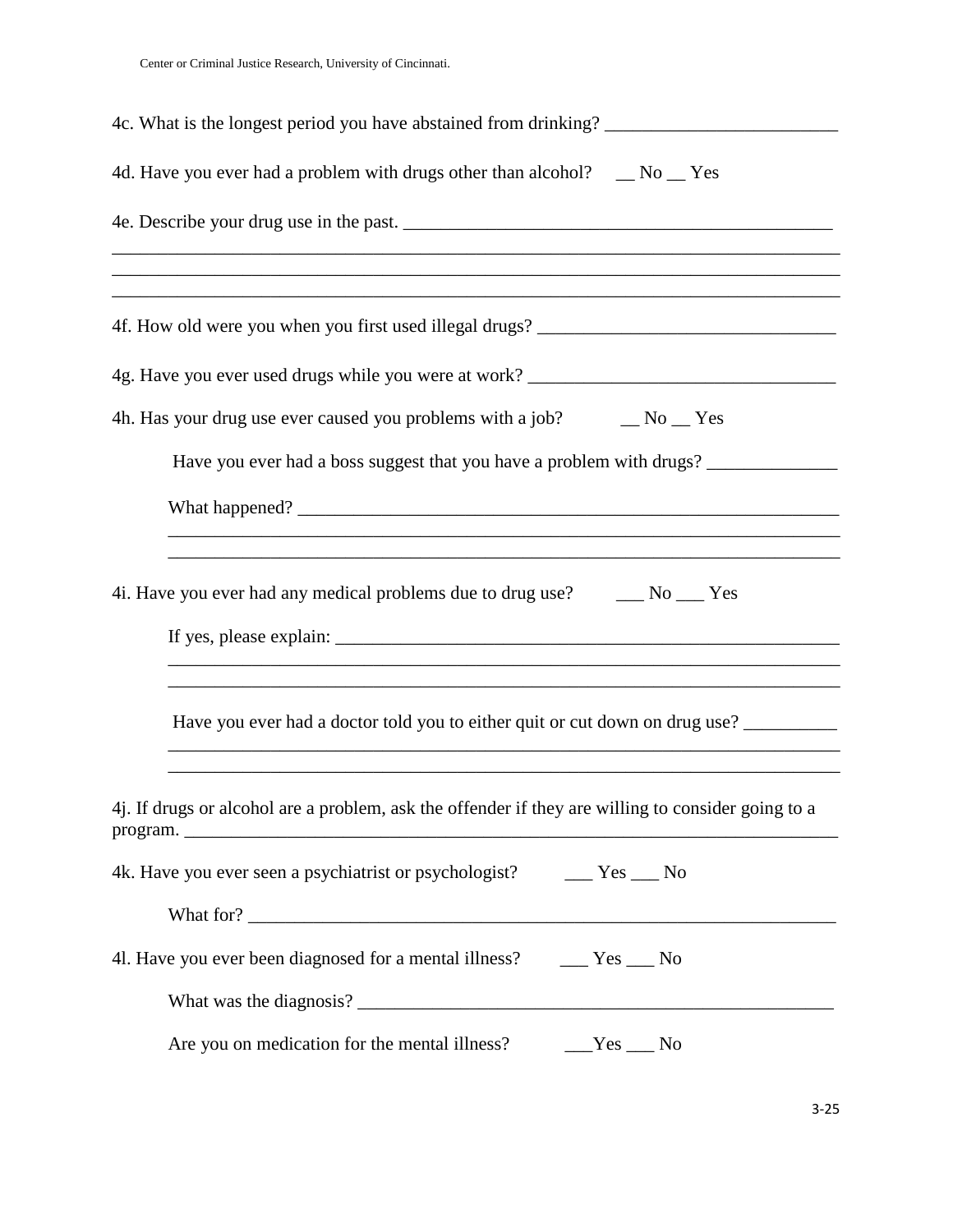#### **5.0 CRIMINAL LIFESTYLE**

*This domain addresses a number of items related to a criminal lifestyle including the peer association of the offender criminal attitudes of the offender as well as some behavioral patterns that can often lead to criminal behavior. In addition to the specific questions for this item, the interviewer should score this item from the totality of the responses in the interview. Listen for rationalizations, minimizations and justifications of behavior throughout the interview.* 

#### **The Following Items are Scored in this Domain:**

- 5.1 Criminal Activities: 0=Strong identification with pro-social activities 1=Mixture of pro- and antisocial activities 2=Strong identification with criminal activities
- 5.2 Gang Membership: 0=No, never 1=Yes, but not current 2=Yes, current
- 5.3 Ability to Control Anger: 0=Poor 1=Good
- 5.4 Uses Anger to Intimidate Others: 0=No 1=Yes
- 5.5 Acts Impulsively: 0=No 1=Yes

5.6 Feels Lack of Control over Events: 0=Controls events 1=Sometimes lacks control 2=Generally lacks control

5.7 Walks Away from a Fight: 0=Yes 1=Sometimes 2=Rarely

#### **Question for the Criminal Lifestyle:**

*I now want to ask you about your friends. This can include family members (e.g., brothers, sisters, cousins) if you consider them to be close friends and regularly hand out with them.* 

\_\_\_\_\_\_\_\_\_\_\_\_\_\_\_\_\_\_\_\_\_\_\_\_\_\_\_\_\_\_\_\_\_\_\_\_\_\_\_\_\_\_\_\_\_\_\_\_\_\_\_\_\_\_\_\_\_\_\_\_\_\_\_\_\_\_\_\_\_\_\_\_\_\_\_\_\_\_

 \_\_\_\_\_\_\_\_\_\_\_\_\_\_\_\_\_\_\_\_\_\_\_\_\_\_\_\_\_\_\_\_\_\_\_\_\_\_\_\_\_\_\_\_\_\_\_\_\_\_\_\_\_\_\_\_\_\_\_\_\_\_\_\_\_\_\_\_\_\_\_\_  $\overline{\phantom{a}}$  , and the contribution of the contribution of the contribution of the contribution of the contribution of the contribution of the contribution of the contribution of the contribution of the contribution of the

\_\_\_\_\_\_\_\_\_\_\_\_\_\_\_\_\_\_\_\_\_\_\_\_\_\_\_\_\_\_\_\_\_\_\_\_\_\_\_\_\_\_\_\_\_\_\_\_\_\_\_\_\_\_\_\_\_\_\_\_\_\_\_\_\_\_\_\_\_\_\_\_\_\_\_\_\_\_ \_\_\_\_\_\_\_\_\_\_\_\_\_\_\_\_\_\_\_\_\_\_\_\_\_\_\_\_\_\_\_\_\_\_\_\_\_\_\_\_\_\_\_\_\_\_\_\_\_\_\_\_\_\_\_\_\_\_\_\_\_\_\_\_\_\_\_\_\_\_\_\_\_\_\_\_\_\_

5a. How many close friends would you say you have? \_\_\_\_\_\_\_\_\_\_\_\_\_\_\_\_\_\_\_\_\_\_\_\_\_\_\_\_\_\_

How often do you see them?

5b. Have any of your close friends been involved in criminal behavior?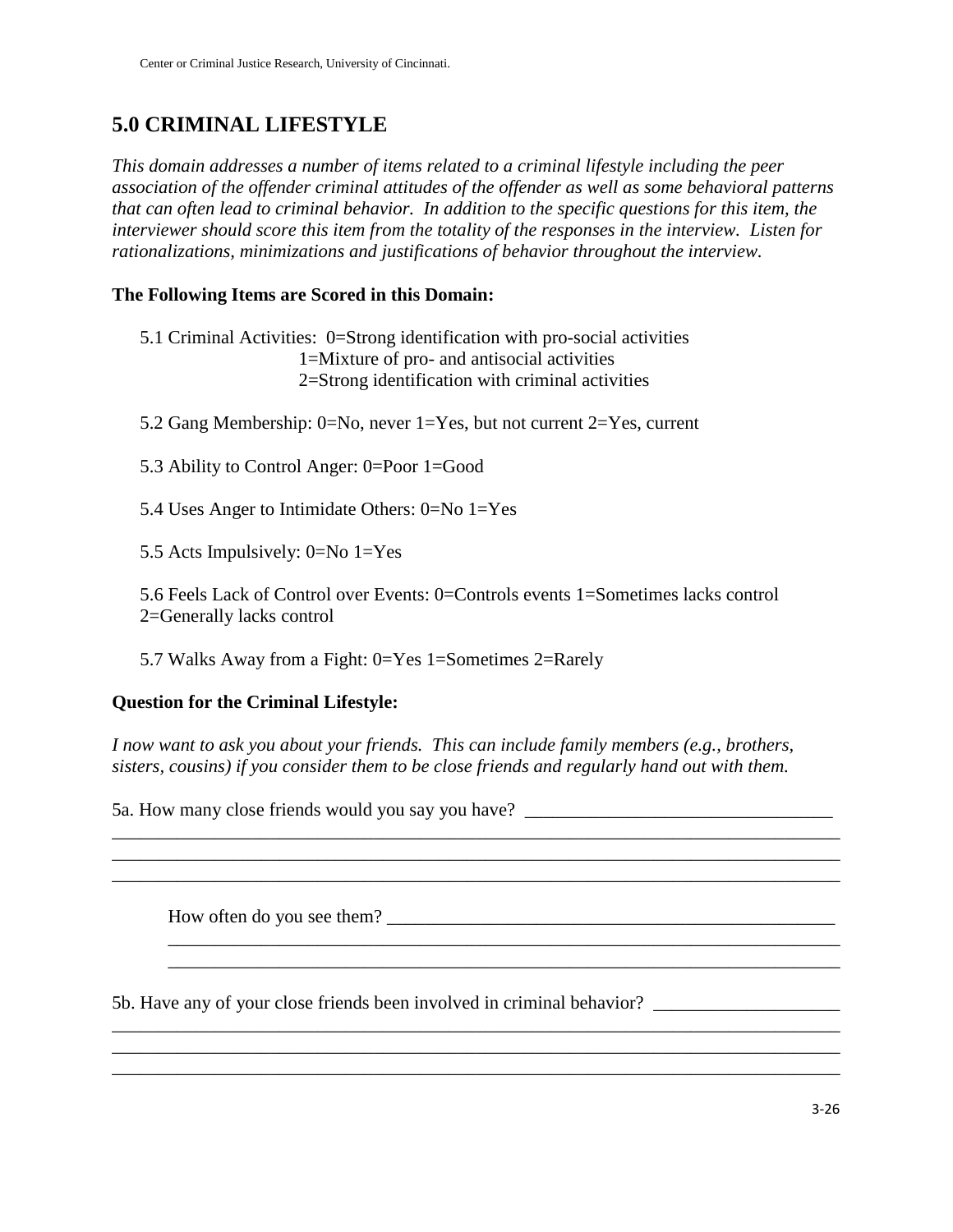| What kind of things have they been involved in? _________________________________                                                                                                                  |
|----------------------------------------------------------------------------------------------------------------------------------------------------------------------------------------------------|
| ,我们也不能在这里的时候,我们也不能在这里的时候,我们也不能会在这里的时候,我们也不能会在这里的时候,我们也不能会在这里的时候,我们也不能会在这里的时候,我们也不<br>5c. Have you ever been in a gang? ____ No ____ Yes<br>When?                                                   |
| If yes, probe for more information:<br>,我们也不能在这里的时候,我们也不能在这里的时候,我们也不能会在这里的时候,我们也不能会在这里的时候,我们也不能会在这里的时候,我们也不能会在这里的时候,我们也不                                                                           |
| 5d. I want to ask you about your temper. Tell me about the times you have lost your temper:<br>What happened?                                                                                      |
| Have you ever hurt anyone because you lost your temper? ________________________                                                                                                                   |
| ,我们也不能在这里的人,我们也不能在这里的人,我们也不能在这里的人,我们也不能在这里的人,我们也不能在这里的人,我们也不能在这里的人,我们也不能在这里的人,我们也<br>5e. When you want someone to do something they don't necessarily want to do, how do you get<br>them to do it? |
|                                                                                                                                                                                                    |
| 5f. Have you ever been charged with intimidation, threatening others or using violence? _____                                                                                                      |
| 5g. Have you ever been written up for intimidation, threatening others or using violence?                                                                                                          |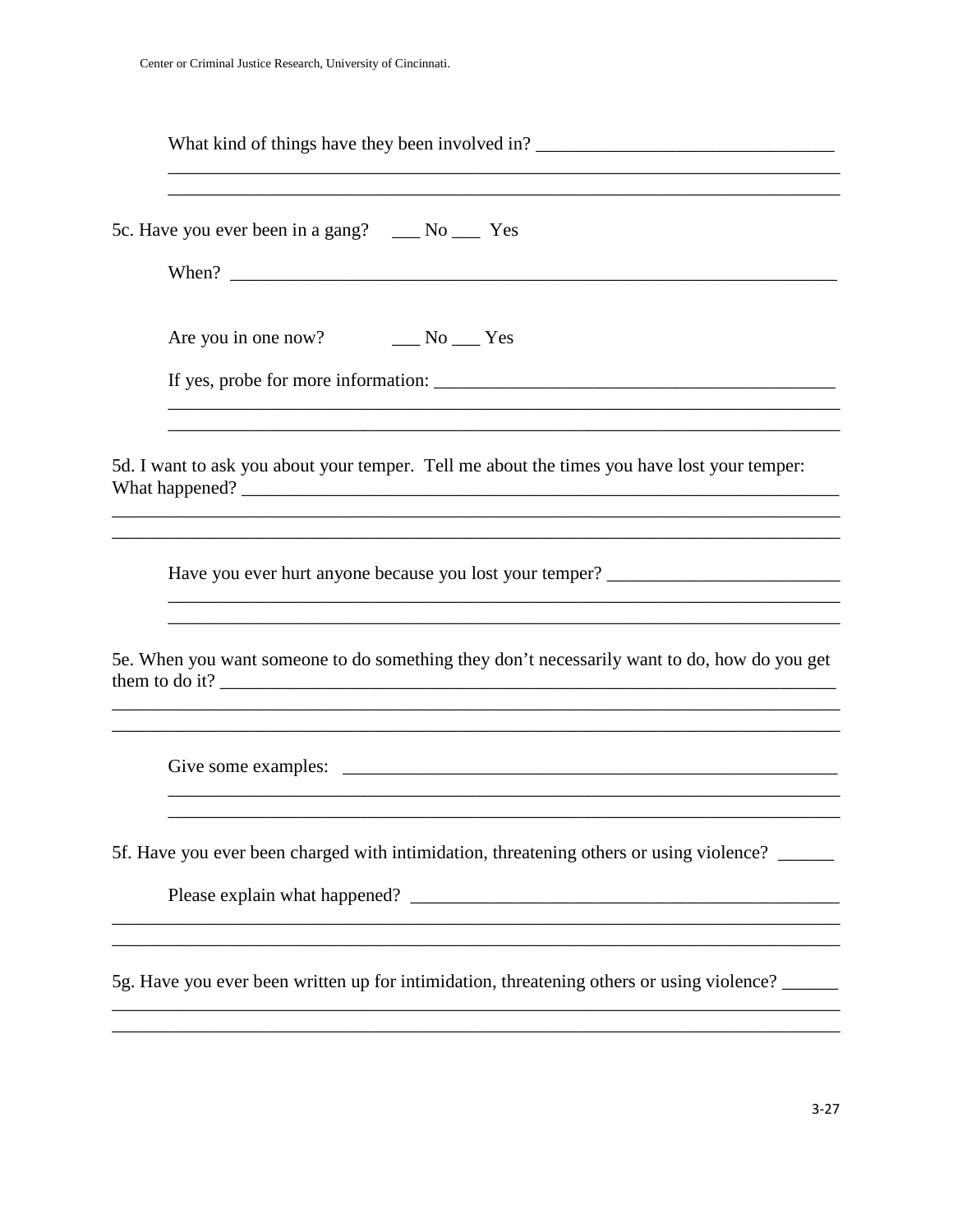#### **Probe to determine if the offender has a history of using violence or intimidation to get what they want.**

5h. Would you describe yourself as someone with a short fuse or a long fuse?

#### *If Self Report is used, assessor does not need to ask the following question.*

If I asked you to rate yourself on a scale from 1 to 5 with 1 having a short fuse and 5 having a long fuse, how would your rate yourself?

\_\_\_\_\_\_\_\_\_\_\_\_\_\_\_\_\_\_\_\_\_\_\_\_\_\_\_\_\_\_\_\_\_\_\_\_\_\_\_\_\_\_\_\_\_\_\_\_\_\_\_\_\_\_\_\_\_\_\_\_\_\_\_\_\_\_\_\_\_\_\_\_\_\_\_\_\_\_

\_\_\_\_\_ Good Control of Temper \_\_\_\_\_\_\_ Some Control \_\_\_\_\_ Poor Control of Temper

51. Have you ever acted without thinking? \_\_\_ Yes \_\_\_ No

If yes, tell me about it:

Would others describe you as being a spur of the moment person or a planner? \_\_\_\_\_\_\_\_\_\_\_\_\_\_\_\_\_\_\_\_\_\_\_\_\_\_\_\_\_\_\_\_\_\_\_\_\_\_\_\_\_\_\_\_\_\_\_\_\_\_\_\_\_\_\_\_\_\_\_\_\_\_\_\_\_\_\_\_\_\_\_\_

 $\overline{\phantom{a}}$  ,  $\overline{\phantom{a}}$  ,  $\overline{\phantom{a}}$  ,  $\overline{\phantom{a}}$  ,  $\overline{\phantom{a}}$  ,  $\overline{\phantom{a}}$  ,  $\overline{\phantom{a}}$  ,  $\overline{\phantom{a}}$  ,  $\overline{\phantom{a}}$  ,  $\overline{\phantom{a}}$  ,  $\overline{\phantom{a}}$  ,  $\overline{\phantom{a}}$  ,  $\overline{\phantom{a}}$  ,  $\overline{\phantom{a}}$  ,  $\overline{\phantom{a}}$  ,  $\overline{\phantom{a}}$ 

\_\_\_\_\_\_\_\_\_\_\_\_\_\_\_\_\_\_\_\_\_\_\_\_\_\_\_\_\_\_\_\_\_\_\_\_\_\_\_\_\_\_\_\_\_\_\_\_\_\_\_\_\_\_\_\_\_\_\_\_\_\_\_\_\_\_\_\_\_\_\_\_\_\_\_\_\_\_ \_\_\_\_\_\_\_\_\_\_\_\_\_\_\_\_\_\_\_\_\_\_\_\_\_\_\_\_\_\_\_\_\_\_\_\_\_\_\_\_\_\_\_\_\_\_\_\_\_\_\_\_\_\_\_\_\_\_\_\_\_\_\_\_\_\_\_\_\_\_\_\_\_\_\_\_\_\_

#### *If Self Report is used, assessor does not need to ask the following question.*

If I asked you to rate yourself on a scale from 1 to 5 with 1 being a spur of the moment person and 5 being a planner how would your rate yourself? \_\_\_\_\_\_

\_\_\_\_\_\_\_\_\_\_\_\_\_\_\_\_\_\_\_\_\_\_\_\_\_\_\_\_\_\_\_\_\_\_\_\_\_\_\_\_\_\_\_\_\_\_\_\_\_\_\_\_\_\_\_\_\_\_\_\_\_\_\_\_\_\_\_\_\_\_\_\_\_\_\_\_\_\_ \_\_\_\_\_\_\_\_\_\_\_\_\_\_\_\_\_\_\_\_\_\_\_\_\_\_\_\_\_\_\_\_\_\_\_\_\_\_\_\_\_\_\_\_\_\_\_\_\_\_\_\_\_\_\_\_\_\_\_\_\_\_\_\_\_\_\_\_\_\_\_\_\_\_\_\_\_\_

 \_\_\_\_\_\_\_\_\_\_\_\_\_\_\_\_\_\_\_\_\_\_\_\_\_\_\_\_\_\_\_\_\_\_\_\_\_\_\_\_\_\_\_\_\_\_\_\_\_\_\_\_\_\_\_\_\_\_\_\_\_\_\_\_\_\_\_\_\_\_\_\_  $\overline{\phantom{a}}$  , and the contribution of the contribution of the contribution of the contribution of the contribution of the contribution of the contribution of the contribution of the contribution of the contribution of the

 *Now I want you to think about how things have been going for you recently.* 

5. Do you sometimes feel that you have lost control over events in your life?

 $Why?$ 

*If Self Report is used, assessor does not need to ask the following question.* 

\_\_\_\_Feels in Control over Events \_\_\_Sometimes lacks control \_\_\_Generally lacks control

*If Self Report is used, assessor does not need to ask the following question.*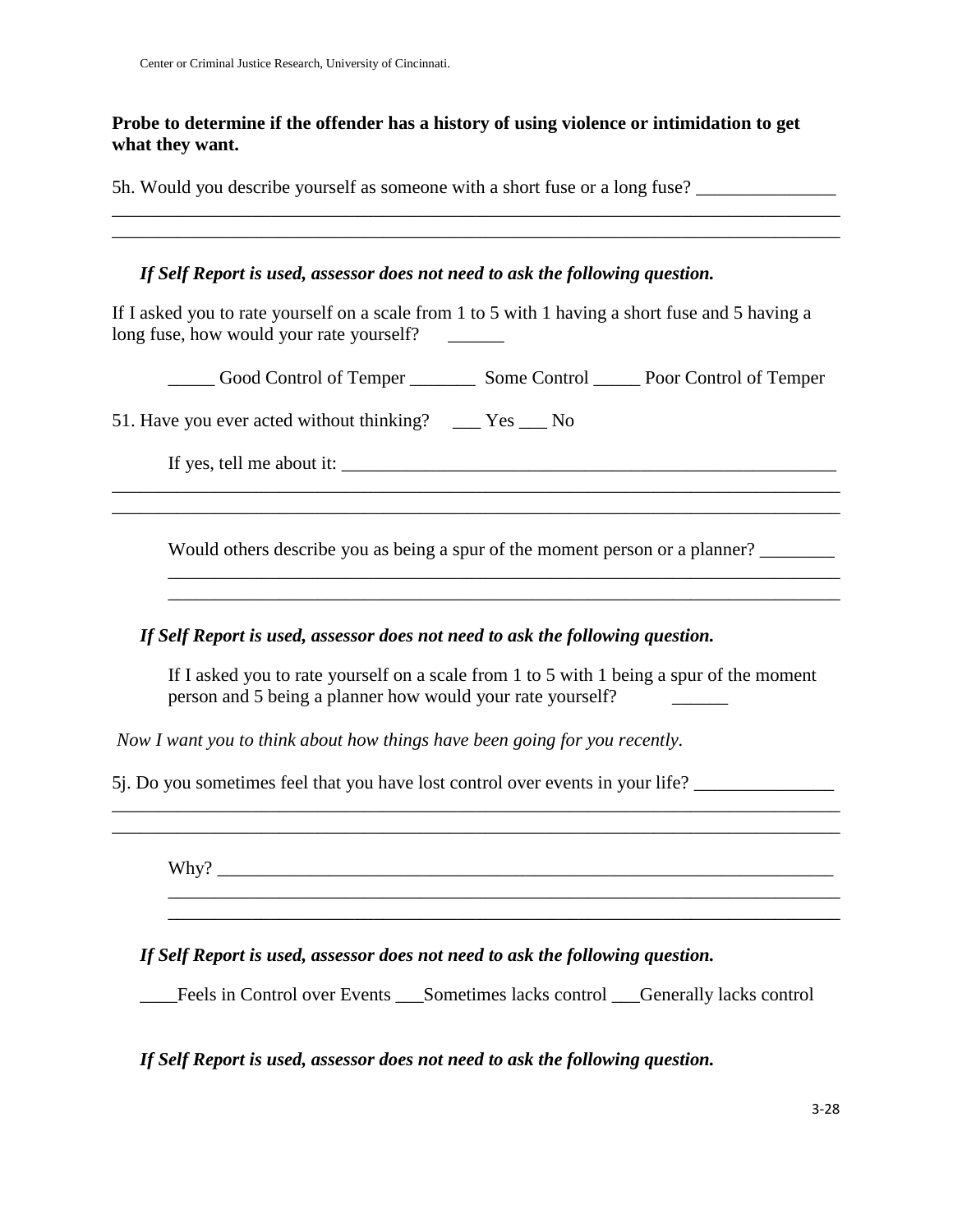5k. Would you describe yourself as someone who "Walks Away from a fight," "Tries to avoid it but it seems to find you," or "first one in?"

If I asked you to rate yourself on a scale from 1 to 5 with 1 being "walks away," and 5 being "first one in," how would you rate yourself? \_\_\_\_\_\_

\_\_\_\_\_\_\_\_\_\_\_\_\_\_\_\_\_\_\_\_\_\_\_\_\_\_\_\_\_\_\_\_\_\_\_\_\_\_\_\_\_\_\_\_\_\_\_\_\_\_\_\_\_\_\_\_\_\_\_\_\_\_\_\_\_\_\_\_\_\_\_\_\_\_\_\_\_\_

\_\_\_\_\_\_\_\_\_\_\_\_\_\_\_\_\_\_\_\_\_\_\_\_\_\_\_\_\_\_\_\_\_\_\_\_\_\_\_\_\_\_\_\_\_\_\_\_\_\_\_\_\_\_\_\_\_\_\_\_\_\_\_\_\_\_\_\_\_\_\_\_\_\_\_

5l. How do you feel about getting some help or participating in programs? \_\_\_\_\_\_\_\_\_\_\_\_\_\_\_\_\_\_\_\_\_\_\_\_\_\_

\_\_\_\_\_\_\_\_\_\_\_\_\_\_\_\_\_\_\_\_\_\_\_\_\_\_\_\_\_\_\_\_\_\_\_\_\_\_\_\_\_\_\_\_\_\_\_\_\_\_\_\_\_\_\_\_\_\_\_\_\_\_\_\_\_\_\_\_\_\_\_\_\_\_\_\_\_\_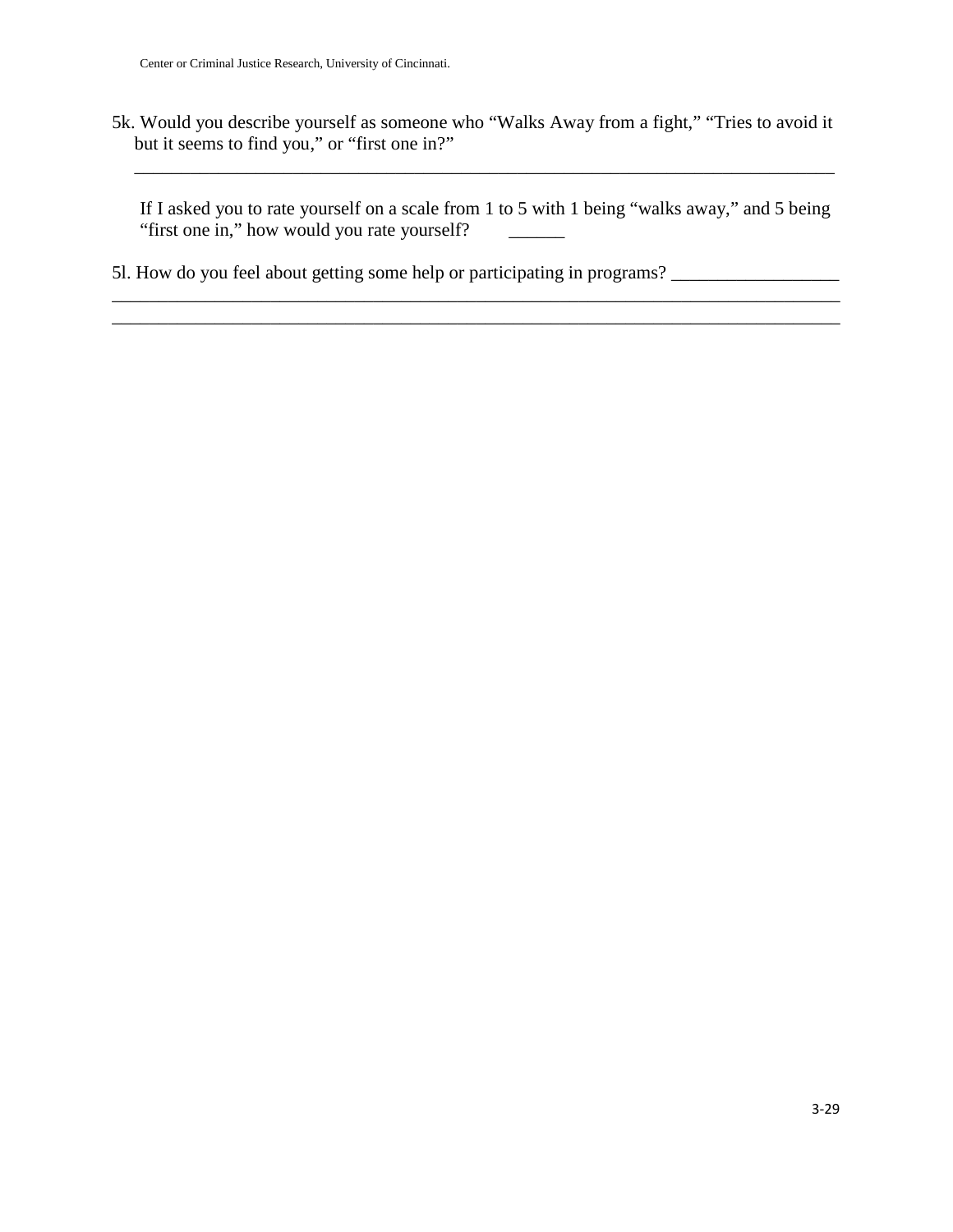#### **SECTION 2: RESPONSIVITY ASSESSMENT**

*Considering the entire interview as well as official records, the next section is designed to identify special considerations or responsivity factors that might affect the offender's engagement in supervision or programming. For each of the following areas check the boxes that best describes the offender for each of these items.* 

| Low Intelligence*                                                                                                                                                                                                                                                                                                                                        |
|----------------------------------------------------------------------------------------------------------------------------------------------------------------------------------------------------------------------------------------------------------------------------------------------------------------------------------------------------------|
|                                                                                                                                                                                                                                                                                                                                                          |
| Reading or Writing significantly below normal*                                                                                                                                                                                                                                                                                                           |
| Mental Health Issues (list diagnoses <sup>*</sup>                                                                                                                                                                                                                                                                                                        |
| Motivation is a Problem* (No Desire to Change/Participate in Programs) Note, some<br>offenders will be motivated to obtain help in some areas but not others. For example, they<br>may want assistance in getting a job, but are not willing to go to substance abuse<br>treatment. This can be important for case planning. Please provide information: |
|                                                                                                                                                                                                                                                                                                                                                          |
| Transportation is a problem                                                                                                                                                                                                                                                                                                                              |
| Child Care is a problem                                                                                                                                                                                                                                                                                                                                  |
| Language is a problem. List offender's native language: ________________________                                                                                                                                                                                                                                                                         |
|                                                                                                                                                                                                                                                                                                                                                          |
| History of Abuse/Neglect poses a barrier for offender. Explain:                                                                                                                                                                                                                                                                                          |
| Interpersonal Anxiousness (offender is very nervous and may require program with little<br>confrontation)                                                                                                                                                                                                                                                |

\_\_\_ Other, Please explain: \_\_\_\_\_\_\_\_\_\_\_\_\_\_\_\_\_\_\_\_\_\_\_\_\_\_\_\_\_\_\_\_\_\_\_\_\_\_\_\_\_\_\_\_\_\_\_\_\_\_\_\_\_

*\*If these items are checked it is strongly recommended that further assessment be conducted to determine level or severity.*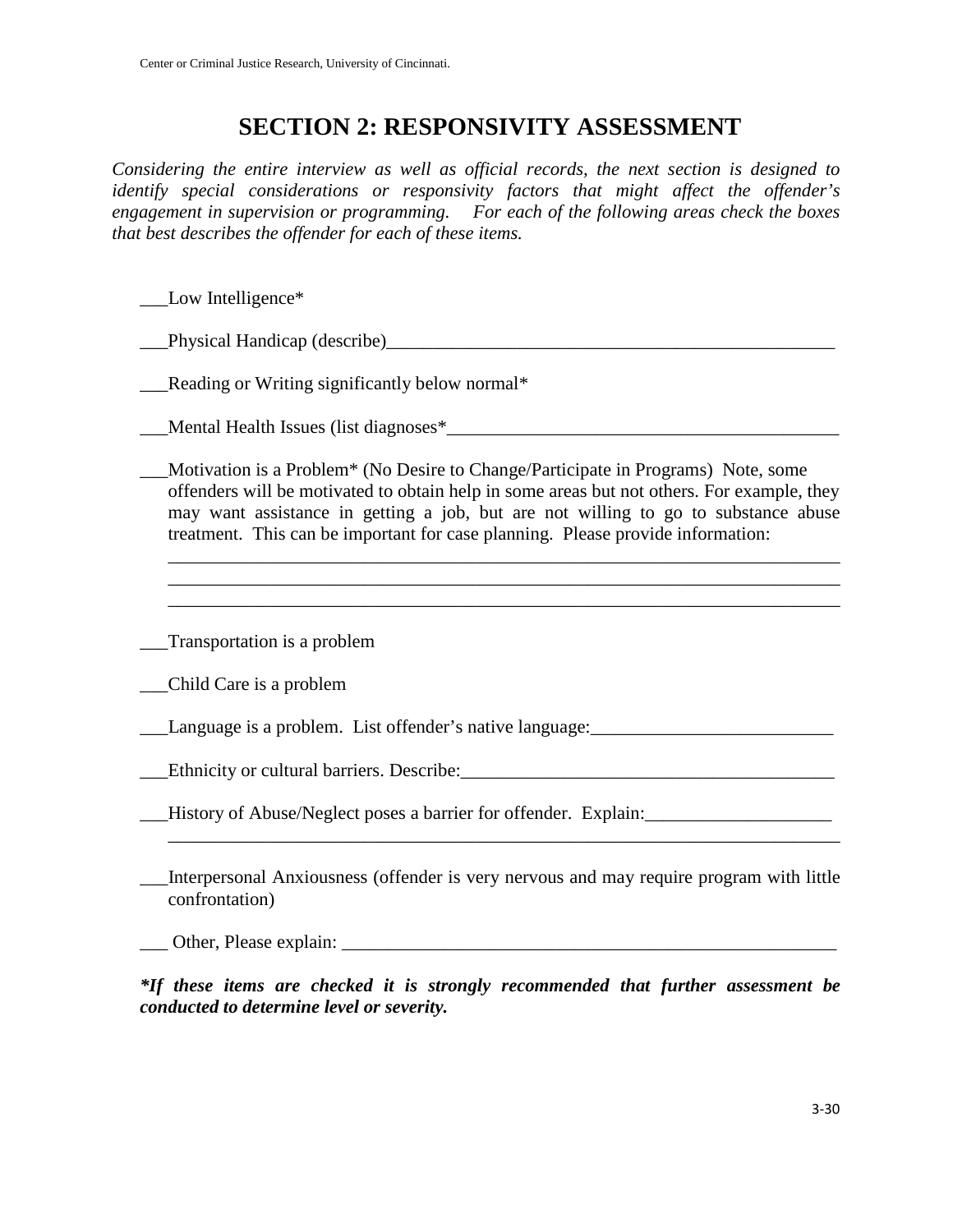| <b>SELF-REPORT SURVEY - PRISON INTAKE ASSESSMENT TOOL</b>                                                                                                                                                                                                                                                                                                                                                                                           |
|-----------------------------------------------------------------------------------------------------------------------------------------------------------------------------------------------------------------------------------------------------------------------------------------------------------------------------------------------------------------------------------------------------------------------------------------------------|
| Name:<br>Today's Date:<br><u> 1980 - Johann Barbara, martin amerikan basar dan basa dan basa dan basa dalam basa dalam basa dalam basa dan</u>                                                                                                                                                                                                                                                                                                      |
| The following questions ask about several things in your life, such as education, employment, your<br>family, friends, and your beliefs. Please answer the following questions the best you can. There is no<br>right or wrong answers to these questions. Some questions will be simple yes/no questions and others<br>will ask you to circle a number which corresponds to how much that statement reflects your beliefs or<br>is "true" for you. |
| 1. Age $\qquad$                                                                                                                                                                                                                                                                                                                                                                                                                                     |
| 2. Current Marital Status:                                                                                                                                                                                                                                                                                                                                                                                                                          |
| Married (or common law)<br>Divorced<br>_____ Single<br>Widowed<br>Separated                                                                                                                                                                                                                                                                                                                                                                         |
| 3. In school were you ever suspended or expelled? Yes ______ No _____                                                                                                                                                                                                                                                                                                                                                                               |
| 4. How long did you live at your address prior to incarceration?                                                                                                                                                                                                                                                                                                                                                                                    |
| 5. How many addresses changes (do not count incarceration)<br>have you had in the past 12 months?                                                                                                                                                                                                                                                                                                                                                   |
| 6. Who were you living with prior to incarceration?                                                                                                                                                                                                                                                                                                                                                                                                 |
| Spouse or Significant Other<br>Family<br>Friend<br>Alone<br>$\overline{\phantom{0}}$<br>On the Street or Shelter                                                                                                                                                                                                                                                                                                                                    |
| 7. Since you started drinking on a regular basis, what is the longest period of time you                                                                                                                                                                                                                                                                                                                                                            |
| 8. If you have never drank, check box:                                                                                                                                                                                                                                                                                                                                                                                                              |
| 9. What was the age you first used illegal drugs (not including alcohol)?                                                                                                                                                                                                                                                                                                                                                                           |
| 10. Have you ever had any health related problems due to illegal drug use?                                                                                                                                                                                                                                                                                                                                                                          |
| No<br><b>Contract Contract</b>                                                                                                                                                                                                                                                                                                                                                                                                                      |
| 11. Were you employed at the time of your arrest? Yes _ No _                                                                                                                                                                                                                                                                                                                                                                                        |
| 12. If yes, how many hours per week did you work?                                                                                                                                                                                                                                                                                                                                                                                                   |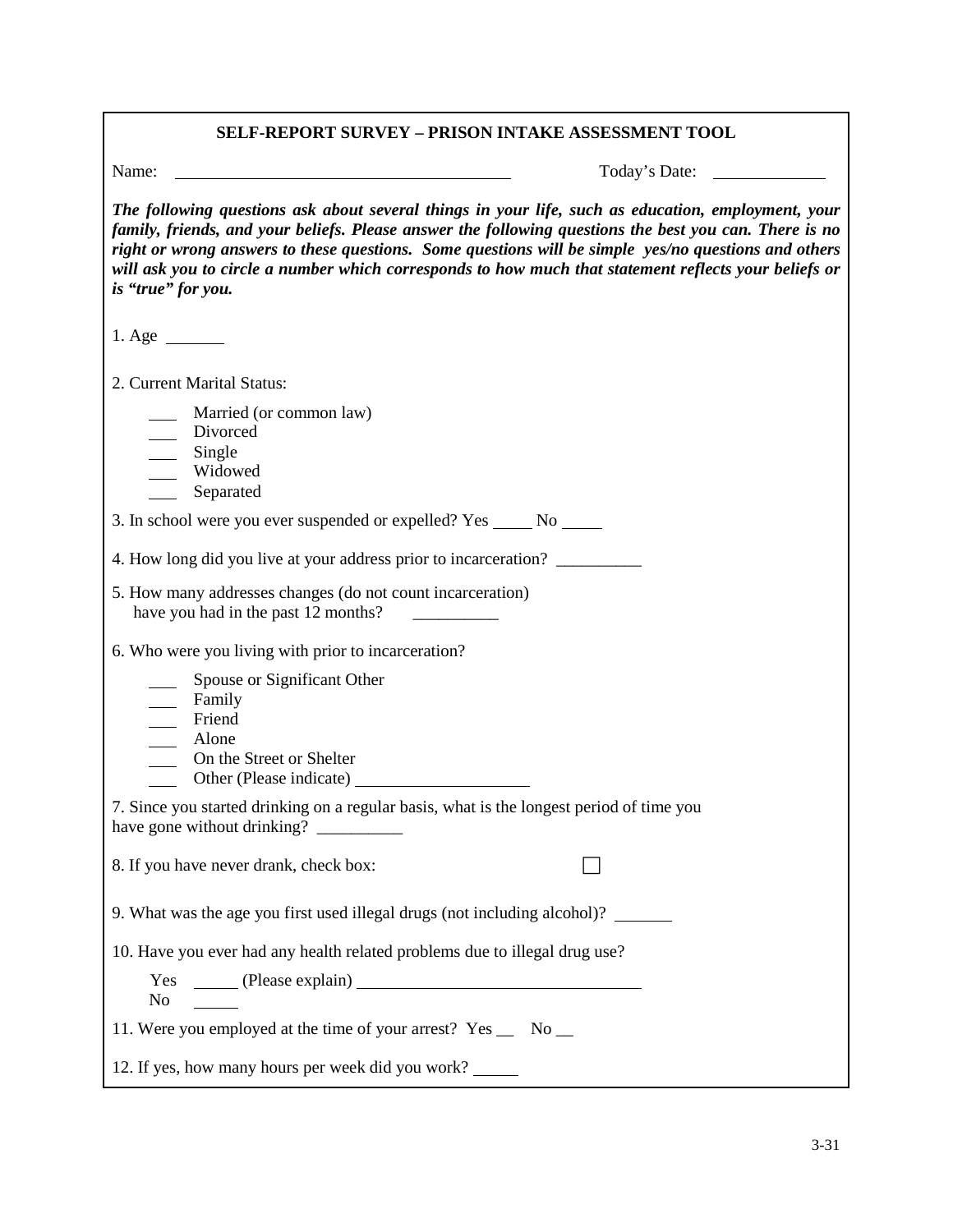| 13. Were you employed just prior to incarceration?                                                            |   |
|---------------------------------------------------------------------------------------------------------------|---|
| Full-time                                                                                                     |   |
| Part-time                                                                                                     |   |
| $\frac{1}{\sqrt{1 - x^2}}$ No, I was on disability                                                            |   |
| No, I was retired                                                                                             |   |
| No, I was not employed                                                                                        |   |
| 14. How many months were you employed in the past two years (prior to incarceration)?                         |   |
| 15. In your opinion, prior to incarceration did you have a lot of free time? Yes ______ No ______             |   |
| 16. On average, prior to incarceration approximately what percent of your week did you<br>consider free time? | % |

| For the following statements circle the answer that best describes how you feel |                                                                                                   |   |                                                                   |                                                                                                      |  |  |  |
|---------------------------------------------------------------------------------|---------------------------------------------------------------------------------------------------|---|-------------------------------------------------------------------|------------------------------------------------------------------------------------------------------|--|--|--|
| 17. How well did you get along with your last boss or employer?                 |                                                                                                   |   |                                                                   |                                                                                                      |  |  |  |
| Not Well At All<br>Very Well                                                    |                                                                                                   |   |                                                                   |                                                                                                      |  |  |  |
| 1                                                                               | $\overline{2}$                                                                                    | 3 | 4                                                                 | 5                                                                                                    |  |  |  |
|                                                                                 |                                                                                                   |   |                                                                   | 18. Please rate the level of emotional and personal support you receive from family and friends.     |  |  |  |
| No Support                                                                      |                                                                                                   |   |                                                                   | Great Deal of Support                                                                                |  |  |  |
| 1                                                                               | $\overline{2}$                                                                                    | 3 | 4                                                                 | 5                                                                                                    |  |  |  |
|                                                                                 |                                                                                                   |   |                                                                   | 19. Please rate how satisfied you are with the level of support you receive from family and friends. |  |  |  |
| Not Satisfied                                                                   |                                                                                                   |   |                                                                   | Very Satisfied                                                                                       |  |  |  |
| 1                                                                               | 2                                                                                                 | 3 |                                                                   | 5                                                                                                    |  |  |  |
|                                                                                 |                                                                                                   |   |                                                                   | 20. Would others describe you as being a spur of the moment person or a planner?                     |  |  |  |
| Spur of the Moment                                                              |                                                                                                   |   |                                                                   | Planner                                                                                              |  |  |  |
|                                                                                 | $\overline{2}$                                                                                    | 3 | 4                                                                 | 5                                                                                                    |  |  |  |
|                                                                                 |                                                                                                   |   | 21. Lately, I have felt a lack of control over events in my life. |                                                                                                      |  |  |  |
| <b>Strongly Agree</b>                                                           |                                                                                                   |   |                                                                   | <b>Strongly Disagree</b>                                                                             |  |  |  |
| 1                                                                               | $\overline{2}$                                                                                    | 3 | 4                                                                 | 5                                                                                                    |  |  |  |
|                                                                                 |                                                                                                   |   |                                                                   | 22. Do you consider yourself as having a short or long fuse on your temper?                          |  |  |  |
| <b>Short Fuse</b>                                                               |                                                                                                   |   |                                                                   | Long Fuse                                                                                            |  |  |  |
|                                                                                 | $\mathfrak{D}$                                                                                    | 3 | 4                                                                 | 5                                                                                                    |  |  |  |
|                                                                                 | 23. Would others describe you as someone who walks away from a fight or the first to get into it? |   |                                                                   |                                                                                                      |  |  |  |
| <b>Walks Away</b>                                                               |                                                                                                   |   |                                                                   | First one in                                                                                         |  |  |  |
| 1                                                                               | 2                                                                                                 | 3 | 4                                                                 | 5                                                                                                    |  |  |  |
|                                                                                 |                                                                                                   |   |                                                                   |                                                                                                      |  |  |  |

THANK YOU.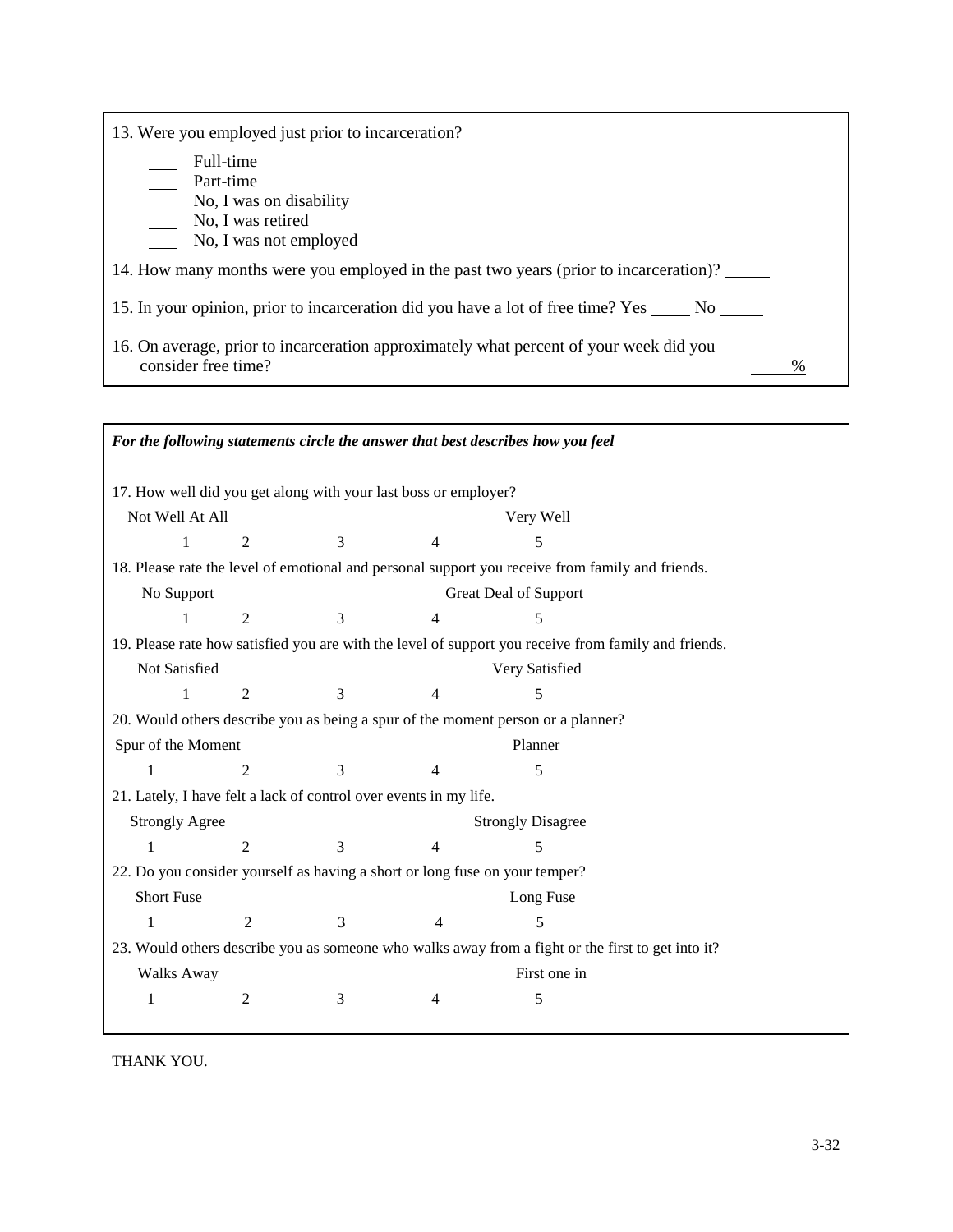# PRISON REENTRY TOOLS

- *PRISON REENTRY TOOL*
- *PRISON REENTRY SCORING GUIDE*
- *PRISON REENTRY INTERVIEW GUIDE*
	- *PRISON REENTRY SELF‐REPORT*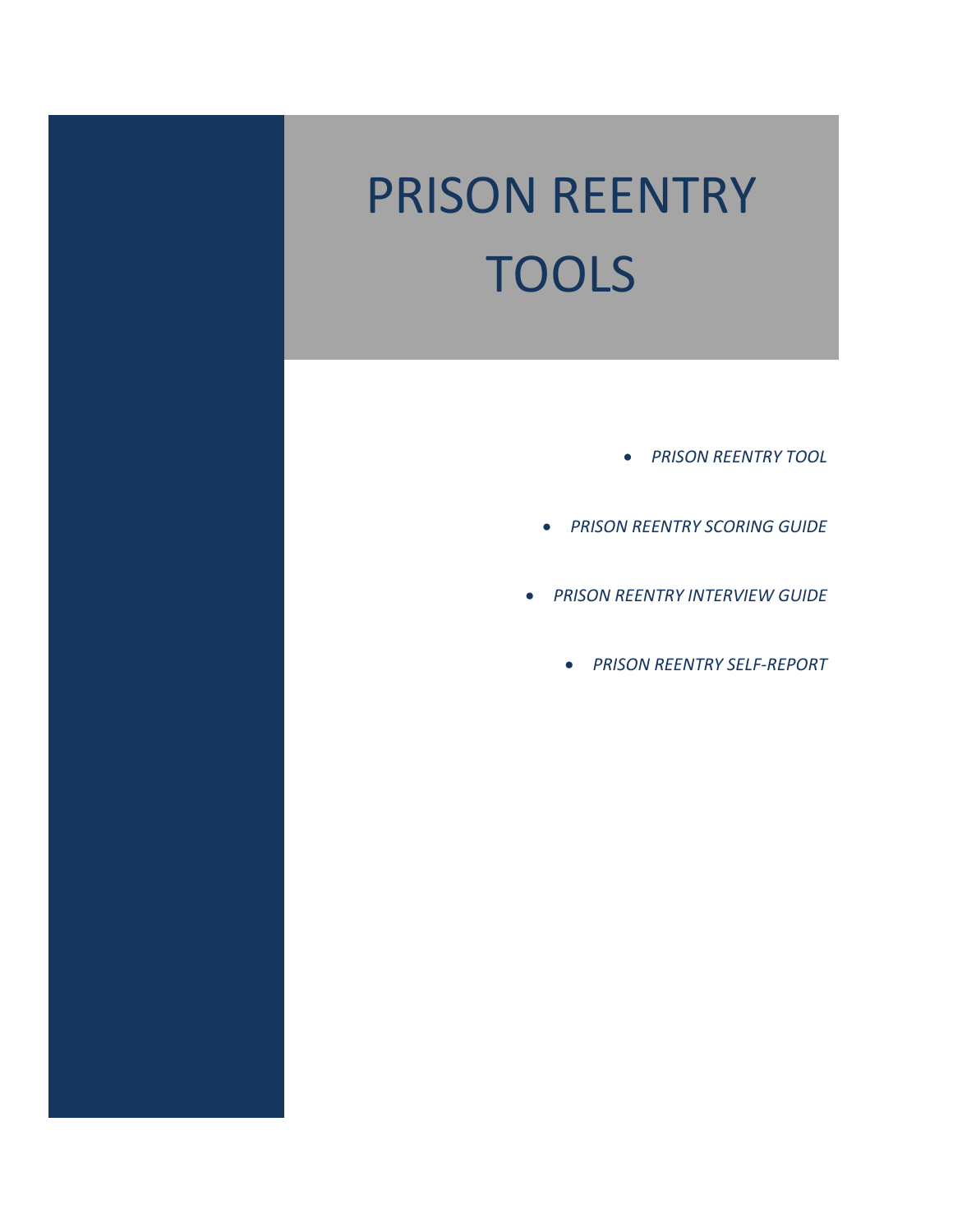#### **INDIANA RISK ASSESSMENT SYSTEM – REENTRY TOOL (IRAS-RT)**

| AGE                                                                                |                                                 |  |
|------------------------------------------------------------------------------------|-------------------------------------------------|--|
| Age at Time of Assessment<br>$0=24+$                                               |                                                 |  |
| $1 = 18 - 23$                                                                      |                                                 |  |
|                                                                                    |                                                 |  |
| <b>1.0 CRIMINAL HISTORY</b>                                                        |                                                 |  |
| 1.1. Most Serious Arrest Under Age 18                                              |                                                 |  |
| $0 = None$                                                                         |                                                 |  |
| $1 = Yes$ , Misdemeanor                                                            |                                                 |  |
| 2=Yes, Felony                                                                      |                                                 |  |
| 1.2. Age at First Arrest or Charge                                                 |                                                 |  |
| $0=26$ or Greater                                                                  |                                                 |  |
| $1=16$ to 25                                                                       |                                                 |  |
| $2=15$ or Younger                                                                  |                                                 |  |
| 1.3. Prior Commitment as a Juvenile to Department of Youth Services                |                                                 |  |
| $0=No$                                                                             |                                                 |  |
| $1 = Yes$                                                                          |                                                 |  |
| 1.4. Current Offense Drug Related                                                  |                                                 |  |
| $0=No$<br>$1 = Yes$                                                                |                                                 |  |
|                                                                                    |                                                 |  |
| 1.5. Number of Prior Adult Felony Convictions<br>$0=$ None                         |                                                 |  |
| $1 = One$                                                                          |                                                 |  |
| 2=Two or More                                                                      |                                                 |  |
| 1.6. Number of Prior Commitments to Prison                                         |                                                 |  |
| $0 = None$                                                                         |                                                 |  |
| $1=One$                                                                            |                                                 |  |
| 2=Two or More                                                                      |                                                 |  |
| 1.7. Ever Received Official Infraction for Violence While Incarcerated as an Adult |                                                 |  |
| $0=No$                                                                             |                                                 |  |
| $1 = Yes$                                                                          |                                                 |  |
| 1.8. Ever Absconded from Community Supervision as an Adult                         |                                                 |  |
| $0=No$                                                                             |                                                 |  |
| $1 = Yes$                                                                          |                                                 |  |
|                                                                                    | <b>Total Score in Age and Criminal History:</b> |  |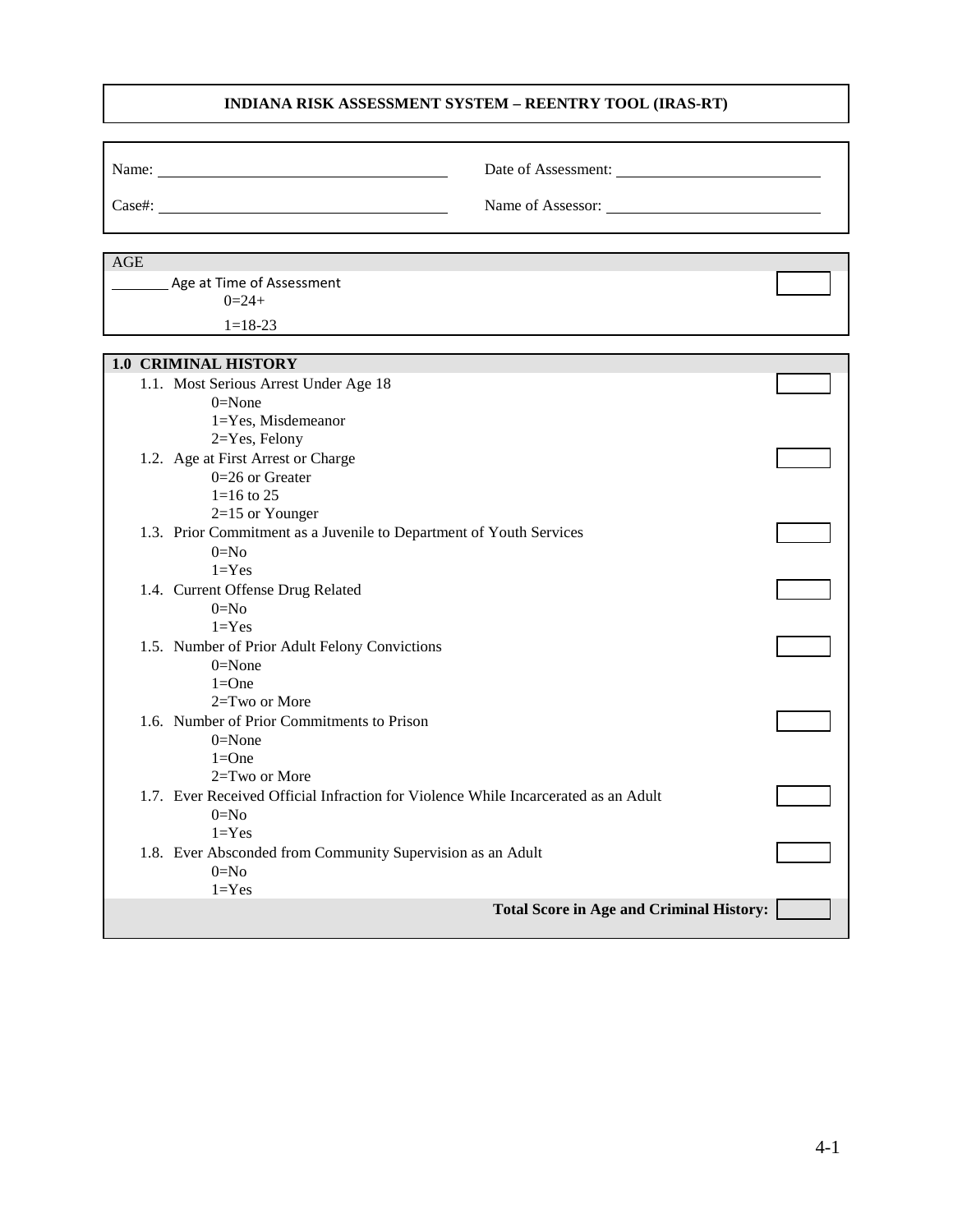| <b>2.0 SOCIAL BONDS</b>                               |                                     |  |
|-------------------------------------------------------|-------------------------------------|--|
| 2.1. Ever Suspended or Expelled from School           |                                     |  |
| $0=$ No                                               |                                     |  |
| $1 = Yes$                                             |                                     |  |
| 2.2. Employed at the Time of Arrest                   |                                     |  |
| $0=Yes$                                               |                                     |  |
| $1 = No$                                              |                                     |  |
| 2.3. Ever Quit a Job Prior to Having Another One      |                                     |  |
| $0=N0$                                                |                                     |  |
| $1 = Yes$                                             |                                     |  |
| 2.4. Marital Status                                   |                                     |  |
| 0=Married or Cohabitating with a Significant Other    |                                     |  |
| 1=Single, Married but Separated, Divorced, or Widowed |                                     |  |
|                                                       | <b>Total Score in Social Bonds:</b> |  |

|  | <b>3.0 CRIMINAL ATTITUDES AND BEHAVIORAL PATTERNS</b>              |  |
|--|--------------------------------------------------------------------|--|
|  | 3.1. Criminal Pride                                                |  |
|  | $0=$ No Pride in Criminal Behavior                                 |  |
|  | $l =$ Some Pride in Criminal Behavior                              |  |
|  | $2=$ A lot of Pride in Criminal Behavior                           |  |
|  | 3.2. Believes that it is Possible to Overcome Past                 |  |
|  | $0=Yes$                                                            |  |
|  | $1 = No$                                                           |  |
|  | 3.3. Uses Anger to Intimidate Others                               |  |
|  | $0=N0$                                                             |  |
|  | $1 = Yes$                                                          |  |
|  | 3.4. Walks Away from a Fight                                       |  |
|  | $0=Yes$                                                            |  |
|  | $1 =$ Sometimes                                                    |  |
|  | $2=$ Rarely                                                        |  |
|  | 3.5. Problem Solving Ability                                       |  |
|  | $0=$ Good                                                          |  |
|  | $1 = Poor$                                                         |  |
|  | 3.6. Expresses Concern About Others                                |  |
|  | $0=$ Concerned about Others                                        |  |
|  | $l =$ Limited Concern                                              |  |
|  | $2 = No$ Real Concern for Others                                   |  |
|  | 3.7. Believes in "Do Unto Others Before They Do Unto You"          |  |
|  | $0 = Disagree$                                                     |  |
|  | $1 =$ Sometimes                                                    |  |
|  | $2 = \text{Agree}$                                                 |  |
|  | <b>Total Score for Criminal Attitudes and Behavioral Patterns:</b> |  |
|  |                                                                    |  |
|  |                                                                    |  |

**TOTAL SCORE:**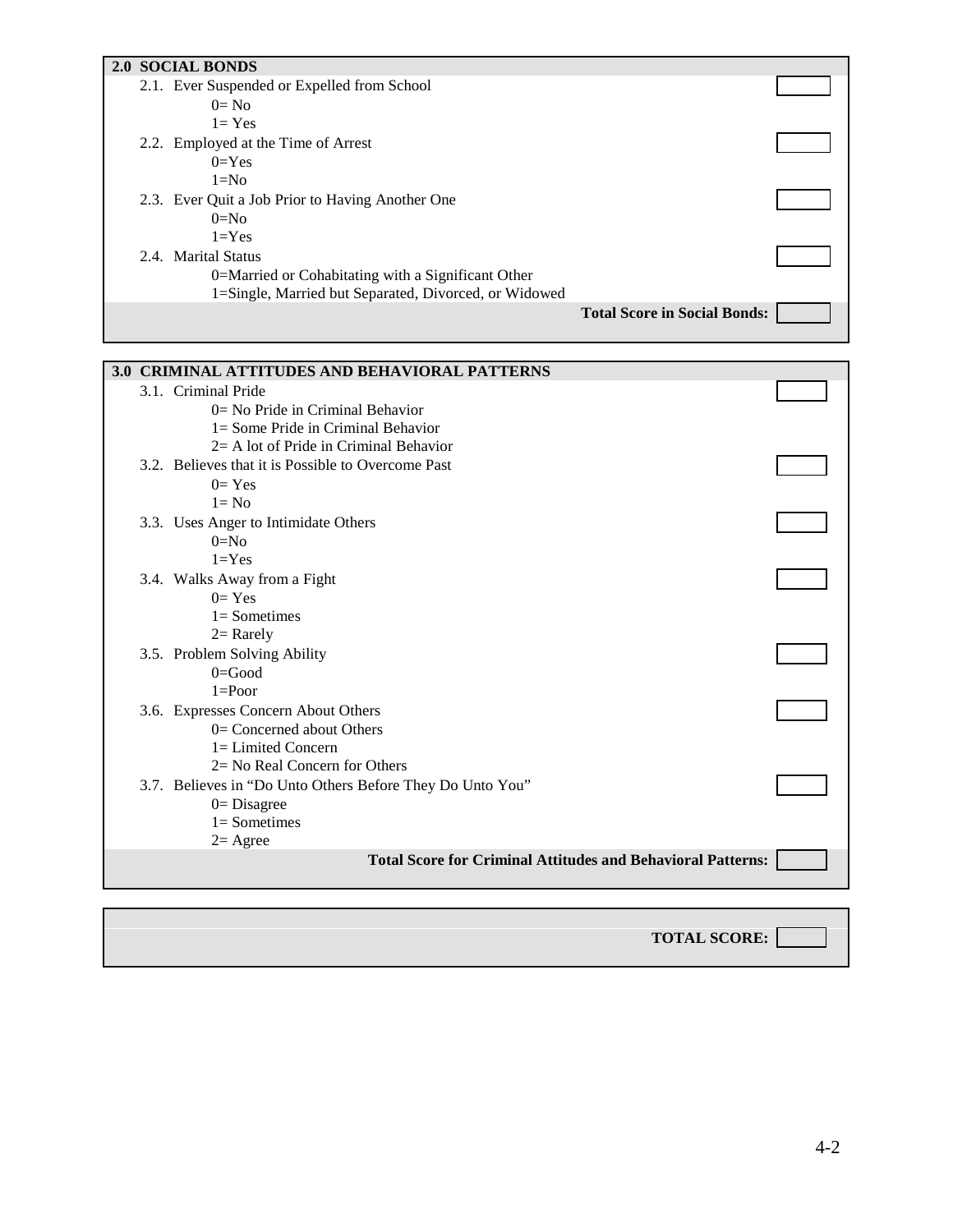| <b>Risk Categories for MALES</b> |               | <b>Risk Categories for FEMALES</b> |          |
|----------------------------------|---------------|------------------------------------|----------|
| <b>Scores</b>                    | <b>Rating</b> | <b>Scores</b>                      | Rating   |
| $0 - 9$                          | Low           | $0 - 10$                           | Low      |
| $10 - 15$                        | Moderate      | 11-14                              | Moderate |
| $16+$                            | High          | $15+$                              | High     |

| <b>Professional Override: YES</b><br>NO.                                     |                                                                                                                                     |  |  |  |  |
|------------------------------------------------------------------------------|-------------------------------------------------------------------------------------------------------------------------------------|--|--|--|--|
| Reason for Override (note: overrides should not be based solely on offense): |                                                                                                                                     |  |  |  |  |
|                                                                              |                                                                                                                                     |  |  |  |  |
|                                                                              |                                                                                                                                     |  |  |  |  |
|                                                                              |                                                                                                                                     |  |  |  |  |
|                                                                              | Final Level: LOW MODERATE HIGH                                                                                                      |  |  |  |  |
|                                                                              |                                                                                                                                     |  |  |  |  |
| <b>Recommendations:</b>                                                      |                                                                                                                                     |  |  |  |  |
| LOW                                                                          | Females: Minimum supervision or non-reporting supervision                                                                           |  |  |  |  |
|                                                                              | Males: Regular supervision recommended; programming should be provided for<br>moderate and high need domains                        |  |  |  |  |
| <b>MODERATE</b>                                                              | Enhanced supervision; programming should be provided for moderate and high need<br>domains                                          |  |  |  |  |
| <b>HIGH</b>                                                                  | Enhanced supervision and/or residential placement recommended; programming should<br>be provided for moderate and high need domains |  |  |  |  |
| Other Areas of Concern. Check all that Apply:                                |                                                                                                                                     |  |  |  |  |
| Low Intelligence*                                                            |                                                                                                                                     |  |  |  |  |
| Physical Handicap                                                            | Reading and Writing Limitations*                                                                                                    |  |  |  |  |
| Mental Health Issues*                                                        |                                                                                                                                     |  |  |  |  |
| No Desire to Change/Participate in Programs*<br>Transportation               |                                                                                                                                     |  |  |  |  |
| Child Care                                                                   |                                                                                                                                     |  |  |  |  |
| Language<br>Ethnicity                                                        |                                                                                                                                     |  |  |  |  |
| <b>Cultural Barriers</b>                                                     |                                                                                                                                     |  |  |  |  |
| History of Abuse/Neglect<br>Interpersonal Anxiety                            |                                                                                                                                     |  |  |  |  |
| Other                                                                        |                                                                                                                                     |  |  |  |  |
|                                                                              | *If these items are checked it is strongly recommended that further assessment be conducted to determine level or                   |  |  |  |  |
| severity.                                                                    |                                                                                                                                     |  |  |  |  |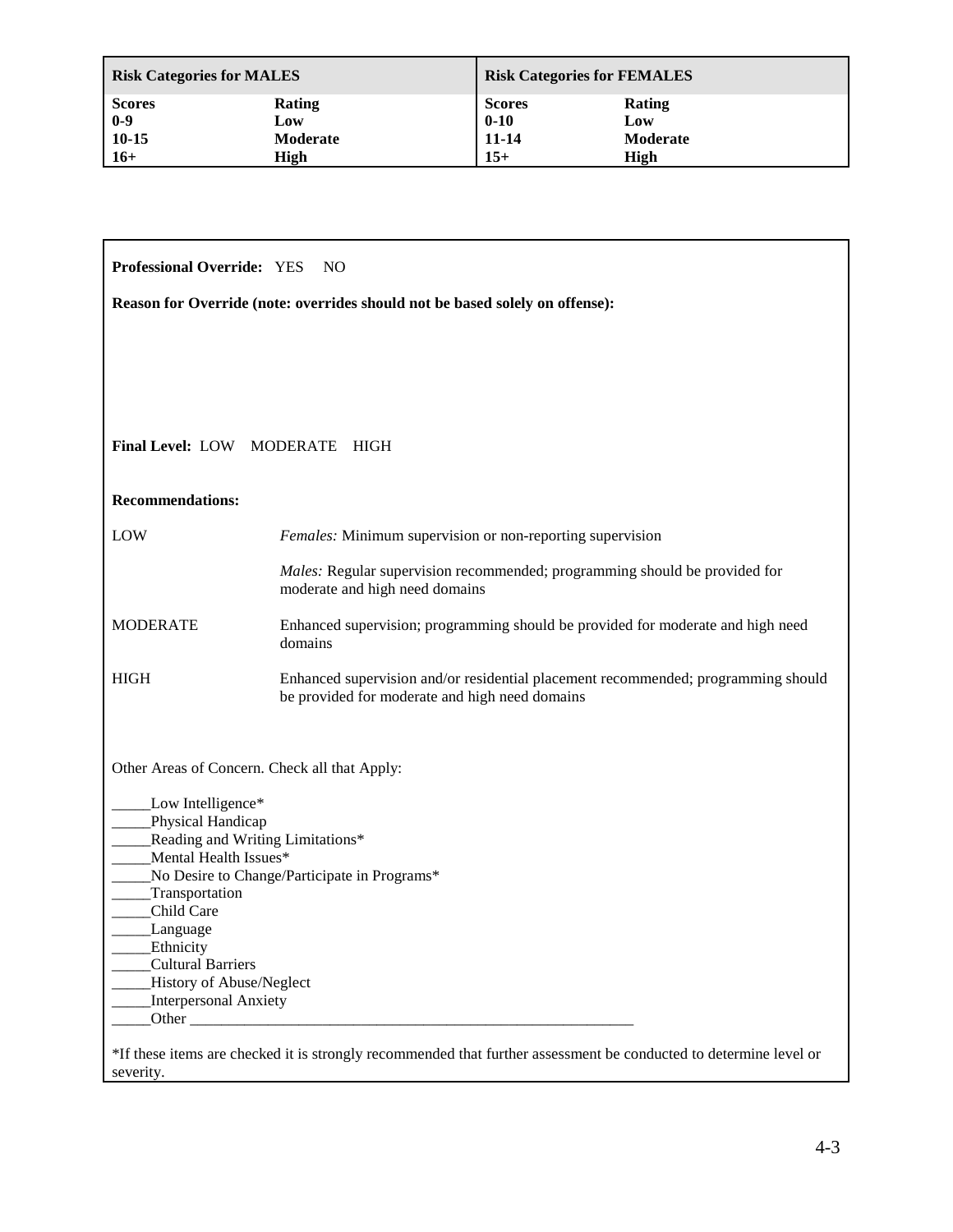Level of Need

|              | Criminal History | Social Bonds   | Criminal Attitudes and<br><b>Behavioral Patterns</b> |
|--------------|------------------|----------------|------------------------------------------------------|
| LOW          | $0 - 3$          | $0 - 1$        | $0 - 3$                                              |
| $\rm MOD$    | $4 - 6$          | $\overline{2}$ | $4 - 6$                                              |
| ${\rm HIGH}$ | $7 - 12$         | $3-4$          | $7 - 11$                                             |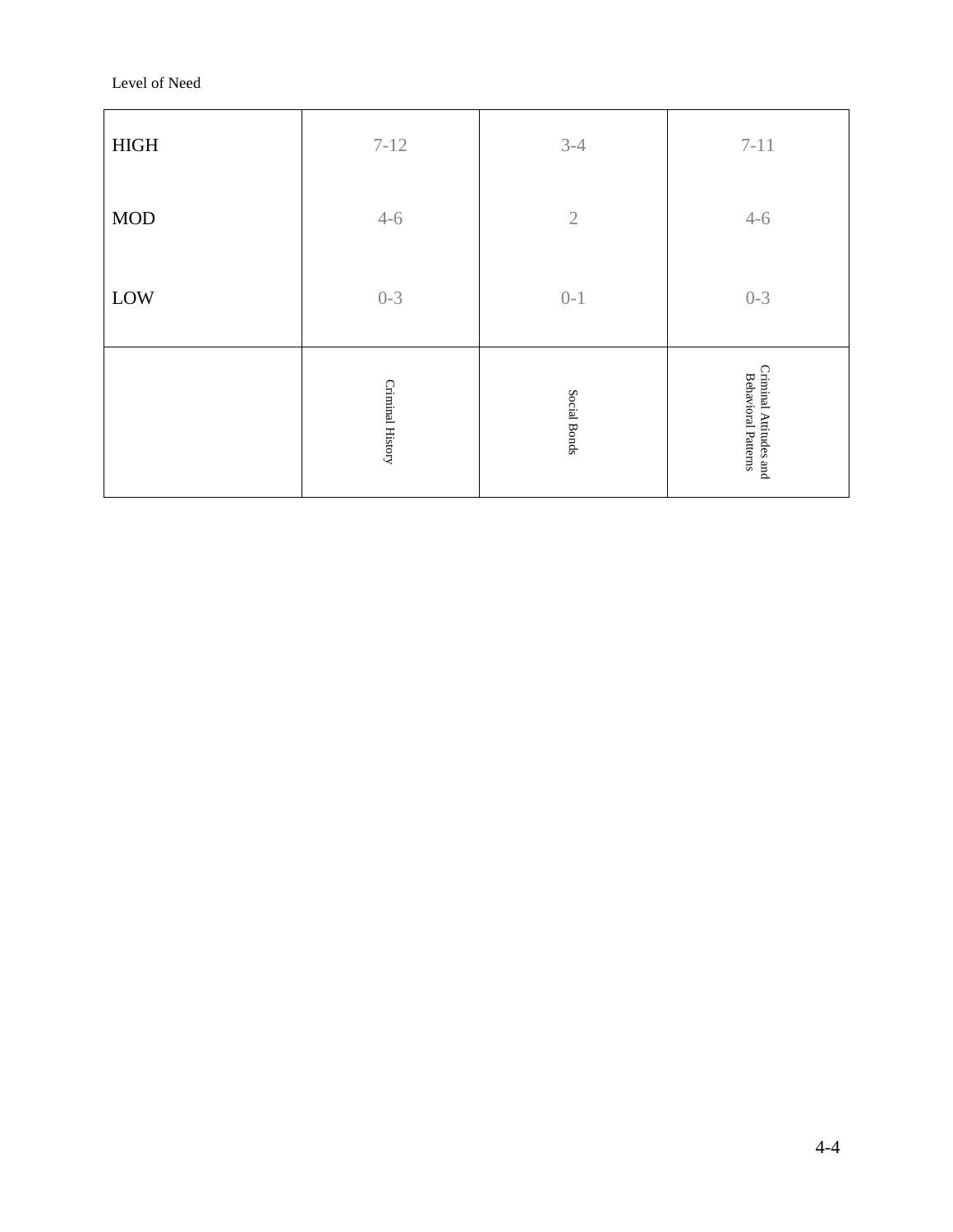## **Indiana Risk Assessment System - Reentry Tool (IRAS-RT) Scoring Guide**

Center for Criminal Justice Research University of Cincinnati School of Criminal Justice PO Box 210389 Cincinnati, Ohio 45221-0389

#### **Introduction**

The following scoring guide is intended to be a user's guide for the Indiana Risk Assessment System - Reentry Tool, which was developed by the Center for Criminal Justice Research at the University of Cincinnati. The scoring guide will give a brief overview of the assessment tool followed by an item-by-item explanation of scoring criteria.

#### **Overview of the Reentry Tool (RT)**

The Reentry Tool (RT) is designed to be used with offenders prior to release from prison. The instrument was designed to be administered through file review and a structured interview, although some items can be obtained through a self-report questionnaire. The RT consists of current age of the offender and 18 additional items across three domains: 1) Criminal History, 2) Social Bonds, and 3) Criminal Attitudes and Behavioral Patterns.

As elaborated later in this guide, each item is scored using specific criteria and the scores can range from 0 to 2, depending on the item. The final score is a summed product of each of the individual items creating a range between 0-28. The higher the score, the greater the risk of reoffending. The following cut off scores and failure rates have been established for this instrument:

| <b>Risk Categories for MALES</b> |                      |                            | <b>Risk Categories of FEMALE</b> |                      |                            |
|----------------------------------|----------------------|----------------------------|----------------------------------|----------------------|----------------------------|
|                                  |                      |                            |                                  |                      |                            |
|                                  | <b>Scores Rating</b> | <b>Percent of Failures</b> |                                  | <b>Scores Rating</b> | <b>Percent of Failures</b> |
| $0 - 9$                          | Low                  | 21%                        | $0 - 10$                         | Low                  | $6.5\%$                    |
| $10 - 15$                        | <b>Moderate</b>      | 50%                        | $11 - 14$                        | <b>Moderate</b>      | 44%                        |
| $16+$                            | High                 | 64%                        | $15 +$                           | High                 | 56%                        |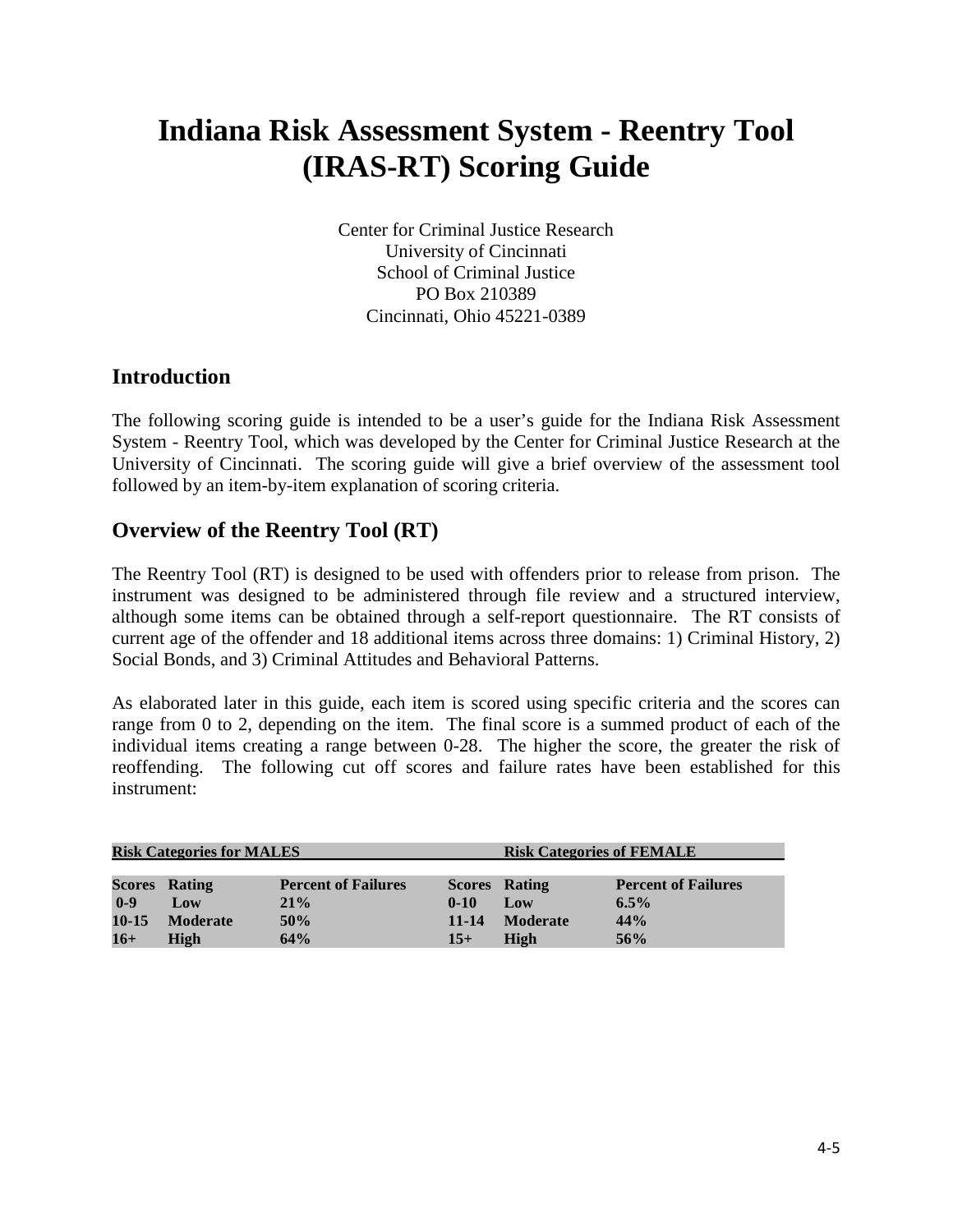#### **General Assessment Information**

Information to score this assessment should be gathered from the interview with the offender, the self report questionnaire, and verified with available criminal history reports or other collateral sources. For this reason, the following terms should be clarified:

- **Arrest vs. Conviction:** Items which ask about arrests are inquiring to times the offender was taken into custody, for a misdemeanor or felony, regardless of the final disposition. There are a variety of reasons why a charge might not become a conviction: dismissal, court diversion in lieu of conviction, etc. For clarification, convictions are findings of guilt by a court which results in a criminal record.
- **Prior:** Items which ask about prior incidents are inquiring about events which occurred *before* the current offense. Current offenses should not be considered when scoring these items. For example, an offender who is being assessed for their third conviction would only have two prior convictions.
- **Current:** Items which ask about current behavior should focus on the last six month period prior to the assessment, unless otherwise stated.
- **Incarceration:** Items which ask about prior incarcerations are inquiring about custodial sentences imposed as punishment upon conviction. Jail incarceration which result from pretrial detention or other non-court issued confinement should not be scored as a yes.

#### **ACCURACY OF INFORMATON**

An accurate assessment requires accurate information. There are several sources of information that should be used: official records, offender interview, self-report questionnaire, and collateral sources. Remember the following tips:

- Ask the right questions in the right way follow the questionnaire.
- Use effective interviewing techniques probe and allow offender to talk.
- Get the quality and depth of information needed take your time and do not rush.
- Get collaboration from collateral sources when in doubt, double check information.
- Score accurately double check scoring, follow scoring guide, and consult with supervisor if in doubt about an item.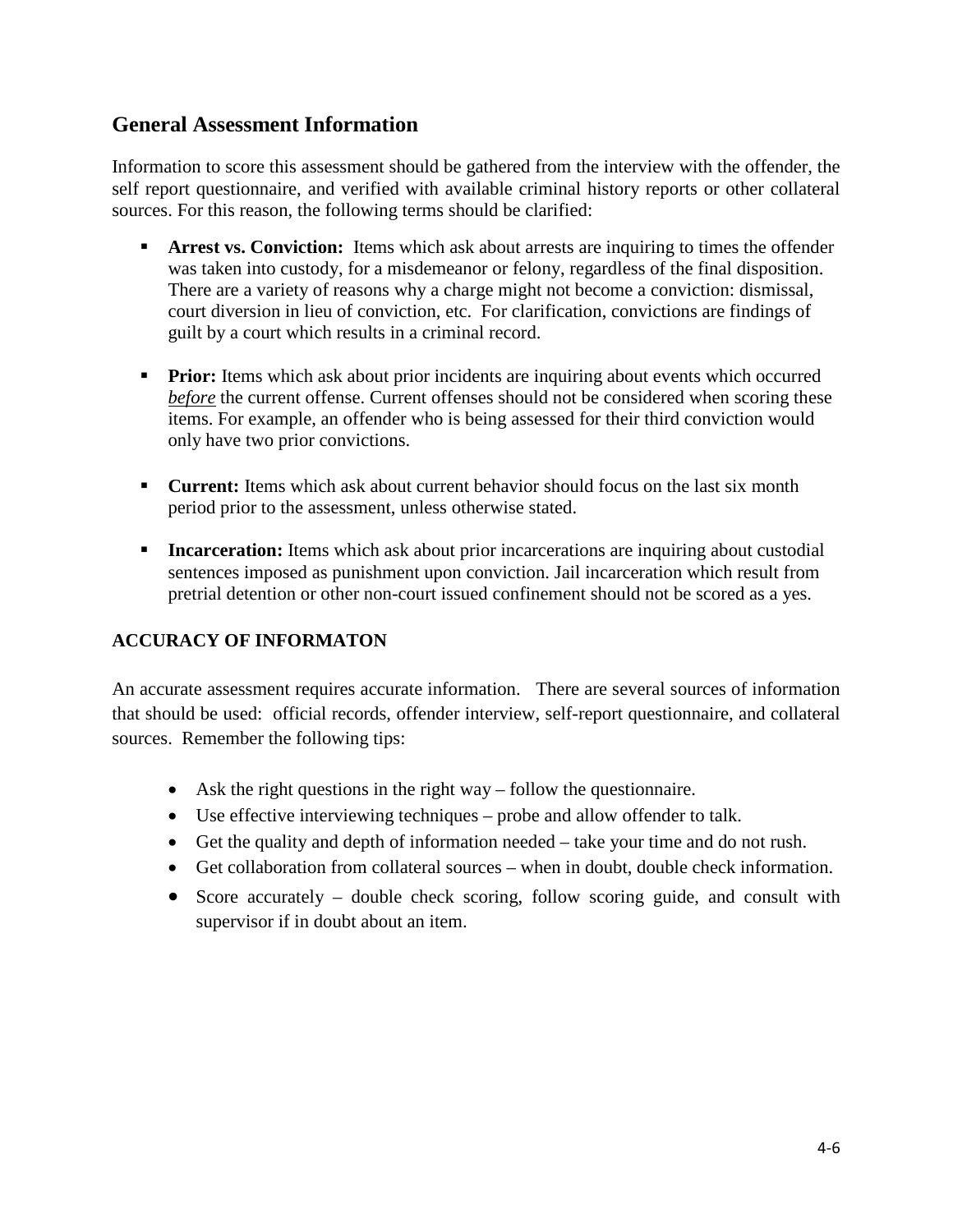## **Scoring for the Prison Reentry Tool**

#### **Age at Time of Assessment:**

Score this item as 0 if the offender is 24 years of age or older at the time of the assessment. Score as 1 if under 24. *Note: This item can be scored from interview or self-report questionnaire. Question 1 on the Self-Report.*

#### **1.0 Criminal History Section**

*The criminal history section examines aspects of the individual's criminal behavior that correlates with recidivism. It is well documented that past criminal behavior is predictive of future criminal behavior. As such, 8 items are included in this domain, with a total possible score of 12.* 

#### **1.1 Most Serious Arrest Under Age 18:**

Score this item as 0 if the offender does not have a prior arrest or charge under the age of 18, or if arrest/charge was for a status offense. Status offenses include: unruly, runaway, truancy, or other charges that if committed by an adult would not result in charges. Score as 1 if the offender was arrested/charged under the age of 18 for a misdemeanor. Score as 2 if first arrest/charge under 18 was for a felony. Do not count arrests/charge for status offenses. If the age at first arrest is unknown, use the age at first conviction. If youth was arrested/charged but level cannot be determined, score as 1.

#### **1.2 Age at First Arrest or Charge:**

This item can be scored 0, 1, or 2, depending on the age of the offender when first arrested or charged. Score this item as 0 if the offender's first arrest or charge was age 26 older. Score as 1 if the first arrest or charge was between age 16 and 25. Score as 2 if the first arrest or charge was under age 16. Count misdemeanor or felony arrests. Do not count minor traffic arrests or status offenses as a minor.

#### **1.3 Prior Commitment as a Juvenile to Department of Youth Services:**

Score this item as 0 if the offender has never been committed to a Department of Youth Services as a juvenile offender, of if unknown. Score as 1 if the offender had a prior commitment to the Department of Youth Services as a juvenile. Only count commitments in which time was served. Do not count suspended commitments. This can include commitment to Ohio or other state's department of youth services.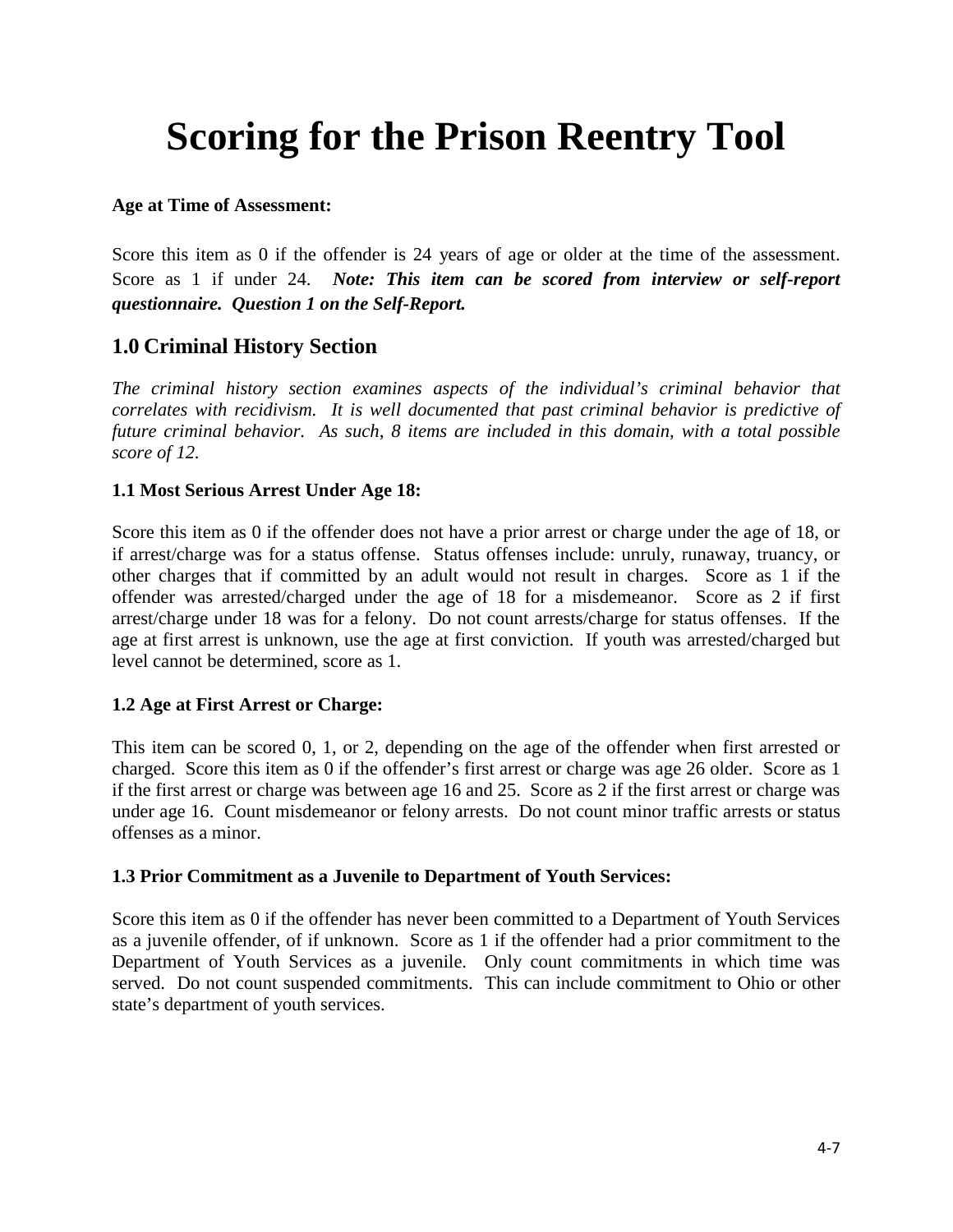#### **1.4 Current Offense Drug Related:**

Score as 0 if none of the current charges (committing offenses) were drug related. Score as 1 if any of the current charges were drug related. For the purposes of this item, "drug related" includes possession, trafficking, or other drug related offenses as defined by the current criminal code.

#### **1.5 Number of Prior Adult Felony Convictions:**

Score this item as 0 if the offender does not have any prior adult felony convictions. Score as a 1 if the offender has one or two felony convictions as an adult. Score as a 2 if the offender has three or more prior adult felony convictions. All felony convictions are tallied regardless of if they were from a single arrest event or multiple events over the course of time. Only the final dispositions are considered for scoring. For example, any prior felony charge which was pled to a misdemeanor would not count. In addition, any alternative to a conviction (i.e., diversion) would not count.

#### **1.6 Number of Prior Commitments to Prison:**

This item can be scored as 0, 1, or 2, depending on the number of prior commitments. Score this item as 0 if the offender has never been committed to prison. Score as 1 if the offender has one prior commitment to prison. Score as 2 if the offender has two or more prior commitments. Jails and CBCFs do not count as a prison commitment. The exception would be if the offender was incarcerated in jail for more than 12 months in lieu of prison.

#### **1.7 Ever Received Official Infraction for Violence while Incarcerated as an Adult:**

Score this item as 0 if the offender has never received an official misconduct involving violence. Score as 1 if the offender has received an official misconduct for violence while incarcerated. To be scored, this sanction must have resulted in a written behavioral report, a hearing officer finding, or a formal finding from a rule infraction board (RIB). Do not count informal warnings from correctional staff which did not result in a formal sanction. Correctional facility can include jail, CBCF, or prison.

#### **1.8 Ever Absconded from Community Supervision as an Adult:**

Score this item as 0 if the offender has never absconded from community supervision as an adult or if the offender has never been under community supervision. Score as 1 if the offender has absconded at least once while under community supervision. Community supervision includes any court or parole board ordered period of supervision. To be scored, the absconsion must have resulted in a written report, a warrant being issued, a hearing officer finding, or a formal finding from a judge, parole board, or supervision agency.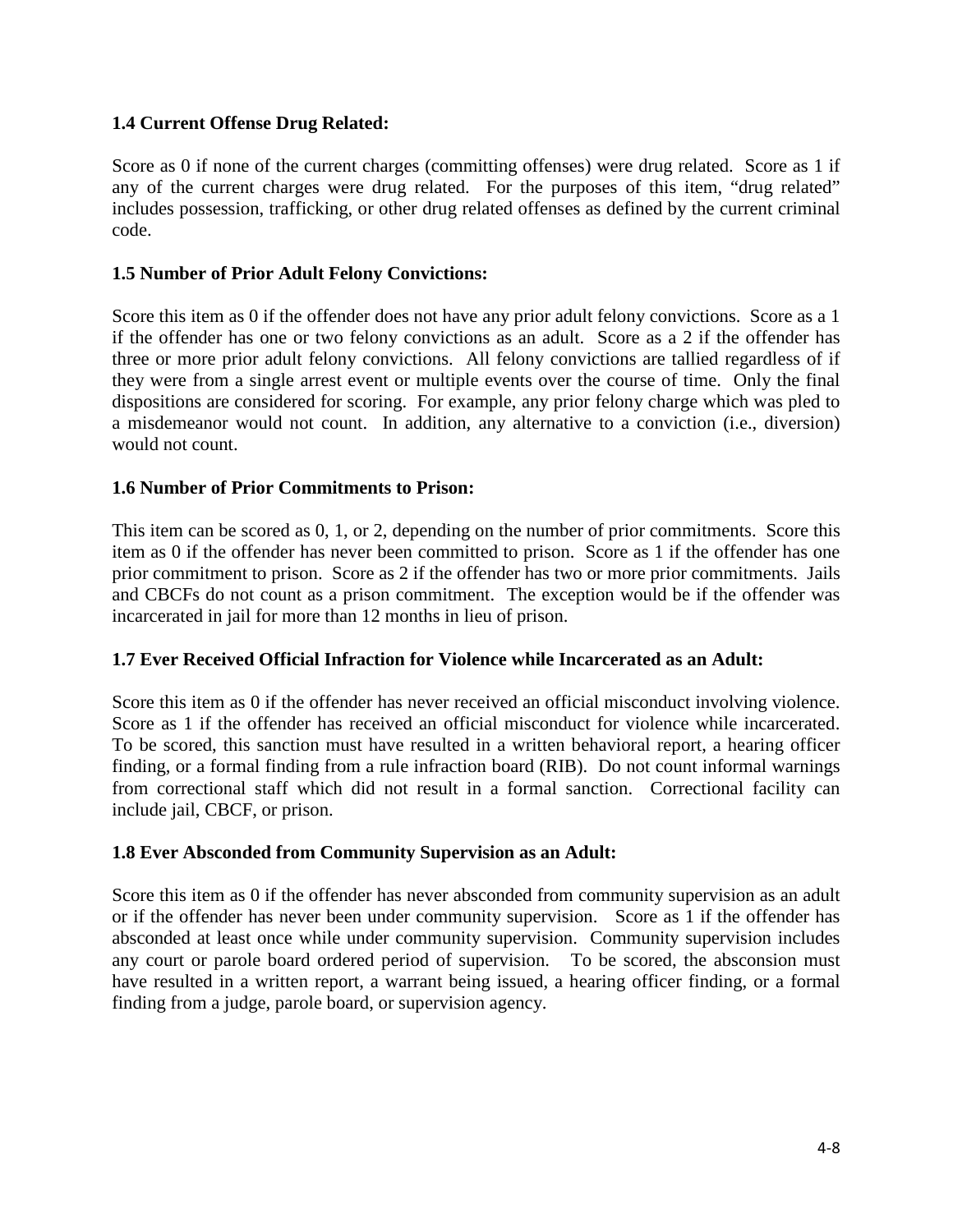## **2.0 Education, Employment, and Social Support**

*This section examines the past school behavior of the offender, as well as employment and current marital status. There are 4 items in this domain with a total possible score of 4.* 

#### **2.1 Ever Suspended or Expelled from School:**

Score as 0 if the offender has never been expelled or suspended from school. Score as 1 if the offender reports having been expelled or suspended from school. Do not count in-school suspensions. These scores should be assessed regardless of the age of the offender. *Note: This item can be scored from interview or self-report questionnaire. Question 2 on Self-Report.* 

#### **2.2 Employed at the Time of Arrest:**

Score as 0 if the individual was legally employed (either part-time or full-time) at the time of arrest for the current offense. If the individual is disabled or retired, score as 0. Score as 1 if the offender was unemployed at the time of arrest or working under the table. If self-employed, this must be verified. Note: if the work is temporary and the hours are inconsistent from week to week, score as 1. Only employment should be considered for this item; do not take into account education status or taking care of family/household. *Note: This item can be scored from interview or self-report questionnaire. Question 3 on Self-Report.* 

#### **2.3 Ever Quit a Job Prior to Having Another One:**

Score as 0 if the offender has never quit a job without having another one. Score as 1 if the offender has quit a job without having another one. *Note: This item can be scored from interview or self-report questionnaire. Question 4 on Self-Report.* 

#### **2.4 Current Marital Status:**

Score this item as 0 if the offender is currently married or remained in a relationship with a person s/he was living with at the time of arrest/incarceration. Score as 1 if the offender is single (separated, divorced, or widowed). *Note: This item can be scored from interview or self-report questionnaire. Question 5 on Self Report.*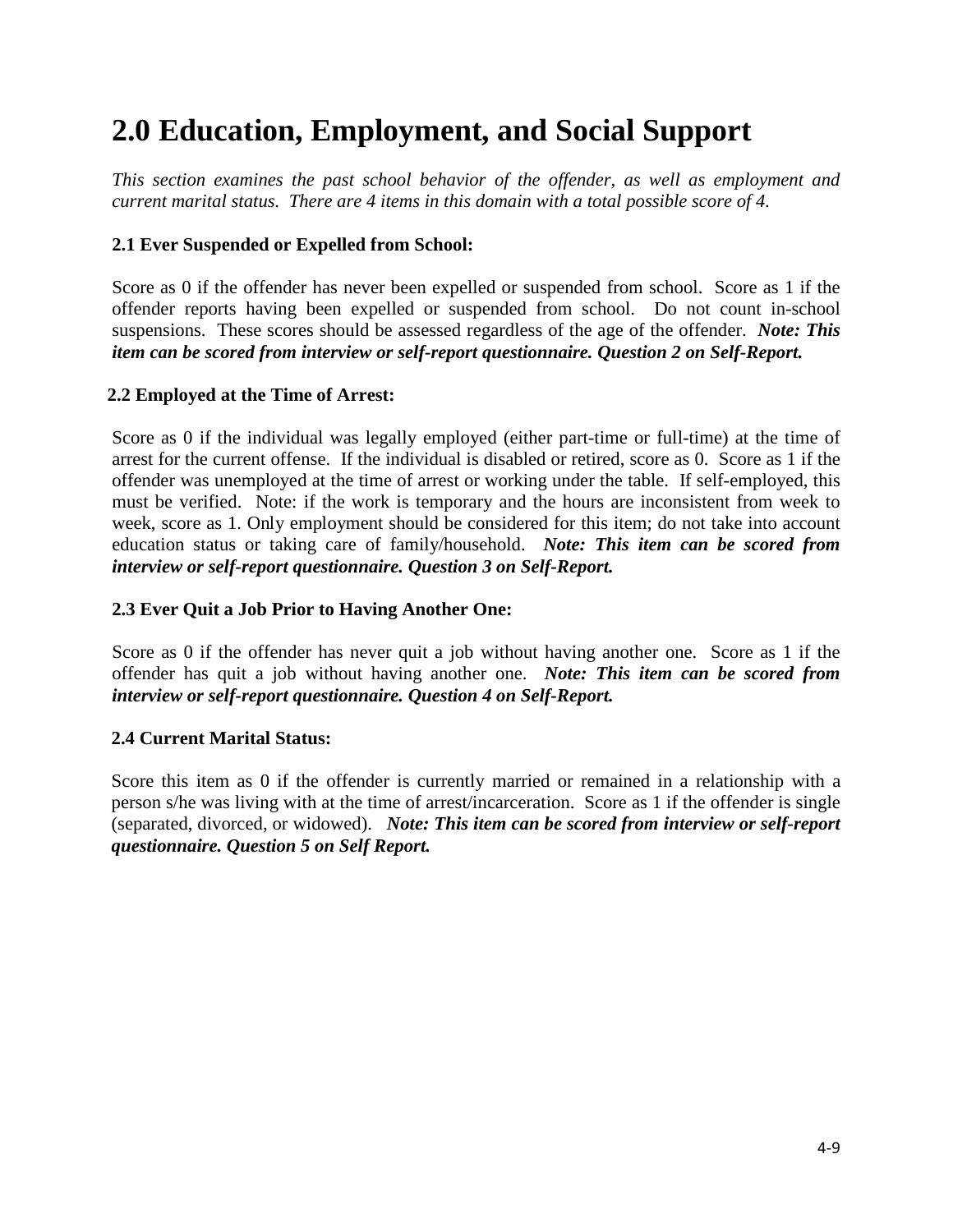## **3.0 Criminal Attitudes and Behavioral Patterns**

*This section addresses the criminal attitudes of the offender, as well as some personality traits that can often lead to criminal behavior. In addition to the specific questions for this item, the interviewer should score this item from the totality of the responses in the interview. Listen for rationalizations, minimizations, and justifications of behavior throughout the interview. There are 7 items in this domain with a total possible score of 11.* 

*Neutralization techniques include:* 

- *Denial of Responsibility: The offender will state that criminal acts are due to factors beyond their control*
- *Denial of Injury: The offender admits responsibility for the act, but minimizes the extent of harm or denies any harm*
- *Denial of the Victim: The offender reverses the role of offender and victim and blames the victim*
- *"System Bashing": The offender believes that those who disapprove of the offender's acts are defined as immoral, hypocritical, or criminal themselves, since, after all, "everyone does it"*
- *Appeal to Higher Loyalties: This will be common with gang members, who believe that they "Live by a different code" – the demands of larger society are sacrificed for the demands of more immediate loyalties*

*Other things to listen for include: negative expression about the law (the law is unfair); negative expressions about conventional institutions, values, rules, and procedures, including authority (i.e., work is for others);negative attitudes toward self and one's ability to achieve through conventional means (i.e., "work is not for me"; "I have never done well in school"); and lack of empathy and sensitivity toward others (i.e., "who did I hurt besides myself?").*

#### **3.1 Criminal Pride:**

This item can be scored as 0, 1, or 2. This item is designed to gauge the offender's current pride in criminal behavior. Assessors should listen for justifications and minimizations, bragging about past criminal acts, and other verbal or behavioral indicators. For example, some offenders will claim to be ashamed of behavior, yet they have a history of continuing it. Others will minimize by blaming the victim, and some will say that the victim got what was coming to them. Score this item as 0 if the offender takes no pride in their criminal behavior, shows genuine remorse, and accepts responsibility for their actions. For those offenders who have some justifications or minimizations, score as a 1. These are individuals who, while generally prosocial, may not accept full responsibility for acts, or may see it happening again under the same circumstances. Score as 2 those offenders who attempt to justify or minimize criminal behavior, or who take responsibility but take pride in the behavior (i.e., "I would do it again"; "they had what was coming to them"; "what is wrong with using drugs, it should be legal anyway?").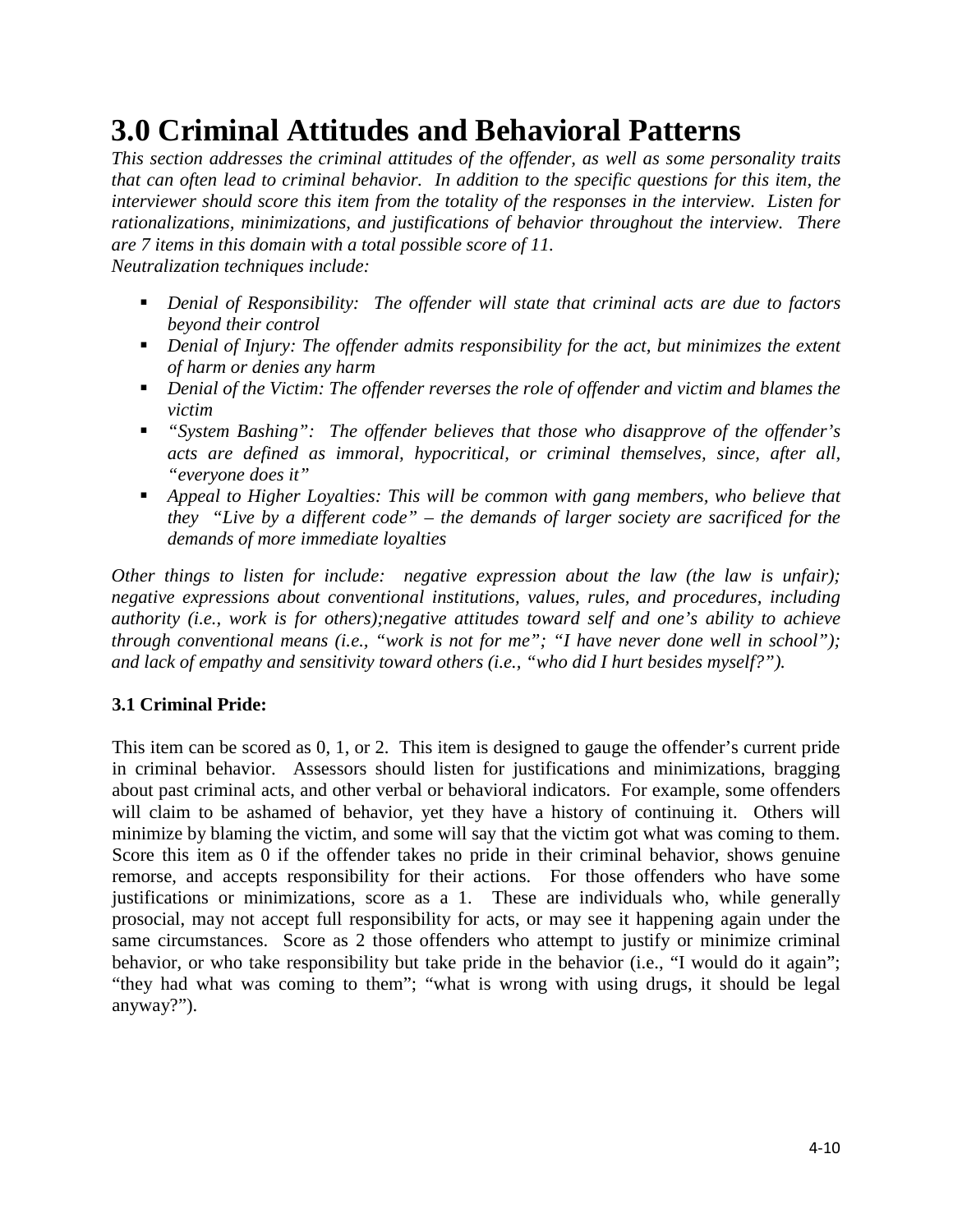#### **3.2 Believes that it is Possible to Overcome the Past:**

This item pertains to the offender's belief that s/he can change. Listen for statements such as, "I never seem to have any luck," "I will try, but there isn't much use trying for someone like me," or "what's the use of trying." Score as 0 if the offender believes it is possible to overcome the past. Score as 1 if the offender does not believe it is possible to overcome the past. *Note: This item can be scored from interview or self-report questionnaire. Question 6 on Self-Report.*

#### **If scored from Self-Report, score 1 to 2 as 0 and 3 to 5 as 1.**

#### **3.3 Uses Anger to Intimidate Others:**

Score this item as 0 if the offender has no history of using anger to coerce, dominate, intimidate or threaten others. Score as 1 if there is history, including current offense of using anger to get what he or she wants, threatening others, coercing or dominating others, bullying, or using violence. Indicators include making threats, using violence to harm, or using force or intimidation.

#### **3.4 Walks Away from a Fight:**

This item can be scored as 0, 1, or 2. This item examines the degree to which the offender is willing to walk away from a fight in the past 6 months. For those offenders who generally walk away from a fight and see themselves as someone who generally avoids fights, score as a 0. Score as 1 those offenders who do not seek fights and generally try and avoid them, but for whom it sometimes finds them. For those offenders who do not avoid fights, see themselves as not usually walking away from a fight, or actively seek it out, score as a 2. *Note: This item can be scored from interview or self-report questionnaire. Question 7 on Self-Report.* 

#### **If scored from Self-Report, score 1 or 2 as 0, 3 as 1, and 4 or 5 as 2.**

#### **3.5 Problem Solving Ability:**

Score this item as 0 if the offender usually recognizes or considers alternatives to risky behavior and exhibits good problem solving abilities. Score as 1 if the offender does not usually recognize risky situations, cannot list multiple and realistic alternatives for handling these situations, and does not have good problem solving abilities.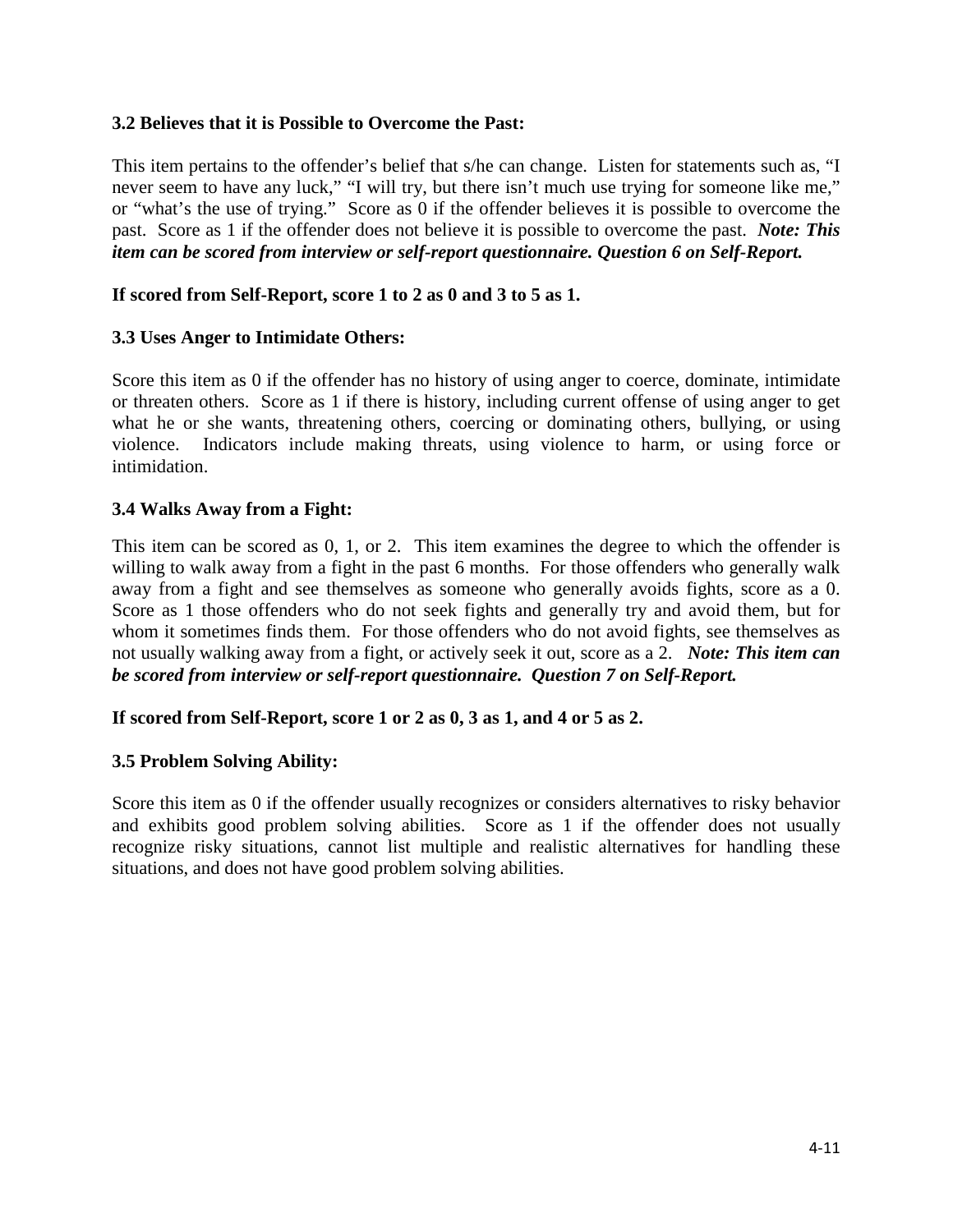#### **3.6 Expresses Concern about Others**

This item can be scored as 0, 1, or 2, and examines the degree to which the offender is generally capable of expressing concern about others. For the purposes of this item, general concern about others is not specific to his or her criminal behavior. For those offenders who express genuine concern about others, score as 0. Score as 1 for those offenders who appear to have only limited concern for others. For those offenders who do not express concern about others, score as 2. *Note: This item can be scored from interview or self-report questionnaire. Question 8 on Self-Report.* 

**If scored from Self-Report, score 1 or 2 as 0, 3 as 1, and 4 or 5 as 2.** 

#### **3.7 Believes in "Do unto others** *BEFORE* **they do unto you":**

This item called for a rating of the offender of 0, 1, or 2, and examines the degree to which the offender believes in "doing unto others before it is done to them." Score as 0 those offenders who generally disagree with this statement. For those offenders who are ambivalent, or say it "depends on the situation," score as 1. Score as 2 those offenders who agree with this statement. *Note: This item can be scored from interview or self-report questionnaire. Question 9 on Self-Report.* 

**If scored from Self-Report, score 4 or 5 as 0, 3 as 1, and 1 or 2 as 2.**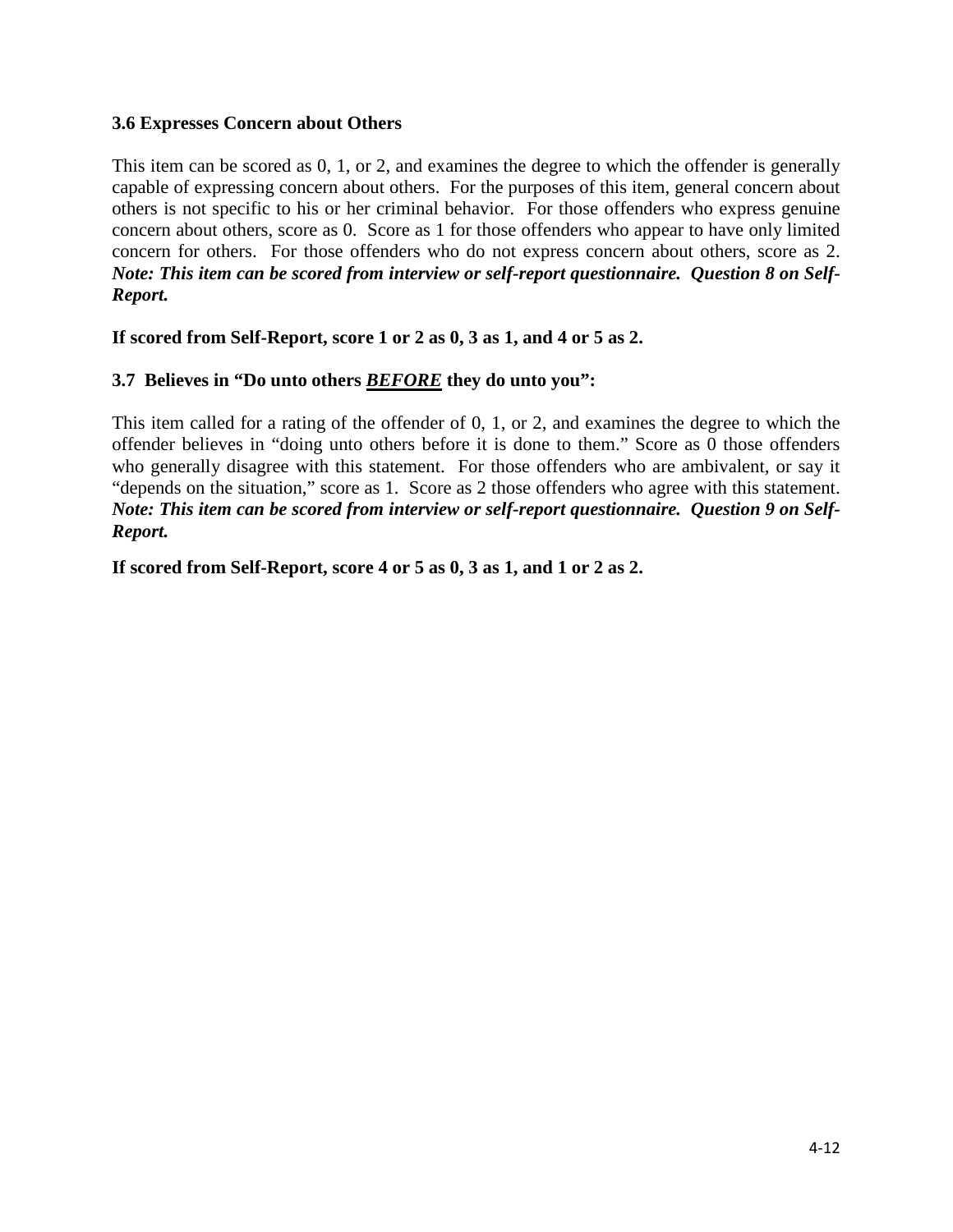## **INDIANA RISK ASSESSMENT SYSTEM - REENTRY TOOL (IRAS-RT) INTERVIEW GUIDE**

#### **Conducting the Interview**

The interview guide is designed to assist the assessor in gathering the information necessary to accurately assess the offender. It is important to establish rapport with the offender. While it is recommended that the interview guide be closely followed, the wording of the questions may vary. Here are some tips for conducting the interview:

- Conduct the interview in a relaxed and private environment
- Explain the purpose of the interview and stress the need for honesty and complete answers to questions
- Do not hesitate to use follow-up questions and probe. Examples of follow-up questions:
	- Tell me more. I want to be certain that I understand you.
	- What happened next?
	- Could you explain that further?
	- What do you mean?
	- Can you describe some examples?
	- How did that make you feel?
- Remember what information you are trying to obtain. Develop clear examples and remember there are sometimes differences in perception.
- Remember that the interviewer sets the tone. Be patient and try not to correct or teach
- Whenever possible use open-ended questions where the respondent provides his or her opinion and is able to elaborate. For example, "Tell me more about your relationship with…"
- Avoid double-barreled questions where the respondent is asked a combination of questions:
	- "How is your relationship with your mother and father?"
- Avoid biased questions where the respondent is led in a certain direction:
	- "Your relationship with your mother isn't bad, is it?"

Also remember that the interview is only one source of information. Official records, the selfreport questionnaire, and collateral sources such as family members or other professionals should also be consulted. It is important that to corroborate the offenders' responses whenever possible.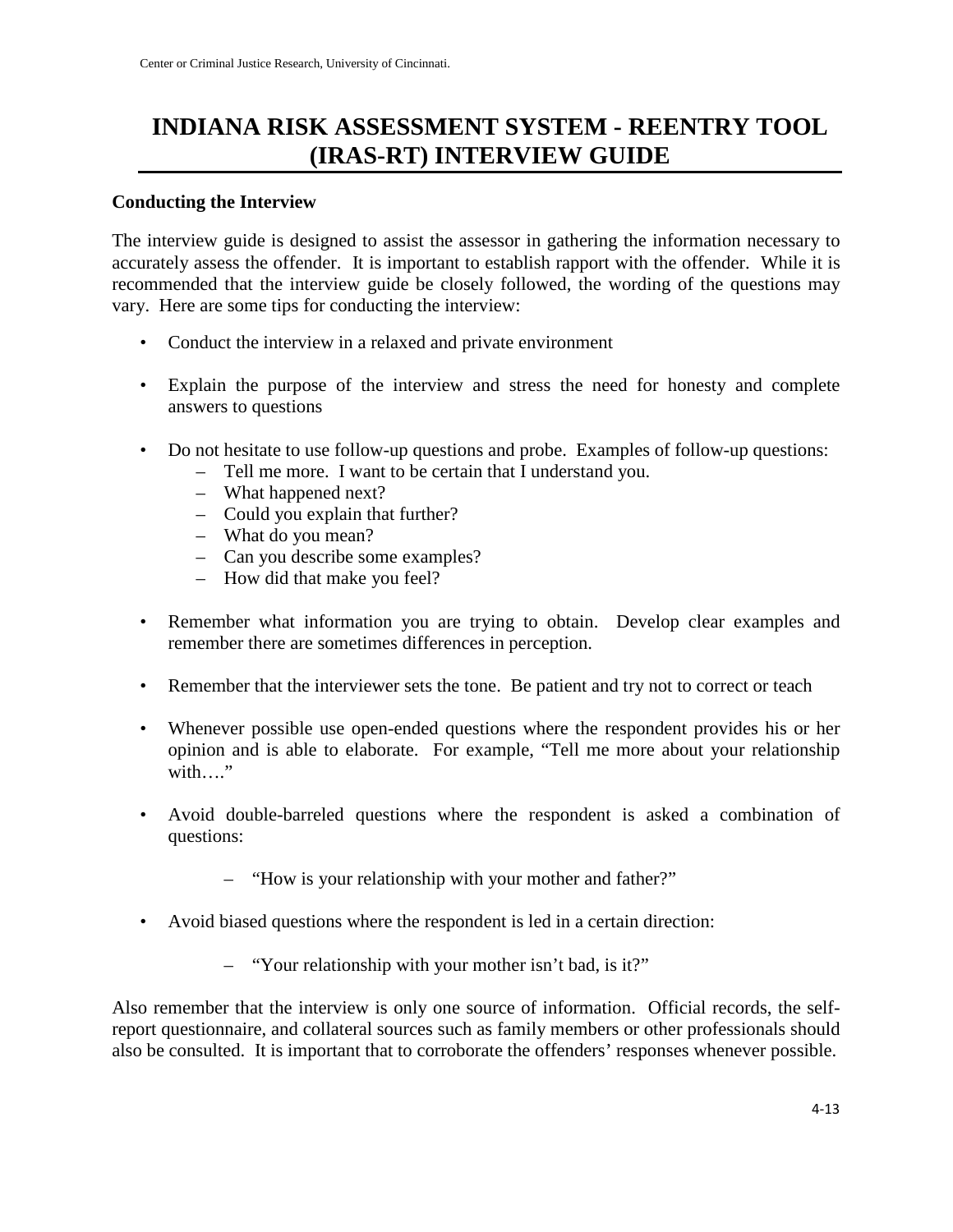#### **SECTION 1: GENERAL RISK/NEED DOMAINS**

#### **1.0 CRIMINAL HISTORY:**

*The first section of the interview is designed to gather information necessary to score the Criminal History domain of the tool. While some of this information can be obtained from official records, it is still recommended that the assessor ask the offender about the current offense and past criminal behavior. This information will help score other areas of the assessment, particularly the Criminal Attitudes and Behavioral Patterns section. It is important to corroborate self report information in this area with official records.* 

#### **The following items are scored in this area:**

- 1.1 Most Serious Arrest or Charge Under Age 18: 0=None 1=Yes, Misdemeanor 2=Yes, Felony
- 1.2 Age at First Arrest or Charge: 0=26+ 1=16-25 2=15 or younger
- 1.3 Prior Commitment as a Juvenile to Department of Youth Services: 0=No 1=Yes
- 1.4 Current Offense Drug Related: 0=No 1=Yes
- 1.5 Number of Prior Adult Felony Convictions: 0=None 1=One 2=Two or More
- 1.6 Number of Prior Adult Commitments to Prison: 0=None 1=One 2=Two or more
- 1.7 Ever Received Official Misconduct for Violence in Prison as Adult: 0=No 1=Yes
- 1.8. Ever Absconded from Community Supervision as an Adult: 0=No 1=Yes

\_\_\_\_\_\_\_\_\_\_\_\_\_\_\_\_\_\_\_\_\_\_\_\_\_\_\_\_\_\_\_\_\_\_\_\_\_\_\_\_\_\_\_\_\_\_\_\_\_\_\_\_\_\_\_\_\_\_\_\_\_\_\_\_\_\_\_\_\_\_\_\_\_\_\_\_\_\_ \_\_\_\_\_\_\_\_\_\_\_\_\_\_\_\_\_\_\_\_\_\_\_\_\_\_\_\_\_\_\_\_\_\_\_\_\_\_\_\_\_\_\_\_\_\_\_\_\_\_\_\_\_\_\_\_\_\_\_\_\_\_\_\_\_\_\_\_\_\_\_\_\_\_\_\_\_\_

\_\_\_\_\_\_\_\_\_\_\_\_\_\_\_\_\_\_\_\_\_\_\_\_\_\_\_\_\_\_\_\_\_\_\_\_\_\_\_\_\_\_\_\_\_\_\_\_\_\_\_\_\_\_\_\_\_\_\_\_\_\_\_\_\_\_\_\_\_\_\_\_\_\_\_\_\_\_ \_\_\_\_\_\_\_\_\_\_\_\_\_\_\_\_\_\_\_\_\_\_\_\_\_\_\_\_\_\_\_\_\_\_\_\_\_\_\_\_\_\_\_\_\_\_\_\_\_\_\_\_\_\_\_\_\_\_\_\_\_\_\_\_\_\_\_\_\_\_\_\_\_\_\_\_\_\_

#### **Question about Age:**

What is your Age?

#### **Questions for Criminal History Domain:**

1a. Tell me about the first time you were ever arrested or charged? \_\_\_\_\_\_\_\_\_\_\_\_\_\_\_\_\_\_\_\_\_\_\_\_

1b. How old were you when you were first arrested or charged? \_\_\_\_\_

1c. What was it for?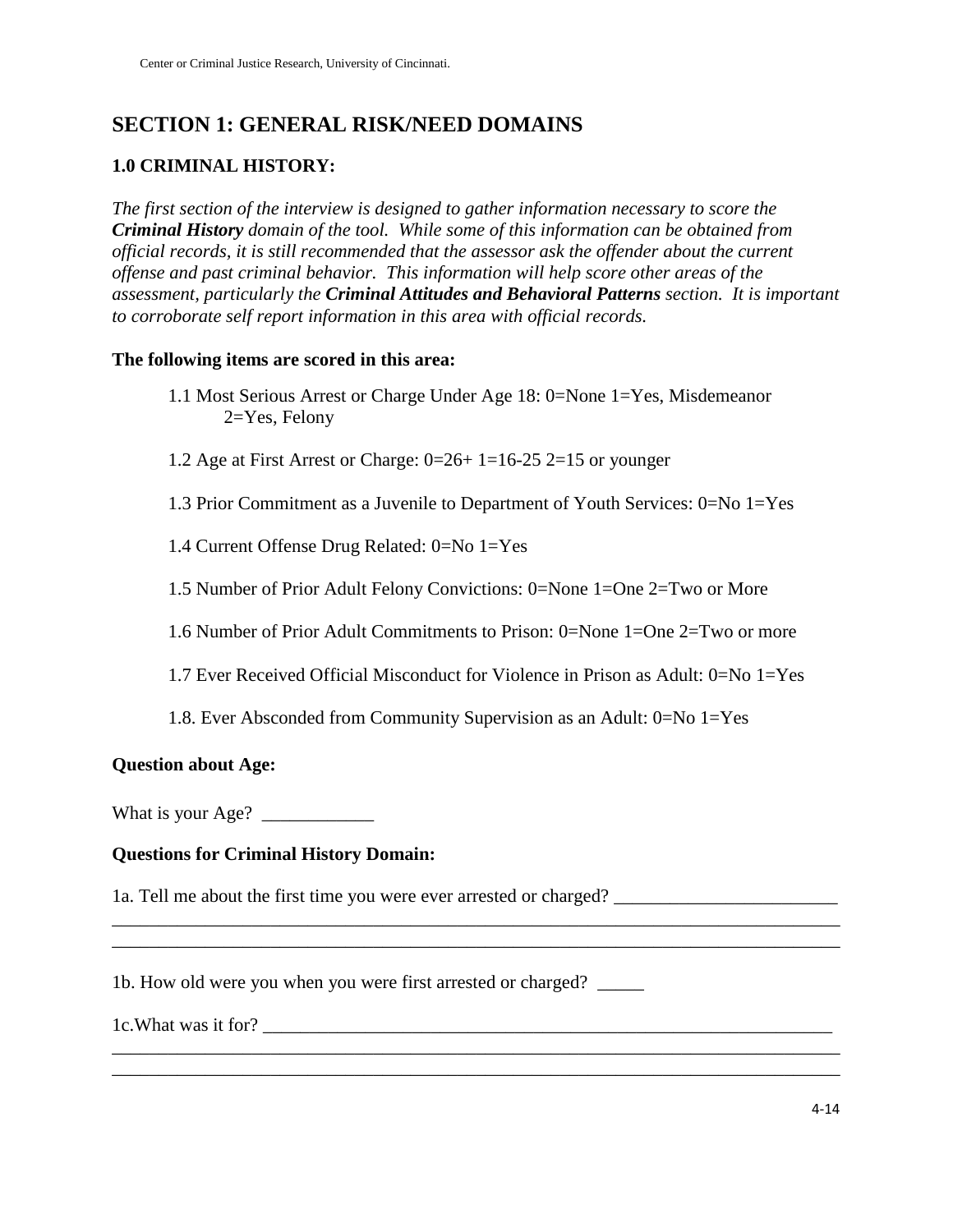1d. Were you ever commitment to the Department of Youth Services \_\_\_Yes \_\_\_ No

What was it for?

*I want to now ask you about your criminal record as an adult. The following questions pertain to adult criminal history.*

\_\_\_\_\_\_\_\_\_\_\_\_\_\_\_\_\_\_\_\_\_\_\_\_\_\_\_\_\_\_\_\_\_\_\_\_\_\_\_\_\_\_\_\_\_\_\_\_\_\_\_\_\_\_\_\_\_\_\_\_\_\_\_\_\_\_\_\_\_\_\_\_\_\_\_\_\_\_ \_\_\_\_\_\_\_\_\_\_\_\_\_\_\_\_\_\_\_\_\_\_\_\_\_\_\_\_\_\_\_\_\_\_\_\_\_\_\_\_\_\_\_\_\_\_\_\_\_\_\_\_\_\_\_\_\_\_\_\_\_\_\_\_\_\_\_\_\_\_\_\_\_\_\_\_\_\_ \_\_\_\_\_\_\_\_\_\_\_\_\_\_\_\_\_\_\_\_\_\_\_\_\_\_\_\_\_\_\_\_\_\_\_\_\_\_\_\_\_\_\_\_\_\_\_\_\_\_\_\_\_\_\_\_\_\_\_\_\_\_\_\_\_\_\_\_\_\_\_\_\_\_\_\_\_\_

\_\_\_\_\_\_\_\_\_\_\_\_\_\_\_\_\_\_\_\_\_\_\_\_\_\_\_\_\_\_\_\_\_\_\_\_\_\_\_\_\_\_\_\_\_\_\_\_\_\_\_\_\_\_\_\_\_\_\_\_\_\_\_\_\_\_\_\_\_\_\_\_\_\_\_\_\_\_ \_\_\_\_\_\_\_\_\_\_\_\_\_\_\_\_\_\_\_\_\_\_\_\_\_\_\_\_\_\_\_\_\_\_\_\_\_\_\_\_\_\_\_\_\_\_\_\_\_\_\_\_\_\_\_\_\_\_\_\_\_\_\_\_\_\_\_\_\_\_\_\_\_\_\_\_\_\_ \_\_\_\_\_\_\_\_\_\_\_\_\_\_\_\_\_\_\_\_\_\_\_\_\_\_\_\_\_\_\_\_\_\_\_\_\_\_\_\_\_\_\_\_\_\_\_\_\_\_\_\_\_\_\_\_\_\_\_\_\_\_\_\_\_\_\_\_\_\_\_\_\_\_\_\_\_\_

 $\mathcal{L}_\mathcal{L} = \{ \mathcal{L}_\mathcal{L} = \{ \mathcal{L}_\mathcal{L} = \{ \mathcal{L}_\mathcal{L} = \{ \mathcal{L}_\mathcal{L} = \{ \mathcal{L}_\mathcal{L} = \{ \mathcal{L}_\mathcal{L} = \{ \mathcal{L}_\mathcal{L} = \{ \mathcal{L}_\mathcal{L} = \{ \mathcal{L}_\mathcal{L} = \{ \mathcal{L}_\mathcal{L} = \{ \mathcal{L}_\mathcal{L} = \{ \mathcal{L}_\mathcal{L} = \{ \mathcal{L}_\mathcal{L} = \{ \mathcal{L}_\mathcal{$ 

1e. Tell me about what happened the day you were arrested.\_\_\_\_\_\_\_\_\_\_\_\_\_\_\_\_\_\_\_\_\_\_\_\_\_\_\_\_\_\_\_\_\_\_\_\_\_\_\_\_\_\_\_\_\_\_\_\_\_\_\_\_\_\_\_\_\_\_\_\_\_\_\_\_\_\_\_\_\_\_\_

1f. Why did you decide to commit the offense? \_\_\_\_\_\_\_\_\_\_\_\_\_\_\_\_\_\_\_\_\_\_\_\_\_\_\_\_\_\_\_\_\_\_

1g. What part did others play in the offense? \_\_\_\_\_\_\_\_\_\_\_\_\_\_\_\_\_\_\_\_\_\_\_\_\_\_\_\_\_\_\_\_\_\_\_\_\_\_\_\_\_

1h. Were any of your charges drug related? \_\_\_\_ Yes \_\_\_ No

If yes, what were they?  $\Box$ 

1i. How many times have you been convicted of a felony? \_\_\_\_

1j. How many times have you been sentenced to prison? \_\_\_\_\_

1k. Have you ever been sentenced to another type of secure correctional facility like a CBCF?  $\sqrt{N}$  No  $\sqrt{Y}$  Yes

How many times? \_\_\_\_\_\_\_

1l. While you were ever incarcerated did you ever get written up or punished for misconduct?  $No$   $\equiv$  Yes How many times?  $\equiv$ 

What was it for? (Probe to see if any misconducts were for violence.)

 \_\_\_\_\_\_\_\_\_\_\_\_\_\_\_\_\_\_\_\_\_\_\_\_\_\_\_\_\_\_\_\_\_\_\_\_\_\_\_\_\_\_\_\_\_\_\_\_\_\_\_\_\_\_\_\_\_\_\_\_\_\_\_\_\_\_ \_\_\_\_\_\_\_\_\_\_\_\_\_\_\_\_\_\_\_\_\_\_\_\_\_\_\_\_\_\_\_\_\_\_\_\_\_\_\_\_\_\_\_\_\_\_\_\_\_\_\_\_\_\_\_\_\_\_\_\_\_\_\_\_\_\_

| Did any of the misconducts involve the use of violence? | Yes<br>- No |
|---------------------------------------------------------|-------------|
|---------------------------------------------------------|-------------|

1m. What was the result of the misconduct? \_\_\_\_\_\_\_\_\_\_\_\_\_\_\_\_\_\_\_\_\_\_\_\_\_\_\_\_\_\_\_\_\_\_\_\_\_\_\_\_\_\_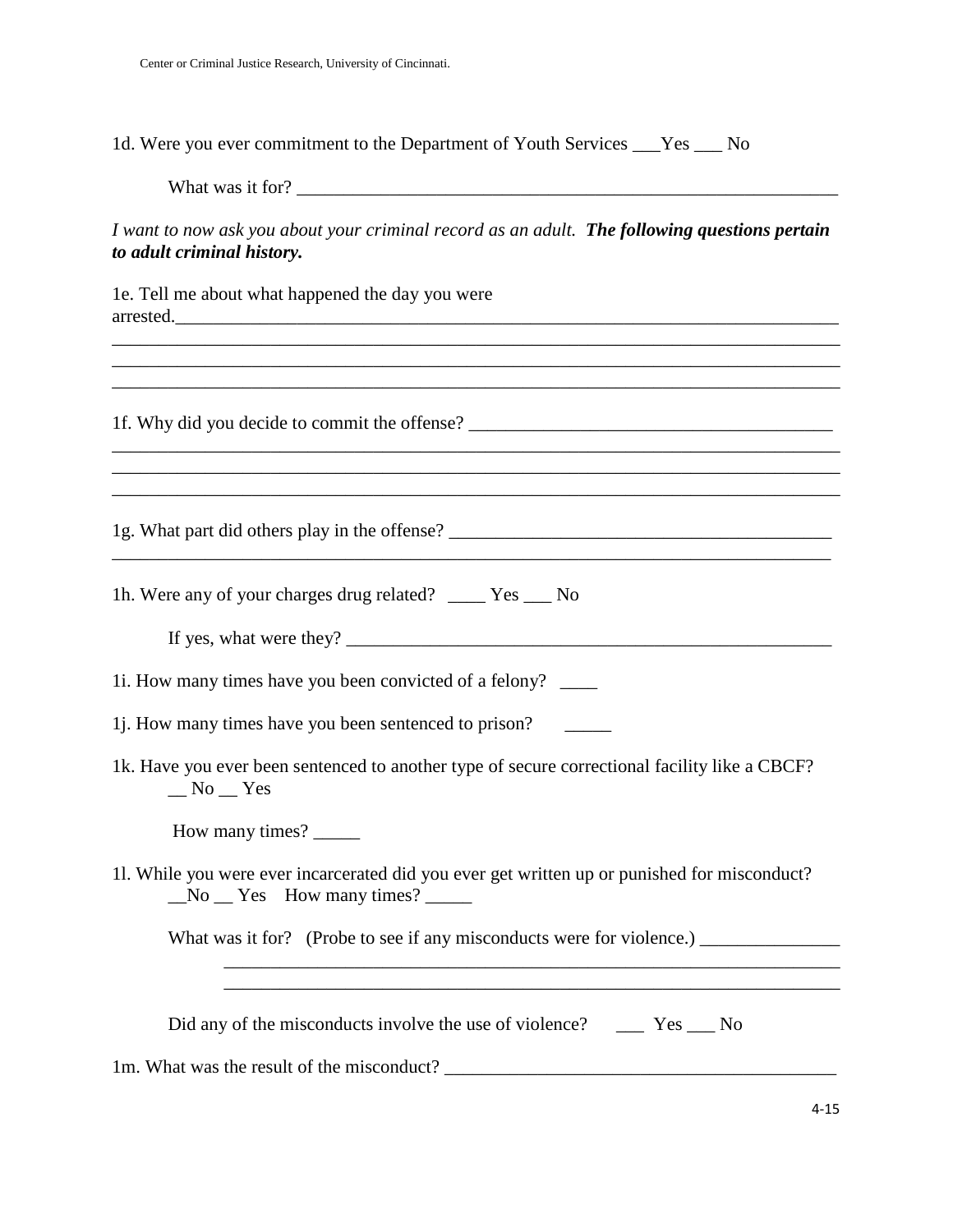| 1n. How did you feel about the sanction you received? ___________________________<br>the control of the control of the control of the control of the control of the control of the control of the control of the control of the control of the control of the control of the control of the control of the control |
|--------------------------------------------------------------------------------------------------------------------------------------------------------------------------------------------------------------------------------------------------------------------------------------------------------------------|
| 1o. Have you ever attempted escape from a correctional facility? ________________                                                                                                                                                                                                                                  |
| Were you ever charged with escape? $\_\_\_\$ Yes $\_\_\_\$ No                                                                                                                                                                                                                                                      |
| 1p. Have you ever been on probation or parole? _ Yes _ No                                                                                                                                                                                                                                                          |
| 1q. Have you ever absconded from supervision?                                                                                                                                                                                                                                                                      |
|                                                                                                                                                                                                                                                                                                                    |
|                                                                                                                                                                                                                                                                                                                    |

# **2.0 SOCIAL CAPITAL AND SUPPORT:**

*This domain is designed to gather information about the offender's past school behavior, employment, and marital status. It is fairly straightforward and most respondents will be forthcoming.* 

#### **The following items are scored in this area:**

- 2.1 Ever Suspended or Expelled From School: 0=No 1=Yes
- 2.2. Employed at the Time of Arrest: 0=Yes 1=No
- 2.3 Ever Quit a Job Before Having Another One: 0=No 1=Yes
- 2.4 Marital Status: 0=Married or cohabitating with a significant other 1=Single, married but separated, divorced, or widowed.

#### **Questions for Social Capital and Support**

2a. Tell me about problems you might have had in school? \_\_\_\_\_\_\_\_\_\_\_\_\_\_\_\_\_\_\_\_\_\_\_\_

\_\_\_\_\_\_\_\_\_\_\_\_\_\_\_\_\_\_\_\_\_\_\_\_\_\_\_\_\_\_\_\_\_\_\_\_\_\_\_\_\_\_\_\_\_\_\_\_\_\_\_\_\_\_\_\_\_\_\_\_\_\_\_\_\_\_\_\_\_\_\_\_\_\_\_\_\_\_ \_\_\_\_\_\_\_\_\_\_\_\_\_\_\_\_\_\_\_\_\_\_\_\_\_\_\_\_\_\_\_\_\_\_\_\_\_\_\_\_\_\_\_\_\_\_\_\_\_\_\_\_\_\_\_\_\_\_\_\_\_\_\_\_\_\_\_\_\_\_\_\_\_\_\_\_\_\_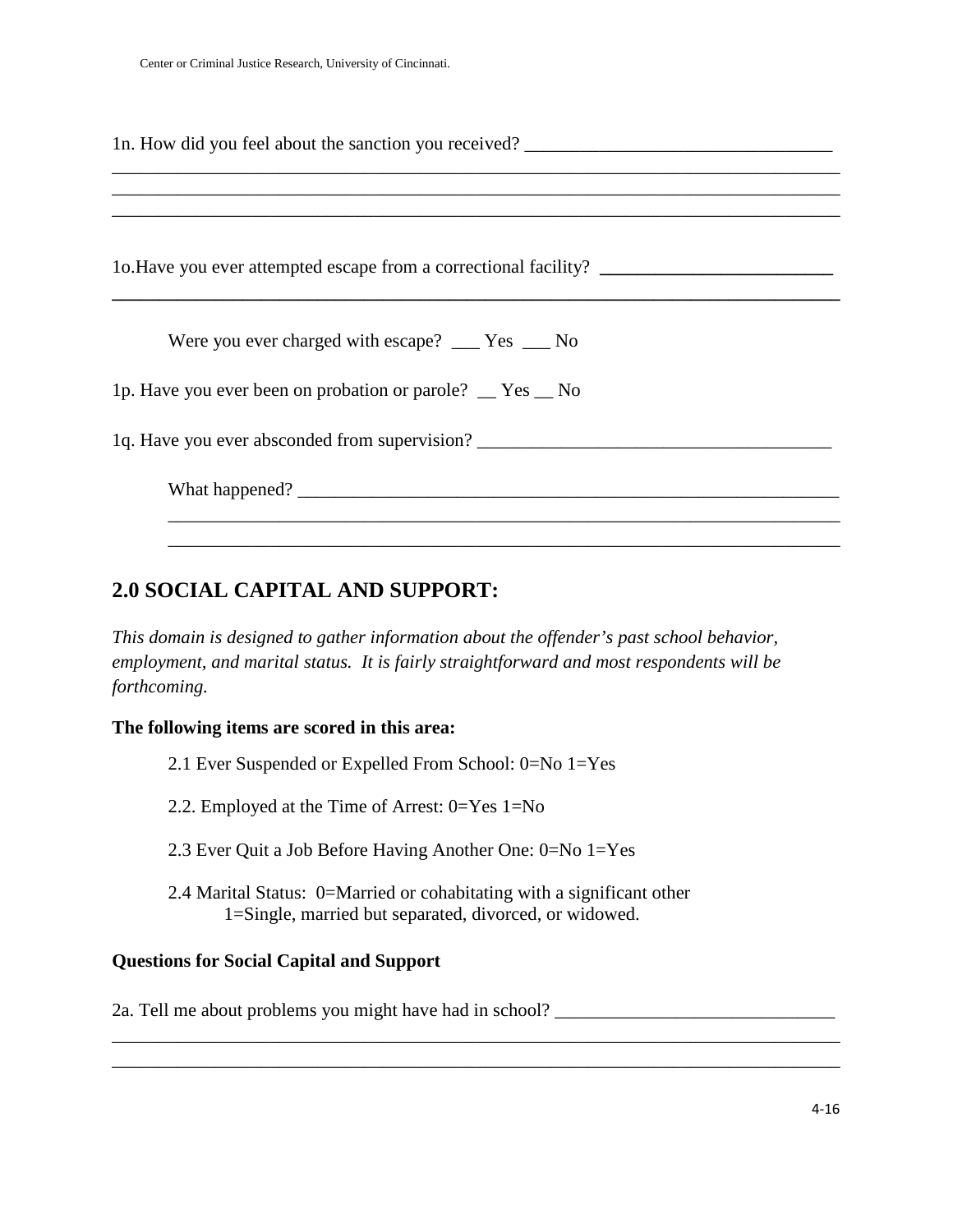Center or Criminal Justice Research, University of Cincinnati.

| 2b. Were you ever suspended or expelled from school? __ No __ Yes                 |  |  |  |  |  |
|-----------------------------------------------------------------------------------|--|--|--|--|--|
|                                                                                   |  |  |  |  |  |
|                                                                                   |  |  |  |  |  |
| 2c. Were you working at the time of your arrest? $\Box$ No $\Box$ Yes             |  |  |  |  |  |
|                                                                                   |  |  |  |  |  |
| Was the work under the table? $\qquad \qquad \qquad \text{Yes } \qquad \text{No}$ |  |  |  |  |  |
| 2d. Have you ever quit a job before having another one? ______ No ____ Yes        |  |  |  |  |  |
|                                                                                   |  |  |  |  |  |
| 2e. Tell me about your martial situation: Are you married? The Yes No             |  |  |  |  |  |
|                                                                                   |  |  |  |  |  |
|                                                                                   |  |  |  |  |  |
|                                                                                   |  |  |  |  |  |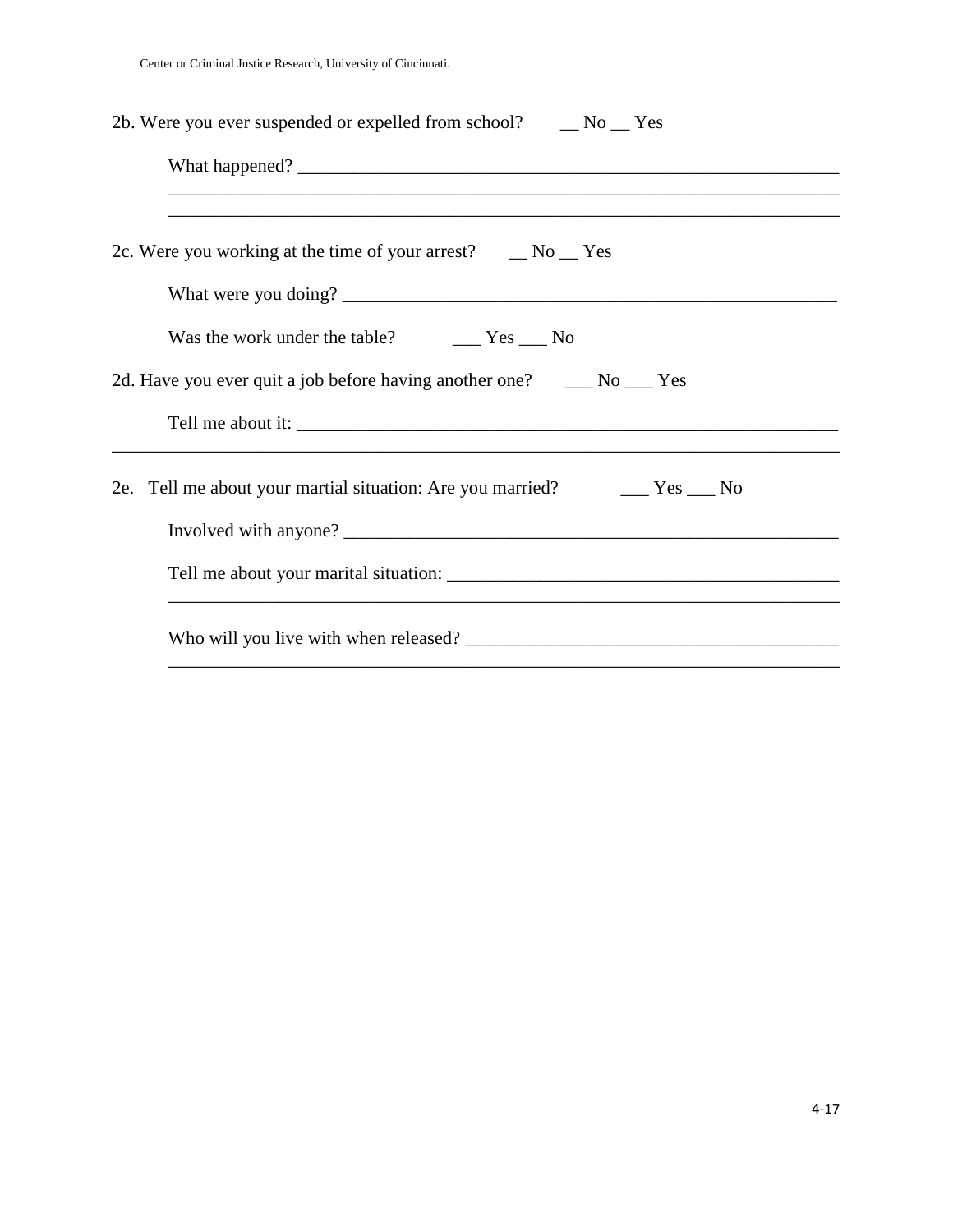# **3.0 CRIMINAL ATTITUDES AND BEHAVIORAL PATTERNS**

*This section addresses the criminal attitudes of the offender as well as some personality traits that can often lead to criminal behavior. In addition to the specific questions for this item, the interviewer should score this item from the totality of the responses in the interview. Listen for rationalizations, minimizations, and justifications of behavior throughout the interview. There are 7 items in this domain with a total possible score of 11.* 

## **The Following Items are Scored in this Domain:**

- 3.1 Criminal Pride: 0=No pride in criminal behavior 1=Some pride 2=A lot of pride
- 3.2 Believes it is possible to overcome past:  $0=Y$ es  $1=N<sub>o</sub>$
- 3.3 Uses anger to intimidate others: 0=No 1=Yes
- 3.4 Walks Away from a Fight: 0=Yes 1=Sometimes 2=Rarely
- 3.5 Problem Solving Ability: 0=Good 1=Poor
- 3.6 Expresses Concern about Other's Misfortunes: 0=Concerned about others 1=Limited concern 2=No real concern for others
- 3.7 Believes in "Do Unto Others Before They Do Unto You": 0=Disagree 1=Sometimes  $2=$ Agrees

*Let's talk again about the trouble you got in that led to your incarceration.* 

\_\_\_\_\_\_\_\_\_\_\_\_\_\_\_\_\_\_\_\_\_\_\_\_\_\_\_\_\_\_\_\_\_\_\_\_\_\_\_\_\_\_\_\_\_\_\_\_\_\_\_\_\_\_\_\_\_\_\_\_\_\_\_\_\_\_\_\_\_\_\_\_\_\_\_\_\_\_

3a. How do you feel about what happened?

3b. How has your criminal behavior affected others? (Probe to see if offender recognizes victims, including their own family.) \_\_\_\_\_\_\_\_\_\_\_\_\_\_\_\_\_\_\_\_\_\_\_\_\_\_\_\_\_\_\_\_\_\_\_\_\_\_\_\_\_\_\_\_\_\_\_\_\_\_\_\_\_\_

\_\_\_\_\_\_\_\_\_\_\_\_\_\_\_\_\_\_\_\_\_\_\_\_\_\_\_\_\_\_\_\_\_\_\_\_\_\_\_\_\_\_\_\_\_\_\_\_\_\_\_\_\_\_\_\_\_\_\_\_\_\_\_\_\_\_\_\_\_\_\_\_\_\_\_\_\_\_

\_\_\_\_\_\_\_\_\_\_\_\_\_\_\_\_\_\_\_\_\_\_\_\_\_\_\_\_\_\_\_\_\_\_\_\_\_\_\_\_\_\_\_\_\_\_\_\_\_\_\_\_\_\_\_\_\_\_\_\_\_\_\_\_\_\_\_\_\_\_\_\_\_\_\_\_\_\_ \_\_\_\_\_\_\_\_\_\_\_\_\_\_\_\_\_\_\_\_\_\_\_\_\_\_\_\_\_\_\_\_\_\_\_\_\_\_\_\_\_\_\_\_\_\_\_\_\_\_\_\_\_\_\_\_\_\_\_\_\_\_\_\_\_\_\_\_\_\_\_\_\_\_\_\_\_\_

\_\_\_\_\_\_\_\_\_\_\_\_\_\_\_\_\_\_\_\_\_\_\_\_\_\_\_\_\_\_\_\_\_\_\_\_\_\_\_\_\_\_\_\_\_\_\_\_\_\_\_\_\_\_\_\_\_\_\_\_\_\_\_\_\_\_\_\_\_\_\_\_\_\_\_\_\_\_ \_\_\_\_\_\_\_\_\_\_\_\_\_\_\_\_\_\_\_\_\_\_\_\_\_\_\_\_\_\_\_\_\_\_\_\_\_\_\_\_\_\_\_\_\_\_\_\_\_\_\_\_\_\_\_\_\_\_\_\_\_\_\_\_\_\_\_\_\_\_\_\_\_\_\_\_\_\_

\_\_\_\_\_\_\_\_\_\_\_\_\_\_\_\_\_\_\_\_\_\_\_\_\_\_\_\_\_\_\_\_\_\_\_\_\_\_\_\_\_\_\_\_\_\_\_\_\_\_\_\_\_\_\_\_\_\_\_\_\_\_\_\_\_\_\_\_\_\_\_\_\_\_\_\_\_\_

\_\_\_\_\_\_\_\_\_\_\_\_\_\_\_\_\_\_\_\_\_\_\_\_\_\_\_\_\_\_\_\_\_\_\_\_\_\_\_\_\_\_\_\_\_\_\_\_\_\_\_\_\_\_\_\_\_\_\_\_\_\_\_\_\_\_\_\_\_\_\_\_\_\_\_\_\_\_ \_\_\_\_\_\_\_\_\_\_\_\_\_\_\_\_\_\_\_\_\_\_\_\_\_\_\_\_\_\_\_\_\_\_\_\_\_\_\_\_\_\_\_\_\_\_\_\_\_\_\_\_\_\_\_\_\_\_\_\_\_\_\_\_\_\_\_\_\_\_\_\_\_\_\_\_\_\_

3c. How do you think they feel about what you did? \_\_\_\_\_\_\_\_\_\_\_\_\_\_\_\_\_\_\_\_\_\_\_\_\_\_\_\_\_\_\_\_\_\_\_

3d. Tell me what you think about what you did?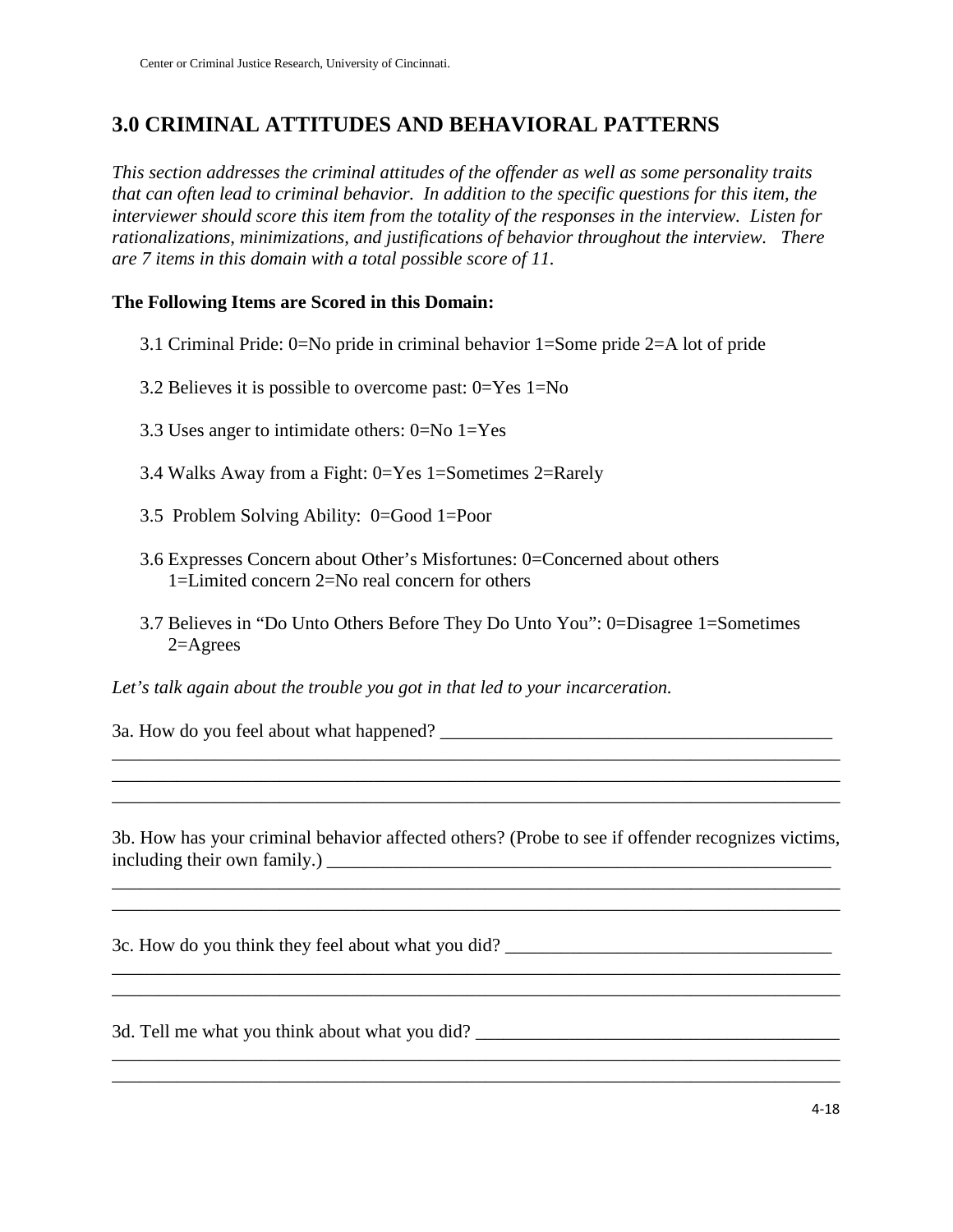| 3f. Should you have received a lighter sentence? ________________________________                                                                                    |  |  |  |  |
|----------------------------------------------------------------------------------------------------------------------------------------------------------------------|--|--|--|--|
|                                                                                                                                                                      |  |  |  |  |
| ,我们也不能会在这里,我们的人们就会不能会在这里,我们也不能会不能会不能会不能会不能会不能会不能会不能会。""我们的人们就会不能会不能会不能会不能会不能会不能会<br>,我们也不能在这里的时候,我们也不能在这里的时候,我们也不能会不能会不能会不能会不能会不能会不能会不能会不能会不能会。""我们的是,我们也不能会不能会不能会不能 |  |  |  |  |
| Rate offender's pride in criminal behavior:                                                                                                                          |  |  |  |  |
| No pride in criminal behavior Some pride A lot of pride                                                                                                              |  |  |  |  |
| 3h. How hard do you think it is for someone with a record to get ahead?                                                                                              |  |  |  |  |
|                                                                                                                                                                      |  |  |  |  |
|                                                                                                                                                                      |  |  |  |  |
|                                                                                                                                                                      |  |  |  |  |
|                                                                                                                                                                      |  |  |  |  |

#### *If Self-Report is used, assessor does not need to ask the following question.*

If I asked you to rate whether or not you can overcome your past on a scale from 1 to 5, with 1 being "Strongly agree" and 5 being "Strongly Disagree," how would you rate yourself?

| <b>Strongly Agree</b> |  | Agree Undecided Disagree | <b>Strongly Disagree</b> |
|-----------------------|--|--------------------------|--------------------------|
|                       |  |                          |                          |

\_\_\_\_\_\_\_\_\_\_\_\_\_\_\_\_\_\_\_\_\_\_\_\_\_\_\_\_\_\_\_\_\_\_\_\_\_\_\_\_\_\_\_\_\_\_\_\_\_\_\_\_\_\_\_\_\_\_\_\_\_\_\_\_\_\_\_\_\_\_\_\_\_\_\_\_\_\_

3j. As a general rule, do you worry about other people's misfortunes? \_\_\_\_\_\_\_\_\_\_\_\_\_\_\_\_\_\_\_\_\_

If yes, ask for examples:  $\frac{1}{2}$   $\frac{1}{2}$   $\frac{1}{2}$   $\frac{1}{2}$   $\frac{1}{2}$   $\frac{1}{2}$   $\frac{1}{2}$   $\frac{1}{2}$   $\frac{1}{2}$   $\frac{1}{2}$   $\frac{1}{2}$   $\frac{1}{2}$   $\frac{1}{2}$   $\frac{1}{2}$   $\frac{1}{2}$   $\frac{1}{2}$   $\frac{1}{2}$   $\frac{1}{2}$   $\frac{1}{2}$   $\frac{1$ 

## *If Self-Report is used, assessor does not need to ask the following question.*

If I asked you to rate yourself on whether you often get concerned when you hear about other people's problems on a scale from 1 to 5, with 1 being "Strongly Agree" and 5 being "Strongly Disagree," how would you rate yourself?

\_\_\_\_\_\_\_\_\_\_\_\_\_\_\_\_\_\_\_\_\_\_\_\_\_\_\_\_\_\_\_\_\_\_\_\_\_\_\_\_\_\_\_\_\_\_\_\_\_\_\_\_\_\_\_\_\_\_\_\_\_\_\_\_\_\_\_\_\_\_\_\_

| <b>Strongly Agree</b> | Agree Undecided | Disagree | <b>Strongly Disagree</b> |
|-----------------------|-----------------|----------|--------------------------|
|                       |                 |          |                          |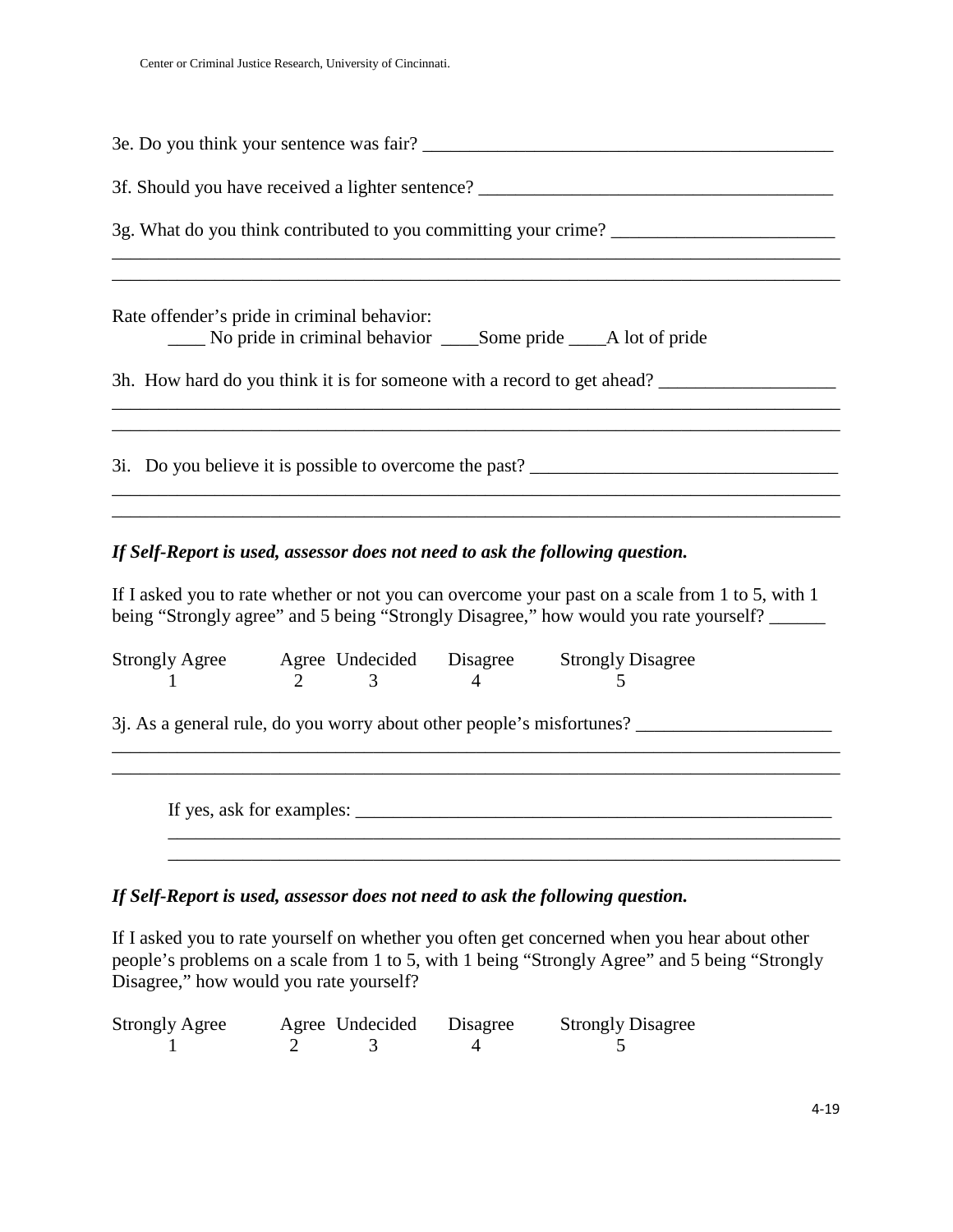3k. I want to ask you about your temper. Tell me about the times you have lost your temper: What happened? \_\_\_\_\_\_\_\_\_\_\_\_\_\_\_\_\_\_\_\_\_\_\_\_\_\_\_\_\_\_\_\_\_\_\_\_\_\_\_\_\_\_\_\_\_\_\_\_\_\_\_\_\_\_\_\_\_\_\_\_\_\_\_\_

\_\_\_\_\_\_\_\_\_\_\_\_\_\_\_\_\_\_\_\_\_\_\_\_\_\_\_\_\_\_\_\_\_\_\_\_\_\_\_\_\_\_\_\_\_\_\_\_\_\_\_\_\_\_\_\_\_\_\_\_\_\_\_\_\_\_\_\_\_\_\_\_\_\_\_\_\_\_ \_\_\_\_\_\_\_\_\_\_\_\_\_\_\_\_\_\_\_\_\_\_\_\_\_\_\_\_\_\_\_\_\_\_\_\_\_\_\_\_\_\_\_\_\_\_\_\_\_\_\_\_\_\_\_\_\_\_\_\_\_\_\_\_\_\_\_\_\_\_\_\_\_\_\_\_\_\_

 $\overline{\phantom{a}}$  , and the contribution of the contribution of the contribution of the contribution of the contribution of the contribution of the contribution of the contribution of the contribution of the contribution of the

 $\overline{\phantom{a}}$  ,  $\overline{\phantom{a}}$  ,  $\overline{\phantom{a}}$  ,  $\overline{\phantom{a}}$  ,  $\overline{\phantom{a}}$  ,  $\overline{\phantom{a}}$  ,  $\overline{\phantom{a}}$  ,  $\overline{\phantom{a}}$  ,  $\overline{\phantom{a}}$  ,  $\overline{\phantom{a}}$  ,  $\overline{\phantom{a}}$  ,  $\overline{\phantom{a}}$  ,  $\overline{\phantom{a}}$  ,  $\overline{\phantom{a}}$  ,  $\overline{\phantom{a}}$  ,  $\overline{\phantom{a}}$ 

 $\_$  ,  $\_$  ,  $\_$  ,  $\_$  ,  $\_$  ,  $\_$  ,  $\_$  ,  $\_$  ,  $\_$  ,  $\_$  ,  $\_$  ,  $\_$  ,  $\_$  ,  $\_$  ,  $\_$  ,  $\_$  ,  $\_$  ,  $\_$  ,  $\_$  ,  $\_$  ,  $\_$  ,  $\_$  ,  $\_$  ,  $\_$  ,  $\_$  ,  $\_$  ,  $\_$  ,  $\_$  ,  $\_$  ,  $\_$  ,  $\_$  ,  $\_$  ,  $\_$  ,  $\_$  ,  $\_$  ,  $\_$  ,  $\_$  ,

\_\_\_\_\_\_\_\_\_\_\_\_\_\_\_\_\_\_\_\_\_\_\_\_\_\_\_\_\_\_\_\_\_\_\_\_\_\_\_\_\_\_\_\_\_\_\_\_\_\_\_\_\_\_\_\_\_\_\_\_\_\_\_\_\_\_\_\_\_\_\_\_

Have you ever hurt anyone because you lost your temper?

Give some examples: \_\_\_\_\_\_\_\_\_\_\_\_\_\_\_\_\_\_\_\_\_\_\_\_\_\_\_\_\_\_\_\_\_\_\_\_\_\_\_\_\_\_\_\_\_\_\_\_\_\_\_\_\_

3l. When you want someone to do something they don't necessarily want to do, how do you get them to do it? \_\_\_\_\_\_\_\_\_\_\_\_\_\_\_\_\_\_\_\_\_\_\_\_\_\_\_\_\_\_\_\_\_\_\_\_\_\_\_\_\_\_\_\_\_\_\_\_\_\_\_\_\_\_\_\_\_\_\_\_\_\_\_\_\_\_

\_\_\_\_\_\_\_\_\_\_\_\_\_\_\_\_\_\_\_\_\_\_\_\_\_\_\_\_\_\_\_\_\_\_\_\_\_\_\_\_\_\_\_\_\_\_\_\_\_\_\_\_\_\_\_\_\_\_\_\_\_\_\_\_\_\_\_\_\_\_\_\_\_\_\_\_\_\_

 $\overline{\phantom{a}}$  , and the contribution of the contribution of the contribution of the contribution of the contribution of the contribution of the contribution of the contribution of the contribution of the contribution of the

 $\overline{\phantom{a}}$  , and the contribution of the contribution of the contribution of the contribution of the contribution of the contribution of the contribution of the contribution of the contribution of the contribution of the

\_\_\_\_\_\_\_\_\_\_\_\_\_\_\_\_\_\_\_\_\_\_\_\_\_\_\_\_\_\_\_\_\_\_\_\_\_\_\_\_\_\_\_\_\_\_\_\_\_\_\_\_\_\_\_\_\_\_\_\_\_\_\_\_\_\_\_\_\_\_\_\_\_\_\_\_\_\_ \_\_\_\_\_\_\_\_\_\_\_\_\_\_\_\_\_\_\_\_\_\_\_\_\_\_\_\_\_\_\_\_\_\_\_\_\_\_\_\_\_\_\_\_\_\_\_\_\_\_\_\_\_\_\_\_\_\_\_\_\_\_\_\_\_\_\_\_\_\_\_\_\_\_\_\_\_\_

\_\_\_\_\_\_\_\_\_\_\_\_\_\_\_\_\_\_\_\_\_\_\_\_\_\_\_\_\_\_\_\_\_\_\_\_\_\_\_\_\_\_\_\_\_\_\_\_\_\_\_\_\_\_\_\_\_\_\_\_\_\_\_\_\_\_\_\_\_\_\_\_\_\_\_\_\_\_

\_\_\_\_\_\_\_\_\_\_\_\_\_\_\_\_\_\_\_\_\_\_\_\_\_\_\_\_\_\_\_\_\_\_\_\_\_\_\_\_\_\_\_\_\_\_\_\_\_\_\_\_\_\_\_\_\_\_\_\_\_\_\_\_\_\_\_\_\_\_\_\_\_\_\_\_\_\_

\_\_\_\_\_\_\_\_\_\_\_\_\_\_\_\_\_\_\_\_\_\_\_\_\_\_\_\_\_\_\_\_\_\_\_\_\_\_\_\_\_\_\_\_\_\_\_\_\_\_\_\_\_\_\_\_\_\_\_\_\_\_\_\_\_\_\_\_\_\_\_\_\_\_\_\_\_\_

 $\mathcal{L}_\mathcal{L} = \{ \mathcal{L}_\mathcal{L} = \{ \mathcal{L}_\mathcal{L} = \{ \mathcal{L}_\mathcal{L} = \{ \mathcal{L}_\mathcal{L} = \{ \mathcal{L}_\mathcal{L} = \{ \mathcal{L}_\mathcal{L} = \{ \mathcal{L}_\mathcal{L} = \{ \mathcal{L}_\mathcal{L} = \{ \mathcal{L}_\mathcal{L} = \{ \mathcal{L}_\mathcal{L} = \{ \mathcal{L}_\mathcal{L} = \{ \mathcal{L}_\mathcal{L} = \{ \mathcal{L}_\mathcal{L} = \{ \mathcal{L}_\mathcal{$ 

Give some examples:

3m. Have you ever been charged with intimidation, threatening others or using violence?

Please explain what happened? \_\_\_\_\_\_\_\_\_\_\_\_\_\_\_\_\_\_\_\_\_\_\_\_\_\_\_\_\_\_\_\_\_\_\_\_\_\_\_\_\_\_\_\_\_\_

3n. Have you ever been written up for intimidation, threatening others or using violence?

**Probe to determine if the offender has a history of using violence or intimidation to get what they want.**

3o. Can you describe some high risk situation you might encounter when released? \_\_\_\_\_\_\_\_\_\_

3p. What would be some different ways you might handle these situations? \_\_\_\_\_\_\_\_\_\_\_\_\_\_\_\_\_

**Probe to see if offender can recognize risky situations and multiple and realistic ways to handle them.**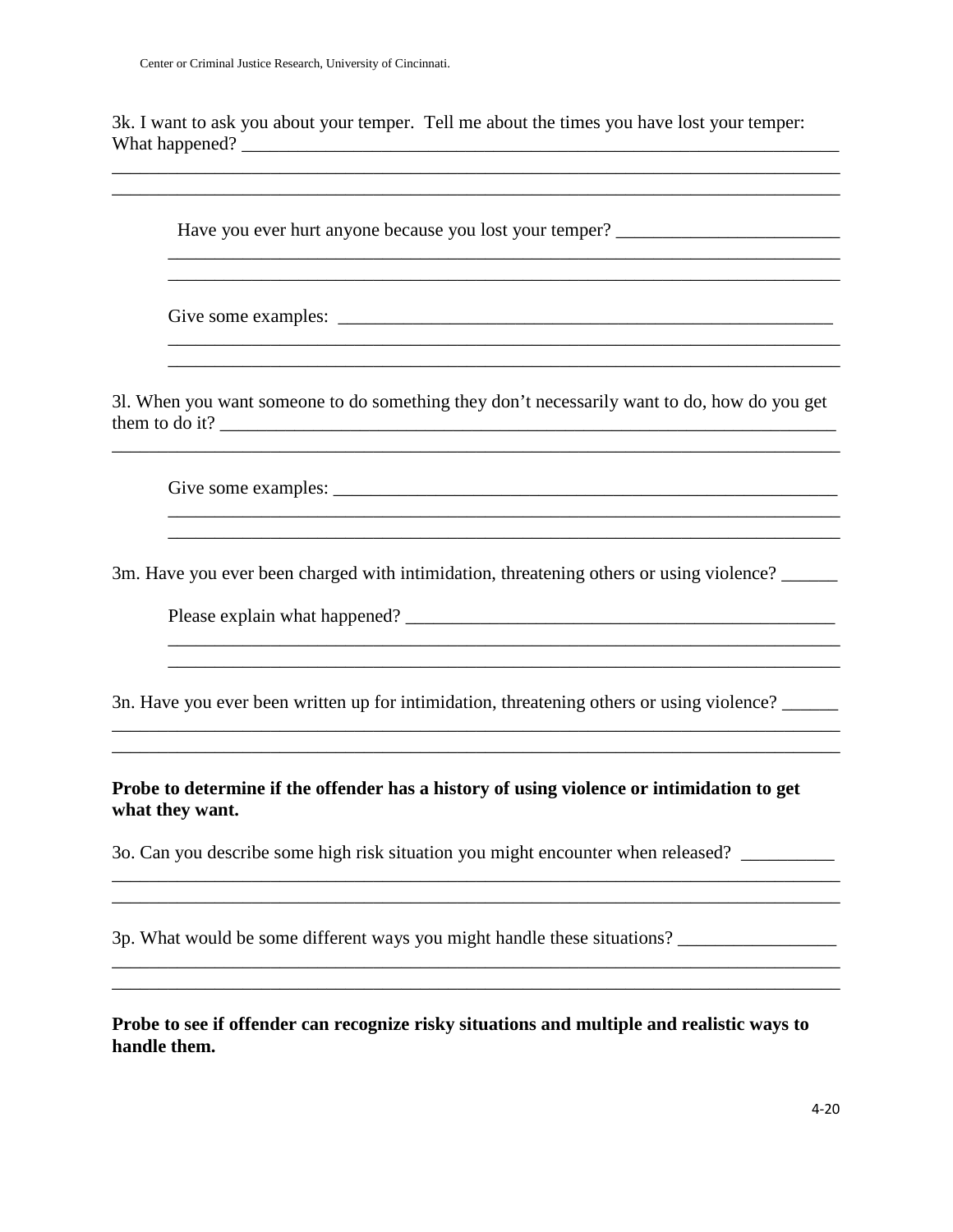Center or Criminal Justice Research, University of Cincinnati.

3q. What do you think you need to do to stay out of trouble when you get out of prison?

3r. What are some of the things you have tried in the past to stay out of trouble with the law? \_\_\_ \_\_\_\_\_\_\_\_\_\_\_\_\_\_\_\_\_\_\_\_\_\_\_\_\_\_\_\_\_\_\_\_\_\_\_\_\_\_\_\_\_\_\_\_\_\_\_\_\_\_\_\_\_\_\_\_\_\_\_\_\_\_\_\_\_\_\_\_\_\_\_\_\_\_\_\_\_\_

\_\_\_\_\_\_\_\_\_\_\_\_\_\_\_\_\_\_\_\_\_\_\_\_\_\_\_\_\_\_\_\_\_\_\_\_\_\_\_\_\_\_\_\_\_\_\_\_\_\_\_\_\_\_\_\_\_\_\_\_\_\_\_\_\_\_\_\_\_\_\_\_\_\_\_\_\_\_

\_\_\_\_\_\_\_\_\_\_\_\_\_\_\_\_\_\_\_\_\_\_\_\_\_\_\_\_\_\_\_\_\_\_\_\_\_\_\_\_\_\_\_\_\_\_\_\_\_\_\_\_\_\_\_\_\_\_\_\_\_\_\_\_\_\_\_\_\_\_\_\_\_\_\_\_\_\_

\_\_\_\_\_\_\_\_\_\_\_\_\_\_\_\_\_\_\_\_\_\_\_\_\_\_\_\_\_\_\_\_\_\_\_\_\_\_\_\_\_\_\_\_\_\_\_\_\_\_\_\_\_\_\_\_\_\_\_\_\_\_\_\_\_\_\_\_\_\_\_\_

Are there some other things you have yet to try? \_\_\_\_\_\_\_\_\_\_\_\_\_\_\_\_\_\_\_\_\_\_\_\_\_\_\_\_\_\_\_\_

\_\_\_\_\_ Good Problem Solving Skills \_\_\_\_\_ Poor Problem Solving Skills

3s. Would you describe yourself as someone who "Walks Away from a fight," "Tries to avoid it but it seems to find you," or "first one in?" \_\_\_\_\_\_\_\_\_\_\_\_\_\_\_\_\_\_\_\_\_\_\_\_\_\_\_\_\_\_\_\_\_\_\_\_\_\_\_

*If Self Report is used, assessor does not need to ask the following question.* 

If I asked you to rate yourself on a scale from 1 to 5, with 1 being "walks away," and 5 being "first one in," how would you rate yourself? \_\_\_\_\_\_

\_\_\_\_\_\_\_\_\_\_\_\_\_\_\_\_\_\_\_\_\_\_\_\_\_\_\_\_\_\_\_\_\_\_\_\_\_\_\_\_\_\_\_\_\_\_\_\_\_\_\_\_\_\_\_\_\_\_\_\_\_\_\_\_\_\_\_\_\_\_\_\_\_\_\_\_\_\_

3t. As a general rule, do you think that most people are out for themselves?

*Even though self report can be used for this question it is recommended that the assessor double check to make sure the offender understood the question.* 

3u. Have you ever heard the saying, "Do Unto Others *Before* They Do Unto You?" In general do you:

\_\_Disagree with statement, \_\_\_ depends on the situation, or \_\_\_Agree with statement

\_\_\_\_\_\_\_\_\_\_\_\_\_\_\_\_\_\_\_\_\_\_\_\_\_\_\_\_\_\_\_\_\_\_\_\_\_\_\_\_\_\_\_\_\_\_\_\_\_\_\_\_\_\_\_\_\_\_\_\_\_\_\_\_\_\_\_\_\_\_\_\_\_\_\_\_\_\_ \_\_\_\_\_\_\_\_\_\_\_\_\_\_\_\_\_\_\_\_\_\_\_\_\_\_\_\_\_\_\_\_\_\_\_\_\_\_\_\_\_\_\_\_\_\_\_\_\_\_\_\_\_\_\_\_\_\_\_\_\_\_\_\_\_\_\_\_\_\_\_\_\_\_\_\_\_\_

3v. How do you feel about getting some help or participating in programs? \_\_\_\_\_\_\_\_\_\_\_\_\_\_\_\_\_\_\_\_\_\_\_\_\_\_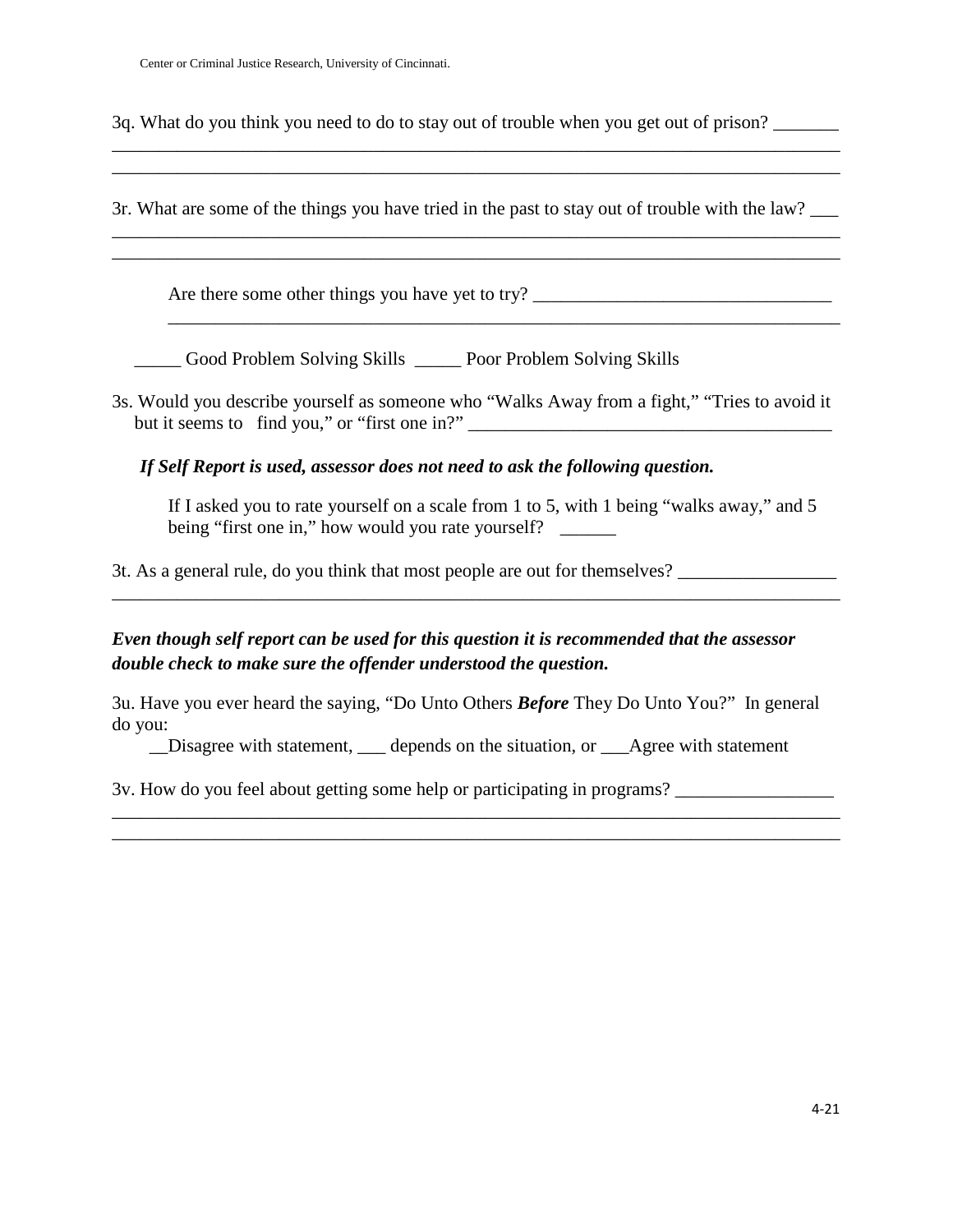# **SECTION 2: RESPONSIVITY ASSESSMENT**

*Considering the entire interview as well as official records, the next section is designed to identify special considerations or responsivity factors that might affect the offender's engagement in supervision or programming. For each of the following areas check the boxes that best describes the offender for each of these items.* 

\_\_\_Low Intelligence\*

\_\_\_Physical Handicap (describe)\_\_\_\_\_\_\_\_\_\_\_\_\_\_\_\_\_\_\_\_\_\_\_\_\_\_\_\_\_\_\_\_\_\_\_\_\_\_\_\_\_\_\_\_\_\_\_\_

\_\_\_Reading or Writing significantly below normal\*

\_\_\_Mental Health Issues (list diagnoses\*\_\_\_\_\_\_\_\_\_\_\_\_\_\_\_\_\_\_\_\_\_\_\_\_\_\_\_\_\_\_\_\_\_\_\_\_\_\_\_\_\_\_

\_\_\_Motivation is a Problem\* (No Desire to Change/Participate in Programs) Note, some offenders will be motivated to obtain help in some areas but not others. For example, they may want assistance in getting a job, but are not willing to go to substance abuse treatment. This can be important for case planning. Please provide information:

\_\_\_\_\_\_\_\_\_\_\_\_\_\_\_\_\_\_\_\_\_\_\_\_\_\_\_\_\_\_\_\_\_\_\_\_\_\_\_\_\_\_\_\_\_\_\_\_\_\_\_\_\_\_\_\_\_\_\_\_\_\_\_\_\_\_\_\_\_\_\_\_ \_\_\_\_\_\_\_\_\_\_\_\_\_\_\_\_\_\_\_\_\_\_\_\_\_\_\_\_\_\_\_\_\_\_\_\_\_\_\_\_\_\_\_\_\_\_\_\_\_\_\_\_\_\_\_\_\_\_\_\_\_\_\_\_\_\_\_\_\_\_\_\_ \_\_\_\_\_\_\_\_\_\_\_\_\_\_\_\_\_\_\_\_\_\_\_\_\_\_\_\_\_\_\_\_\_\_\_\_\_\_\_\_\_\_\_\_\_\_\_\_\_\_\_\_\_\_\_\_\_\_\_\_\_\_\_\_\_\_\_\_\_\_\_\_

\_\_\_Transportation is a problem

\_\_\_Child Care is a problem

\_\_\_Language is a problem. List offender's native language:\_\_\_\_\_\_\_\_\_\_\_\_\_\_\_\_\_\_\_\_\_\_\_\_\_\_

\_\_\_Ethnicity or cultural barriers. Describe:\_\_\_\_\_\_\_\_\_\_\_\_\_\_\_\_\_\_\_\_\_\_\_\_\_\_\_\_\_\_\_\_\_\_\_\_\_\_\_\_

\_\_\_History of Abuse/Neglect poses a barrier for offender. Explain:\_\_\_\_\_\_\_\_\_\_\_\_\_\_\_\_\_\_\_\_

\_\_\_Interpersonal Anxiousness (offender is very nervous and may require program with little confrontation)

\_\_\_ Other, Please explain: \_\_\_\_\_\_\_\_\_\_\_\_\_\_\_\_\_\_\_\_\_\_\_\_\_\_\_\_\_\_\_\_\_\_\_\_\_\_\_\_\_\_\_\_\_\_\_\_\_\_\_\_\_

*\*If these items are checked it is strongly recommended that further assessment be conducted to determine level or severity.*